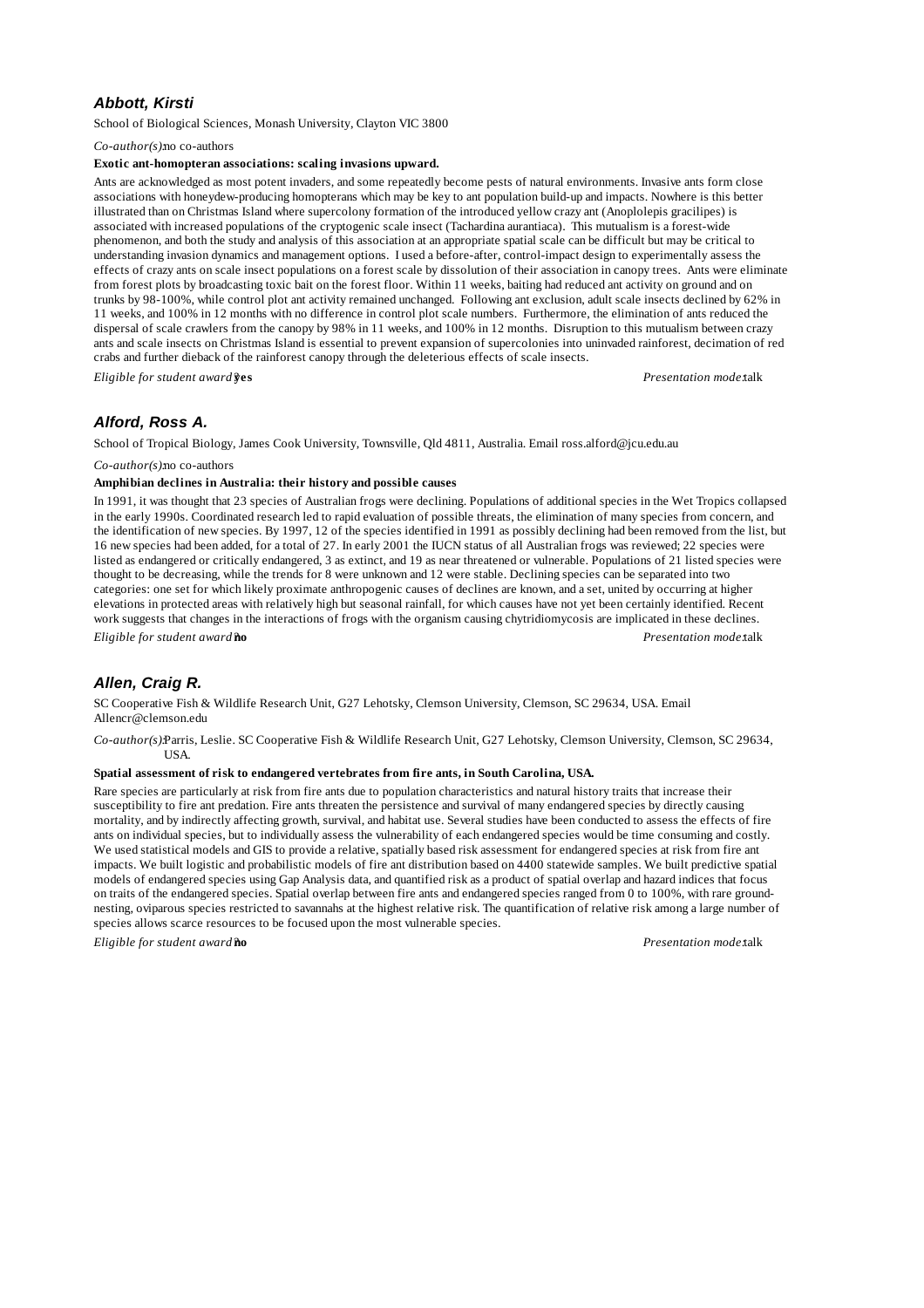# *Anderson, Alan N.*

Sustainable Ecosystems, CSIRO Tropical Ecosystems Research Centre, PMB 44 Winnellie, NT 0822. Email Alan.Andersen@csiro.au

*Co-author(s):*Rob Richards, 2Department of Land and Water Conservation, Far West Region, PO Box 1840 Dubbo, NSW 2877; Terry Mazzer, Department of Land and Water Conservation, Far West Region, PO Box 1840 Dubbo, NSW 2877; and Rochelle

Lawson, National Land and Water Resources Audit, Level 2 Unisys Building, 91 Northbourne Ave, Turner, ACT 2612.

# **Monitoring landscape health in NSW Rangelands: Ants as bioindicators**

Invertebrates are widely regarded as effective indicators of ecosystem health because of their exceptional abundance, diversity and ecological importance. Ants are an especially popular indicator group in Australia because of their numerical and ecological dominance, ease of sampling, and well-understood community dynamics. Here we describe the effectiveness of ant communities as indicators of rangeland health in the Cobar region of western NSW, from the results of a pilot invertebrate monitoring programme. The study involved 25 sites representing a range of habitats (grasslands, grassy shrublands and grassy woodlands) and land condition classes (varying with intensity of grazing by sheep, goats and kangaroos, and including five ungrazed reference sites). We specifically address the following questions (1) How predictably do ant communities vary with condition class in different habitats? (2) How do responses of ants compare with those of plants, other invertebrate groups, and birds? (3) What is the minimum subset of total ant species that can be used to reveal the responses of the entire ant community?

*Eligible for student award?***no** *Presentation mode:*talk

# *Anderson, Lyn*

Centre for Integrated Catchment Management, University of Western Sydney, Hawkesbury campus, Locked Bag 1797, South Penrith Distribution Centre, 1797. LynPAnderson@aol.com

*Co-author(s):*Shelley Burgin, Centre for Integrated Catchment Management, University of Western Sydney, Hawkesbury campus, Locked Bag 1797, South Penrith Distribution Centre, 1797.

### **Skinks on the Edge - Avian Predation.**

In Australia human activities have intensified the fragmentation of native landscapes. The consequences of these actions are that the remnants created develop two structurally and functionally different areas within them: edges and interiors. The proximity of such varying systems can cause abrupt changes to environmental conditions at the interface. These effects can determinately impact upon both abundance and diversity of native species. Many studies have been conducted on the impacts that edges have on endemic populations, few have addressed the impacts on reptiles. In a previous study we found that the abundance and diversity of small generalist skinks differed significantly between edge and interior areas of woodlands of the Cumberland Plain (Richmond N.S.W). The variation was not caused by differences in habitat characteristics. A new studied was undertaken to examine whether edges act as a conduit that allows an increase in avian predator activity on these skinks at the edge. Using skink 'decoys', predation was measured by counting the number of decoys attacked and the data were compared between the edge and interior of remnants. Preliminary results indicate that avian predator activity is increased at the edge than in interiors.

*Eligible for student award?***yes** *Presentation mode:*talk

# *Anderson, Michael G*

Ecology and Evolution Group, Level 2, Thomas Building, School of Biological Sciences, University of Auckland, 92019, New Zealand. E-mail mi.Anderson@auckland.ac.nz

*Co-author(s):*Dianne Brunton, Ecology and Evolution Group, School of Biological Sciences, University of Auckland, 92019 Todd Dennis, Experimental and Marine Biology Group, School of Biological Sciences, University of Auckland, Private Bag 92019, Auckland. Mary Sewell, Experimental and Marine Biology Group, School of Biological Sciences, University of Auckland, Private Bag 92019, Auckland.

#### **The foraging dynamics of a New Zealand shorebird community, and its consequences in relation to long-term morphological changes.**

Shorebird communities have received much attention due to their abilities to be used as models for understanding predator-prey interactions, population dynamics and migratory behaviours. However, there has been little research in New Zealand. In this study shorebird foraging behaviour was investigated at the southern Firth of Thames, a Ramsar site with a significant shorebird community of local and international value. The foraging strategies of key species was examined to determine the nature and extent of food resource partitioning. Foraging ecology was studied using observations of four ecologically significant species: the wrybill (Anarhynchus frontalis), the South Island pied oystercatcher (Haemotopus ostralegus finschi), the lesser or red knot (Calidris canutus) and the bar-tailed godwit (Limosa lapponica). This study entailed monthly observations (focal animal) of individuals of these species. Foraging behaviours, foraging location and microhabitat characteristics of foraging locations were recorded. Foraging behaviour was also compared to climatic data and morphological measurements. Implications for foraging strategies of the evolution of key shorebird morphological characteristics will also be examined using the analysis of a long term (15-year), detailed morphological data set. *Eligible for student award?***yes** *Presentation mode:*talk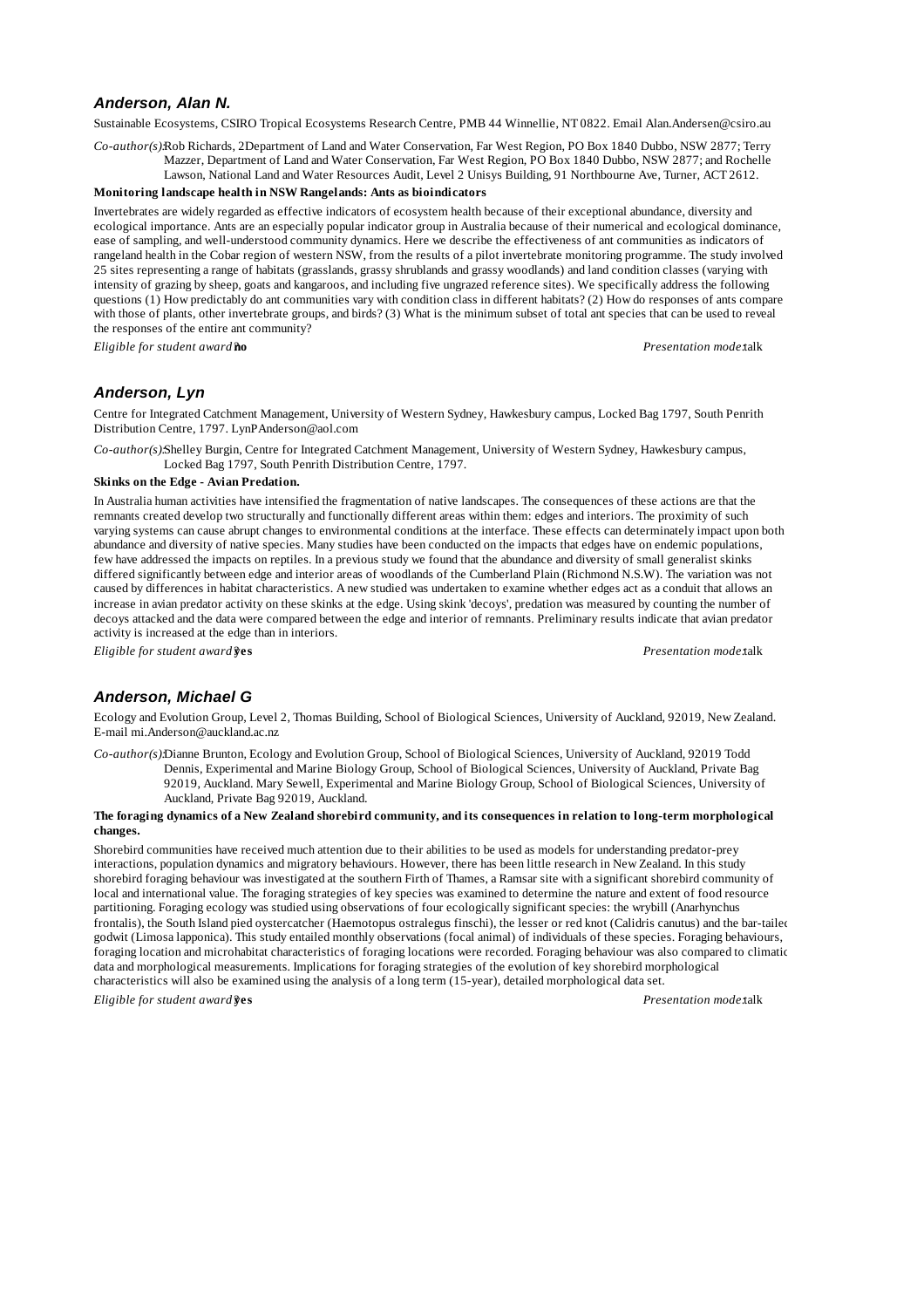# *Antos, Mark J.*

School of Ecology and Environment, Deakin University, 221 Burwood Hwy, Burwood, VIC 3125, Australia. Email antos@deakin.edu.au

*Co-author(s):*no co-authors

#### **The importance of different woodland types for declining ground-foraging birds in the Victorian Riverina.**

Clearing of temperate woodlands in south-eastern Australia has been well documented. Many species of woodland birds have been identified as threatened or in decline, and of these more than half forage on the ground. The ground-foraging assemblages in four woodland types (White Cypress-pine, Black Box, Grey Box, River Red Gum) in the Victorian Riverina were investigated and compared. The ground-foraging assemblage (nC species in total) comprised approximately 50% of all species but the composition differed significantly between woodland types. 'Declining' ground-foragers were most abundant in White Cypress-pine and Black Box woodlands, and sparse or absent within Grey Box and River Red Gum woodlands. The latter two woodlands supported lower densities and richness of ground-foraging species in the non-breeding season than during the breeding season, while assemblages in White Cypress-pine and Black Box showed little seasonal variation. Woodlands that support the richest communities (White Cypress-pine) are vastly depleted in Victoria while those that are depauperate in ground-foraging species (River Red Gum) are the most widespread. This difference highlights the need for conservation and restoration efforts in dryland, non-riparian woodlands in particular. *Eligible for student award?***yes** *Presentation mode:*talk

# *Austin, Jeremy*

Department of Zoology and Entomology, University of Queensland, St Lucia, QLD 4072, Australia. email: jaustin@zen.uq.edu.au

*Co-author(s):*Steve Williams, James Cook University, Townsville, QLD Craig Moritz, Museum of Vertebrate Zoology, UC Berkeley, California, USA

### **History and ecology: a quantitative analysis of relationship between phylogeographic divergence and ecological attributes of avian species in the Wet Tropics**

The Wet Tropics rainforests have experienced multiple range expansions and contractions during historical climate cycles. Restriction of rainforest to refugia during dry climatic cycles and a number of biogeographic barriers have promoted phylogenetic divergence between geographically isolated populations of vertebrates within the Wet Tropics. We surveyed phylogeographic diversity of endemic, other rainforest-restricted and more widespread birds within the Wet Tropics and found a mixed response to the effects of historical changes in rainforest distribution and biogeographic barriers. This suggests that species-level differences in ecology have influenced their response. Here, we compare the phylogeographic divergence of multiple species of birds across the Wet Tropics with estimates of their individual ecological attributes to examine the role that species' ecology plays in mediating large-scale historical processes.

*Eligible for student award?***no** *Presentation mode:*talk

# *Ballinger, A.*

School of Biological Sciences, Monash University, P.O. Box 18, Clayton, VIC 3800. Email andrea.ballinger@sci.monash.edu.au

*Co-author(s):*Mac Nally, R.

### **Provision of invertebrate habitat by coarse woody debris at fine spatial scales in river red gum Eucalyptus camaldulensis floodplain forest**

Studies of utilization of coarse woody debris (CWD) by invertebrates typically have focused on specialized saproxylic insects with very specific habitat requirements, characteristic of species in stable environments. However, CWD in south-eastern Australian river red gum floodplain forests represent a highly variable habitat, subject to periodic inundation followed by extended dry periods. This study investigates patterns of CWD utilization by invertebrates to determine if the spatial complexity provided by logs promotes biodiversity given the background of high environmental variability and subsequent lack of specialist saproxylic fauna. The abundance, species richness and composition of CWD invertebrate assemblages were investigated by destructive sampling of logs and by pitfall trapping around logs. The invertebrate fauna in logs was found to be relatively depauperate. The character of faunal assemblages in logs differed between flood-prone and dry areas. Increasing decay and greater spatial complexity was associated with higher abundance and richness of invertebrates in logs. No relationships were found between proximity to CWD and richness or abundance of invertebrates. However, the composition of forest-floor invertebrate assemblages did vary with proximity to CWD in autumn 2001, but not in summer 2001. Disruption of the microhabitat around logs by flooding may account for this result. Structural components of the habitat mosaic play a role in maintaining biodiversity, even in a relatively generalized fauna and with disturbance due to flooding. *Eligible for student award?***yes** *Presentation mode:*talk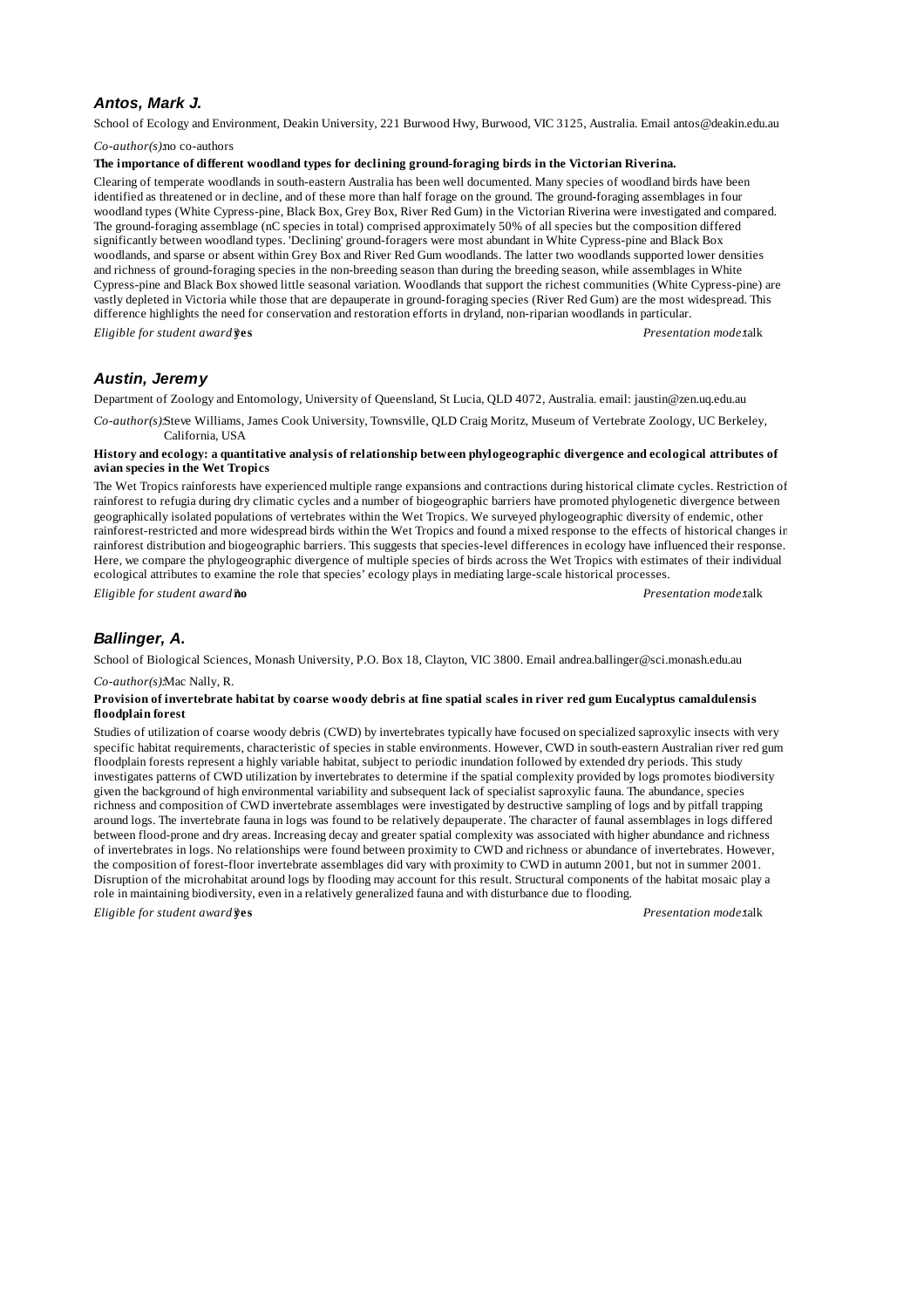# *Barlow, Nigel D.*

AgResearch, PO Box 60, Lincoln, New Zealand nigel.barlow@agresearch.co.nz

*Co-author(s):*Kean, John M. address as above john.kean@agresearch.co.nz

#### **Regulation revisited**

The current entomological literature suggests that 'classical' population dynamic studies, in which the emphasis was often on the nature and causes of regulation, have given way to the ecologically interesting but quirky. There are signs that this may also be true for the vertebrate literature. Given that the ultimate goal of most population ecologists is to account for and predict the distribution and abundance of animals, with or without management, this seems surprising. Both abundance and distribution are the outcomes of the interaction between density-independent and density-dependent regulatory factors. So if studies on density-dependence and regulation are becoming less fashionable, why should this be? Is it a lack of funding for long-term studies, or boredom with semantic arguments about regulation and limitation? Or perhaps it is the daunting opaqueness of an increasing industry of new density-dependence tests and new criticisms of old tests. Yet the nature of population regulation remains one of ecology's most important questions, and this presentation offers some new perspectives on some old issues relating to it. Such issues include whether regulation is most commonly top-down, bottom-up or neither, the semantics and current consensus about them, hierarchies in regulatory processes, the nature and value of carrying capacity as a concept (what is it?), appropriate models for population regulation, and why simple density-dependence tests are valid after all.

*Eligible for student award?***no** *Presentation mode:*talk

### *Barmuta, Leon A.*

School of Zoology, University of Tasmania, GPO Box 252-05, Hobart, Tas 7001, Australia. Email Leon.Barmuta@utas.edu.au

*Co-author(s):*Dr Chris L. Humphrey, Senior Research Scientist, ERISS, Environment Australia, GPO Box 461 Darwin, NT 0801, Australia, Louise Emmerson, Petr Otahal, School of Zoology, University of Tasmania, GPO Box 252-05, Hobart, Tas 7001, Australia.

### **How much of a problem does temporal variation in macroinvertebrate assemblages pose for rapid assessments of river "health" in northern Australia?**

The extent of intra- and inter-annual variation in the composition of macroinvertebrate communities varies considerably across the different biogeographic regions of Australia, with some wet-dry tropical and drought-prone temperatesystems displaying dramatic changes in response to natural but stochastic climatic events. Extracting long-term signals in response to climate change and other anthropogenic drivers from such potentially noisy data will prove challenging. Most of our knowledge about temporal variation comes from quantitative studies with relatively high taxonomic resolution. This paper explores the potential for rapid bioassessment methods (such as AusRivAS), which operate with coarser taxonomic resolution, to detect trends in macroinvertebrate communitycomposition. This issue is particularly problematic for predictive bioassessment systems which draw heavily on a comparison with a "reference" condition based upon a very limited and fixed reference sampling period, with little or no subsequent sampling of spatial reference sites. Irrespective of the sampling protocol used, we contend that effective programs to monitor for changes in response to climate change require rigorous procedures for site selection and the temporal allocation of sampling events relative to floods and droughts. *Eligible for student award?***no** *Presentation mode:*talk

# *Barnes, Belinda*

Ecosystems Dynamics Group, RSBS, Australian National University, Canberra, 0200.

*Co-author(s):*Harvi Sidhu, School of Mathematics, University College, UNSW, Canberra.

**Geese, Hares, Rabbits and Maths: A plant-herbivore model where more grass means fewer grazers.**

Classical theory has led us to believe that where more grazing is available, more herbivores will gather, inflicting more pressure on the grass and thus keeping its height low. Field data, in particular for a case of grazing geese, rabbits and hares in an island environment, contest this theory. In this paper, we briefly describe how models reflecting this difference are derived mathematically, and present a general picture of the dynamics of such systems.

*Eligible for student award?***no** *Presentation mode:*talk

# *Basden, Alison*

Department of Biological Sciences, Macquarie University, NSW 2109

*Co-author(s):*Mark Westoby, Department of Biological Sciences, Macquarie University, NSW 2109; Ian Wright, Department of Biological Sciences, Macquarie University, NSW 2109

#### **Effect of seedling size on survival when competiting for light**

Previous experimental work has shown that seedlings of larger-seeded species frequently out-compete those of smaller-seeded species when germinating simultaneously. Indeed, this result is assumed in models of species coexistence based on a 'seed size - number tradeoff'. The advantage may be that larger seeds give rise to larger seedlings that subsequently deprive smaller-seeded species of light. Here we describe experiments using competing large- and small-seeded species, where the timing of germination and density of planting were manipulated in order to disentangle the effect of seedling-size from that of seed-size per se. 'Target' seedlings were grown among 'neighbour' seedlings with the expectation that larger neighbours would out-compete the smaller targets, irrespective of whether the target was the smaller- or larger-seeded species. This expected outcome was achieved in 84% of the pots. The exceptions tended to be smallerseeded targets that escaped competition from their bigger neighbours by out-growing them. When targets and neighbours were similarlysized at the onset of competition for light, the smaller-seeded species won much more often than did the larger-seeded species. The advantage of smaller-seeded species in these situations probably results from their higher relative growth rate compared with that of larger-seeded species.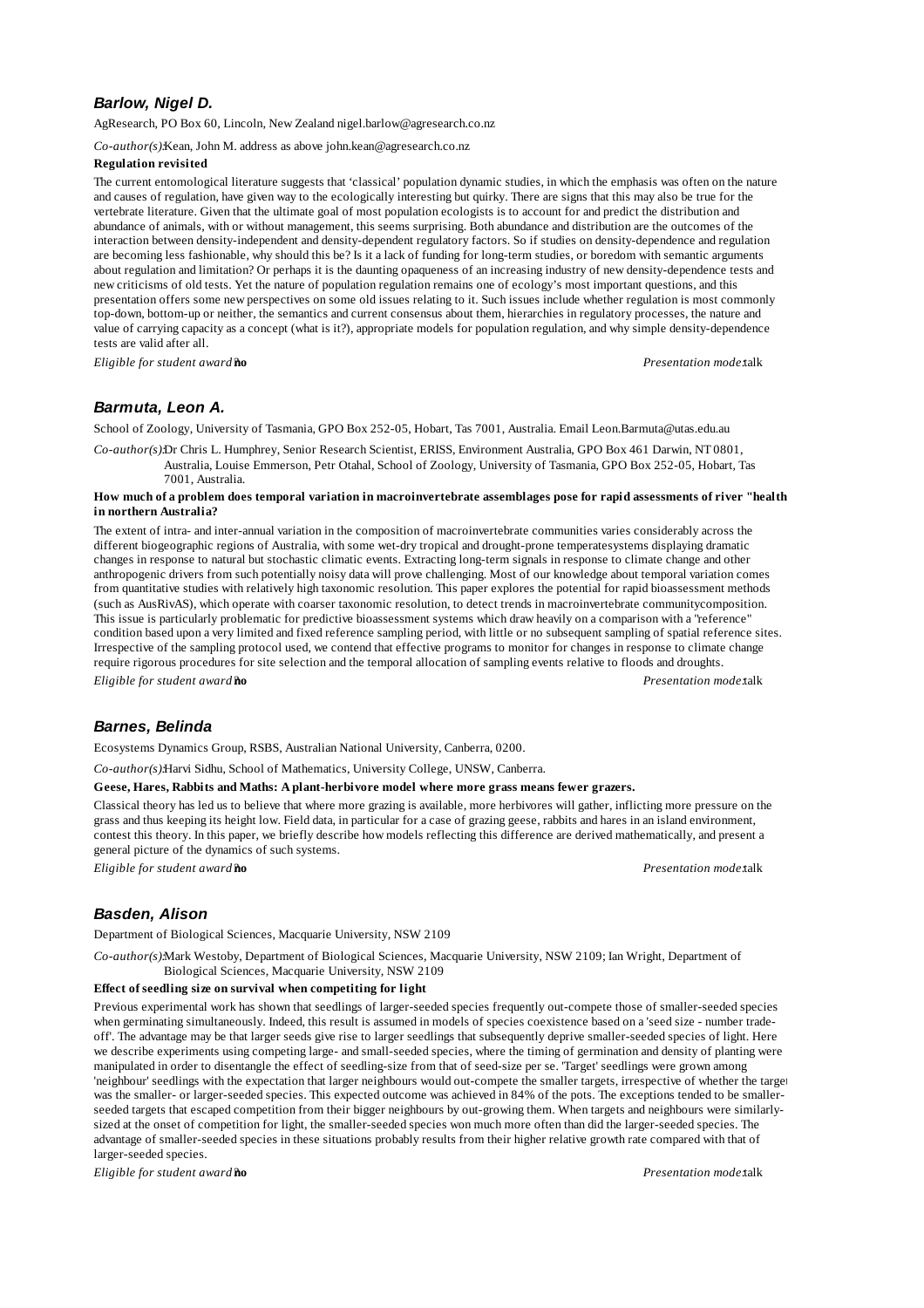# *Bassett, Suzanne M.*

Institue of Wildlife Research, School of Biological Sciences A08, University of Sydney, Sydney, NSW 2006, Australia.

*Co-author(s):*Murray A. Potter, Ratite Research Centre, Ecology, Institute of Natural Resources, Massey University, Private Bag 11-222, Palmerston North, New Zealand.

#### **The role of artificial incubation in kiwi conservation.**

Successful conservation management relies on the clear identification of threatening processes, the establishment of measurable goals and objectives, and the integration of ecological research and in situ management. The framework must be adaptive, so that as new information becomes available and management objectives are achieved, the program can be modified accordingly. Such a framework has been used in New Zealand to guide conservation actions for the northern brown kiwi. Kiwi populations on mainland New Zealand face a range of threats, of which predation on chicks by introduced predators is the most pressing. One short-term response to this has been to artificially incubate wild-laid kiwi eggs, and raise the chicks to 'stoat-proof' size in captivity, before re-release into the wild. Although the initial success of this technique was low, we have shown that hatching success can be increased to over 80% under artificial incubation conditions, and demonstrated that artificial incubation is not the rate limiting step in kiwi conservation. However, mortality of released chicks and wild birds is still excessive in some areas, and we highlight areas of research and management where attention should be focussed. Although captive rearing of kiwi is an effective short-term tool, longer term solutions are still required. *Eligible for student award?***no** *Presentation mode:*talk

### *Bekessy, Sarah A.*

School of Botany University of Melbourne Victoria, 3010

*Co-author(s):*Richard Ennos, Institute of Ecology and Resource Management, University of Edinburgh, Darwin Building, Kings

Buildings, Mayfield Rd., Edinburgh UK EH9 3JU Mark Burgman, School of Botany, University of Melbourne, Victoria 3010 Adrian Newton, UNEP-WCMC, 219 Huntingdon Road, Cambridge, UK CB3 0PA Peter Ades, Institute of Land and Food Resources, University of Melbourne, Victoria 3010

#### **Neutral DNA markers fail to detect genetic divergence in an ecologically important trait**

The development of strategies for in situ, ex situ conservation and reforestation of the monkey puzzle tree (Araucaria araucana), a vulnerable tree endemic to southern South America, has led to an interest in the level and distribution of the genetic diversity of the species. Neutral DNA markers (RAPDs) and quantitative genetic techniques were used to characterise genetic heterogeneity within and among populations from throughout the natural range of the species. Both the level and pattern of genetic variation estimated using the different techniques were essentially uncorrelated. An important discrepancy was found with the neutral markers failing to detect an important quantitative genetic divergence across the Andean Range relating to drought tolerance. This study clearly demonstrates the potential problems associated with making recommendations for conserving the genetic resource of threatened species based solely on neutral marker studies. Alternative approaches are discussed, including a stronger focus on ecologically important traits and the potential use of surrogate measures of genetic variability.

*Eligible for student award?***yes** *Presentation mode:*talk

### *Benson, John*

Royal Botanic Garden, Mrs Maquaries Road, Sydney, NSW 2000, Australia. Email john.benson@rbgsyd.nsw.gov.au

*Co-author(s):*no co-authors

### **Population Ecology of the Wollemi Pine**

Seven years after the discovery of the Wollemi Pine (Wollemia nobilis) we know the following. There are 76 trees with 359 stems, averaging 4.5 stems/tree, in several populations within Wollemi National Park, west of Sydney. The tallest stem is 38.5 m and the widest diameter is 0.67 m. The Pines grow in warm temperate rainforest, mostly on steep slopes and ledges in sandstone canyons protected from desiccation and frequent fire. There is a strong binomial relationship between stem height and stem diameter and a weak positive relationship between stem diameter and number of coppices. The age of one 0.7 m diameter fallen coppice is 350+ years, however, the coppice clumps may be thousands of years old. There is no detectable genetic variation in the Pine, yet it has maintained fitness regarding sexual reproduction. All populations produce seed. Seedlings are present at all sites but grow slowly. In keeping with many rainforest tree species, light from canopy gaps is the key to seedling growth and recruitment. Most trees have coppiced as a response to disturbance - fire, rockfall or windstorm. This attribute may explain how the Pine survived the Pleistocene. An extensive root system may explain how the Wollemi Pine survives droughts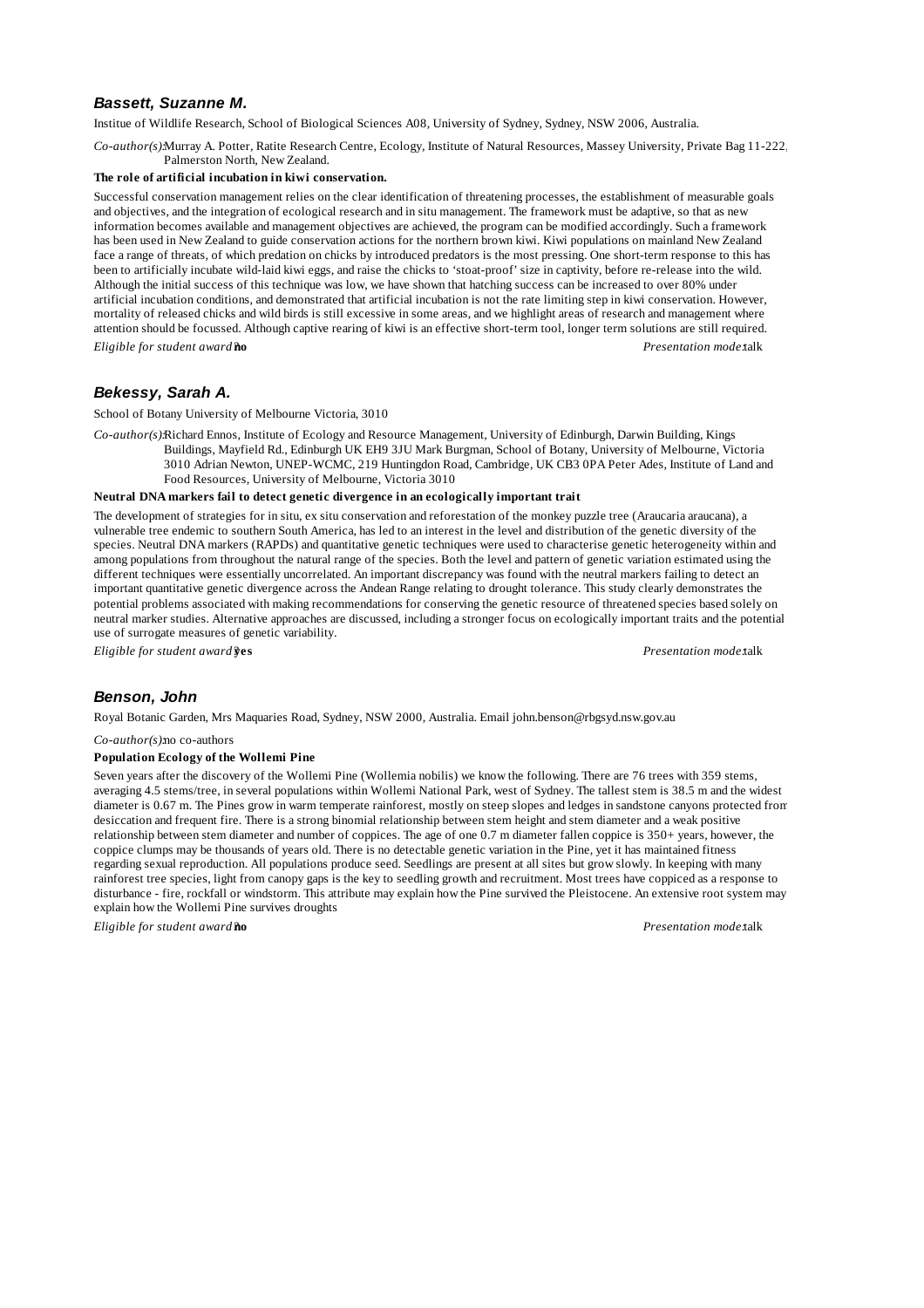### *Berry, Sandra L.*

Ecosystem Dynamics Group and CRC for Greenhouse Accounting, Research School of Biological Sciences, Australian National University. ACT 0200 email berry@rsbs.anu.edu.au

*Co-author(s):*Roderick, Michael L. Ecosystem Dynamics Group and CRC for Greenhouse Accounting, Research School of Biological Sciences, Australian National University.

### **Effect of changing concentration of atmospheric carbon dioxide and land use on the Australian vegetation since the preindustrial period.**

The commencement of the industrial period and the upward trend in the concentration of CO2 in the atmosphere ([CO2]) 200 years ago coincided with the introduction of agriculture and pastoralism to Australia. Since then, the vegetation has been subjected to concurrent changes in [CO2] and land use and management. We predict how these factors have modified the vegetation at the continental scale by using a theoretical framework (the TMS scheme) that links leaf functional types to environmental conditions, satellite NDVI imagery, and published maps of the present 'modified' vegetation cover and the present 'natural' vegetation cover. According to our model the vegetation cover two centuries ago would have been more seasonal and more open. this was a consequence of the lower [CO2] at that time. These results highlight the need to incorporate the direct effects on increasing [CO2] on the vegetation into land management programs.

*Eligible for student award?***yes** *Presentation mode:*talk

# *Beukers, Max*

NSW National arks and Wildlife Serice, PO Box 90,Merimbula, NSW 2548, Australia. max.beukers@npws.nsw.gov.au

*Co-author(s):*Steven House, Eco Logical Australia, Sutherland, NSW 2232, Australia

#### **Validating and Updating Regional Vegetation Mapping for Conservation Planning and Monitoring in South Eastern NSW.**

NSW National Parks and Wildlife Service, with specialist contractors like Eco Logical Australia, are in year four of a five year program, validating 650,000ha of vegetation assemblage and eucalypt forest growth-stage mapping in the Eden RFA region, South East NSW. This presentation is on the mapping of endangered ecosystems by satellite analysis and isolated trees from orthophotography on private lands with a brief discussion about the consequences and opportunities created. The program will reduce the scale of existing maps from 1:100,00 to 1:25,000. Its focus is on assemblages of conservation priority; coastal and hinterland grassy eucalypt forests and secondary pastures; tableland grasslands; rainforest, heath, wetland, riparian and estuarine systems, rocky outcrops, and regrowth eucalypt forests. The methodology for updating the map follows that used by Keith and Bedward (1999). Key differences are; 800 new full floristic surveys sites now available for use in classification, hyper-spectral and multi-date satellite image mapping, the mapping of isolated paddock trees, new mapping of rare vegetation assemblages and a new API mapping of eucalypt canopy floristics and growth stage. The new map will improve; the accuracy of monitoring programs, endangered ecosystem recovery planning and conservation planning and management on public and private land.

*Eligible for student award?***no** *Presentation mode:*talk

# *Bickford, Sophia A.*

CSIRO Plant Industry, GPO Box 1600, Canberra, ACT, 2601

#### *Co-author(s):*no co-authors

### Reconstructing pre-European vegetation pattern in the Fleurieu Peninsula, South Australia using archival records and potenti **vegetation modelling.**

Survey records from the AD 1840-80s provide data for the characterization of pre-European impact vegetation of the Fleurieu Peninsula in the Mount Lofty Ranges region of South Australia. Surveyors most commonly described the vegetation in terms of the dominant overstorey species and/or structural configuration. Records are locatable by (1) reference to original land units delineated and by (2) reference to landforms within land units and description of vegetation types associated with those landforms. These records only classify a portion of the region leaving a greater area unclassified. Former historical vegetation mapping studies typically have overlain records on topographic and soil maps and used "eyeballing" approaches, to extrapolate boundaries. This paper investigates potential vegetation modelling techniques to empirically examine the extent to which  $(1)$  the spatial distribution of historical vegetation records are correlated with environmental condition defined by attributes of climate, soils and topography and (2) can be used to predict the original distribution of historical vegetation. Results show that historical records of vegetation pattern are useful for determining former vegetation pattern and ecological relations where they can no longer be determined from remnant vegetation.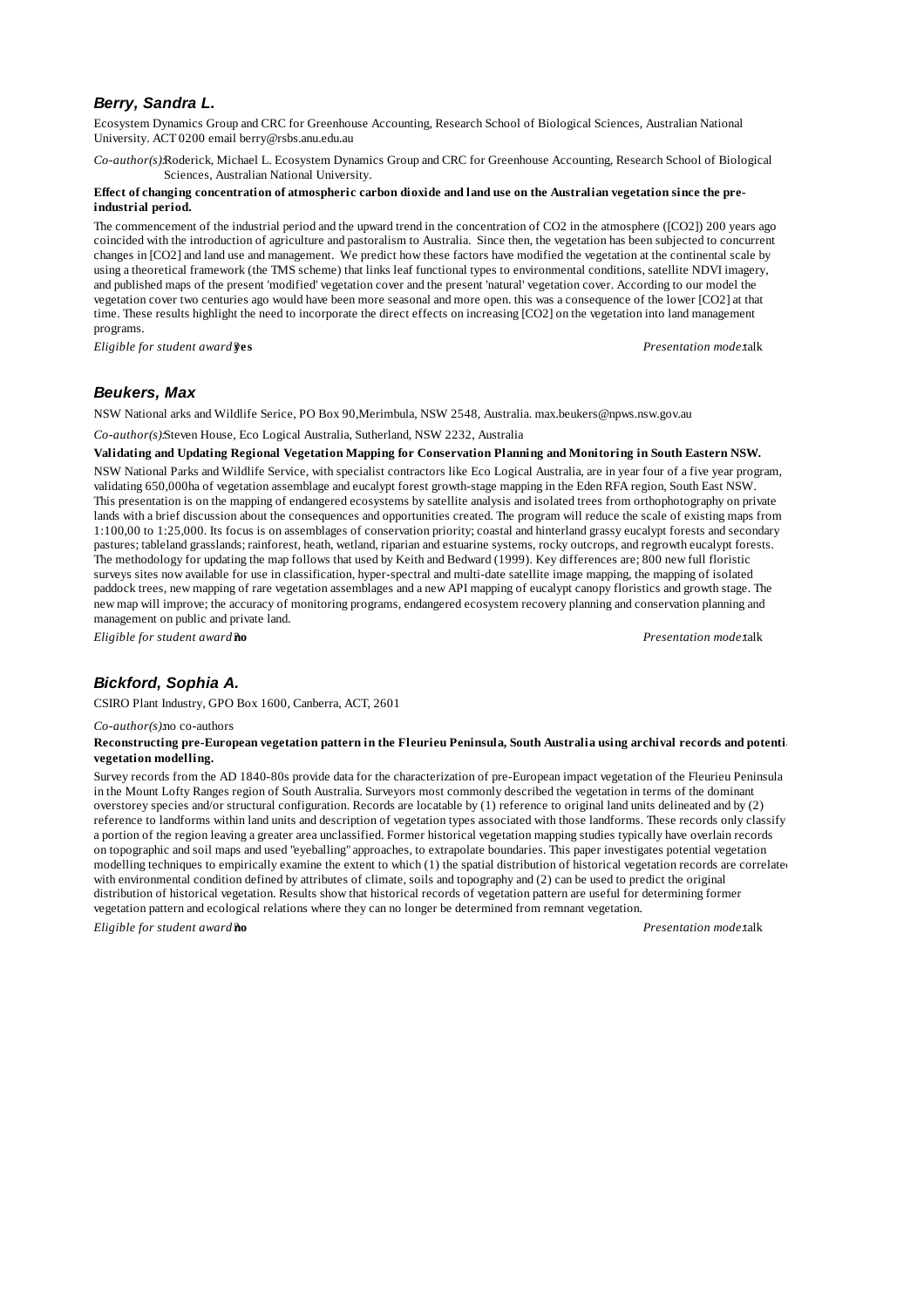# *Birtles, Alastair*

Tourism Program, School of Business, James Cook University, Townsville, Qld 4811, Australia.

*Co-author(s):*Peter Arnold, Museum of Tropical Queensland, 70-102 Flinders St, Townsville, Qld 4810, Australia; Andy Dunstan, Undersea Explorer, PO Box 615, Port Douglas, Qld 4871, Australia; and Peter Valentine, Tropical Environment Studies and Geography, James Cook University, Townsville, Qld 4811, Australia.

#### **Information needs for the ecologically sustainable management of swim-with-dwarf minke whale ecotourism on the Great Barrier Reef.**

A small but growing industry based on swimming with dwarf minke whales Balaenoptera acutorostrata occurs seasonally in the Cairns section of the Great Barrier Reef. Our biological studies have concentrated on recognition of individual whales, in order to address questions about the number of whales subject to swim-with-whales (sww) activities, exposure time to sww activities and the potential for cumulative effects. Additional biological information collected includes length, sex, group stability and behaviour of the whales. Given the truism that it is people rather than wildlife that are managed, we have conducted parallel studies gathering experiential data from passengers, crew and managers of the sww operations. These studies identified the importance of adequately preparing passengers before their sww activities, thus a range of interpretive material was developed for crew and passengers. Management of interactions has focused on development of a protocol to ensure that the duration and nature of the interactions are controlled as much as possible by the whales. The next step is to measure compliance with and effectiveness of the protocol, based on draft sustainability indicators incorporating data on industry management and a suite of biological characteristics of the whales.

*Eligible for student award?***no** *Presentation mode:*talk

# *Blackie, Helen*

School of Biological Sciences, Private Bag 92019 Auckland, New Zealand

*Co-author(s):*Dr. Todd Dennis, Univeristy of Auckland, N.Z.

#### **An impending revolution: miniaturised global positioning devices and geographic information systems in the study of animal conservation ecology**

Spatial and temporal information are two of the principal means researchers use to describe many, disparate aspects of animal ecology. For example, such data can be used to construct descriptions of animal activity patterns, home-range and territory sizes, habitat preferences, and predator-prey relationships. Current methods of obtaining spatial and temporal information, such as radio-telemetry, are often notoriously inaccurate, laborious, and can be considerably expensive in terms of both time and money. Obviously, a means of circumventing these limitations would greatly contribute to our abilities to quantify many of the patterns and processes in animal conservation ecology. Recent technological advances in the miniaturisation of global positioning devices (mGPDs) now permit the deployment of these units on small-to-moderately-sized animals (approximately 1kg). This innovation presents new opportunities to accurately reconstruct the movement and activity patterns of many animal species. With the certainty that this technology can only improve, the implications for conservation of endangered and threatened species are enormous. This presentation will describe, with examples, the use of coupling mGPDs with geographic information systems as a tool in animal conservation-ecology. *Eligible for student award?***yes** *Presentation mode:*talk

# *Blackwell, Grant L.*

Institute of Wildlife Research, School of Biological Sciences, AO8, University of Sydney, Sydney, NSW 2006, Australia. Email gblack@bio.usyd.edu.au

*Co-author(s):*Wayne L. Linklater, Center for Reproduction of Endangered Species, Zoological Society of San Diego, P.O. Box 120551, San Diego, California 92112-0551, U.S.A.

#### **Untouched research opportunities in Australasia: are we missing the exotic mammal boat?**

Ecology is often criticised as a soft science that suffers from a lack of theoretical underpinning, predictive ability and empirical validation. Consequently, the synthesis of these components is a key imperative for the science. Several Australian and New Zealand ecologists have championed the role research on exotic mammals in their countries could play in this process, highlighting their potential as model systems within which to evaluate and advance contemporary ecological theory. We examined the focus of scientific articles published on exotic mammal ecology in Australia and New Zealand between 1990 and 2000, and investigated the degree to which Australasian ecologists have met this challenge. The majority of published studies surveyed focussed on the conservation impacts of exotic mammals and their management. Conversely, very few articles used exotic mammals to address broader ecological questions. We discuss reasons for this publishing trend, identify research fields in contemporary ecology in which the study of exotic Australasian mammals could prove insightful, and illustrate how this exotic fauna has and can be used to make advances in our ecological understanding.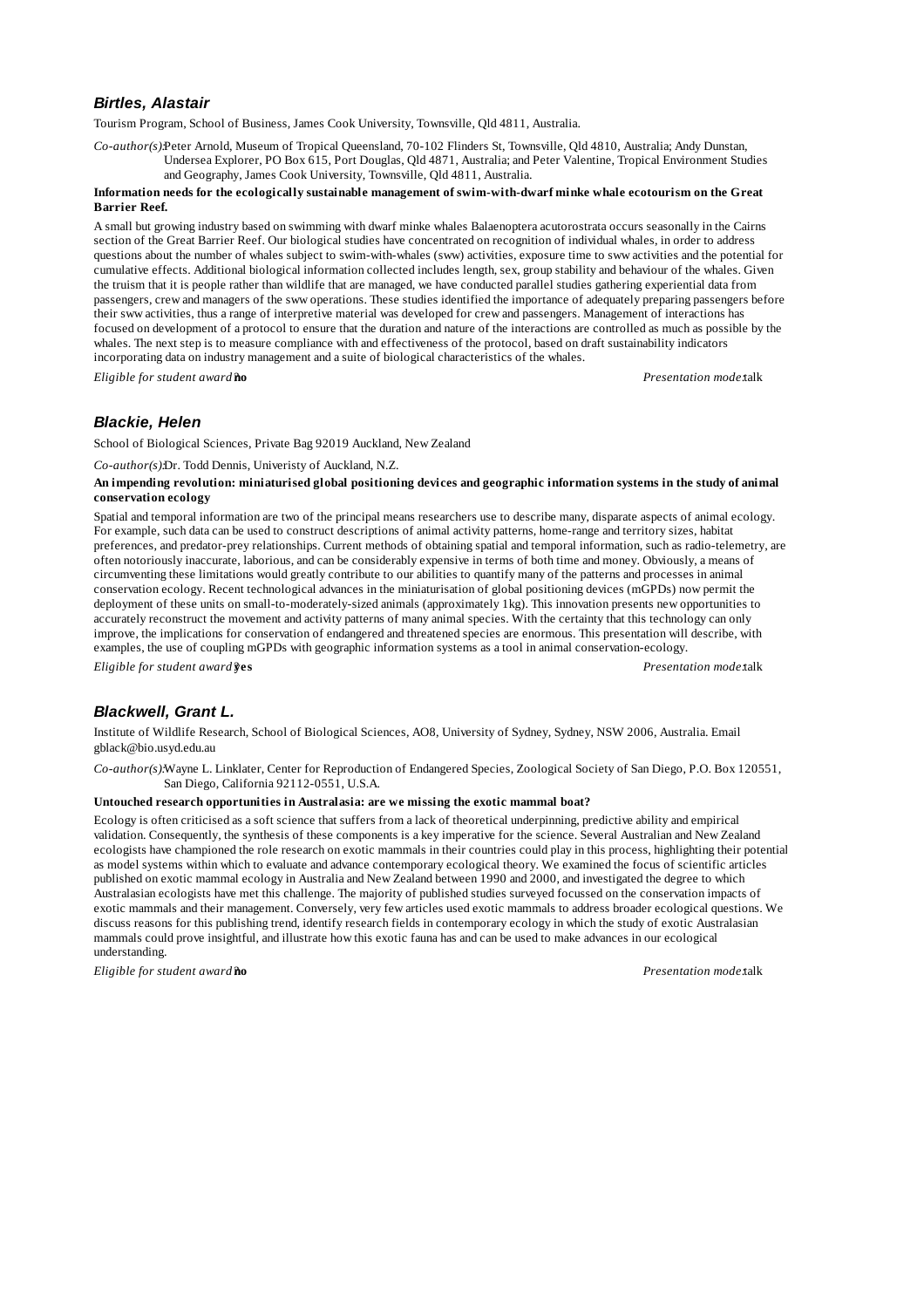# *Blaschke, Paul M*

26 Sugarloaf Rd, Brooklyn, Wellington 2, New Zealand Email sj.rutherford@xtra.co.nz

*Co-author(s):*Mark Davis, 346 Riverlaw Tce, St Martins, Christchurch 2, New Zealand

#### **Indigenous biodiversity outside public conservation lands in New Zealand: the role of nature-friendly farming**

Many threatened habitats and species in New Zealand are dependent on areas outside public conservation lands for their continued survival. Many habitats and populations are continuing to degrade in extent and condition. Current policy work seeks to identify appropriate mechanisms to conserve indigenous biodiversity on private land. This paper examines the potential roles of nature-friendlyfarming (NFF), i.e. the management of farmed land in a way that recognises or supports the needs of indigenous biodiversity. NFF is an important part of the spectrum of conservation management outside the public conservation estate, for three main reasons: · In order to protect and sustain indigenous biodiversity which occurs mainly within production environments, and whose natural range may never be able to be adequately represented in formally protected areas. · Because protection of patches may be ineffective if their surrounding matrix is not also managed with regard to biodiversity values. · As a mechanism for education and attitudinal change, i.e. that important biodiversity values are part of production environments and can often be successfully conserved within them. Currently, the most widespread NFF activities being undertaken in New Zealand are probably: patch ("remnant") protection through covenanting mechanisms, riparian planting and restoration, and animal pest control.

*Eligible for student award?***no** *Presentation mode:*talk

# *Bolitho, Emily*

School of Tropical Biology, James Cook University, Townsville, QLD 4811, Australia. Email elizabeth.bolitho@jcu.edu.au

*Co-author(s):*Steve Williams, School of Tropical Biology, James Cook University, Townsville, QLD 4811, Australia.

#### **Realising your potential - tough luck if you're a microhylid frog.**

Patterns of biodiversity are partly explained by processes that determine the distribution of species. Factors that influence species' distributions include the geographical history of an area, barriers to dispersal, species' tolerance of environmental conditions and biological interactions. Models can be used to explore and interpret the relative influence of these factors. We used BIOCLIM to predict the spatial distribution of 70 species of vertebrates endemic to the rainforests of the Australian Wet Tropics. For most species, distributions predicted by the models conform to the observed distributions. However, for 16 species, the predicted distributions exceed observed distributions, and those differences can be explained by the geographical history of the region and the ecological characteristics of the species. Those species are a non-random subset of the rainforest endemics, and largely include microhylid frogs and arboreal mammals - the least vagile of the fauna. Animals with low vagility are relatively poor at crossing barriers and, therefore, inefficient at colonising available habitat. Competition between closely related species might explain the absence of some species from parts of the distributions predicted by the model. Awareness of these biogeographical processes enhances our comprehension of patterns of biodiversity, which contributes to our understanding of macroecology in the Wet Tropics.

*Eligible for student award?***no** *Presentation mode:*talk

### *Boulter, Sarah L*

Griffith University, Australian School of Environmental Science, Nathan Q4111. Email s.boulter@mailbox.gu.edu.au

*Co-author(s):*Roger Kitching, Grifiith University, Nathan Q 4111 and Brad Howlett, Griffith University, 12 Dalziel St Stratford, Q4780 **Family, visitors and the weather –patterns of flowering in tropical rainforests of northern Australia**

Timing and seasonality of flowering and the associated biology of pollinators interact to influence plant reproductive success. The sheer scale of information in rainforests means that specialised knowledge is often limited to small proportions of the flora and fauna. We have databased the phenology of more than 2000 species of trees and shrubs from the Australian Wet Tropics. This database has been the resource against which we have tested hypothesis concerning pollinator competition, phylogenetic constraints and response to seasonal and biogeographic variation in abiotic factors. Patterns of flowering are more clumped than random, suggesting that seasonal or phylogenetic factors are more important than pollinator competition in influencing flowering patterns. Dividing data on flowering into smaller geographical units based on latitude and altitude shows that northern lowland rainforest are more or less aseasonal, and southern rainforests more seasonal. Seasonality is accentuated by altitude.

*Eligible for student award?***no** *Presentation mode:*talk

# *Bradford, Matt G*

CSIRO,Tropical Forest Research Centre, PO Box 780, Atherton, Qld,4870

*Co-author(s):*David Westcott,CSIRO,Tropical Forest Research Centre, PO Box 780, Atherton, Qld,4870

#### **Seed fate and germination effects after cassowary gut passage**

The southern cassowary is an important disperser of fleshy seeds in the wet tropics of Australia and New Guinea with approximately 220 species recorded in its diet in Australia. Thirty nine dungs were monitored in situ for a period of at least six months and the fate of each seed was recorded. Dungs were also collected and a glasshouse experiment was carried out to test gut passage germination effects of 12 plant species using both single and clumped seed treatments. Most seeds deposited in dungs were found to be predated or secondarily dispersed while some remained in situ and germinated or remained fertile. In the glasshouse experiment, there was no significant effect of treatment on the probability that a single seed of a species would germinate. There was no difference in the germination probabilities of conspecific and allospecific clumped treatments, both treatments showing lowered mean germination probabilities than the single dung fruits. This difference was significant in the alloscpecific case and nearly significant in the conspecific case. We suggest that the role that cassowaries play in the movement of seeds is more important than the effect of any process in the cassowary gut on germination. *Eligible for student award?***no** *Presentation mode:*talk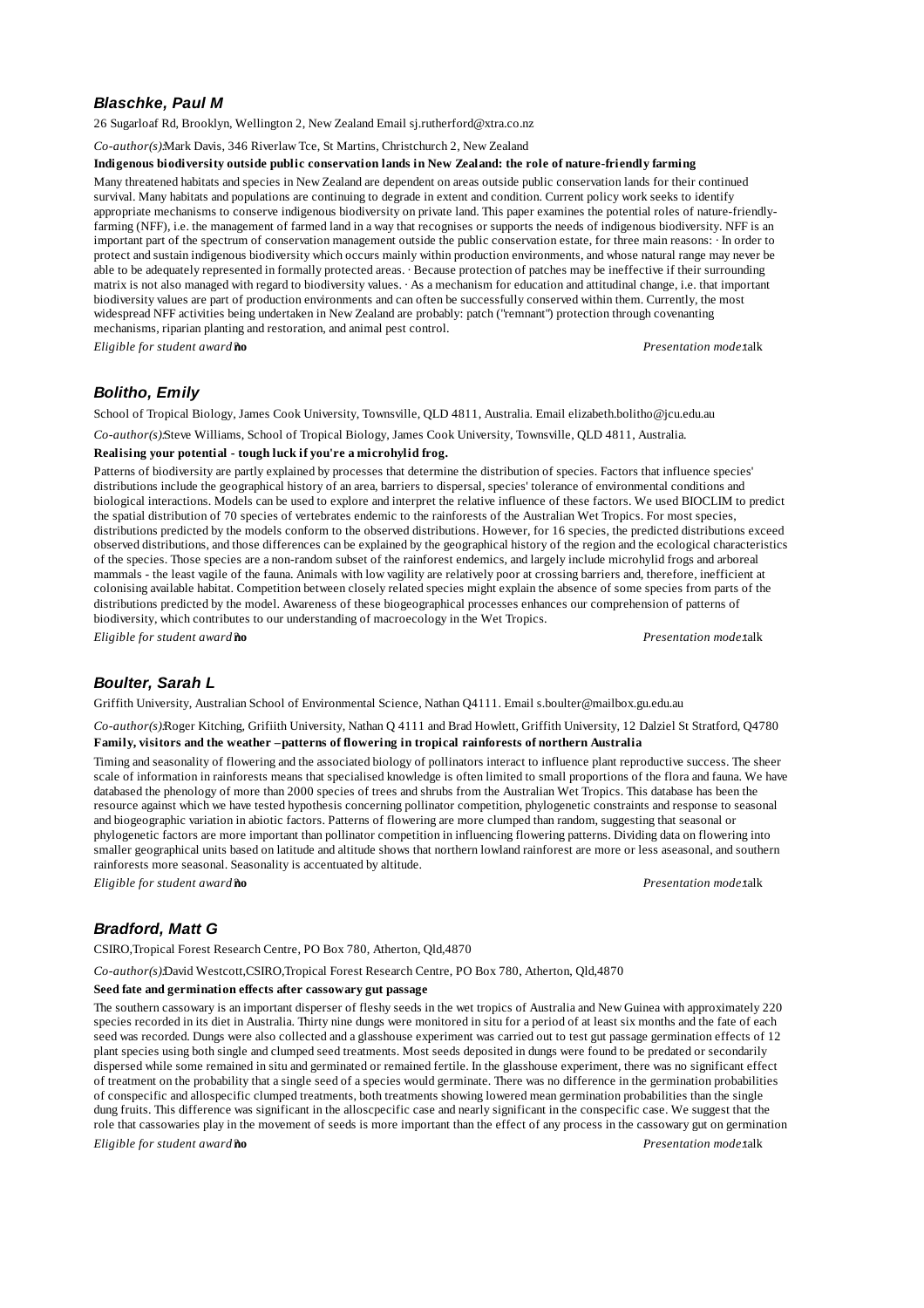# *Bradley, Clare*

Dept. of Animal Science Waite Campus University of Adelaide SA 5005 Australia Email: clare.bradley@adelaide.edu.au

*Co-author(s):*no co-authors

### **Behaviour and Space-Use by Notomys alexis in Roxby Downs, South Australia.**

Mark-recapture monitoring of a population of Notomys alexis inhabiting dune fields near the township of Roxby Downs, South Australia, was undertaken between April 2001 and February 2002. Fifty-five individuals were caught over three trapping sessions. Radiotracking revealed twenty-one active burrows at four sites within the study area. Subsequent trapping at these burrows indicated that most burrows contained less than three individuals and frequently the radio-collared animal was the only apparent occupant of the burrows. Burrow monitoring suggests that burrow-use is intensive but short-lived, many burrows becoming inactive over the duration of the study. Telemetry data also supports the notion of a highly transient population. Ranges were aligned with the topography of the dune field and few movements between dunes were noted. Most animals ranged within areas of less than two hectares and seemed to favour particular areas of the range. However, this activity area appeared to shift within a short period of time and long-term recapture rates were extremely low. Impermanent ranges, low recapture rates and low rates of burrow occupancy suggest that this species is highly mobile, experiences high rates of immigration/emigration and does not form cohesive social units, although the population as a whole appears to be stable.

*Eligible for student award?***yes** *Presentation mode:*talk

# *Brandon, Andrea*

Department of Conservation, Waikato Conservancy, Private Bag 3072, Hamilton, New Zealand. Email abrandon@doc.govt.nz

*Co-author(s):*Ian Henderson, Ecology, Institute of Natural Resources, Massey University, Private Bag 11-222, Palmerston North, New Zealand; and Alastair Robertson, Ecology, Institute of Natural Resources, Massey University, Private Bag 11-222,

Palmerston North, New Zealand

### **Rarity in New Zealand Myosotis L.**

Rarity is generally considered "the precursor to extinction" (Darwin, 1872). However, there are several different forms of rarity and not all rare species are threatened. I examined the different rarity patterns observed within New Zealand Myosotis. New Zealand Myosotis species are never common, all are rare in different ways and some species are threatened. Some species are known to occur at one locality where they may be locally common, others may occur in two or more widely disjunct geographic areas, while others may be widespread but never common where they occur. I compared the local abundance, disjunctions and distribution patterns of 33 taxa of Myosotis to aspects of their morphologies, including traits related to breeding system, dispersal and life-history. Taxa requiring pollinators to set seed had smaller range sizes and higher local population densities than those that were able to self-pollinate. Apparent adaptations for dispersal and life-history traits were not correlated with range size. The disjunct distributions exhibited by some taxa within the genus were not associated with any of the morphological traits.

*Eligible for student award?***yes** *Presentation mode:*talk

# *Brennan, Karl E.C.*

Dept. Environmental Biology, Curtin University of Technology, GPO Box U1987, Perth WA 6845, Australia

*Co-author(s):*Jonathan D. Majer, Dept. Environmental Biology, Curtin University of Technology, GPO Box U1987, Perth WA 6845, Australia and John M. Koch, Environmental Department, Alcoa World Alumina (Australia), PO Box 252, Applecross, WA 6153, Australia

### **Burning, mining, & jarrah forest spiders: untangling the web of multiple disturbance effects during restoration in Western Australian jarrah forest**

Factors causing animal communities to develop along different successional trajectories are important in theoretical and applied contexts (e.g. mine restoration). Few studies have considered the effects of multiple disturbances during succession in this regard. This study describes changes to post-mining spider succession in Western Australian jarrah forest caused by the additional disturbance of burning mine pits rehabilitated five and eight years previously using a BACI design. Post-mining spider succession in unburnt pits was found to involve highly deterministic changes in species composition, with a trajectory tracking towards, but had not yet reached, a state similar to unmined forest. Burning mine pits led to marked changes in species composition for both pit ages, and these differences were sustained for 16 months. Immediately following burning, the difference in composition between burnt and unburnt pits was greater within older pits than younger pits. At four months post-fire, the effect of burning mine pits differed between the younger and older pits, and within the older pits themselves. Burning caused a retrogression in post-mining spider succession for younger, and some older pits. In one older pit, burning had no effect. For other older pits, burning facilitated successional development towards a state more similar to forest sites burnt three years previously. Sixteen months after burning, most burnt mine pits had a taxonomic composition characteristic of a retrogression towards an earlier successional state. These pits, however, may have been moving towards a composition similar to unmined forest sites along a different successional trajectory than unburnt pits.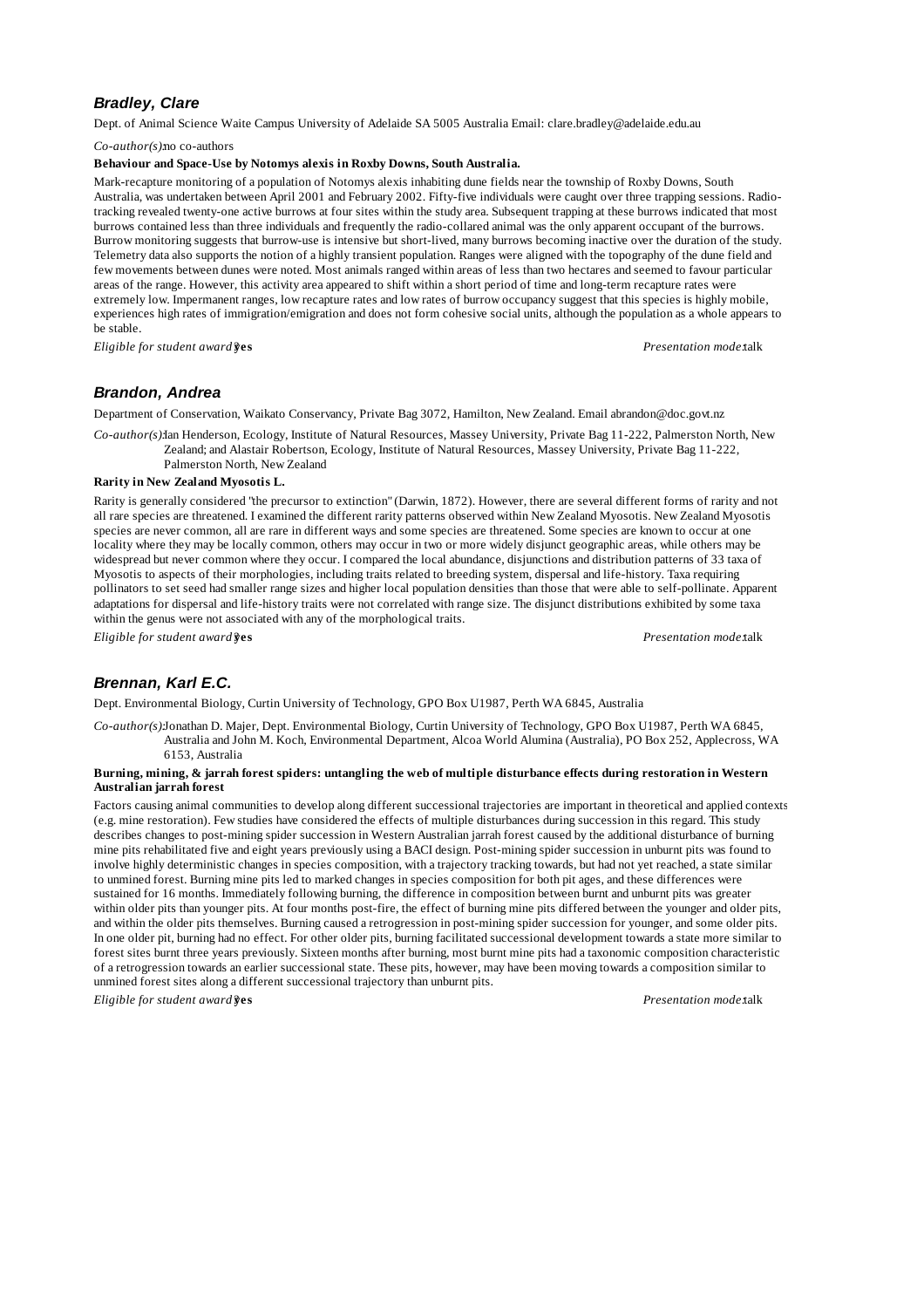# *Broadhurst, Linda*

CSIRO Plant Industry, GPO Box 1600, Canberra, ACT 2602 Email Linda.Broadhurst@csiro.au

*Co-author(s):*Andrew Young,CSIRO Plant Industry, GPO Box 1600, Canberra, ACT 2602. Tom North, Greening Australia NSW, Albury, 2640.

### **Sourcing high genetic quality seed for revegetation – inbreeding effects on Acacia acinacea (Mimosaceae)**

Acacia acinacea (Mimosaceae) is an important target species for revegetation within the Murray Darling Basin. Extensive phenotypic variation among populations of this species suggests that it is desirable to source seed locally where possible for revegetation to maintain local adaptation. However, anecdotal evidence indicates that seed production, germination and seedling survival in A. acinacea is highly variable across populations. This has been attributed to increased inbreeding in small, isolated or disturbed populations, which would have important implications for seed sourcing strategies, as such populations are often the only local seed source available. In this study we measured seed production, outcrossing rate and seedling fitness in five A. acinacea populations used as seed sources by GA NSW. Two populations were considered to be good seed source sites and three were considered poor sites. Results show that there were only marginal increases in inbreeding (approx 10%) in poor sites, reflecting a combination of selfing and biparental inbreeding, and this had no effects on seed production, seed quality or early seedling fitness. These data suggest that for self-incompatible species remnant populations may still represent good sources of locally-adapted germplasm.

*Eligible for student award?***no** *Presentation mode:*talk

# *Bruce, Caroline M.*

Tropical Forest Research Centre, PO Box 780, Atherton, Qld, 4883, Australia. Email: caroline.bruce@csiro.au

*Co-author(s):*David W. Hilbert and Trevor Parker, Tropical Forest Research Centre, CSIRO Sustainable Ecosystems, Atherton, 4883, Qld **Landcover trends in the Wet Tropics Bioregion as derived from Landsat TM/ETM+ imagery, 1988-1999**

Remote sensing can provide cost-effective, multi-temporal and multi-spatial datasets which are inherently suited to the mapping and monitoring of large areas. Data from the Landsat series of satellites have proven particularly useful for application to regional areas, particularly because of their spatial resolution and the existence of a dataset which spans 30 years. Landsat TM/ETM+ data from 1988, 1994 and 1999 and which cover the Wet Tropics region of northern Queensland, were processed and analysed to determine landcover for these three periods and compared to vegetation mapping from 1975. Landcover trends were determined and assessed. This talk presents these results and discusses the specific pre-processing and various classification methodologies which were derived and applied to the image dataset. Limitations on the use of Landsat TM/ETM+ in mountainous, tropical regions are also discussed.

*Eligible for student award?***no** *Presentation mode:*talk

# *Brunckhorst, David J.*

Institute for Rural Futures and UNESCO Centre for Bioregional Resource Management, University of New England, Armidale NSW 2351

*Co-author(s):*Phillip Coop and Ian Reeve, Institute for Rural Futures and E33 UNESCO Centre for Bioregional Resource Management University of New England Armidale NSW 2351

### **"Eco-civic" optimisation provides a nested regional framework for sustainable landscapes**

The ecological sustainability of future landscapes and their capacity to support human communities depends on a range of institutions. An essential institution for regional resource management is civic engagement. Guided by two key principles, we have been developing techniques to explore how boundaries for resource management regions might be identified. The first is that the character of the landscape units within the region possess a high degree of homogeneity. The second consideration is that the choice of management region maximises the areal proportion of the region that is considered to be part of their 'community' by the residents. This should lead to greater commitment to civic engagement across planning, management, development and service needs important to the inhabitants for a sustainable future. Combined, these features provide an appropriate context for civic engagement for natural resource management. We have developed a method to delineate nested 'ecocivic' resource management regions. As a practical demonstration of these ideas, we have applied the methodology to northern New South Wales. The results are promising for the integration of human social and ecological system variables into design of multi-scale resource governance frameworks. Applied across the nation, such regions could serve as a common framework for Federal and State NRM programs.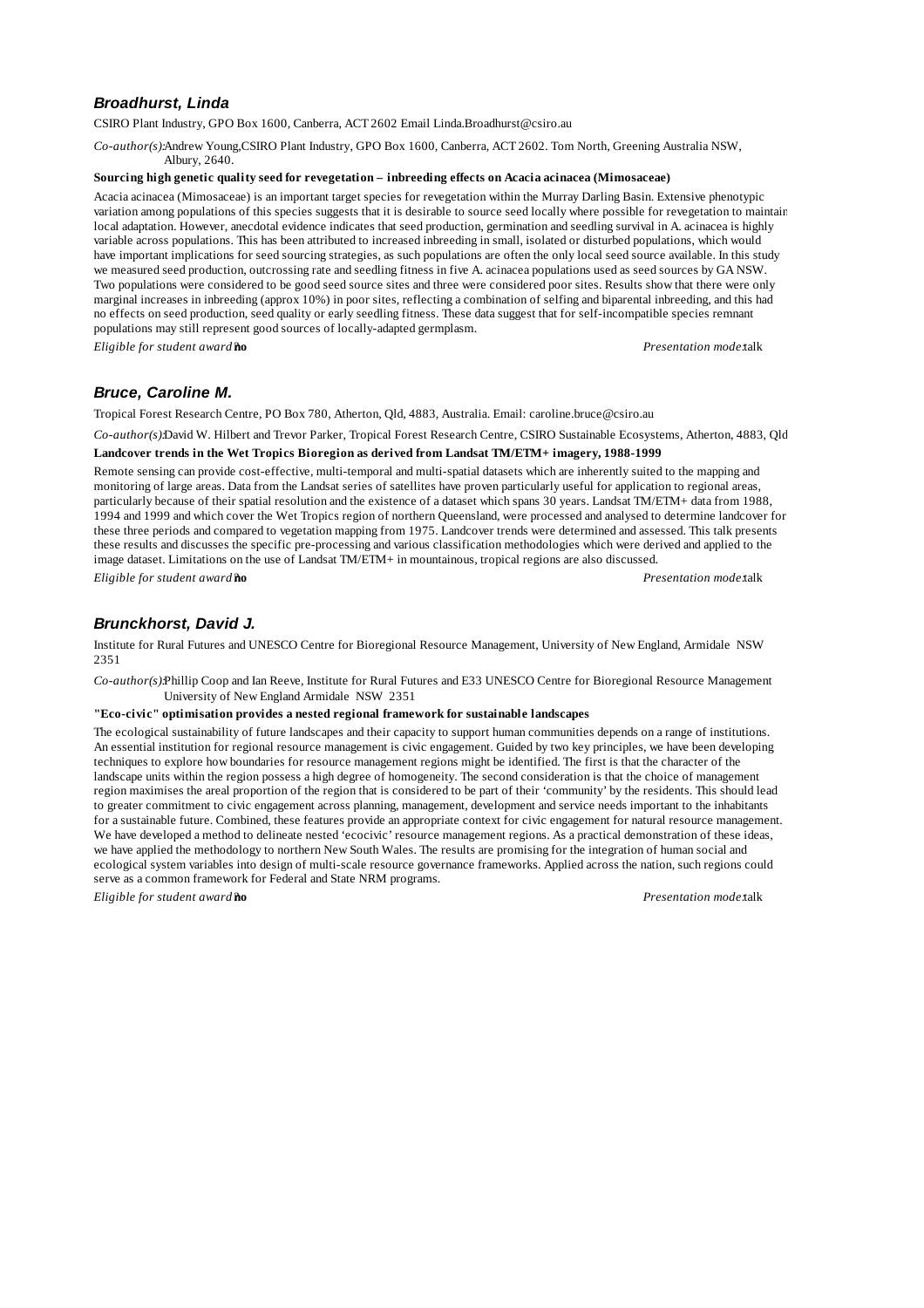# *Buckley, Sarah M.*

Department of Biological Sciences, University of Wollongong, Northfields Avenue, Wollongong, NSW, 2522, Australia. Email sb18@uow.edu.au

*Co-author(s):*Dr Kris French, Department of Biological Sciences, University of Wollongong, Northfields Avenue, Wollongong, NSW, 2522, Australia.

# **Does controlling Chrysanthemoides monilifera (Bitou Bush)with metsulfuron methyl affect the litter invertebrate community?**

Chrysanthemoides monilifera ssp. rotundata (Bitou bush) was introduced as a dune stabilising plant, and since has rapidly developed into an environmental weed covering a large proportion of the N.S.W coastline. Metsulfuron methyl is one of the herbicides used to control bitou bush and although effective at low application rates the side effects of this chemical have not been considered. This is important as many herbicides are persistent in soil and leaf tissue. Soil and leaf litter invertebrates are highly involved in the nutrient cycling of organic matter, it is a concern that herbicide use may reduce species diversity and abundance, and modify population composition. Leaf litter invertebrates were sampled using pitfall traps in heavily bitou bush infested areas, on the south coast of NSW, both before and after the spraying application of metsulfuron methyl. Invertebrates from eight different orders were sorted to the lowest practical taxonomic level. Statistical analysis was performed to determine any differences in abundance and species richness between sampling periods and treatments. Patterns in invertebrate assemblage structure were also examined and significant differences were found between time periods, but not treatment types (control and sprayed). The results are discussed and explanations given for the evident changes in invertebrate abundance and composition. These results will have implications on the proposal to use metsulfuron methyl on a broader scale to control bitou bush.

*Eligible for student award?***yes** *Presentation mode:*talk

# *Bull, Michael*

Flinders University, GPO Box 2100, Adelaide, SA 5001, Australia. Email michael.bull@flinders.edu.au

*Co-author(s):*Cathy Smallridge, Primary Industries and Resources SA, Adelaide, Australia; and Juergen Stein, University of Dresden **Microparasites of lizards, biodiversity, biogeography and ecological relevance**

Would we stand in the way of a bulldozer if the only known population of a malarial parasite of lizards was at risk? Australia has an extraordinary diversity of microparasites in native vertebrate hosts that remains largely unexplored ecologically, with much taxonomic work still to be done. We have started to investigate some aspects of the ecology of apicomplexan (protozoan) blood parasites of large skinks in South Australia. The sleepy lizard, Tiliqua rugosa is host to the blood parasite Hemolivia mariae, which is transmitted far more effectively by one tick species than another, and thus which has a distributional boundary that coincides with the tick parapatry. The gidgee skink, Egernia stokesii, inhabits rocky outcrops in northern South Australia, where it is the host of at least six blood parasites, including two species of Plasmodium (malaria), but geographically adjacent lizard populations show dramatic differences in their parasite communities. We discuss how these biogeographic patterns may have developed, how the parasite infestations may affect the population dynamics and social organisation of the hosts, and the implications for conservation if blood parasites are included as a component of biodiversity.

*Eligible for student award?***no** *Presentation mode:*talk

# *Bunce, Ashley*

School of Ecology & Environment, Deakin University, 221 Burwood, Victoria 3125, Australia. Email: abunce@deakin.edu.au

*Co-author(s):*Melissa Giese, Environment Australia, GPO Box 787, Canberra, ACT 2601, Australia. Email: Melissa.Giese@ea.gov.au **The impact of human visitation on Australasian gannets (Morus serrator) breeding at Point Danger.**

Since 1995 a new colony of Australasian gannets (Morus serrator) has become established on the mainland at Point Danger in western Victoria and is the only mainland breeding locality for the species in Australia. Experimental controlled approaches by "simulated tourists" were used to investigate the effects of human disturbance on this large-ground nesting species. The effects of approach distance, time of day, and visitor group size on the behaviour and breeding success of the gannets throughout different stages of the breeding period were examined. This information will be used to generate management guidelines for human visitation at this site, and potentially other seabird breeding colonies.

*Eligible for student award?***no** *Presentation mode:*talk

# *Burgin, Shelley*

Centre for Integrated Catchment Management, University of Western Sydney, Hawkesbury campus, Locked Bag 1797, South Penrith Distribution Centre, 1797.

*Co-author(s):*Chris Schell, Centre for Integrated Catchment Management, University of Western Sydney, Hawkesbury campus, Locked Bag 1797, South Penrith Distribution Centre, 1797; and Candida Briggs, Centre for Integrated Catchment Management, University of Western Sydney, Hawkesbury campus, Locked Bag 1797, South Penrith Distribution Centre, 1797.

### **The dynamics of a chytridiomycosis epidemic in Limnodynastes tasmaniensis**

In late winter 1999 we observed an epidemic of chytridiomycosis in a population of Limndynastes tasmaniensis while sampling a frog assemblage in Western Sydney. Dead frogs were returned to the laboratory to confirm that the disease organism was Batrachochytrium dendrobatidis. In that season, apparently only Lim. tasmaniensis were affected by the disease despite a range of other frog species, including other Limndynastes, being present. Pitfall trapping was undertaken immediately before, and continued beyond the time of the epidemic. We were, therefore, able to investigate the dynamics of the assemblage and these data were compared with adjacent study sites that were not affected. In addition, local climatic conditions and other potential environmental impacts were investigated in an attempt to determine factors that may have influenced the sudden appearance of the disease in a relatively undisturbed wetland. While our observations are unlikely to provide definitive answers, there are a number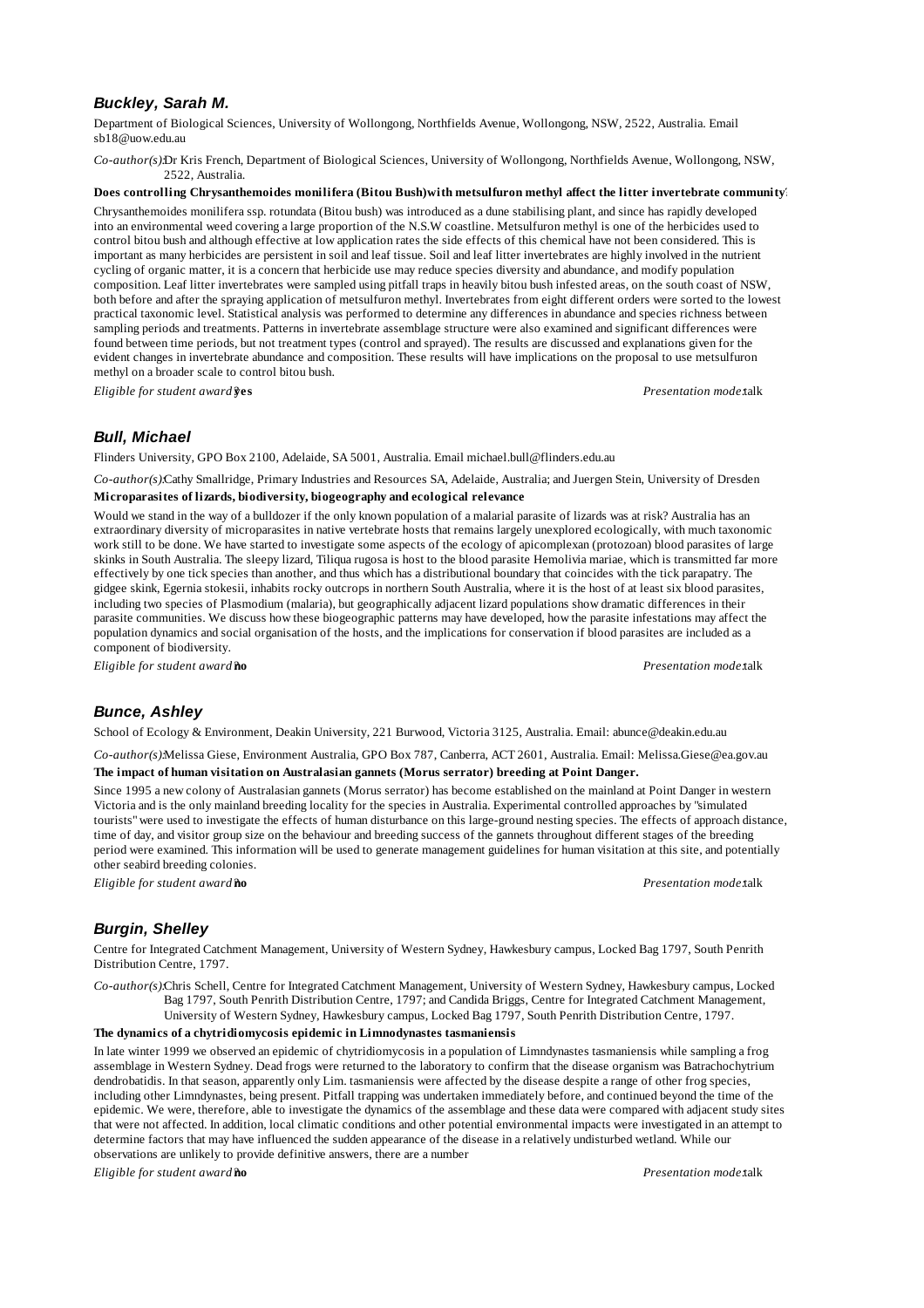# *Burnett, Scott*

Threatened Species Unit, Queensland Parks and Wildlife Service, PO Box 834, Atherton, 4883, Australia. Email scott.burnett@epa.qld.gov.au

### *Co-author(s):*no co-authors

### **Lessons from the past and future directions for the conservation of Australia's marsupial carnivores**

Epoch-scale history shows that when continental faunas mix, the fauna from larger land-masses usually predominate and that eutherians usually predominate over marsupials. Recent history shows that in Australia, our marsupial carnivores have repeatedly been replaced by Eutherians. Today the marsupial carnivores are restricted to "islands" of productive habitat around the periphery of the Australian continent, while three species of recently introduced Eutherian carnivore occupy virtually the entire continent. Numerous biogeographical and phylogenetic explanations for the dominance of marsupial carnivores over eutherians may explain this pattern including; land-mass effects, isolation effects, fundamental differences in life-history strategy, differences in ontological processes between the two groups, and differences in behaviour. While there is a need for immediate conservation actions to conserve our remaining species of marsupial carnivore, these data suggest that the long-term future of the carnivorous marsupials is bleak. One avenue that may circumvent this is the development of a native animal pet industry, which would serve the dual purpose of ensuring that individuals of threatened species are conserved and of strengthening the relationship between humans, wildlife and their habitats. *Eligible for student award?***yes** *Presentation mode:*talk

# *Burns, Catherine E.*

370 Prospect St., Greeley Memorial Laboratories, Yale University, New Haven, CT, 06511, USA. Email catherine.burns@yale.edu *Co-author(s):*no co-authors

#### **Investigating small mammal response to relocation: The interplay between habitat selection and successful relocation.**

Density-dependent, territorial interactions are common in a variety of mammal species, including Peromyscus, and low quality habitat serves as a dispersal "sink" for behaviorally subordinate individuals. Little is known, however, about the importance of territorial interactions when individuals have been evicted from their native home ranges, especially when source habitats are disrupted. Peromyscus from two habitat types (oak-dominated and pine forest) were relocated to novel sites in northeast Connecticut and released along the transition zone between these two habitat types, both in the presence and absence of resident conspecifics. Short and long-term habitat selection and subsequent survival, reproduction and resource acquisition ability were assessed via live-trapping and PIT-tagging. Peromyscus selected oak over pine forest significantly more often, and survived longer in this habitat. Comparison of results between treatments with and without resident conspecifics provided evidence of dominance interactions influencing habitat selection. Resource acquisition data also indicated the influence of dominance structure in dictating habitat selection decisions. Understanding habitat selection and subsequent strategies will enable us to more precisely understand wildlife responses to habitat alteration, and to develop generalizeable predictions for the response of wildlife to removal of habitat in heterogeneous landscapes.

*Eligible for student award?***yes** *Presentation mode:*talk

# *Calladine, Ainsley*

Schools of Tropical Biology and TESAG, James Cook University, Townsville, 4811, Australia. email: Ainsley.Calladine@jcu.edu.au

#### *Co-author(s):*no co-authors

#### **Molecular insights into the evolutionary ecology of the mistletoe family Loranthaceae in Australia**

Mistletoes are a prominent feature of the Australian flora which is recognised as being comprised of both Gondwanan and intrusive elements. There are Gondwanan groups of Australian Loranthaceae, some relictual others derived, in addition there is an intrusive element thought to have arrived when suitable continuous land surfaces with Malesia existed to the north. Consequently, the derived Australian lineages, which are predominantly tropical or arid radiations, appear to have arisen from these distinct origins. Other Australian genera may be easily recognised as ancestral, possibly remnants of a former paleoaustral flora, for example the southern temperate monotypic Atkinsonia and Nuytsia which share the terrestrial habit. Here the evolutionary and biogeographic trends among the Australian members of the Loranthaceae are examined using inferred phylogenetic relationships generated with 18S ribosomal DNA and trnL chloroplast DNA sequence data. There are ecologically significant arid radiations in the genera Amyema and Lysiana that have different biogeographic origins. Lysiana is associated with a primarily tropical lineage and has been successful in radiating into arid and saline habitats. The largest, most derived and genetically diverse Australian genus Amyema, occurs in most habitats, notably for its ubiquitous presence in mainland Australian woodlands.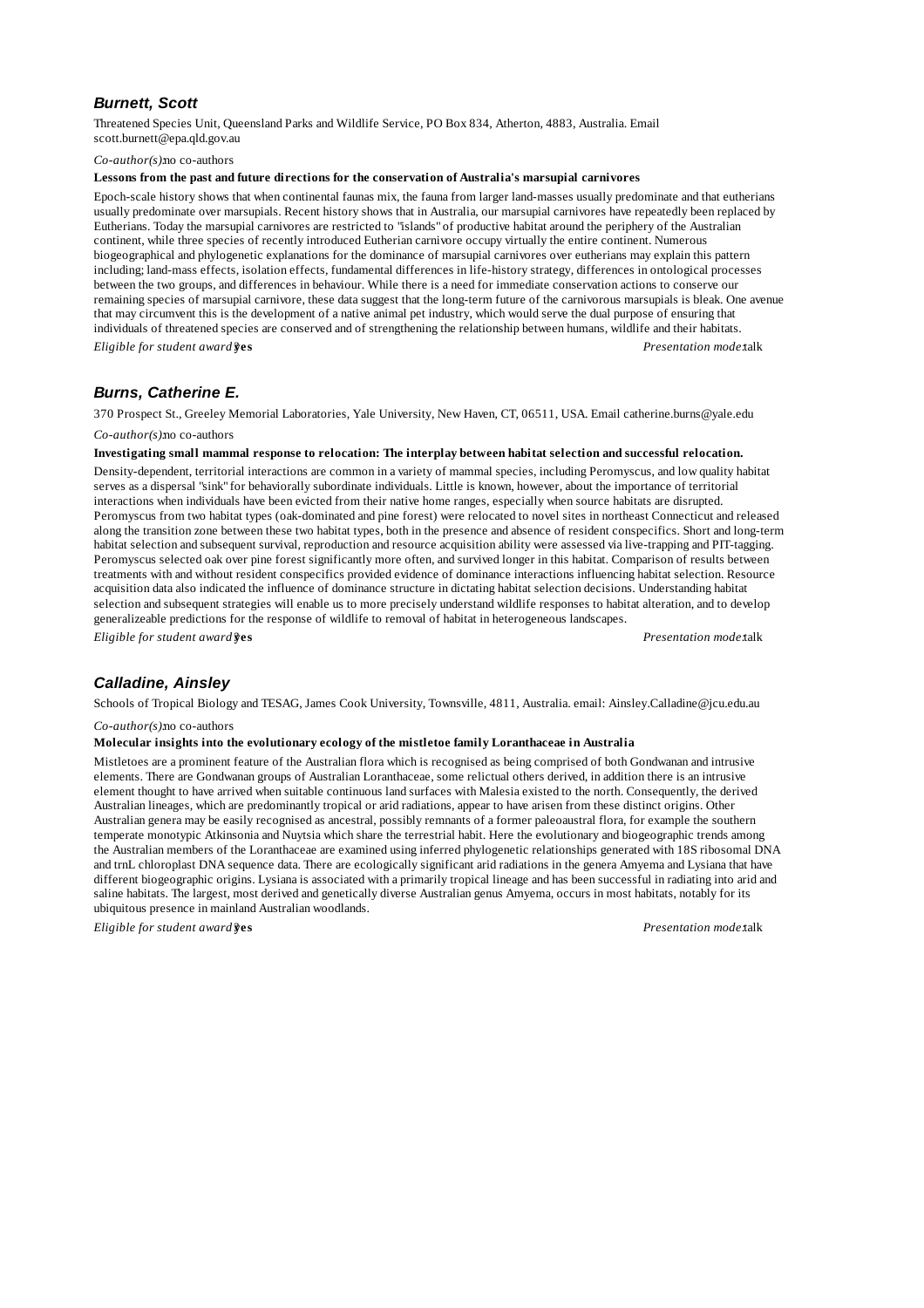# *Callister, Kate E.*

University of Ballarat, PO Box 663, Ballarat, Vic 3353, Australia. Email k.callister@ballarat.edu.au

*Co-author(s):*Martin E. Westbrooke, University of Ballarat, PO Box 663, Ballarat, Vic 3353, Australia.

#### **Using historic (1850s-1920s) survey maps to determine pre-settlement distribution of Belah (Casuarina pauper) woodlands in northwest Victoria**

During the first half of the 20th century Belah woodlands in northwest Victoria were preferentially cleared for agriculture. As a result, little evidence remains of their pre-settlement distribution. To determine the likely pre-settlement distribution of Belah woodland, historic survey maps and Parish plans (1850s-1920s) were used to create a geographical information system (GIS) database. Historic surveys of northwest Victoria were conducted principally to facilitate land selection and settlement, however, maps resulting from these surveys provide a wealth of historical vegetation information. Historic maps containing evidence of Belah woodland species were scanned and registered to enable use as a GIS layer. Relevant data from the maps was then entered into the GIS database. Scale of the historic maps ranged from 1:400,000 to 1:8,000. Use of a GIS database enabled information including; original surveyors notes, current scientific names, vegetation density, soil descriptions and precision of spatial information to be attached to each Belah woodland reference. Maps produced from this data indicate the likely extent of Belah woodlands in northwest Victoria prior to European settlement, data of great value for land management and restoration.

*Eligible for student award?***yes** *Presentation mode:*talk

# *Campbell, Alexandra H.*

School of Biological Earth & Environmental Sciences (BEES), University of New South Wales, Sydney, NSW, 2052

*Co-author(s):*Alistair Poore, BEES, University of New South Wales, Sydney, NSW 2052; and Peter Steinberg, Centre for Marine Biofouling and Bio-innovation (CMBB), University of New South Wales, Sydney, NSW 2052

### **The Effects of Herbivorous Amphipods on their Host Algae: New Methods for Amphipod Exclusion**

The impact of small, herbivorous amphipods on their host algae is largely unknown. This impact may be positive (for example, the removal of epiphytes) or negative (through direct consumption of the host plant). Despite their high abundance, very few field studies have attampted to quantify the effects of amphipods on macroalgae. This is largely a result of methodological problems associated with observing and manipulating them in natural situations. To exclude amphipods using a cage (as is done for urchin and fish exclusion) requires a very small mesh size, which causes changes in water flow, light availability and other physical processes, confounding any results. New methods are presented here for the exclusion of amphipods from macroalgal surfaces without the use of cages. The insecticide carbaryl was incorporated into plaster blocks, which were attached adjacent to the brown macroalga Sargassum linearifolium in sydney Harbour. Preliminary results show that this method successfully deters amphipods from treated plants consistently for a period of four days. These new methods make possible new experiments aimed at quantifying the effects of these small herbivores on algae in situ (several of which are currently underway). The results of such experiments may have potential applications for fisheries, aquaculture and impact management.

*Eligible for student award?***yes** *Presentation mode:*talk

# *Carey, Janet M.*

School of Botany, University of Melbourne, Victoria 3010, Australia. Email j.carey@botany.unimelb.edu.au

*Co-author(s):*Mark A. Burgman Y. Chee School of Botany, University of Melbourne, Victoria 3010, Australia.

**Monitoring protocols for ecosystem services / ecosystem condition in Victorian National Parks.**

We are developing a framework for monitoring of ecosystem services and condition in parks and reserves for Parks Victoria, enhancing its ability to report on attributes of parks that are relevant to management goals, and are sensitive to changes considered to be ecologically important. The monitoring protocols will take a risk-based approach to ecosystem management, focussing on components of the ecosystem that are likely to change in response to environmental hazards or management actions. Protocols will report the likelihood that they can in fact detect important ecological changes and will answer key questions not directly addressed in most current systems. Monitoring effort will be tied to the likelihoods and consequences of adverse changes in ecosystem condition, with different levels of effort applied in accordance with the perceived level of risk. This tiering of monitoring strategies will focus the monitoring effort on attributes or values of most concern, and avoid the allocation of excessive resources to those of lesser concern. It will also facilitate an adaptive response to changes in condition. The framework will not replace the usual devices for collecting, interpreting and reporting evidence, but will provide an overall structure for the management of multiple monitoring systems.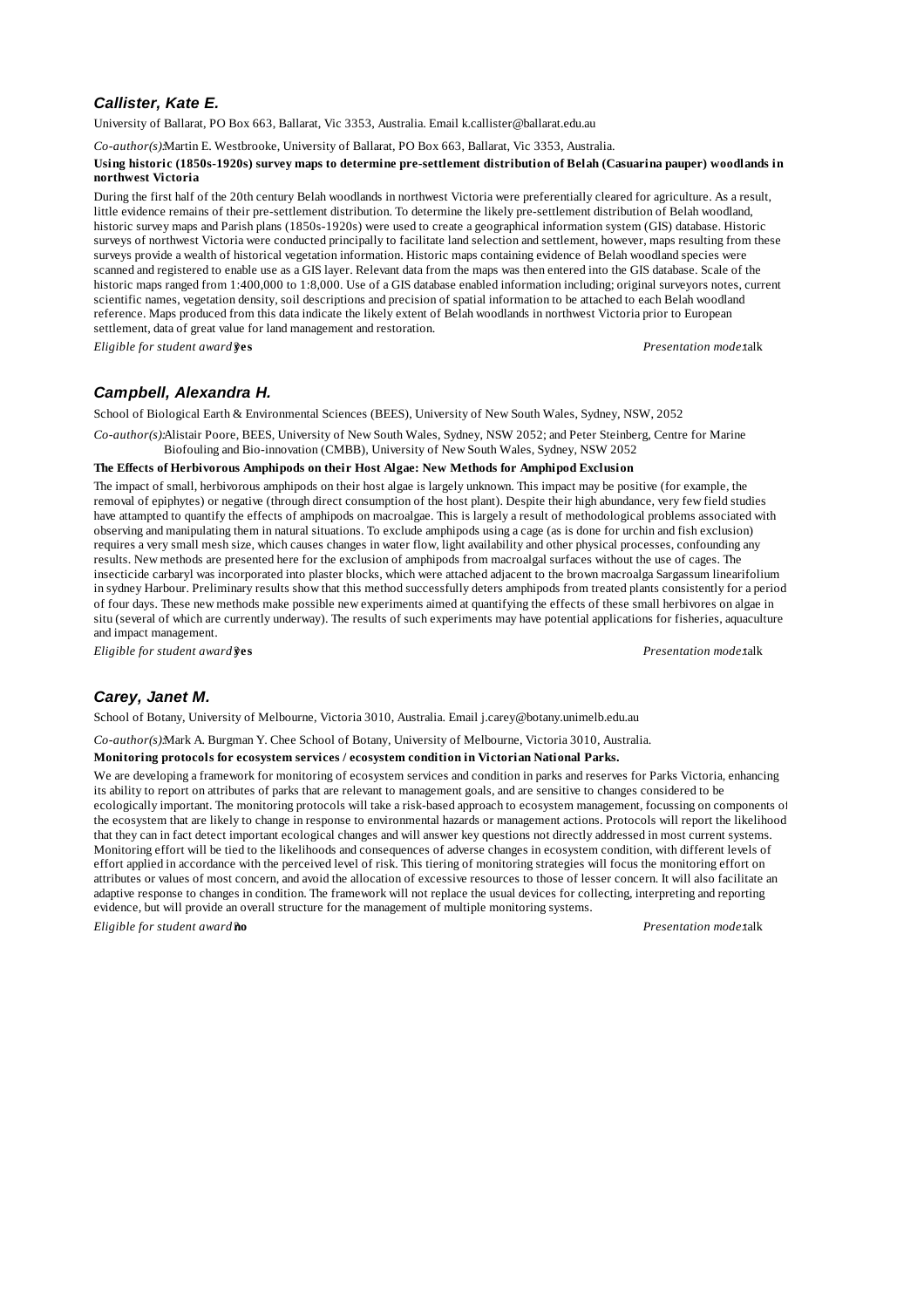# *Carter, Oberon*

Arthur Rylah Institute, 123 Brown St, Heidelberg, Victoria, 3084, Australia. Email obe.carter@nre.vic.gov.au

*Co-author(s):*Anna M Murphy and David Cheal, Arthur Rylah Institute, 123 Brown St, Heidelberg, Victoria, 3084, Australia.

### **A proposed definition of Natural Temperate Grasslands for south-eastern Australia**

Many natural (or 'native') grassy vegetation communities, although formerly widespread in temperate Australia, have become depleted in their extent, and may reasonably be considered rare and threatened. This project considered ecological communities that comprise 'Natural Temperate Grasslands' in southern Australia, for possible listing under the Environment Protection and Biodiversity (EPBC) Act 1999. The term 'Natural Temperate Grassland' is a label and is an imperfect summary of the vegetation community. The individual components of the label, ie. 'natural', 'temperate' and 'grassland', are each imprecise and open to individual interpretation. Therefore, an explicit working definition of 'Natural Temperate Grassland' is presented. The definition takes account of the social and legislative context in which it will be applied. It forms a basis for recognising and delimiting a coherent grassland vegetation community - as evidenced by its consistent physiognomy and functional relationships. Inclusion of derived or anthropogenic grasslands within the Natural Temperate Grassland definition are discussed. A dichotomous keys to enable recognition of the community is also presented, to further assist consistent agreement on the geographic delineation of Natural Temperate Grassland. Implications of the proposed nomination for grassland conservation are discussed.

*Eligible for student award?***no** *Presentation mode:*talk

# *Carwardine, Josie*

The Ecology Centre, The Department of Zoology and Entomology, The University of Queensland, St Lucia 4072, Queensland, Australia

*Co-author(s):*Wayne Rochester, The Department of Zoology and Entomology, The University of Queensland, St Lucia 4072,

Queensland, Australia; Karen Richardson, The Department of Zoology and Entomology, The University of Queensland, St Lucia 4072, Queensland, Australia; Kristen Williams, Biodiversity Planning Unit, Environmental Protection Agency, Brisbane 4002, Queensland, Australia; and Hugh Possingham, The Department of Zoology and Entomology, The University of Queensland, St Lucia 4072, Queensland, Australia.

### **Assessing irreplaceability values for biodiversity; how do different methods compare?**

Assessing the biodiversity significance of different parts of a landscape is a crucial prerequisite to effective conservation planning. We conducted one of the first systematic comparisons of two current system reserve design programs, Marxan and C-Plan, by investigating how each method predicted the irreplaceability of sites in the Brigalow Belt South bioregion, Queensland. Marxan uses an optimising algorithm to generate multiple reserve systems that meet set targets of species and ecosystem features with minimal costs. Irreplaceability is then calculated as the proportion of solutions containing each site. In contrast, C-Plan generates direct estimates of irreplaceability by the likelihood that each site is needed to meet targets in all combinations of sites that satisfied the same feature targets. Sites were ranked consistently high by Marxan and C-Plan when they contained rare features. There were substantial differences for sites with more common features depending on their spatial location, which can be largely explained by different spatial design consideration rules of each method. Reserve compactness was the principle factor affecting variations in irreplaceability values between C-Plan and Marxan, and is a key consideration in conservation planning.

*Eligible for student award?***yes** *Presentation mode:*talk

# *Cavagnaro, Vanessa L*

Department of Applied and Molecular Ecology Adelaide University, Waite Campus, PMB 1, Glen Osmond, South Australia 5064, Australia Email: vanessa.cavagnaro@adelaide.edu.au

*Co-author(s):*Mike Keller, Department of Applied and Molecular Ecology Adelaide University, Waite Campus, PMB 1, Glen Osmond, South Australia 5064, Australia; and Geoff Baker, CSIRO Entomology GPO Box 1700 Canberra, ACT 2601, Australia.

### **Dispersal of the Mediterranean snails Cernuella virgata (da Costa) and Cochlicella acuta (Müller) on the southern Yorke Peninsula.**

Mediterranean snails are introduced pests of pastures, grain crops and vineyards in southern Australia. The abundance of these snails and hence their pest status has increase recently as a result of a shift in agricultural practices towards soil conservation. Mediterranean snails cause significant feeding damage in winter and spring, and contaminate harvests in summer due to their aestivation on the ears and pods of cereals and legumes. Snails damage harvest machinery, and grain shipments are rejected overseas due to snail contamination. Determining the factors that influence the dispersal of the Mediterranean snails is important in determining appropriate control methods. Factors may include temperature, rainfall, human activities and competition for resources. Movement of individual adult Cernuella virgata (common white snail) and Cochlicella acuta (the pointed snail) has been measured in crops and pasture on the southern Yorke Peninsula. Integration of existing and new dispersal data with climatic data will be achieved with statistical and simulation models of snail population dynamics. If successful, these models should predict snail population trends and provide useful indicators of seasonal risk factors and optimal management measures.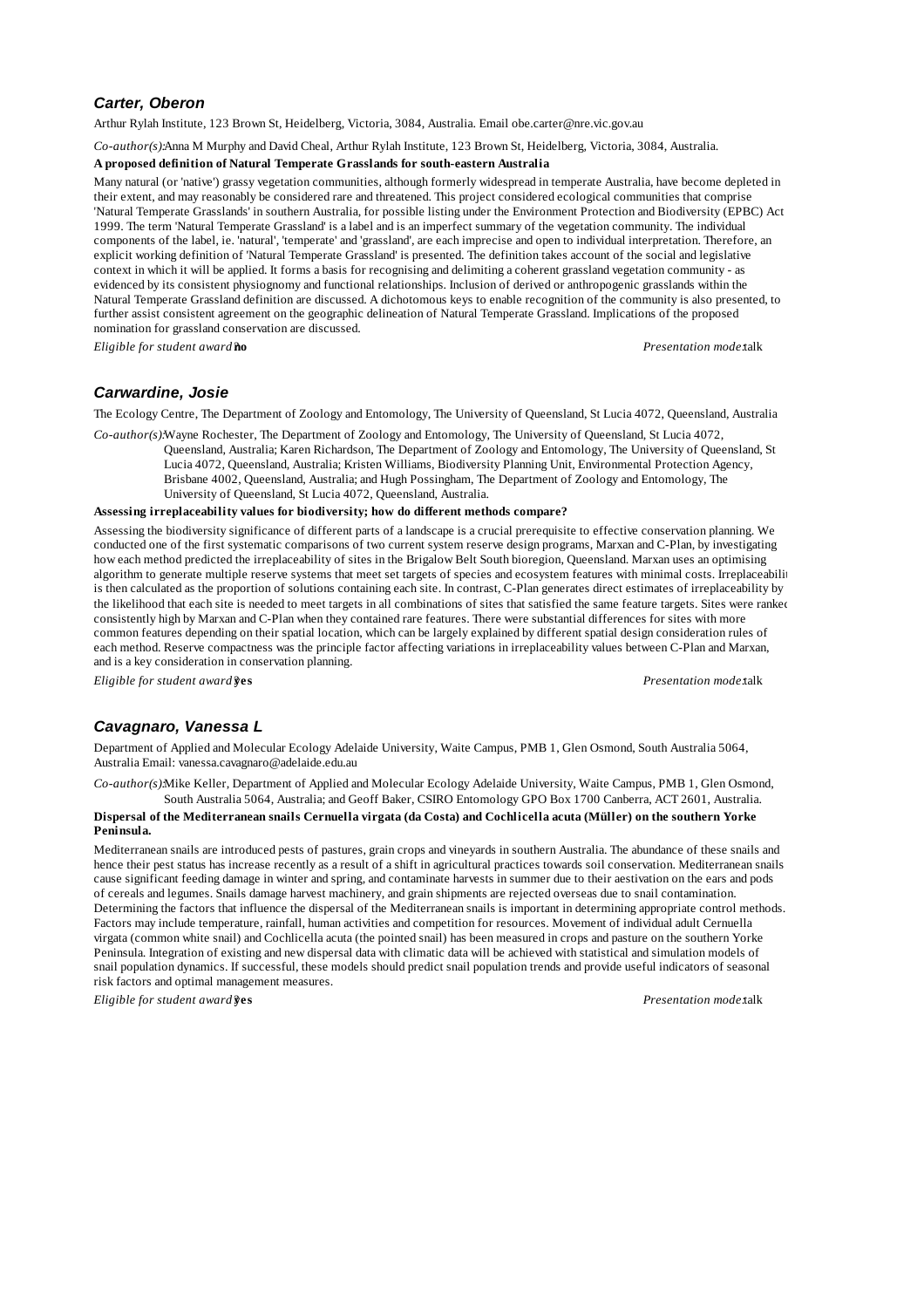# *Chee, Yung En*

School of Botany, The University of Melbourne, Parkville, VIC 3010, Australia Email: y.chee@pgrad.unimelb.edu.au

*Co-author(s):*no co-authors

#### **Ecosystem services and a risk-based approach to ecosystem management**

This paper explores the utility of an ecosystem services perspective for supporting a risk-based approach to ecosystem management in Victoria's parks and reserves system. A critical issue for effective and accountable management is knowing exactly what it is we want to conserve and protect from risks. While this seems intuitive and obvious it is not often stated unambiguously. Adopting an ecosystem services perspective provides a natural focus for management and can aid in the tasks of formulating management objectives, delineating relevant spatial and temporal scales for key ecological processes, setting management targets, facilitating the process of hazard identification, developing assessment endpoints for ecological risk assessments, designing monitoring protocols, reporting on effectiveness of management actions and evaluating progress towards specified goals. An approach incorporating an ecosystem services perspective with principles of ecological risk assessment and management is illustrated using a case study on environmental flows for Lake Albacutya and terminal lakes in Wyperfeld National Park.

*Eligible for student award?***yes** *Presentation mode:*talk

# *Christie, Fiona J.*

The University of Sydney School of Biological Sciences Heydon-Laurence Building (A08) Sydney, NSW 2006 Australia Email christie@bio.usyd.edu.au

*Co-author(s):*Dieter Hochuli The University of Sydney School of Biological Sciences Heydon-Laurence Building (A08) Sydney, NSW 2006 Australia Email dieter@bio.usyd.edu.au

#### **Who's Eaten my Smalls? Insect-plant interactions in urban bushland fragments.**

Avian predators are known to regulate populations of insect herbivores in numerous forest systems. Shifts in the composition of avian assemblages have been associated with the release of insect herbivores, often to outbreak levels. This project investigates insect herbivores in a fragmented urban environment and the extent to which insectivorous birds and invertebrate parasitoids regulate insect herbivory. We investigated the ecology of small urban remnants, large remnants and edges of large remnants in the Sydney Basin. We estimated levels of herbivory on Angophora costata at each of fifteen study sites (5 small, 5 large and 5 edges) and surveyed for invertebrate herbivores, insectivorous birds, and invertebrate parasitoids. Our results indicated that small urban sites suffer from higher rates of herbivory than edge and large sites and have fewer and less abundant insectivorous bird species than large remnants. We conclude that the loss of higher trophic levels within a fragmented urban environment has the potential to reduce predation pressures on lower trophic levels.

*Eligible for student award?***yes** *Presentation mode:*talk

# *Clarke, D.J.*

Deakin University, 221 Burwood Hwy, Burwood Victoria, 3125 Email djclarke@deakin.edu.au

*Co-author(s):*no co-authors

### **How Does Powerline Right-Of-Way Management Influence Small Mammal Populations?**

It has been emphasized that spatial heterogeneity is considered one of the foundations influencing the population dynamics, especially in human dominated landscapes. However, currently little research has focused on the ecological changes that occur due to long-term maintenance of a forest clearing, such as a powerline ROW. Broad research has investigated this worldwide, however the effects of ROW's on small mammals has barely been determined. Research in Australia, is especially lacking which investigates the effects of powerline ROW on all fauna and flora. Results from the current research suggest that the retention of heathy understorey vegetation within the ROW, may be an important factor in encouraging populations of early-successional species to colonise and utilize ROW habitat. This retention of vegetation may also be important in mitigating any potential detrimental impacts caused by the presence of the ROW. Preliminary data has further suggested that management of these areas is a critical component in determining how ROW will function for small mammal populations.

*Eligible for student award?***yes** *Presentation mode:*talk

# *Clarkson, Beverley R.*

Landcare Research New Zealand Ltd, Private Bag 3127, Hamilton, New Zealand. Email bev@landcareresearch.co.nz

*Co-author(s):*Louis Schipper, Landcare Research New Zealand Ltd, Private Bag 3127, Hamilton, New Zealand; and Warwick Silvester, Centre for Biodiversity and Ecology Research, Department of Biological Sciences, The University of Waikato, Private Bag, Hamilton, New Zealand

#### **Do nutrient levels determine the successional changes in New Zealand's restiad peat bogs?**

Empodisma minus and Sporadanthus ferrugineus (family Restionaceae) dominate raised peat bogs in northern New Zealand. Empodisma, the main peat former, establishes early in wetland succession and initiates development of a raised bog. As bog development proceeds, nutrients - particularly total N and total P - decline. Sporadanthus is a late successional species, and establishes after Empodisma. We hypothesised that Sporadanthus would be more efficient than Empodisma at N and P uptake under low nutrient conditions typical of older raised bogs. We established experiments to test this hypothesis by determining the relative responses of the two species to differing levels of N and P. The results showed that overall, the biomass of both species increased with increasing nutrients, with Empodisma performing better than Sporadanthus at virtually all nutrient levels, including the lowest nutrient levels. Compared with Sporadanthus, Empodisma typically had greater shoot and root biomass production and lower root:shoot biomass ratio (except at the lowest N level), indicating it was better able to take advantage of increasing N and P levels by producing a higher proportion of shoot biomass. We concluded that successional change from Empodisma to Sporadanthus in these restiad peat bogs does not appear to be determined solely by nutrients.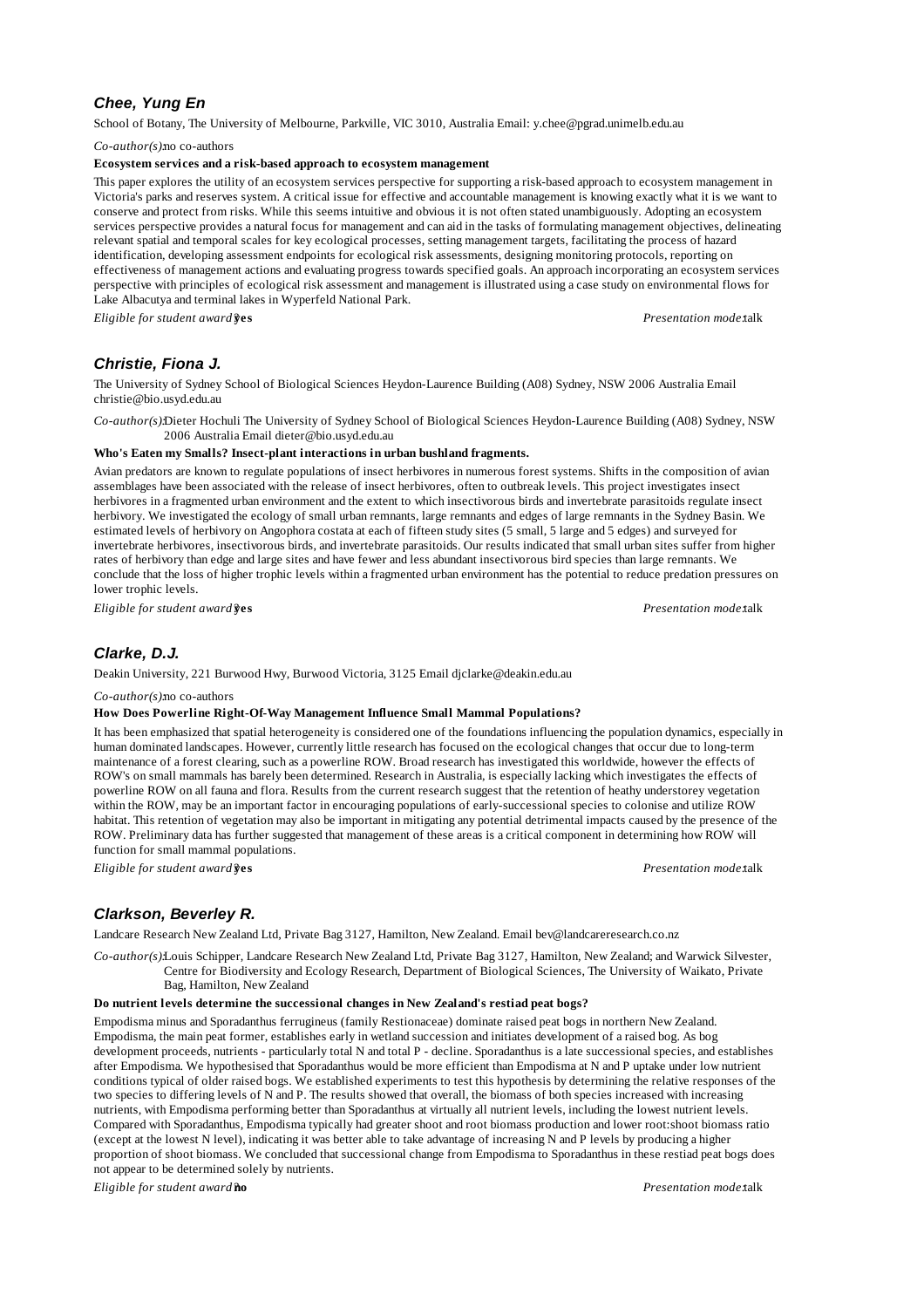# *Cole, Anothony O.*

Landcare Research New Zealand Ltd, Private Bag 11052, Palmerston North, New Zealand

*Co-author(s):*Dr Steven Cork, CSIRO Sustainable Ecosystems, Private Bag, Canberra, ACT Australia

### **Valuing Ecosystem Services with Scientific Goods and Services - the Influence Matrix**

The aim of broadening the goals and values of conventional economics to include efficiency, fairness and sustainability has created a demand for new scientific goods and services! The challenge is to link community-based decision-making with conceptually rich economic and ecological models. Our aim is to link the explanatory and predictive power of science with societal understanding and decision-making that reaches the daily realities of modern urban and rural life. The influence matrix is a participatory modelling tool that delivers both goods and services to local communities. We characterise the services of the influence matrix in terms of opportunities to explore the logical system-wide consequences of individual and or group values through participation in a group -model building exercise. We characterise the goods of an influence matrix in terms of learning, measurement of progress toward long-term goals and model outcomes that help to guide collective research priorities.

*Eligible for student award?***no** *Presentation mode:*talk

# *Collins, James P.*

Department of Biology, Arizona State University, Tempe, AZ 85287-1501 USA. Email jcollins@asu.edu

*Co-author(s):*no co-authors

### **Global amphibian declines: Placing the suspected causes in perspective**

Beginning in the late 1980s herpetologists increasingly found themselves in conversations where one or more colleagues described visiting a former field site only to find populations of frogs and salamanders reduced or extinct. Reports of declining populations persisted through the 1990s, engendering a call for research focused on the question: Is the threat of extinction increasing for amphibians? In the last five years workshops, conferences, symposia, and new research results have improved greatly our capacity to answer the question. There are four leading hypotheses to explain global amphibian declines, and they can be separated into two general classes. For hypotheses in class one, exotic species and habitat change, we have a good, and improving, understanding of the mechanisms underlying declines, but the magnitude of change in population size or even species numbers remains poorly understood. For class two hypotheses, global change and emerging infectious diseases, we have a poor, but improving, understanding of the suspected mechanisms causing declines, and the magnitude of change in population sizes is also poorly understood. I will summarize our understanding of the four proposed causes of amphibian declines with the goal of placing these studies and the general problem in perspective.

*Eligible for student award?***no** *Presentation mode:*talk

# *Cook, Garry D.*

CSIRO Tropical Ecosystems Research Centre, PMB 44 Winnellie, NT 0822, Australia Email Garry.Cook@csiro.au

*Co-author(s):* Adam Liedloff, Tropical Savannas Management CRC, CSIRO Tropical Ecosystems Research Centre, PMB 44 Winnellie, NT 0822, Australia Email Adam.Liedloff@csiro.au

### **The ecological importance of temporal patterns of rainfall to savanna vegetation**

The climate of north Australia is marked by strongly seasonal rainfall. The temporal patterning of rains during the early and late phases of the wet season potentially influences plant growth markedly. This effect is probably far more than suggested by the relative contribution of these rains to the cumulative total rainfall for the whole wet season. Climate change scenarios often indicate changes to total amounts of rainfall, but at this stage lack the temporal resolution to comment on these relatively minor rainfall events. If they do have great ecological impacts then there is great incentive to better understanding these early and late rains. In this paper, we apply a modeling approach to examine the relative effects of the amount of rainfall and its timing to the growth of trees in savannas. We compare the effects of early and late onsets and ends to the wet seasons under varying total amounts of rainfall. The implications for understanding the impacts of climate change are discussed.

*Eligible for student award?***no** *Presentation mode:*talk

# *Cook, Jaimie*

Queensland Forestry Research Institute, Locked Bag 16 Fraser Rd, Gympie Qld 4570. Email jaimie.cook@dpi.qld.gov.au

*Co-author(s):*Cathy Hargreaves, Forest Research, Sala Street, Private Bag 3020, Rotorua, New Zealand. Email Cathy.Hargreaves@ForestResearch.co.nz

**Technological solutions for genetic conservation and recovery of rare and endangered plants in Australia and New Zealand.** Plant tissue culture techniques have developed for over half a century in the areas of domestic plant and agricultural crop production. The advent of techniques applicable to woody species has been relatively recent (partly driven by commercial forestry), as has their application in a conservation role. Significant conservation successes have been achieved in Australia and New Zealand with woody and non-woody species. The ability to apply tissue culture and cryo-preservation techniques to woody species allows: 1) propagation of those species not normally easy to propagate by conventional means due to a restricted genetic base and/or limited material of each sex for dioecious species (e.g. Fontainea oraria, Euphorbiaceae from Australia), 2) conservation and propagation of rare and endangered plants (e.g. Wollemi pine, Wollemia nobilis, Araucariaceae, from Australia and the Three Kings Tree, Pennantia baylisiana, Icacinaceae, from NZ), 3) conservation of individual historic trees (e.g. the Tree of Knowledge, Eucalyptus papuana and the Dig Tree, E. microtheca, Myrtaceae) and 4) propagation of species of commercial significance (e.g. Backhousia citriodora, Myrtaceae). These methods will aid Australia and New Zealand to contribute to global strategies for plant conservation.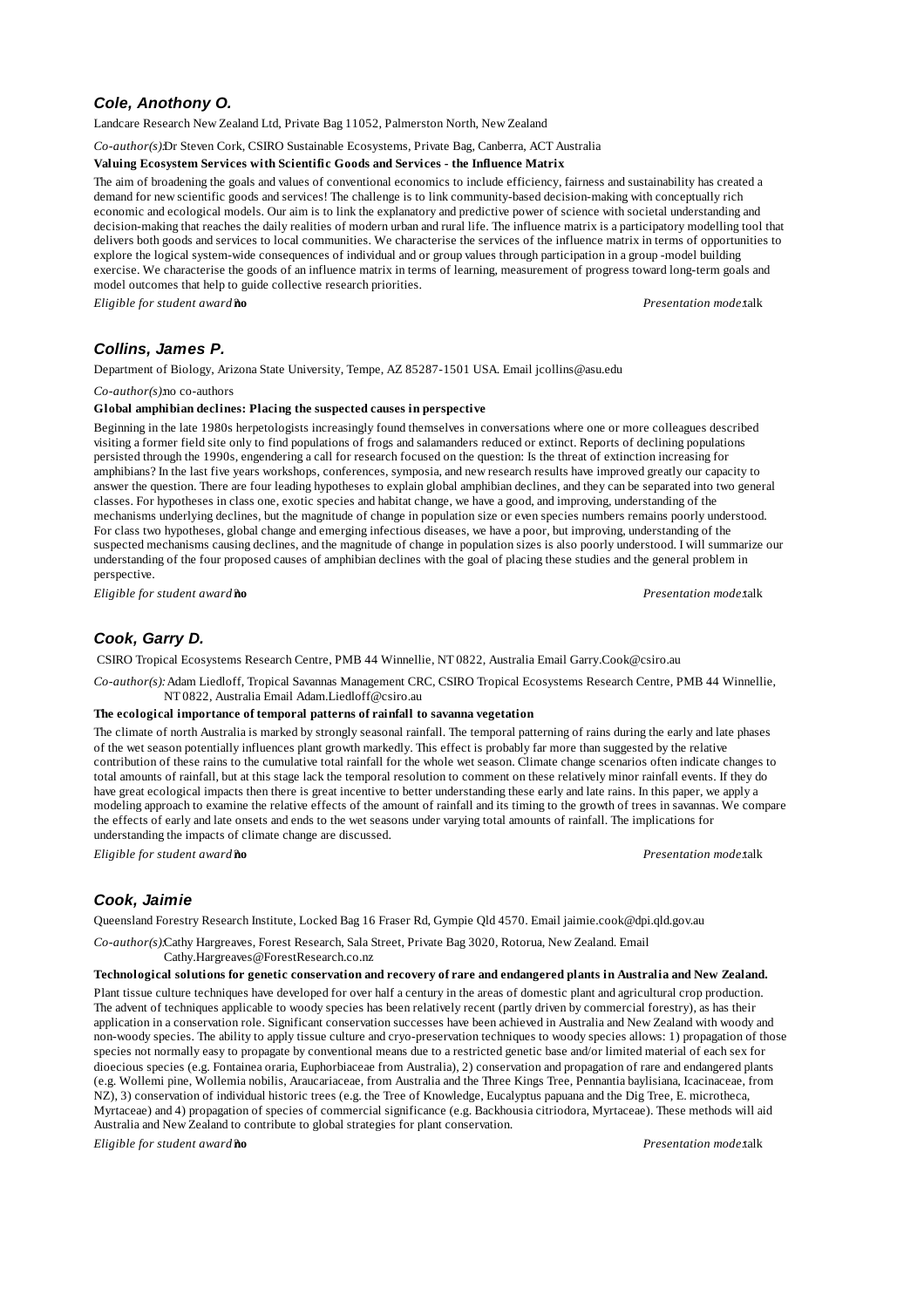# *Cork, Steven J.*

CSIRO Sustainable Ecosystems, GPO Box 284, Canberra, ACT 2602, Australia

*Co-author(s):*no co-authors

### **The need for an expanded set of theory behind ecosystem services**

The concept of ecosystem services has become increasingly popular over the past several decades as a way to acknowledge human dependence on nature. A complete theoretical framework for this relationship should consider both the supply and receipt of services. On the supply side, a broad range of ecological theory has been considered, including that relating to the interrelationships among ecological processes that provide services, the relationships between biodiversity and ecosystem functions, equilibrium versus persistence of populations and communities, and self organising and complex-adaptive systems. On the receipt side, only economic theory has been applied. In our work in the Ecosystem Services Project (www.ecosystemservicesproject.org), in partnership with community level decision makers, we have realised there is a need for greater attention to theory and research into the human needs that ecosystem services might meet, the processes by which people learn about their part in ecological-social systems, and the ways in which the outputs of scientific research can be presented to be accepted into the world-views of the broader community, which votes and makes choices that influence the relative value given to ecosystems in decisions about land-use change. This paper considers how this breadth of theory can be brought together to address some of the key environmental challenges currently facing Australia and the world. *Eligible for student award?***no** *Presentation mode:*talk

# *Cramer, Viki A.*

School of Environmental Science, Murdoch University, South Street, Murdoch, WA 6150, Australia. Email: vcramer@essun1.murdoch.edu.au

*Co-author(s):*Geoff Hodgson, CSIRO Land and Water, Wembley, WA 6913; and Richard J. Hobbs, School of Environmental Science, Murdoch University, Murdoch, WA 6150.

### **Interaction of salinity and fine-scale variability in WA wheatbelt remnants**

Shallow saline water tables currently pose the greatest threat to plant diversity and ecosystem function in the WA wheatbelt, an area which is recognized as one of the world's 25 biodiversity hotspots. Broad-scale hydrological modelling of the Upper Blackwood Catchment suggests that 34% of the catchment will be affected by shallow water tables (<2 m depth), including 37,368 ha of native vegetation, most particularly those vegetation communities occurring in low-landscape positions. In two remnants on the western side of the catchment where groundwater has reached, or is close to, equilibrium, there is good agreement between the prediction of the model and the on-site presence of shallow water tables. However, fine-scale variability in microtopography and soil texture reduces the spatial impact of a shallow water table in these remnants and hence may buffer the impacts of shallow water tables to some extent, creating a mosaic of affected and unaffected areas. Yet such fine-scale variability in edaphic factors is also reflected in plant species distributions, with distinct understorey and ground cover communities associated with soil type and topographic location. The communities located in the lowest landscape positions are at extreme risk from salinity and waterlogging, and require urgent hydrological management. *Eligible for student award?***no** *Presentation mode:*talk

### *Cummings, Jason*

Ecosystem Management, University of New England, Armidale, NSW 2351. Email jcummin2@metz.une.edu.au

*Co-author(s):*Ian Davies, School of Mathematics,Statistics and Computer Science, Nick Reid and Carl Grant, Ecosystem Management, University of New England, Armidale, NSW 2351

### **Logging a National Park for biodiversity - restoration of hardwood plantations in Bongil Bongil, Coffs Harbour NSW**

Bongil Bongil National Park is a new 1200 ha coastal park on the NSW mid-north coast containing over 200 ha of eucalypt plantations. The NSW National Parks and Wildlife Service wants to restore plantation sites to more natural and biodiverse self-sustaining communities. Our research aimed to determine the best techniques for initiating succession towards natural communities within Lantana camara infested Eucalyptus grandis plantations. Across three 1.5 ha plots, canopy and understorey restoration treatments were implemented in a split-plot design in 2000. Canopy treatments included clear-felling, thinning or plantation tree retention. Within these canopy treatments, understorey planting of wet sclerophyll and rainforest seedlings and post-planting weed control were conducted in factorial combination. Abiotic and biotic ecosystem attributes were monitored throughout the study. Plant functional groups were delineated and analysed using mixed-effects modelling. We report the success of various restoration treatments and outline some quantitative goals for restoring these hardwood plantations. Ecosystem functioning was maintained above abiotic thresholds, meaning vegetation management remains the key to achieving NPWS' long-term restoration goals. Given the large area of disturbed land managed by NPWS and the prospect of establishing hardwood plantations on degraded parts of their estate, this research provides a model for future restoration of such sites.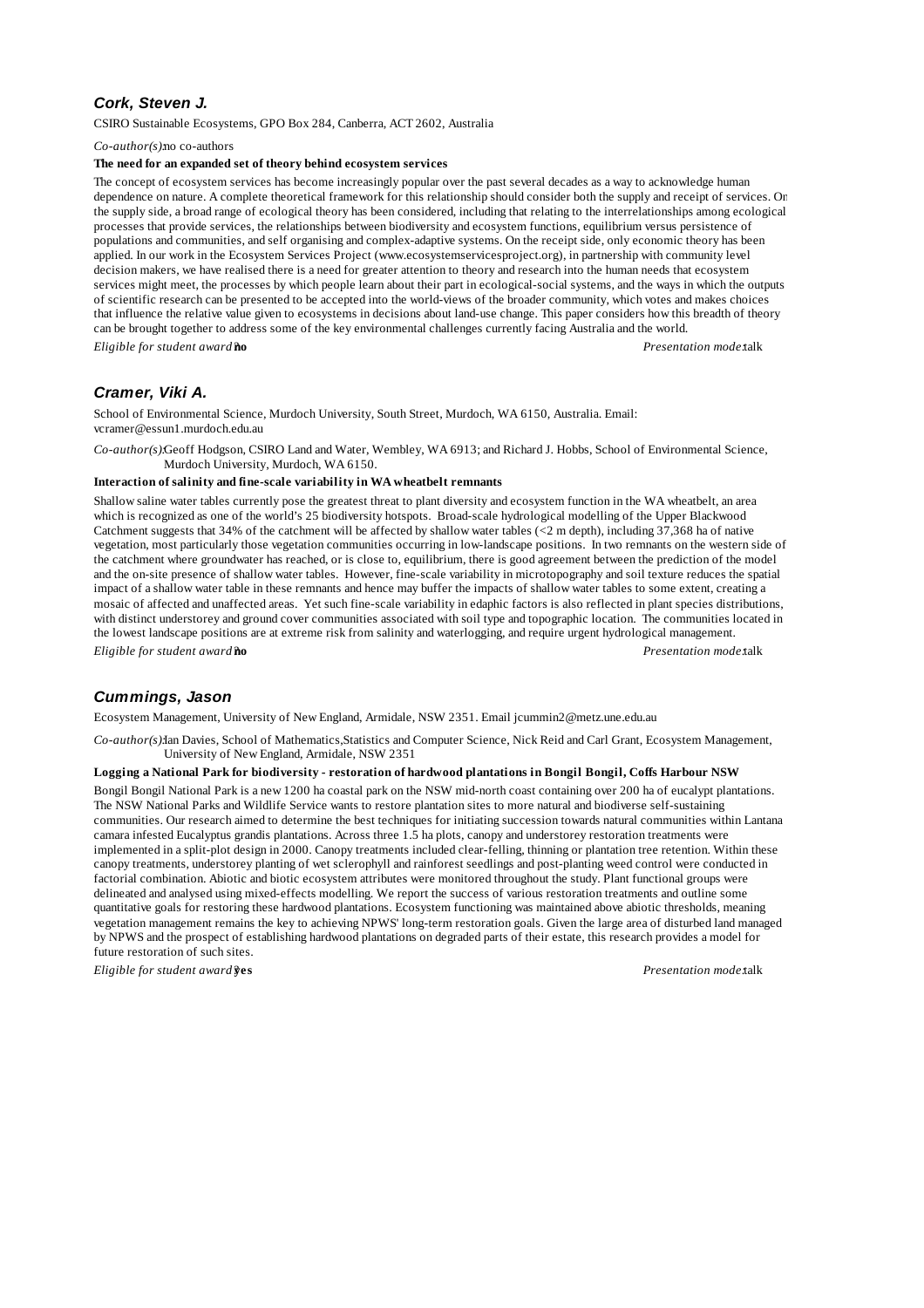# *Cunningham Saul A.*

CSIRO Entomology, GPO Box 1700, Canberra, ACT, 2601 Australia

*Co-author(s):*T.A. Weir, E.D. Edwards, R.G. Oberprieler and R.B. Floyd, CSIRO Entomology, GPO Box 1700, Canberra, ACT, 2601 Australia

### **Insect diversity in Eucalyptus globulus plantations compared to nearby native forest in south-western Australia**

Eucalyptus dominates the native forest of Australia, and so Eucalyptus plantations in Australia might be expected to harbour a significant fauna of native insects. In this study we compared the fauna of beetles and moths in Eucalyptus globulus plantations and compared it to that in nearby native forest in south-western Australia. We surveyed spatially paired plantation and native forest sites in four locations. Here we discuss four different samples of the insect fauna: light trapped moths (295 species) light trapped beetles (103 species) malaise trapped beetles (126 species) and canopy knockdown beetles (307 species). For all groups species richness was higher in native forest. There was considerable overlap in composition: most species recorded in plantations were also recorded in native vegetation. Compared with samples from native forest, plantation samples were relatively more dominated by a few abundant species. The most common beetle in both habitats (with very large populations in plantations) was the leaf-feeding weevil Gonipterus scutellatus. This pest species, native to east coast Australia, appears to have recently migrated from plantations into remnant forest, where it is a potentially harmful invader. Thus, while Eucalyptus plantations can host native fauna, they can also encourage outbreaks of pest species that can cross into native forest.

*Eligible for student award?***no** *Presentation mode:*talk

# *Curtis, Ian A*

James Cook University, PO Box 6811, Cairns, Qld 4870, Australia. Email: ian.curtis@jcu.edu.au

#### *Co-author(s):*no co-authors

# **Valuing Ecosystem Services in the Wet Tropics of Queensland World Heritage Area**

The primary aim of the research is to develop a new or modified approach to the economic conundrum of valuing non-market (unpriced) goods, typically environmental goods and services. The approach adopted must be practical, encourage accounting and investment in natural assets, and have application with respect to methods by which acquisition of ecosystem services, preservation of current conservation values and rehabilitation can be financed. The economic theory of value is the study of market phenomena, which attempts to analyse and explain price triggers a posteriori under a variety of hypothetical market situations. Conversely the theory of valuation is concerned with a priori interplays in actual market situations. The surrogate market based on revealed preferences for this study is therefore the property market. The surrogate market will enable shadow prices for individual ecosystem services to be derived. The value of land at any point in time is dependent on the benefits or benefits stream that it is estimated can be derived from it in the future. The unimproved or rateable value of a local government area will take into consideration all of the legal uses to which land is put, or for which it is suitable. As some ecosystems services are essential to life, it follows that unrateable land, ie land held in the public domain (conservation areas) must be worth at least as much for the ecosystem services that it provides ie. the benefits stream, as rateable land put to its highest and best use. Following Hotelling's Rule, the surrogate capital value for the areal component of a region that produces ecosystem services can then be used to determine an annual flow (stream of benefits), known as the Usus Fructus per annum. The shadow prices of individual ecosystem services have been derived by way of a multi-model multiple criteria analysis, with expert consensus on weightings and sensitivities provided through the shared reality of a Delphi panel. National Parks and other conservation areas, as well as private properties, can then be assessed as to the absence or presence (% intact) of individual ecosystem services. *Eligible for student award?***yes** *Presentation mode:*talk

# *Cusack, Geraldine A.*

30 Boobialla Street, O'Connor, ACT, 2602

#### *Co-author(s):*no co-authors

#### Spatio-temporal modelling of biomass: a statistical modelling analysis indicates the usefulness of the 2D Topo-climate model f **biomass assessment and prediction.**

Spatio-temporal biomass data are important for catchment monitoring, management and environmental modelling of biological, atmospheric and hydrological processes. Models for spatio-temporal biomass representation can be developed using a range of data sources and calculated parameters. Some models capture the spatial component of biomass distribution, others reflect the temporal component of biomass accumulation and growth. Few models however, incorporate the spatio-temporal components of biomass. This paper considers available biomass related data, how accurate the data, and what data sets or combination of parameters can best model spatially distributed biomass through time. The low relief experimental catchment (27 km2), in SE Australia, consists of grass/pasture (70%) and woodlands over a duplex soil. Over a 100 biomass sites were sampled at three time periods. In this paper ten models are developed and classified into three groups: sub-catchment, satellite and topo-climate models. Using statistical analysis (the square root generalised cross validation RTGCV) the ten models are compared to determine the most accurate representation of biomass. The 2D Topo-climate model produced the most statistically accurate (RTGCV 27.9) and effective (using 11 parameters) spatio-temporal model for biomass assessment and prediction. Topo-climate models are useful for biomass management, further model development and research purposes.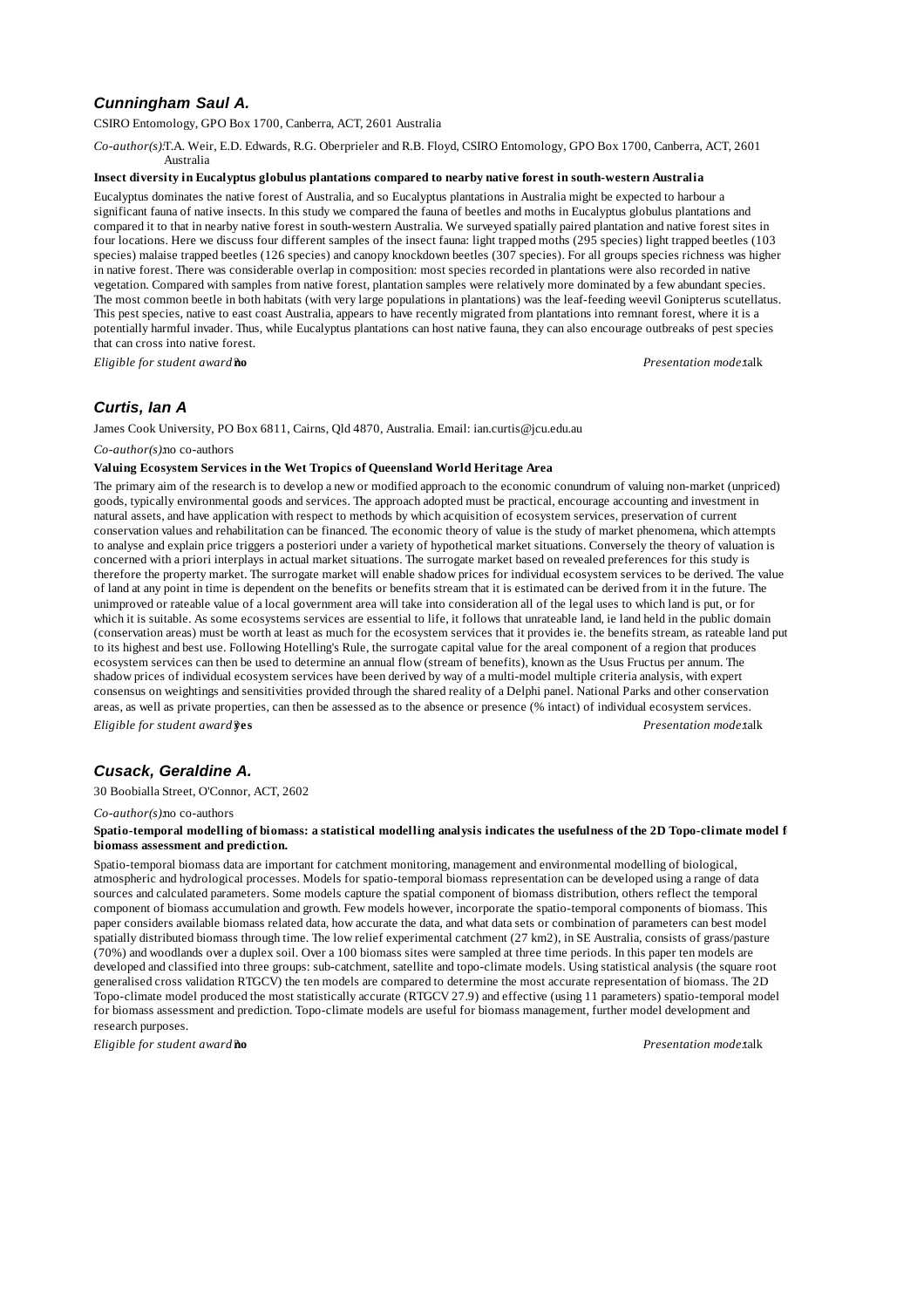# *Dann, Peter*

Phillip Island Nature Park, P.O. Box 97, Cowes, Phillip Island, Victoria, 3922, Australia. email pdann@penguins.org.au

*Co-author(s):*no co-authors

### **A ten-year study of the effects of tourism on Little Penguins Eudyptula minor on Phillip Island**

Tourists have been watching Little Penguins Eudyptula minor come ashore at Summerland Beach on Phillip Island in southern Victoria since 1928. This nightly event, known as the "Penguin Parade", currently attracts 522,000 visitors each year. Sixty percent of visitors come from overseas and it is the most important component of international tourism in the region. Approximately 10% of the 26,000 breeding penguins on Phillip Island are involved with tourism at the Parade. Numbers of penguins have fluctuated extensively over the past two decades and potential causes, including tourism, have been examined. A long-term study has shown that demographic parameters are the same for penguins breeding at the Parade as for those breeding away from the tourism area, indicating that factors other than tourism are responsible for the fluctuations in numbers. Between 1991-2000, overall breeding success (chicks produced per breeding pair per year) was almost identical in the tourism and control areas. Adult mortality at the Penguin Parade was within the range of adult mortality at the control sites but at the higher end. Recruitment patterns were similar between sites also. Measures employed to mitigate potential visitor disturbance to penguins will be discussed.

*Eligible for student award?***no** *Presentation mode:*talk

# *Davies, Richard J.-P.*

School of Biological Science, Flinders University of South Australia, GPO Box 2100, Adelaide, 5001

*Co-author(s):*Duncan Mackay, School of Biological Science, Flinders University of South Australia, GPO Box 2100, Adelaide, 5001 Darren Niejalke, Senior Environmental Scientist, WMC Limited, PO Box 150, Roxby Downs, SA, 5726

#### **Trial regeneration burns of the nationally endangered mound spring endemic Eriocaulon carsonii (Eriocaulaceae)**

Eriocaulon carsonii is a nationally endangered plant that is endemic to mound springs at the edge of the Great Artesian Basin. While drawdown is the greatest threat to the species, grazing and trampling by stock is also a threat, at least in South Australia. However, previous research in this state found the removal of stock to result in a significant overall decrease in the distribution and abundance of E. carsonii associated with a significant increase in Phragmites density. These researchers (Fatchen & Fatchen 1993) recommended the trial burning of such springs, to suppress Phragmites and to enable E. carsonii to recolonise spring vents from their presently highly vulnerable position on the spring tails. These researchers cited an Aboriginal elder as saying that these springs were burnt previous to European settlement. In August 2000, three mound springs containing E. carsonii in the Hermit Hill Spring Complex were subject to a trial burn by an Arabunna elder. Associated with this burn was intensive pre- and post-fire quantitative monitoring of all plant species in these burnt springs as well as in three comparable unburnt control springs. This paper will present the outcomes of this monitoring and associated research.

*Eligible for student award?***yes** *Presentation mode:*talk

# *Davila, Yvonne C.*

School of Biological Sciences, The University of Sydney, Heydon-Laurence Building A08, NSW 2006, Australia; Royal Botanic Gardens Sydney, Mrs Macquaries Rd, Sydney, NSW 2000, Australia

#### *Co-author(s):*no co-authors

**Ecological and evolutionary implications of variation in pollinator assemblages on Trachymene incisa subsp. incisa (Apiaceae)**

Disruption of natural pollination systems is occurring worldwide; in Australia, a major cause is the introduction of the European honeybee. Honeybees have the potential to reduce pollen supplies, displace native pollinators and alter pollen flow between plants, however, most previous studies have looked at effects of honeybees on plant fitness in terms of seed set only. In addition, natural variation in pollinator assemblages at a range of spatial and temporal scales has been documented, but the effects on plant mating have rarely been studied. This project will address the reproductive and evolutionary implications of variation in pollinator assemblages on Trachymene incisa subsp. incisa, a common perennial herb. Variation in floral display (inflorescence size and number), pollinator assemblage composition (abundance, dominance of species), pollinator behaviour (pollen removal and deposition rates) and genetic diversity (gene flow, outcrossing rates), and how these relate will be investigated over several populations spanning the geographical range from south-east Queensland to the south coast of NSW. Controlled pollination experiments will be implemented to compare the effects of honeybee and native insect pollination on plant reproductive success. Fitness of seeds (germination, survival, growth and fecundity) will be recorded and related to pollinator (native/introduced) and genetic identity (heterozygote/homozygote).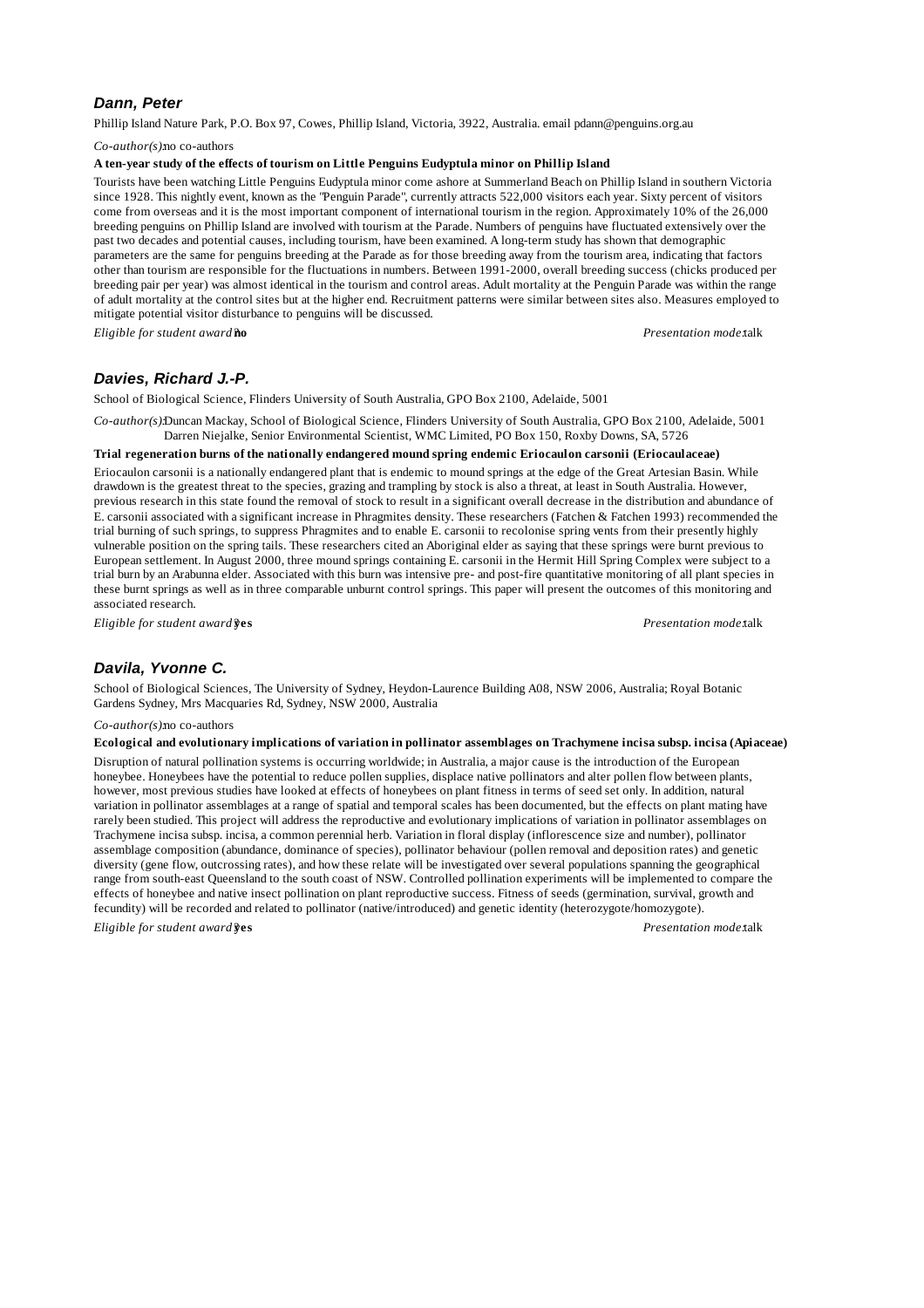# *Davis, Naomi E.*

Monash University, Clayton, Victoria 3168, Australia. Email naomi\_ezra@yahoo.com.au

*Co-author(s):*Dr. Dennis J. O'Dowd, Department of Biological Sciences, Monash University, Victoria, Australia; Dr. Ralph Mac Nally, Department of Biological Sciences, Monash University, Victoria, Australia; and Dr. Peter T. Green, Department of Biological Sciences, Monash University, Victoria, Australia

#### **Impacts of alien ant invasion on endemic land-birds on Christmas Island, Indian Ocean.**

Social insects are among the most devastating of alien invaders. The yellow crazy ant Anoplolepis gracilipes, a keystone invader on many tropical, oceanic islands, causes a "state change" in rainforest on Christmas Island, Indian Ocean (CI), altering forest structure, composition and process. We evaluated impacts of crazy ant invasion on four species of critically endangered, endemic land-birds by comparing their abundance, reproductive success, behaviour and potential seed dispersal services in ant-invaded and uninvaded forest. Abundance of the emerald dove was halved in ant-invaded forest; however, overall abundance of the island thrush, CI white-eye and CI imperial pigeon did not differ from that in uninvaded forest. Fewer juvenile thrushes were found in ant-invaded forest and fledging success was nil (0/8), compared to 60% (6/10) in uninvaded forest. Behavioural repertoires of the thrush, white-eye and dove were altered by crazy ant invasion. Thrushes and white-eyes handled fewer artificial fruits in ant-invaded forest than in forest indirectly influenced by invasion. Our findings suggest that crazy ant invasion alters the land-bird community on Christmas Island, resulting in decline in some species and interference with the services they provide. These impacts are likely to be complex, involving direct predation and changes in resource availability and habitat structure.

*Eligible for student award?***yes** *Presentation mode:*talk

# *Davis, Robert A.*

Department of Zoology, University of Western Australia, 35 Stirling Highway, Crawley, WA, 6009.

*Co-author(s):*no co-authors

### **Impacts of habitat fragmentation on the metapopulation dynamics of a West Australian frog, Heleioporus albopunctatus.**

Heleioporus albopunctatus is a widespread species with a range encompassing south-west Western Australia (WA). Main (1990) suggested that H. albopunctatus has declined or become extinct in parts of the WA wheatbelt due to increases in salinity. I investigated the metapopulation ecology and genetic structuring of populations of adults and larvae of this species in the WA wheatbelt. 45 populations were monitored over a three year period. This species has terrestrial egg deposition in burrows.When burrows flood, eggs hatch into tadpoles. Of 45 populations, 12 (27%), recruited tadpoles from egg masses. From zero to six of these 12 populations recruited metamorphs over the three years. Thus only a small number of breeding sites regularly recruit, and only during years of good rainfall. Recruitment failure is linked to salinisation and reduced water-holding capacities of the mostly man-made breeding sites. Allozyme analysis indicates a significant degree of subdivision (Fst082, p

*Eligible for student award?***yes** *Presentation mode:*talk

# *Davis, Stephen D.*

Natural Science Division, Pepperdine University, Malibu, California, 90263, USA

*Co-author(s):*R. Brandon Pratt, Natural Science Division, Pepperdine University, Malibu, California, 90263, USA and Stephanie L. Fabritius, Biology Department, Southwestern University, Georgetown, Texas 78626, USA

#### **Differential response of sprouting and non-sprouting chaparral to increased fire frequency in southern California, USA**

We examined the influence of increased fire frequency on two species of post-fire sprouters (Malosma laurina and Ceanothus spinosus) and one non-sprouter (C. megacarpus), growing in a mixed stand of chaparral shrubs over a 15-year period. The non-sprouting species was most resistant to summer drought and exploited dry microsites and canopy gaps. An increase in fire frequency from a mean of 12.5 years to 5.5 years led to localized extinction of the non-sprouter, followed by significant reduction in population numbers of only one of the sprouting species, C. spinosus. Post-fire seedlings of all three species were eliminated. Exotic weeds, primarily Eurasian grasses and forbs, now occupy these microsites. Thus the former chaparral stand has undergone vegetation-type conversion to a grassland savannah with clumped resprouts of M. laurina. Because the exotic weeds are highly flammable, this type-conversion will probably persist and further enhance frequent fires.

*Eligible for student award?***no** *Presentation mode:*talk

# *Dawes-Gromadzki, Tracy Z.*

CSIRO Sustainable Ecosystems, Tropical Ecosystems Research Centre, PMB 44, Winnellie, NT 0822, Australia. Tracy.Dawes-Gromadzki@csiro.au

*Co-author(s):*no co-authors

#### **Soil macroinvertebrates and landscape function in North Australian savannas.**

Termites are the dominant invertebrates in tropical soils and play a critical role in landscape functioning. We are investigating the critical role of termites and other soil macroinvertebrates on the basic functioning of savanna systems in northern Australia, in particular on the soil water relations and nutrient cycling. By understanding the role of soil macroinvertebrates in maintaining landscape function we hope to develop ways to hasten recovery of degraded systems and improve resilience of healthy systems. This paper (i) presents a brief overview of the importance of soil macroinvertebrates to soil functioning, in particular the role of termites in water capture and retention and (ii) discusses preliminary results from three case studies that show variation in macroinvertebrate activity, abundance and/or diversity with variation in land condition.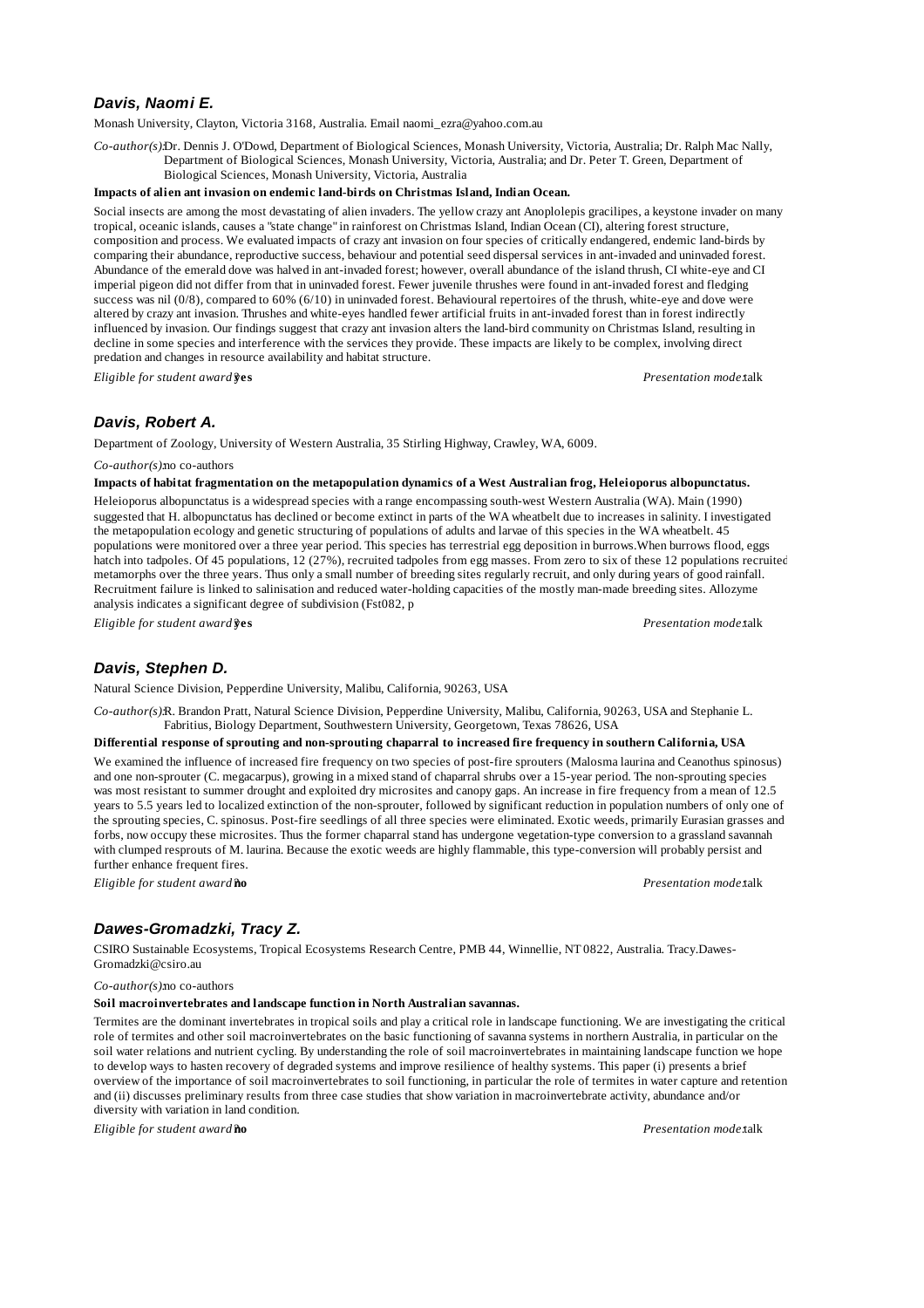# *Deng, Yanbin*

School of Biological Sciences, University of Auckland, PO Box 92019, Auckland, New Zealand. Email: y.dengauckland.ac.nz

*Co-author(s):*John Ogden, Mark Horrocks \*, Sandra Anderson \* (Centre for Archaeological Research, University of Auckland, PO Box 92019, Auckland, New Zealand)

### **A palynological record of human impact on vegetation at Whagapoua Estuary, Great Barrier Island, New Zealand.**

Pollen and sediment in ten cores taken from mangrove to salt marsh and swamp forest indicate a sequence of vegetation changes and environmental disturbance since c. 3500 cal. yr B.P. From 3500 to 1500 cal. yr B.P., the local estuary was a tidal flat area surrounded undisturbed regional conifer-hardwood forest (Dacrydium, Agathis, Libocedrus, Metrosideros, Phyllocladus, and Prumnopitys). Subcanopy species included Cyathea dealbata tree ferns, and Rhopalostylis palms. After 1700 cal. yr B.P. Phyllocladus and Agathis, started increasing and some shrubs such as Griselinia and Myrsine appeared in the sub-canopy, which may suggest that the climate was becoming drier. By c. 1500 cal. yr B.P., the appearance of Avicennia pollen marks the start of the successional sequence, and coincides with the start of charcoal fragments, which could be caused by natural fires in the drier climate. The initial small scale of anthropogenic deforestation occurred c.1000 cal. yr B.P. in Whangapou Estuary, leading to increased sedimentation, and Juncus kraussii, Leptocarpus similis invading Avicennia marina sites. The most extensive deforestation by Polynesian is represented by a sharp and sustained rise of Pteridium spores, accompanied by a considerable increase in charcoal accumulation rates in pollen profiles from c. 800 to 600 cal. yr B.P. Increased rates of erosion are indicated by the much higher sedimentation rates in the Polynesian period. The human impact triggered plant succession from salt marsh to freshwater swamp, which was shown by a sharp decrease in Leptocarpus similis pollen and increase in Baumea type pollen since c. 350 cal. yr B.P. European disturbance (c. AD 1840) speeded up soil erosion dramatically, causing further succession from Baumea to Leptospermum and Gleichenia shrubland. As a result, the upper tidal limits of the Whangapoua Estuary shifted further east c.1000 m and further south c. 2000 m within c. 400 years. The driving factor for the plant succession appears to have been siltation caused by human impact. Key words: Palynology, Polynesian, European, forest clearance, succession, charcoal.

*Eligible for student award?***yes** *Presentation mode:*talk

### *Dennis, Andrew J.*

CSIRO, Sustainable Ecosystems and Rainforest CRC, PO Box 780, Atherton, Qld, 4883, Australia. Email Andrew.Dennis@csiro.au

*Co-author(s):*Geoffrey Lipsett-Moore, Canadian Parks Service, Thunder Bay, Ontario, Canada, Graham Harrington, CSIRO Sustainable Ecosystems, Atherton, QLD, Eleanor Collins, James Cook University, Townsville, QLD 4811, and David Westcott, CSIRO Sustainable ecosystems and Rainforest CRC, Atherton, QLD 4883.

### **Secondary seed dispersal, predation and landscape structure: Does context make a difference in Tropical Australia.**

The distribution of animals is effected by landscape change, which is in turn likely to effect animal-mediated ecological processes. In this paper we examine how changes in the distribution and abundance of granivores and frugivores may affect the processes of seed predation and secondary dispersal and how this might affect the long-term community structure of plants in Australia's Wet Tropical landscapes. We demonstrate that granivorous rodents are predatory on seeds of all structural types and display only weak tendencies in preferring large, hard-coated seeds. We also demonstrate that the distribution patterns of three of the key scatter-hoarding and seed predatory mammals are affected by changes in landscape structure. We then go on to analyse seed predation and seed caching rates for a range of plant species in different landscape contexts and dispersion patterns and demonstrate that location and dispersion effects are generally weak and are over-ridden by species effects. We go on to predict the potential effects on seedling recruitment and hence the long-term community structure of the forests in the context of the entire seed dispersing community.

*Eligible for student award?***no** *Presentation mode:*talk

# *Dennis, Todd E.*

School of Biological Sciences, University of Auckland, Private Bag 92019 Auckland, NEW ZEALAND email: t.dennis@auckland.ac.nz

*Co-author(s):*no co-authors

### **The Global Positioning System: Recent Innovations in Animal Tracking Technology**

Methods of tracking the locations of animals are important tools in the study of ecology and related disciplines. In open environments with little signal obstruction, one effective means of obtaining position information is by satellite telemetry, of which there are two distinct types. The ARGOS system uses instruments carried aboard U.S. NOAA weather satellites to detect signals emitted from transmitters (PPTs) when the satellites pass overhead. Although certainly a useful animal-tracking tool, the ARGOS system is unfortunately expensive to operate, provides few position fixes (6-24/day), and is relatively inaccurate (approximately 150-1000 m). If recapture of the subject animal(s) is likely, the Global Positioning System (GPS) provides an outstanding alternative to ARGOS. The GPS uses a constellation of satellites operated by the U.S. Department of Defence. Extremely accurate (better than 2 m with differential correction), the sampling frequency of position fixes using GPS can be as high as one observation/second, while the cost of obtaining these data is only a fraction of that of ARGOS. In this presentation I discuss the state-of-the-art technological developments, particularly in miniaturisation, for using GPS as a means of acquiring high-resolution descriptions of animal movement patterns and suggest some applications in the study of animal ecology.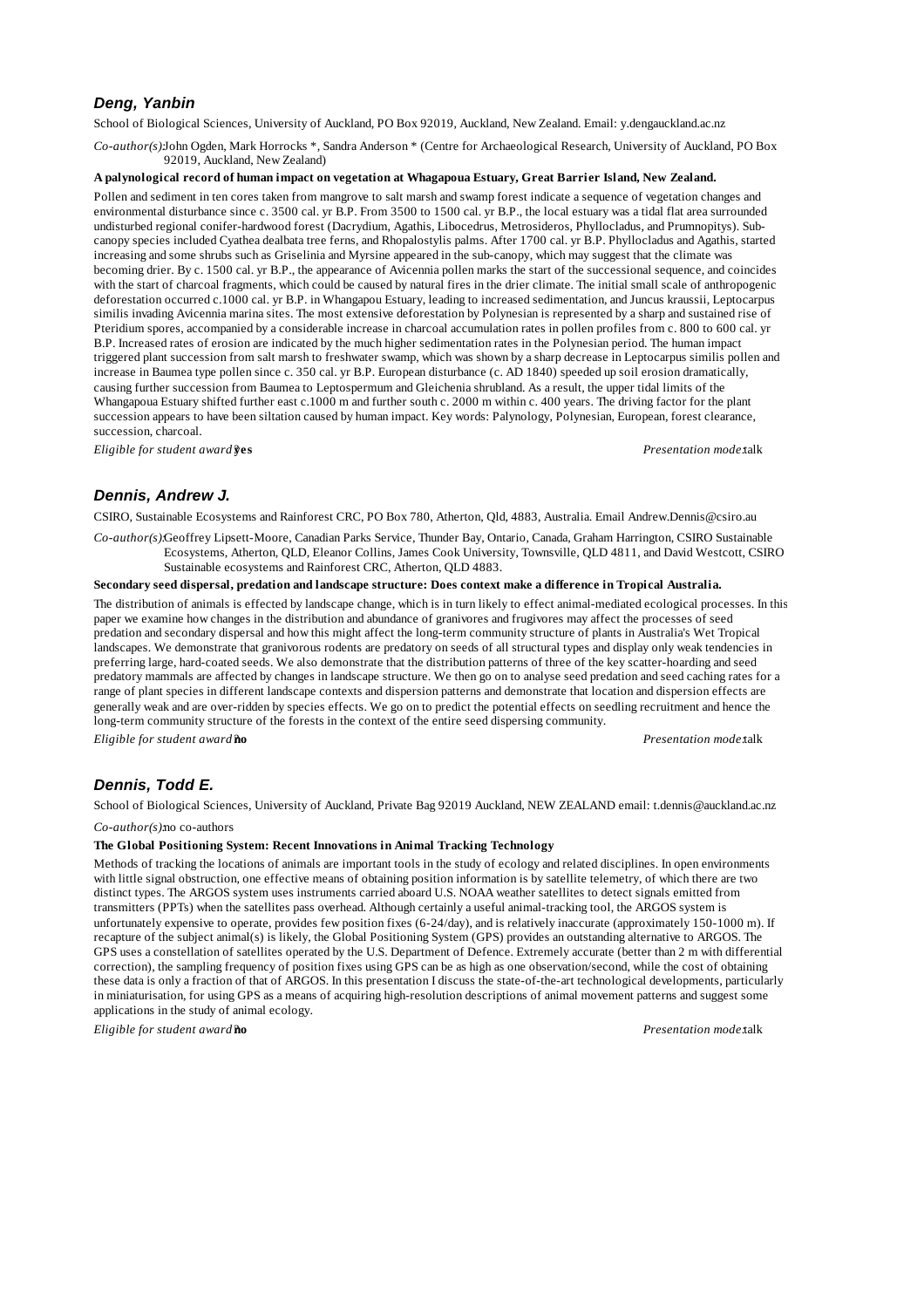# *Di Stefano, Julian*

Forest Science Centre, Water St, Creswick, Vic, 3363, Australia. Email: julian.distefano@nre.vic.gov.au

*Co-author(s):*no co-authors

#### **A confidence interval approach to data analysis**

In the majority of ecological research, P-values are used to define the importance of observed treatment effects. At best, however, Pvalues do not provide the information required to assess the true ecological importance of observed effects, and at worst they can lead to erroneous conclusions. It is argued that in most cases, the primary reason for doing experiments is to (a) estimate the size of treatment effects (b) estimate the degree of uncertainty associated with treatment effects and (c) determine whether and the size of observed treatment effects is important in the context of a particular investigation. An example is used to demonstrate that using confidence intervals is often the best way to achieve these objectives.

*Eligible for student award?***no** *Presentation mode:*talk

# *Dickinson, Katharine J.M.*

Botany Department, University of Otago, P O Box 56, Dunedin, New Zealand

*Co-author(s):*Barratt, Barbara I.P. AgResearch Invermay Agricultural Centre Private Bag 50034, Mosgiel, New Zealand

# **Habitat disturbance and invertebrate biodiversity: lessons from non-forest ecosystems**

Although 30% of New Zealand's land area is formally protected, there is poor representation of many communities and ecosystems particularly outside of high mountain areas. Currently, a major land status change is occurring in New Zealand's pastoral lands (c.20% South Island), with land allocated either to the Crown for conservation purposes, or to private uses. Higher altitude areas are generally being conserved whilst low to mid altitudes are being privatised. The latter altitudes tend to be modified and disturbed, and generally poorly protected. However, biodiversity values may still be high particularly amongst invertebrates. Knowledge of plant-invertebrate relationships in these largely non-forest ecosystems is generally poor. Biodiversity studies are often limited by unavailability or inaccessibility of invertebrate taxonomic expertise. In keeping with other initiatives, and to progress ecological and biodiversity studies, the separation of organisms into recognisable taxonomic units or morphospecies' has sometimes been adopted. However, community studies of invertebrates are time-consuming and incomplete. Scientifically robust shortcuts are needed to assess biodiversity in these systems. Our data from a range of non-forest ecosystems in southern New Zealand allow some conclusions to be drawn on the use of assessment approaches such as using higher taxonomic levels and functional groups, with a particular focus on Coleoptera which are speciose and trophically diverse.

*Eligible for student award?***no** *Presentation mode:*talk

# *Doust, Susan J.*

Department of Botany, University of Queensland, St Lucia 4072, Australia Email: sdoust@botany.uq.edu.au

*Co-author(s):*Dr David Lamb, Department of Botany, University of Queensland Dr Peter Erskine, Department of Botany, University of Queensland

#### **Direct Seeding: An Alternative Revegetation Technique for the Wet Tropics**

In tropical and subtropical regions attempts to rehabilitate degraded areas have predominantly involved the establishment of monoculture plantations over large areas or species rich restoration plantings over smaller areas. Despite the merits of both these approaches they are very costly to establish and are not suitable for broad-scale reforestation with biodiversity recovery as the primary objective. Direct seeding is an alternative revegetation technique that has been widely adapted for broad-scale tree establishment, particularly for mine-site rehabilitation in many parts of Australia and overseas, but remains very much under utilised in wet tropical and sub-tropical regions. Further investigation into how direct seeding can be applied to wet tropical and sub-tropical environments is necessary before the benefits and limitations of this technique can be fully understood. This presentation will summarise results from a series of experimental trials which aimed to elucidate the factors (environmental and ecological) most important for determining the success or failure of this method of restoration in the wet tropics and how barriers to plant establishment in early successions may be more successfully overcome. It is hoped that this research along with other experimental work from my PhD will help to establish guidelines for direct seeding of rainforest species under varying conditions and provide greater insight into ways in which costs may be reduced when attempting to restore rainforest to degraded areas.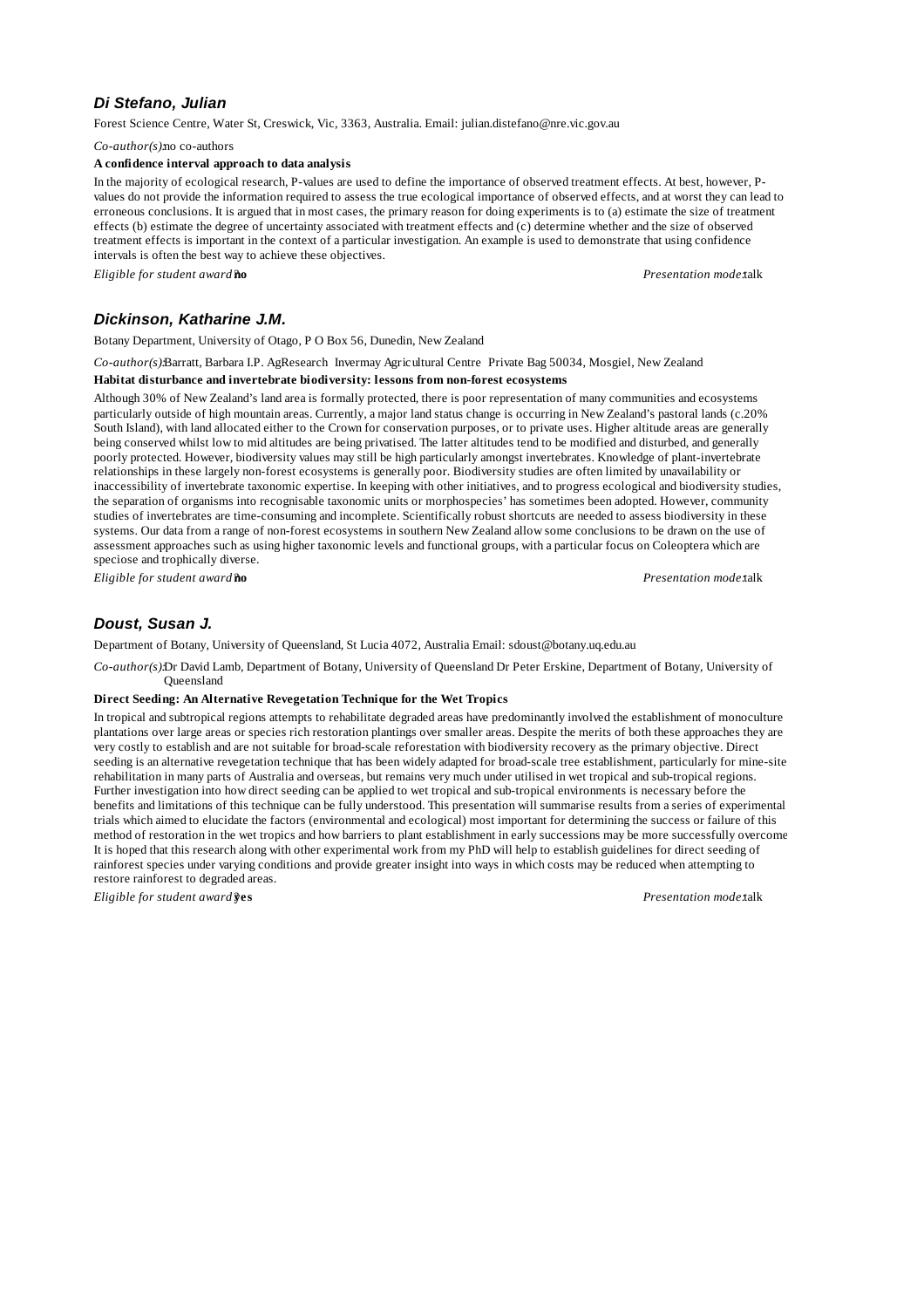# *Drew, Alex*

CSIRO Sustainable Ecosytems, PO Box 284 Canaberra, 2601, ACT, Australia

*Co-author(s):*Sue Briggs, NSW National Parks and Wildlife Service GPO Box 284 Canberra 2601; David Freudenberger, CSIRO Sustainable Ecosystems, PO Box 284 Canberra 2601; David Watson, Charles Sturt University, PO Box 789, Thurgoona NSW 2640 Australia.

### **Bird assemblages and the role of Travelling Stock Routes in the central-Lachlan region of New South Wales.**

It has become increasingly important to understand the ecological function and conservation value of linear strips of vegetation connecting patches of remnant vegetation that would otherwise be isolated. To date there are few publications dealing with the conservation value of such strips of potentially valuable habitat in Australia. This study aims to investigate the conservation value of strips of roadside vegetation (Travelling Stock Routes) for woodland birds in the sheep/wheat belt in the central Lachlan region of New South Wales. Within this region such roadside strips are often the dominant form of natural vegetation. The relationships between habitat complexity, habitat width, bird species diversity and abundance will be investigated along with examining how selected bird species use the roadside reserves. To facilitate this project a pilot study, investigating spatial and temporal variation of bird species diversity in roadside vegetation was conducted. Preliminary results show little variation in the number of bird species along a series of six, onehectare plots spaced at one-kilometre intervals in complex and wide roadside vegetation. However, variation in bird species composition between plots along the six-kilometre strip of vegetation is high. Data on temporal variation in bird species diversity suggests sites of poor habitat complexity require a minimum of four twenty-minute surveys to record the majority of species present, during a one-week period. New species were still being detected even after six surveys in three of four sites of high habitat complexity. *Eligible for student award?***yes** *Presentation mode:*talk

# *Driscoll, Don A.*

School of Geography and Environmental Studies, University of Tasmania, GPO Box 252-78, Hobart Tas 7001, Ph 03 6226 2488, Fax 03 6226 2989, Email: Don.Driscoll@utas.edu.au

#### *Co-author(s):*no co-authors

### **How to not catch beetles in Tasmanian Rainforest. Confidently determining species absence for a given search effort.**

Which species are really absent? The answers to this deceptively simple question are essential for investigating metapopulation theory and for many aspects of conservation biology. In this study I examined the probability of detecting beetle, snail and reptile species in temperate rainforest in Tasmania, to determine which species could be reliably sampled using a realistic sampling effort. I sampled three rainforest locations over five months using pitfall traps. At each location I sampled one large grid (50-64 trapping stations, 25m spacing), and three small grids (4x4 trapping stations, 5m spacing) to examine whether intense localised sampling was as effective as widespread, low intensity sampling. An initial screening was based on a sample effort of 30 traps. Using a criteria of 95% confidence of detection at all three locations, the species that could potentially be sampled effectively included only ten beetles, two snails and one lizard. I then applied probability curves with bootstrapped confidence limits to estimate the probability of detection for a range of sampling strategies. I found that the probability of detecting a species was influenced by trap arrangement (random vs linear vs square), grid size and whether the species had a clumped or uniform distribution.

*Eligible for student award?***no** *Presentation mode:*talk

# *Duncan, David H.*

School of Botany & Zoology, Australian National University, Canberra ACT 0200, Australia. Email david.duncan@anu.edu.au

*Co-author(s):*Adrienne Nicotra, Australian National University, Canberra ACT 0200, Australia; and Saul Cunningham, CSIRO Entomology, Canberra ACT 2601, Australia.

#### **Critical isolation thresholds for pollen movement in Dianella revoluta (Phormiaceae)**

Fragmentation of habitat may alter floral neighbourhood and potential mate densities of native plant species' populations. Where isolated plants or subpopulations fail to attract sufficient quantity or quality of pollination service reproductive failure or inbreeding depression may result. Here we present data on Dianella revoluta, a common, buzz-pollinated, perennial plant in the understorey of mallee vegetation in NSW. In order to determine if a critical isolation threshold could be identified beyond which pollen movement occurred only rarely, cut inflorescences were placed in roadside vegetation with increasing intervening distance to a conspecific pollen source. Flowers were collected after one day and the amount of conspecific pollen, and that of all other species (heterospecific pollen), was counted. Conspecific outcross pollen load was found to decrease with distance to nearest pollen donor, particularly beyond distances of approximately 100m. However, amounts of pollen from other plant species did not decrease suggesting that visitation remained constant. We believe that this is caused by loss of Dianella pollen to more abundant co-pollinated species. This work demonstrates the manner in which this and other plant species may be at risk in increasingly fragmented landscapes.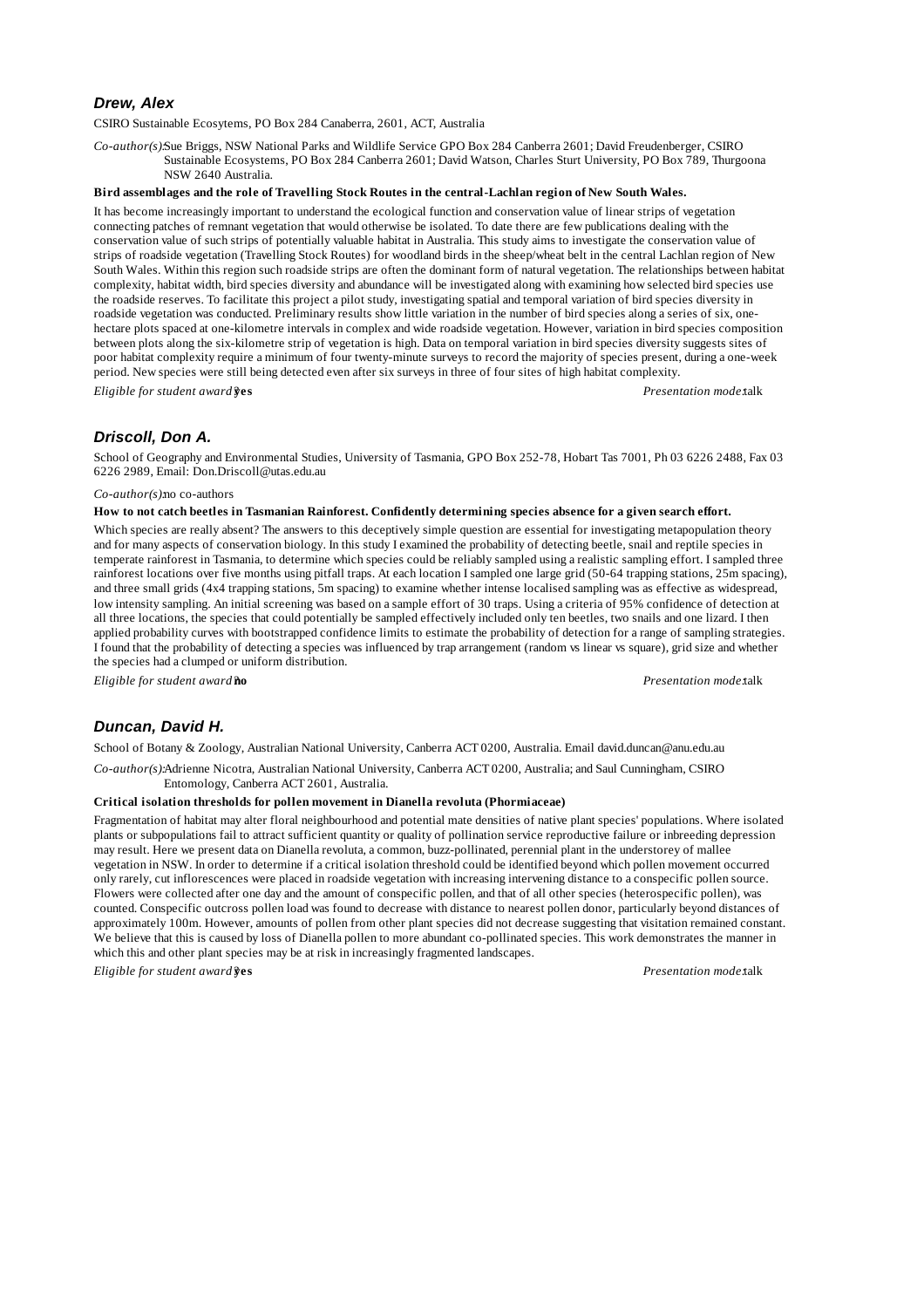### *Eamus, Derek*

Institute for Water and Environmental Resource Management, University of Technology, Sydney, PO Box 123, NW 2007, Australia Email Derek.Eamus@uts.edu.au

*Co-author(s):*no co-authors

### **A review of mechanisms linking NPP and catchment water balance in Australian landscapes**

Australia is the driest of all permanently inhabited continents. It also has a very low NPP and presumably these features are linked. However, the mechanisms by which catchment water balance determines NPP are complex, interactive and poorly understood for Australian vegetation. Furthermore, quantifying a catchment's water status remains problematic. This paper will discuss different measures of catchment water status and review some of the major mechanisms linking this to NPP. The review will cover leaf, canopy and whole-tree scale mechanisms, including stomatal control, changes in specific leaf area and hydraulic architecture. A simple regression model to predict CO2 flux to a canopy is presented for Australian sites.

*Eligible for student award?***no** *Presentation mode:*talk

### *Elith, Jane*

School of Botany, The University of Melbourne, Parkville, VIC, 3010.

*Co-author(s):*no co-authors

#### **(The many) sources of uncertainty in habitat maps**

Maps of the predicted distribution of a species (often loosely called habitat maps) are commonly used to assist in biodiversity management and decision making. Habitat maps based on statistical modelling have been used widely for this purpose in Australia including their use in the RFA process. In all cases the final map will have some uncertainty associated with it. Various forms of uncertainty including random and systematic error in the input data, subjective judgement, model uncertainty and vague concepts, affect the accuracy and utility of habitat maps. This talk will briefly outline and explain some of these, and will suggest methods that may be useful in investigating and communicating the resulting map uncertainty. A case study will focus on the extent of model uncertainty in habitat maps based on logistic regression, and its impact on the resulting habitat maps and the decisions reliant on them. *Eligible for student award?***no** *Presentation mode:*talk

# *Erasmus, Barend F. N.*

Conservation Planning Unit Dept Zoology & Entomology University of Pretoria Pretoria 0002 South Africa

*Co-author(s):*Albert S. van Jaarsveld, Centre for Environmental Studies, University of Pretoria, Pretoria, 0002, South Africa Steven L. Chown, Department of Zoology, University of Stellenbosch, Private Bag X1, Matieland 7602, South Africa

### **The importance of the spatial structure of environmental correlates in habitat prediction models.**

There is an increase in the number of studies that model species distributions with environmental correlates. From a methodological point of view, current emphasis in this field seems to be on comparison of different types of models and rigorous evaluation of model output using data partitioning. In this study we apply 3 different types of distribution prediction models using selected South African bird distribution data and 3 climate variables, which are known from previous work to be important bird richness predictors. Evaluating the output using receiver operating characteristic analysis (ROC), we find little variation in the accuracy of predictions in a betweenmodel comparison for all species. However, in a species-by-species pairwise model comparison, we find that models disagree consistently for certain species. The distributions of these species tend to overlap in a significant spatially homogenous area. Using generalised indicators of local spatial association, we show that this homogenous area of high model disagreement is a significant climate transition zone between a run-off dominated- and evaporation dominated water availability regime. We propose that an investigation into the spatial nature of environmental predictor variables prior to a distribution modelling exercise can yield valuable insight into model performance, the potential advantages of geographical database partitioning prior to modelling, and spawn alternative hypotheses on distribution predictor variables.

*Eligible for student award?***yes** *Presentation mode:*talk

# *Erskine, Peter D.*

School of Life Sciences, University of Queensland, Brisbane, Qld, 4072 Email: p.erskine@botany.uq.edu.au

*Co-author(s):*David Lamb School of Life Sciences, University of Queensland, Brisbane, Qld, 4072. Email: d.lamb@botany.uq.edu.au **Rehabilitation of degraded tropical forests**

There are a variety of ways to rehabilitate forests on degraded tropical lands. These include assisted natural regeneration, direct seeding,

monoculture plantings and mixed species plantings. Generally, the more interventionist the method, the more expensive it will be. However, the exact goals of a rehabilitation scheme will also determine its success and its overall cost. We have examined two approaches to forest rehabilitation: · The first approach is aimed at accelerating the rate of biodiversity restoration without necessarily obtaining a commercial return. We have focussed our studies on highly species rich plantings, that were expensive to create but appear to be successful. · The second approach is to develop methods of farm forestry that provide for timber production and biodiversity by establishing plantations of high-value rainforest trees in mixtures. We have focussed particularly on assembling species mixtures that are complementary and stable over time. The goals of these two approaches are somewhat different but both intend to increase the diversity and structure of degraded lands. We have attempted to monitor some of the ecological and functional outcomes of these approaches at individual sites and across landscapes.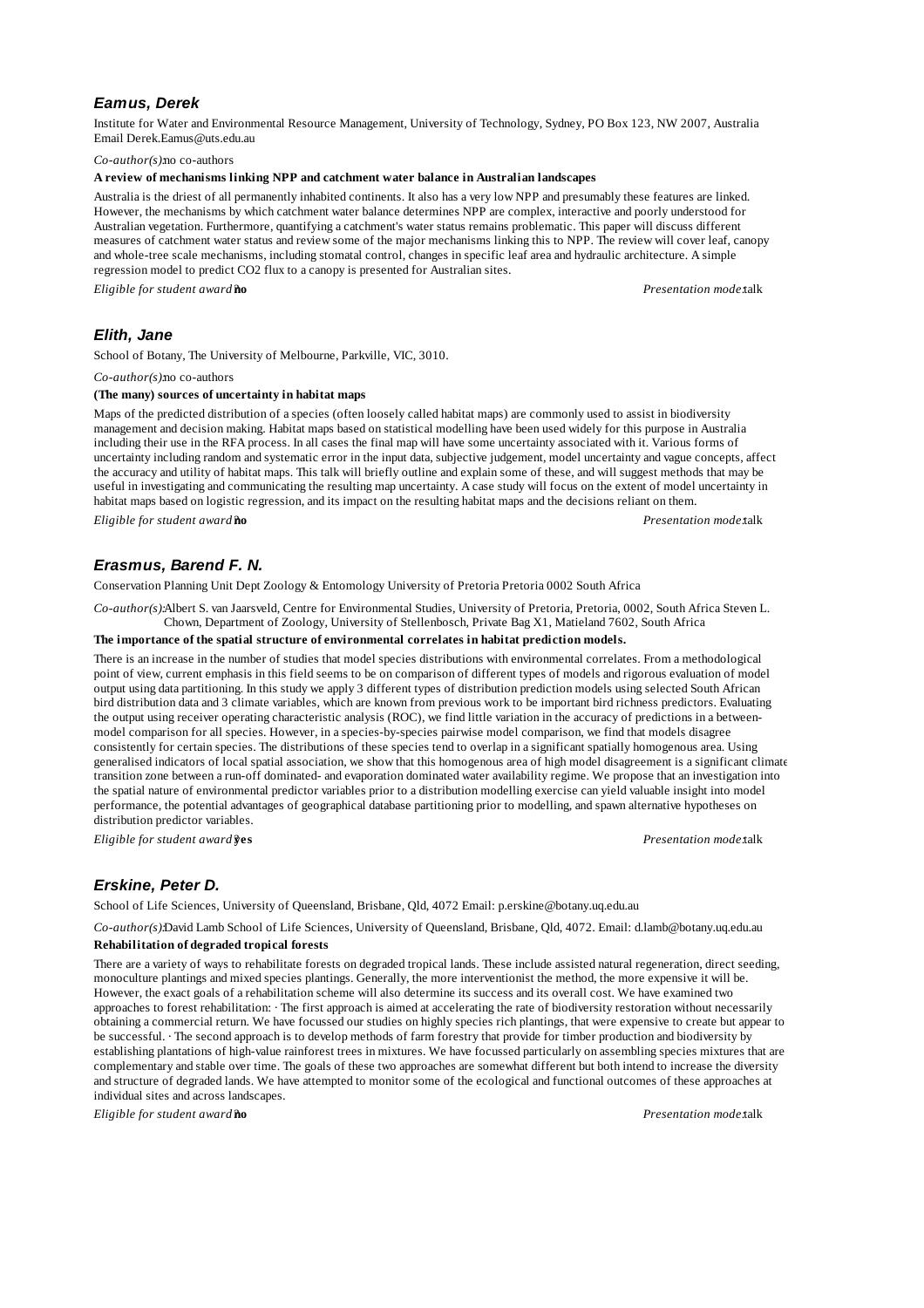# *Ewers, Frank W.*

Department of Plant Biology, Michigan State University, East Lansing, MI, 48824 USA email ewers@msu.edu

*Co-author(s):*Jorge López-Portillo and Guillermo Angeles, Instituto de Ecología, A.C., Apdo Postal 63, Xalapa 91000 Veracruz, México **Possible tradeoffs between xylem conductive efficiency and resistance to drought/salinity induced embolism in Mexican mangroves.**

Three species of mangrove trees were studied at La Mancha Lagoon, Veracruz, along the Gulf of Mexico, to determine their xylem specific conductivity (ks) and resistance to drought and salinity induced embolism. Avicennia germinans occurred in the most saline soils where it had midday xylem water potentials (f) of -6.2 to -7.5 MPa during the height of the dry season, with an experimentally determined 50% loss in conductivity (PLC50) of - 6.2 MPa. In contrast, Laguncularia racemosa had f values ranging from -2.2 to -4.6 MPa with a PLC50 value of -3.7 MPa and Conocarpus erectus had f values of -1.7 to -6.4 with a PLC50 value of -3.78 MPa. Conocarpus was facultatively deciduous at the more saline sites. Avicennia, which was tolerant of the greatest salinity, had the lowest ks values at 1.24 (SE 0.18) kg m MPa-1 s-1 m-2 for 8.5 mm diameter stems, versus values of 2.38 (SE 0.29) and 3.62 (SE 0.50) for Lagunularia and Conocarpus, respectively. The water potential features correlated with the banded distribution of these species within the lagoon, suggestive of possible tradeoffs between conductive efficiency and tolerance of salinity. However, within species variation between sites in the minimum water potentials experienced was considerable.

*Eligible for student award?***no** *Presentation mode:*talk

### *Ewers, Robert M.*

Department of Zoology, University of Canterbury, Private Bag 4800, Christchurch, New Zealand. Email r.ewers@zool.canterbury.ac.nz

*Co-author(s):*Raphael Didham (Department of Zoology, University of Canterbury, Private Bag 4800, Christchurch, New Zealand)

# **Forest fragmentation and disjunct core areas in New Zealand**

We examined the extent of forest loss in New Zealand and quantified the remaining habitat unaffected by edge effects (core area). Unexpectedly, most fragments contain multiple, disjunct cores. We model responses of animal populations under the traditional assumption of a single, continuous core area per fragment and compare the results to the empirical distribution of disjunct cores in fragments in complex landscapes. One quarter of New Zealand's land area remains in native forest, spread amongst 120,000 fragments. However, the five largest fragments represent fully 40% of the total forested area! Even though the North and South Islands have equal percent forest cover, the North has more than twice as many fragments as the South, with mean fragment size 1/3 that of the South. Larger fragments were more irregularly shaped than small fragments and thus have proportionally greater amounts of edge-affected areas. Using ArcInfo GIS software, we used theoretical edge penetration distances of 10, 100 and 1000 m to quantify the degree to which core areas are broken into multiple, small core areas. The real landscape supports significantly lower population sizes than a landscape with continuous cores of same total area. Many fragments that would sustain local populations with a single core are unable to when the disjunct nature of their cores is taken into account.

*Eligible for student award?***yes** *Presentation mode:*talk

# *Facelli, José M.*

Department of Environmental Biology, The University of Adelaide, Adelaide, SA 5005, Australia. Email jose.facelli@adelaide.edu.au

### *Co-author(s):*no co-authors

#### **Effects of topography, woody plant cover, and grazing on nutrient patchiness in chenopod shrublands of South Australia.**

Heterogeneous distribution of nutrients is an important functional property of arid lands. Because of non-linear responses of plants to resources availability, resource patchiness can increase productivity. Accumulation of materials in depressions and around perennial plants are deemed to produce this patchiness. I measured top-soil concentration of nitrogen (N), phosphorus (P) and organic mater (OM) along a topographic gradient to assess the relative contribution of topography and perennial plant cover to patchiness. Transects were placed across a fence separating a lightly and a heavily grazed area to evaluate the impact of grazing on resource patchiness. None of the variables measured were associated with topographic position, nor with microtopographic features. The concentrations of N and OM were weakly associated with distance to the nearest shrub. The concentrations of N, P and OM were strongly correlated with distance to trees. Nutrient concentration under shrub and tree canopies were unaffected by grazing, but there were lower levels in open spaces in the heavily grazed paddock. The results indicate that in this system perennial plant cover is the main determinant of nutrient heterogeneity, suggesting that retention of trees is critical to maintain the resource base of the system, in particular under intensive grazing pressure. *Eligible for student award?***no** *Presentation mode:*talk

# *Farrimond, Melissa A*

University of Auckland, School of Geographical and Environmental Sciences, Private Bag 92019. Auckland, New Zealand. Email mish@kiwilink.co.nz

*Co-author(s):*M N Clout. University of Auckland, School of Geographical and Environmental Sciences, Private Bag 92019. Auckland, New Zealand G Elliot. Department of Conservation. Private Bag 5, Nelson, New Zealand

#### **Fledging, Behaviour and Natal Dispersal in Kakapo, Strigops habroptilus**

The kakapo (Strigops habroptilus) is a critically endangered, flightless parrot, endemic to New Zealand. In 2002, after the most successful breeding year in recorded history, the kakapo population received a 37% increase, to 86 individuals. This successful breeding season allowed the fledging, behaviour, movement and dispersal of kakapo juveniles to be studied for the first time. In total 24 chicks were studied on Codfish Island / Whenua Hou, using radio tracking and triangulation to locate each individual chick and its nest mother . A considerable difference was found between the fledging age of chicks from nests with a clutch of one, compared to that from clutches of two. However, no difference in growth rate was found between individuals from clutches of different size. According to Greenwood's dispersal hypothesis, it is predicted that there will be a sex bias in dispersal from the natal range, with females dispersing away from the natal area while males stay close by. Results of the timing and magnitude of dispersal will be discussed.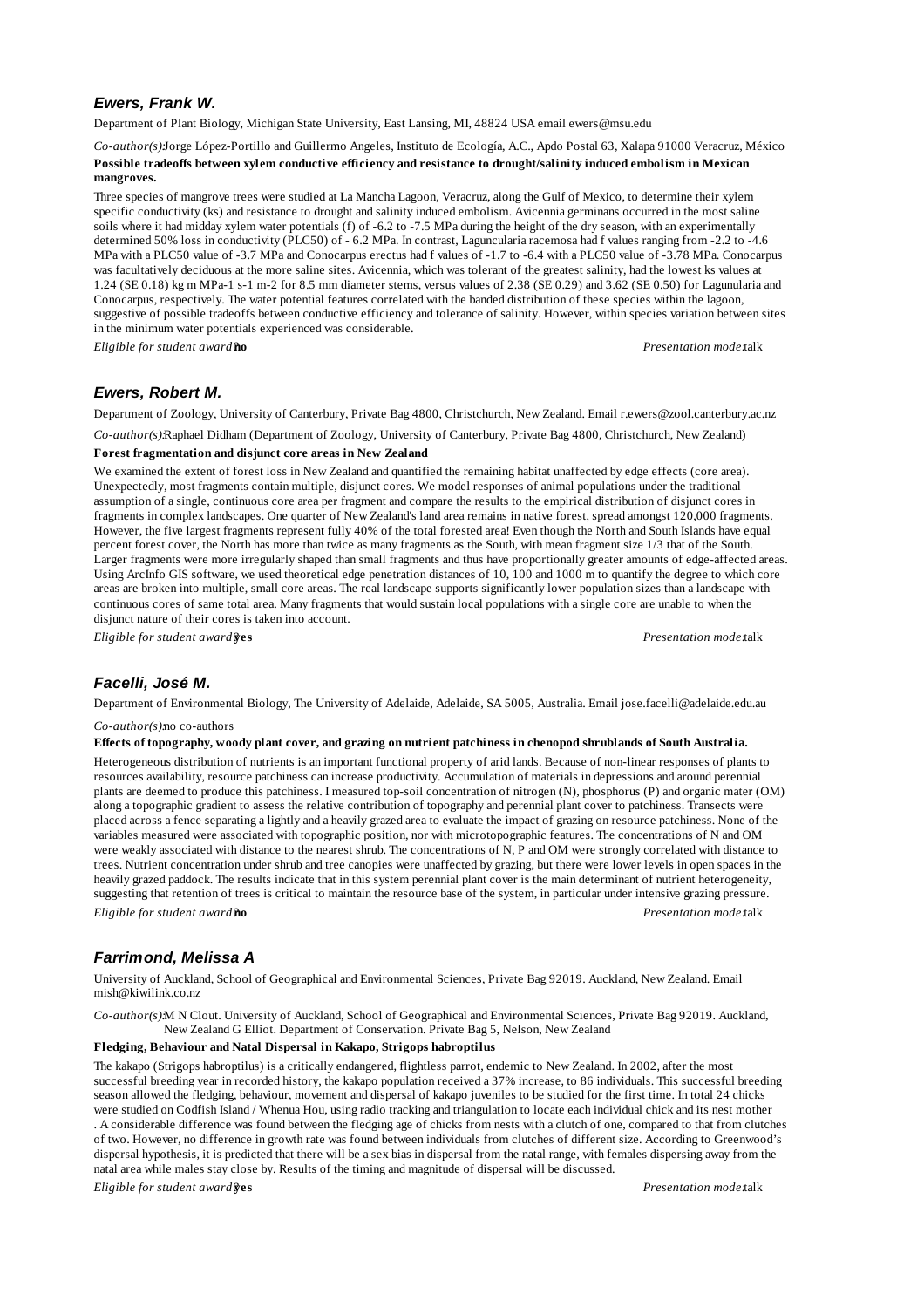# *Ferreira, Sam M.*

Auckland Conservancy Department of Conservation PO Box 68908 Newton Auckland New Zealand sferreira@doc.govt.nz

*Co-author(s):*no co-authors

#### **Making the Connections: Use of theoretical expectations for management and monitoring**

Conservation management has moved from species-focused approaches to integrated approaches such as ecosystem management. However, in most instances these approaches compliment each other. Both these approaches share common factors. For instance in many instances explicit theoretical expectations have not been developed. This often result in either unexpected outcomes in instances where outcomes have been monitored, or limited evaluation of successes of management projects. I present a brief conceptual approach to conservation management directed at maximising biological diversity within the modern day constraints using theoretical expectations affecting diversity. I suggest that ecological stability maybe the only attainable conservation outcome and develop expectations within this framework and how to evaluate resilience, resistance and persistence using selected case studies. I conclude that theoretical frameworks should be the key starting point in the management of threatened species and ecosystems.

*Eligible for student award?***no** *Presentation mode:*talk

# *Fidler, Fiona, M.*

Dept of Botany, University of Melbourne, Melbourne, VIC 3010 Email: f.fidler1@pgrad.unimelb.edu.au

*Co-author(s):*Rob Buttrose, Botany,University of Melbourne,Vic,3010 Mark Burgman,Botany,University of Melbourne,Vic,3010 Neil Thomason,History and Philsosophy of Science,University of Melbourne,Vic,3010 Geoff Cumming,Psychological Science, La Trobe University, Vic

#### **Misinterpretations of Null Hypothesis Significance Tests in Conservation Biology journals**

The use of Null Hypothesis Testing (or Null Hypothesis Significance Testing, NHST) has been severely criticised for several decades. Yet it remains the dominant statistical procedure in a number of disciplines, including ecology. In this paper I will report results from a survey of statistical reporting practices in two journals: Biological Conservation and Conservation Biology. Typical problems associated with NHST use include: 1. interpreting statistically non-significant results as "no effect" or "no impact" without reference to statistical power or precision and 2. lack of effect size measures (and estimates of error such as confidence intervals or standard error) accompanying tests of hypothesis. Recommendations for better practice include more emphasis on effect size measures and associated confidence intervals, and graphical displays of these measures.

*Eligible for student award?***yes** *Presentation mode:*talk

### *Finn, Paul.*

Faculty of Environmental Sciences, Griffith University, Nathan, Qld 4111, Australia. Email P.Finn@mailbox.gu.edu.au

*Co-author(s):*Carla Catterall, Faculty of Environmental Sciences, Griffith University, Nathan, Qld 4111, Australia; and Peter Driscoll, Queensland Wader Study Group, Fahey Road, Mount Glorious, Qld 4520, Australia.

#### **Characteristics of key feeding habitat for Eastern Curlew at two spatial scales in subtropical eastern Australia.**

Broadscale habitat use of Eastern Curlew was assessed using low tide surveys on feeding grounds, where 60 skilled volunteers counted 160 intertidal flats during summer 1998-99. The area surveyed covered around 40 % (9,500 ha) of the intertidal habitat within Moreton Bay. Data from adjacent, physically similar, flats were pooled, giving 32 broader-scale sites for analysis, of roughly equal area (mostly between 200 and 400 ha), which varied greatly in their curlew density and also in substrate and other environmental features. Of ten environmental characteristics measured for each site, substrate penetrability was the best predictor of curlew density. Characteristics that were poor predictors included distance to the nearest roost, amount of seagrass and level of human disturbance. For a finer-scale assessment, the microhabitat use and feeding behaviour of curlew were recorded at 12 intertidal flats, during summer 1999-2000. These flats varied in size (23-97 ha), substrate, topography, and other features. Across all the flats, curlew preferred to feed on sand and between 0 and 50 m from the low water mark. Other substrates (including sandy mud, mud and seagrass) were used in roughly the same proportions as they occurred. These results suggest that curlews select habitat most strongly at a between-flat rather than within-flat scale. *Eligible for student award?***yes** *Presentation mode:*talk

# *Fisher, Alaric*

Tropical Savannas CRC & NT Department of Infrastructure, Planning & Environment, PO Box 496, Palmerston, NT 0831, Australia

*Co-author(s):*Alex Kutt, Queensland National Parks & Wildlife Service, Townsville, Queensland 4810, Australia

### **Monitoring biodiversity health in tropical savannas**

There is increasing demand for robust methods of assessing biodiversity status as a component of landscape health in Australian rangelands, including the tropical savannas. A number of indicators for biodiversity health have been proposed, but the utility of these indicators remains largely unvalidated. We are investigating the value of a range of indicators or surrogates for biodiversity health in tropical savannas. Sites in a range of land condition states have been sampled in major rangeland types in two pastoral regions in northern Australia - Dalrymple Shire (Queensland) and Victoria River District (Northern Territory). Sampled biota includes vertebrates, vascular plants, ants and termites. The condition of the sites is also assessed using landscape function analysis, indices derived from satellite imagery and conventional plot-based methods used by existing pastoral monitoring programs. Initial results from the project are presented here and the implications for an effective, landscape-scale scheme for monitoring biodiversity health are considered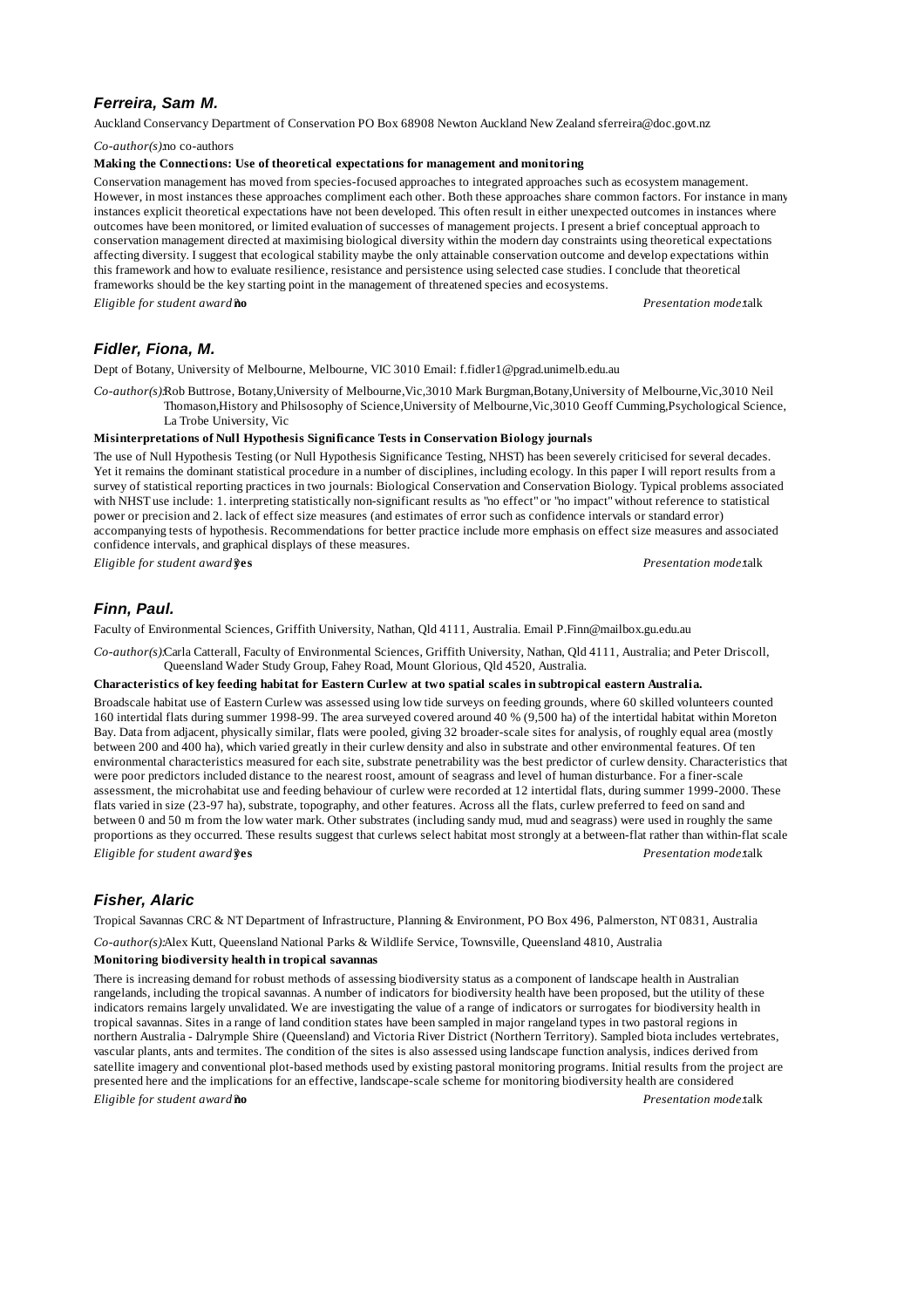# *Fisher, Diana*

Division of Botany and Zoology, Australian National University, ACT 0200. Email diana.fisher@anu.edu.au

*Co-author(s):*Simon Blomberg, Division of Botany and Zoology, Australian National University, ACT 0200. Ian Owens, Imperial College at Silwood Park, Ascot, Berkshire SL5 7PY, UK

### **The ecological basis of convergent maternal care strategies in ungulates and macropods**

Among ungulates, there is a dichotomy between species in which offspring follow the mother ("following" strategy) versus species in which offspring remain concealed ("hiding" strategy). In this study we reveal that the same dichotomy exists among macropods. We tested three traditional explanations: that a "following" strategy is associated with (1) open habitat, (2) large mothers, and (3) gregariousness. We also proposed a new hypothesis, that a "following strategy" is associated with delayed weaning, and thus with the "slow" end of the slow-fast mammalian life history continuum, because offspring devote resources to locomotion rather than rapid growth. Our comparative test strongly supports the habitat structure hypothesis and provides some support for this new delayed weaning hypothesis for both ungulates and macropods. We suggest that in both clades, differences between species in the form of parental care are due to a similar interaction between habitat, social behavior and life history.

*Eligible for student award?***no** *Presentation mode:*talk

# *Fitzsimons, James A.*

School of Ecology & Environment, Deakin University, 221 Burwood Highway, Burwood VIC 3125, Australia. Email fitzsimo@deakin.edu.au

*Co-author(s):*no co-authors

### **Biosphere Reserves or Conservation Management Networks: a comparison of two types of mixed ownership conservation networks**

The onground development of the Biosphere Reserve concept in Australia has largely been dormant since its inception in 1977. With the exception of two, Bookmark and Fitzgerald River, the remaining biosphere reserves have been restricted to existing public protected areas. However, a number of recent proposals for new biosphere reserves are intending to encompass land managed for conservation and sustainability on a variety of tenures. Likewise, models such as Conservation Management Networks (CMNs) have more recently been proposed to improve protection, management, information, and accounting for ecosystems managed for conservation across a range of tenures in fragmented landscapes. Are these two models essentially attempting to achieve similar outcomes under different names? Various attributes of three mixed-ownership conservation networks - the Bookmark Biosphere Reserve (SA), the Grassy Box Woodland CMN (NSW) and the Gippsland Plains CMN (VIC) were measured and analysed. Goals and measures of success for biosphere reserves and mixed-ownership networks need to be clearly identified before any indication of success can be measured. One such measure may be the contribution of such areas to a comprehensive, adequate and representative reserve system. This measure is analysed and discussed for the three aforementioned networks.

*Eligible for student award?***yes** *Presentation mode:*talk

# *Florentine, S. K.*

School for Fieild Studies, Centre for Rainforest Studies, PO Box 141, Yungaburra, QLD 4872

*Co-author(s):*Martin Westbrooke, School of Science & Eng. University of Ballarat, PO Box 663, VIC 3350 Velu Rasiah, Department of Natural Resource & Mines, 28 Peters Street, Mareeba QLD 4880.

**A lesson after 10 years of restoration in a 30 year old abandoned pasture land in the edge of Tropical Rainforest, NE Queensland** Artificial restoration techniques have been employed to accelerate natural recruitment in abandoned pastureland. We investigated the survival of planted tropical rainforest seedlings after ten years, natural recruitment over this period and compared selected soil physicochemical properties with rainforest. The study was conducted as a randomised block design involving five treatments. Mortality of planted seedlings, new recruits, canopy closure and weed density were assessed. Soil samples, from 0-15 cm depth, were analysed for soil physico-chemical properties. Across the four treatments 68% of planted seedlings survived. Natural recruitment ranged from 10-239 in the treatments compared to 13 in the control. The canopy cover increased and weed cover decreased with increasing species diversity. Nitrogen and Carbon levels were significantly lower but exchangeable Al and bulk density was significantly higher under abandoned pasture or planted forest compared to natural rainforest. Results show that species diversity in artificial planting has more influence than soil physico-chemical properties on the success of artificial restoration. Tropical soils have a poor capacity to recover from degradation in soil properties caused by deforestation and cultivation.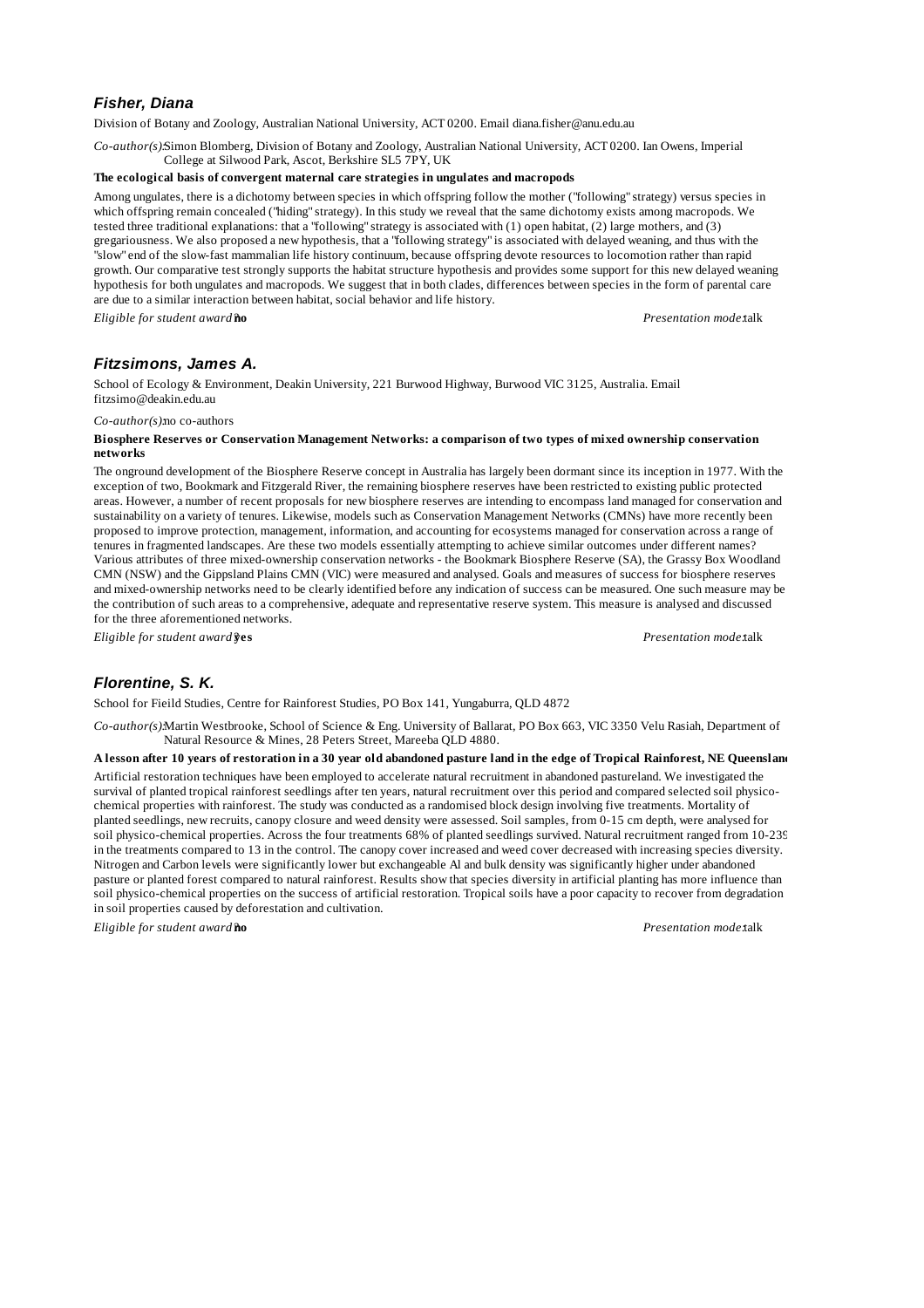### *Fox, Ian*

Queensland Herbarium, Environmental Protection Agency, PO Box 1054, Mareeba, Qld 4880, Australia. Email Ian.Fox@epa.qld.gov.au

*Co-author(s):*no co-authors

### **From biome to backyard: The role of map data in ecological management.**

Tropical savannas occur across northern Australia and are part of a global biome. In a joint project, the Queensland Herbarium and the CRC for Tropical Savannas produced a map of Australian tropical savanna vegetation. The mapped area fits into a hierarchy of ecological units including biomes, ecoregions, bioregions, provinces and ecosystems. This hierarchy plays a role in understanding and planning for management of ecological function at the global, continental, regional and local scales. The Australian savannas mapping project brought together botanists from northern Australia to produce a 1:1 000 000 scale seamless vegetation map for 22 of the 88 recognised Australian biogeographic regions. The map project used GIS to assist in re-interpreting existing datasets and for relating vegetation units to the broader landscape by adding geology, landform and soil data to map units. GIS was also used when interpreting satellite imagery as a new vegetation map was produced for areas where vegetation had not previously mapped to this scale. Project outputs include a technical report, hard copy map and 1:1 000 000 scale digital coverage that provide an overview of the diversity of Australian savanna landscapes. This enables more localised research and management practices to be seen in context. *Eligible for student award?***no** *Presentation mode:*talk

# *Franklin, Janet*

Department of Biology, San Diego State University, San Diego CA 92182-4614 USA. Email: janet@sciences.sdsu.edu

*Co-author(s):*no co-authors

### **The effects of Tropical Cyclone Waka on the structure of lowland tropical rain forest in Vava'u, Tonga**

On New Years Eve, 2001, Tropical Cyclone Waka passed directly over the Vava`u island group, Kingdom of Tonga with sustained and maximum wind speeds of 185 km hr-1 of 230 km hr-1 respectively. During a prior study of forest secondary succession, 44 600-m2 forest plots on 13 islands had been surveyed in 1995 and their locations marked. This provided an opportunity for the only post -cyclone assessment of established lowland tropical forest plots in any of the western Pacific islands east of the Solomon Islands. Twenty-one of the plots were relocated in June 2002. Tree mortality averaged 6%, varied from 0-7% for lowland late successional species, and tended to be higher for early successional plots (8-16%) and species (up to 19%). Severe damage (uprooting, snapped stems) affected 25% of the 2030 stems measured. The proportion of snapped stems was disproportionately high in the 10-15 cm diameter class. Uprooting was more prevalent than expected by chance among large trees (>20 cm dbh). The greatest mortality and severe damage combined (>39% of stems) occurred in plots that were early successional and/or in exposed topographic positions. In spite of the cyclone damage the basal area and density of the plots actually increased from 1995-2002 in eleven and six of 21 plots, respectively. Net forest growth from 1995- 2001 outweighed hurricane mortality in all but the most damaged plots.

*Eligible for student award?***no** *Presentation mode:*talk

# *Franks, Andrew J.*

School of Environmental Science, Murdoch University, Murdoch, WA 6150, Australia. Email: afranks@essun1.murdoch.edu.au

*Co-author(s):*Richard J. Hobbs, School of Environmental Science, Murdoch University, Murdoch, WA 6150, Australia. and Colin J. Yates, Department of Conservation and Land Management, Bentley Delivery Centre, WA 6983, Australia.

**Sex in a fragmented landscape: Developing a general framework of rare plant population responses to habitat fragmentation.**

To effectively manage plant populations for conservation, there is a need to provide reliable information on the conditions required for maintaining viable populations. This is particularly true for rare taxa occurring in a fragmented landscape, such as that of south-west Western Australia. Western Australia contains over 45% of Australia's gazetted threatened flora, 80% of which are found within the south-west region. Resources do not exist to undertake comprehensive studies of population dynamics for every rare plant species of this region. By assigning rare plant taxa into functional groups, based on their floral architecture and putative pollinator, their fire life history (sprouter versus non-sprouter) and germination requirements, models will be developed for each functional group. Representative taxa will be chosen from each functional group for detailed investigation on how rates of pollination, seed production, genetic diversity and seed fitness are affected by population size and landscape context. The information gained from these models will be extrapolated to other taxa within each functional group thereby providing guidelines for flora conservation, threatened ecological communities, and restoration/revegetation programs. Here we present findings on our preliminary allocation of the 230 endangered and vulnerable plant taxa of Western Australia into floral architecture functional groups and which species will be utilised for the next stage of the project. *Eligible for student award?***yes** *Presentation mode:*talk

# *French, Kris*

Department of Biological Sciences, University of Wollongong, Wollongong, NSW 2522

*Co-author(s):*Richared Major, Terrestrial Ecology, Australian Museum, College St, Sydney 2000

### **Life history characteristics for an urban lifestyle: cross continental comparisons in birds.**

Urban environments represent highly disturbed habitats for birds. Life history characteristics are likely to play an important role in determining which species are able to live within these areas.. Using datasets from USA and Australia, we have compiled a list of birds from each continent that are more abundant in urban areas than in native forests and woodlands. W have also identified species that are more frequently seen in forests and a final group that are in equal abundance in both habitats. We investigated whether any life history or morphological characteristics are more commonly seen within the species that favour urban areas compared with species that are found in greater frequency in forests. The attributes we investigated included body mass, diet, clutch size, nest height and nest type. Several attributes, particulalrly body mass, differed significantly between birds that thrive in urban areas, compared with those that are negatively affected by urbanisation. The similarlity between North American and Australian birds in the association of attributes with different habitats, indicates some predictive power in determining species response to urbanisation.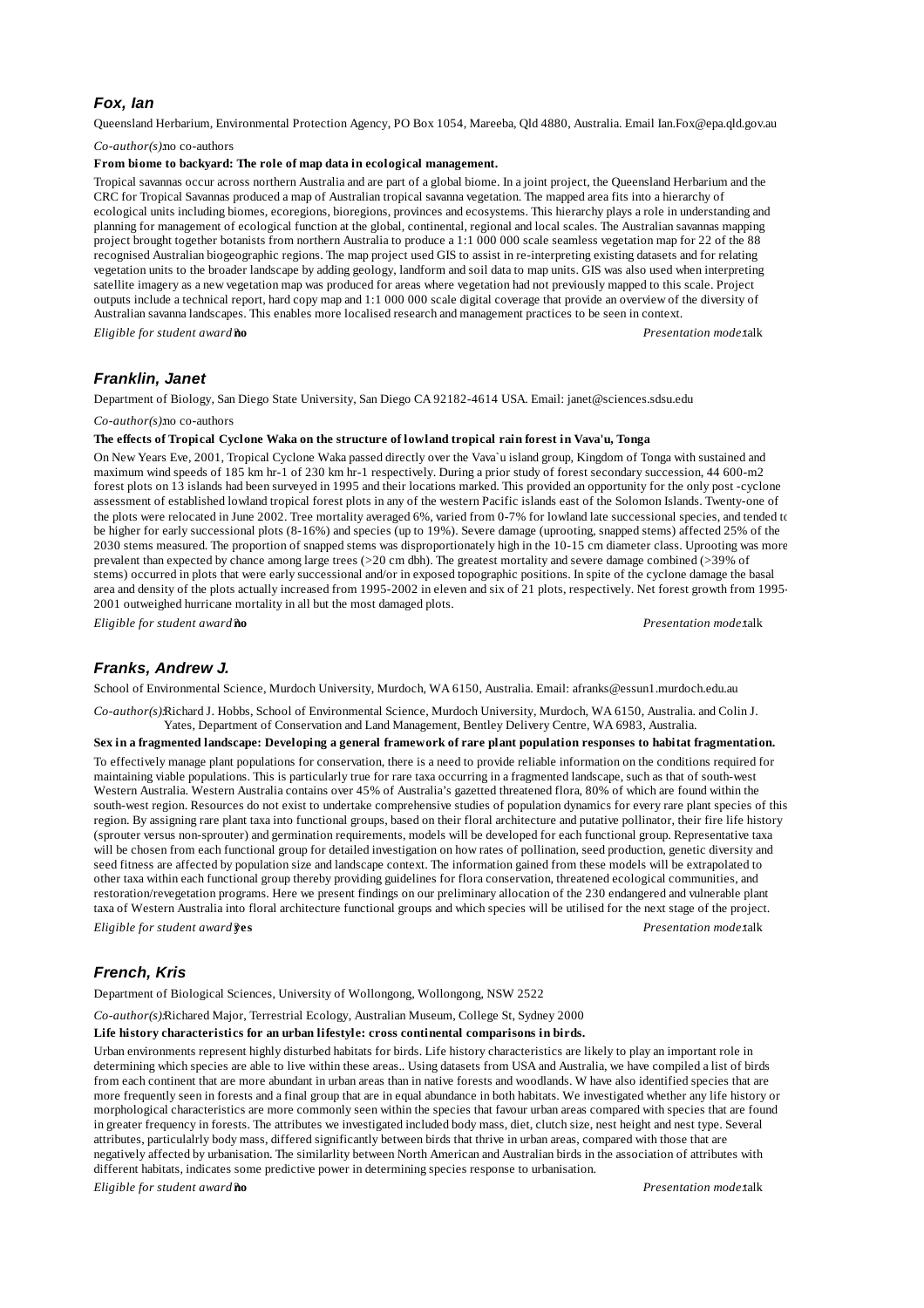# *Freudenberger, David*

CSIRO Sustainable Ecosystems, GPO Box 284, Canberra, 2601, Australia, email david.freudenberger@csiro.au

*Co-author(s):*Jacqui Stol and Alex Drew, CSIRO Sustainable Ecosystems, GPO Box 284, Canberra, 2601

#### **Scenario Building: the use of GIS to visualise revegetation thresholds & guidelines**

During the past 4 years we have worked with a large number of Landcare Groups and Greening Australia to develop revegetation guidelines based on the habitat requirements of woodland birds threatened by loss of habitat extent and structure using a focal species approach. Bird surveys were stratified by woodland remnant patch size, isolation and internal structural complexity and at least 50 remnants were surveyed. Patterns of bird species occurrence were used by ourselves and collaborating farmers to identify revegetation and management guidelines such as: enlarge small remnants to at least 10 ha in size; protect all remnants from continuous grazing; and construct 10 ha "stepping stones" so that all remnants are no more than 1 km from other sizeable remnants. Each guideline was then mapped as individual themes in a GIS with a high resolution SPOT satellite image as the base theme. The tabular capability of the GIS was then used to calculate basic costs such as fencing and area revegetated, as well the cumulative area under woodland cover (subcatchment threshold). We have found this visualisation (mapping) of vegetation enhancement guidelines to be an effective analytical and communication tool.

*Eligible for student award?***no** *Presentation mode:*talk

# *Galbraith, Mel*

School of Landscape and Plant Science, UNITEC Institute of Technology, Private Bag 92025, Auckland, New Zealand. Email mgalbraith@unitec.ac.nz

*Co-author(s):*no co-authors

#### **Potential for an urban biosphere reserve in Auckland, New Zealand.**

Despite recognition at a UNESCO Man in the Biosphere (MAB) regional workshop in 1977 that there was "merit" in New Zealand's participation in the Biosphere Reserves Programme, New Zealand has yet to utilise biosphere reserves as a mechanism of environmental management. While substantial areas of wilderness are protected under existing legislation, the development by MAB of an 'urban biosphere reserves strategy' may offer a useful, and perhaps more appropriate, application of the biosphere reserves concept in New Zealand. Auckland is New Zealand's most densely populated region, with degraded ecological services and fragmented ecosystems typical of human production environments. Despite this, environmentally significant sites in the urban and peri-urban matrix still exist, managed by a range of territorial land authorities. A groundswell of community-initiated ecological restoration projects, accommodated and encouraged by territorial land authorities, are enhancing environmental values and increasing the level of environmental awareness. The promotion and demonstration of a balanced relationship between people and nature can be maximised in the urban context. Applying the Biosphere Reserve concept to the Auckland region would link areas with environmental value, and offer astrategy to integrate existing environmental management mechanisms and a range of sustainability initiatives from both government agencies and local communities.

*Eligible for student award?***no** *Presentation mode:*talk

# *Gamage, Harshi K.*

School of Biological Sciences, Victoria Uni. of Wellington, P.O.Box 600, Wellington, New Zealand. Email:harshi.gamage@vuw.ac.nz

*Co-author(s):*Linley Jesson, School of Biological Sciences, Victoria Uni. of Wellington, P.O.Box 600, Wellington, New Zealand; and Donald R. Drake, Department of Botany, Uni. of Hawaii, 3190 Maile Way, Honolulu, HI 968222, USA.

#### **Why are there so many heteroblastic plants in the New Zealand flora: Shade-tolerance or shade-avoidance?**

Leaf heteroblasty (plants that have juveniles and adults markedly differing in leaf size, shape and growth habit) is remarkably common in New Zealand. We hypothesized that seedlings of heteroblastic species are not plastic in their response to light and are more shadetolerant while homoblastic species are more plastic but shade-intolerant. We compared seedling leaf physiology and growth performance of two pairs of heteroblastic and homoblastic endemic species grown under different light qualities (R: FR-Red: Far red ratio) and quantities simulating deep shade and full sun. For both genera, heteroblastic seedlings had much lower plasticity in leaf morphology than homoblastic seedlings. In full sun, heteroblastic Aristotelia fruticosa was 56% higher in leaf photosynthesis and 65% higher in stomatal conductance than homoblastic A. serrata. Stomatal conductance was 64% higher in heteroblastic H. sexstylosa than homoblastic H. lyalii. In the deep shade, seedling survival and the rate of photosynthesis were higher for A. serrata than A. fruticosa. Hoheria lyalii was higher in stomatal conductance than H. sexstylosa while there was no significance difference in leaf photosynthesis. Our results demonstrated that homoblastic species survive and grow better in the shade than heteroblastic congeners do suggesting heteroblasty is not an adaptation to shade-tolerance.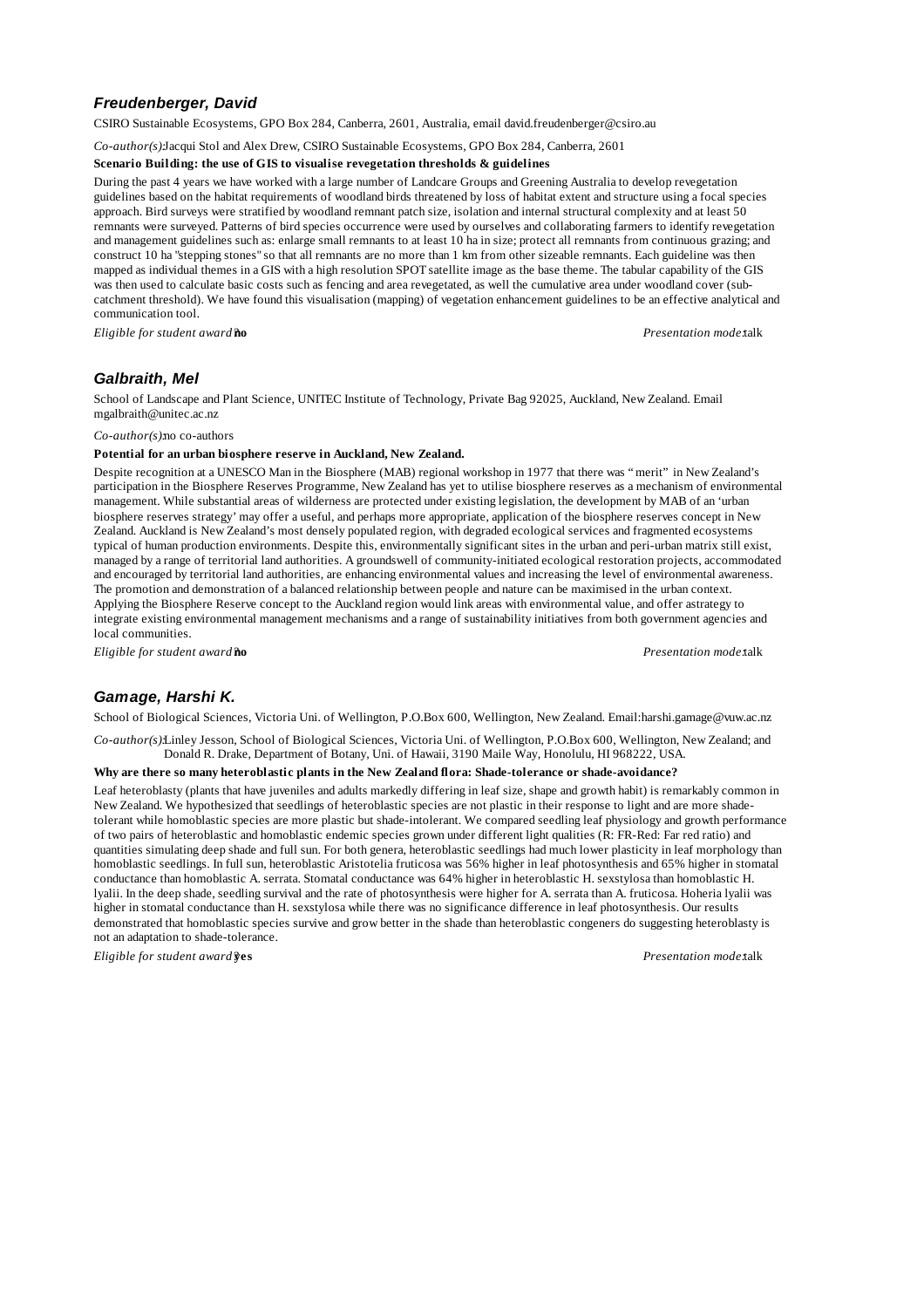# *Gibb, Heloise*

School of Biological Sciences, Heydon-Laurence Building (AO8), University of Sydney, NSW 2006. Email: hgibb@bio.usyd.edu.au

*Co-author(s):*Dieter F. Hochuli School of Biological Sciences, Heydon-Laurence Building (AO8), University of Sydney, NSW 2006.

#### **Effects of a dominant ant associated with anthropogenic disturbance on ant assemblages on rock outcrops**

Competition in ant communities is thought to result in hierarchies of dominance with dominant species regulating species composition and assemblage structure. The meat ant, Iridomyrmex purpureus, is a dominant ant on sandstone outcrops near Sydney, Australia. It is active and aggressive, and in our initial surveys outnumbered other ant species 4:1. We conducted an exclusion experiment to determine the effect of meat ants on the resource use and foraging activity of co-occurring ant species. Cages excluded over 95% of meat ants from outcrops. We examined ant activity, responses to mealworm baits, and habitat characteristics at each of 16 sites. Functionally similar ants, particularly other species of Iridomyrmex, were less abundant in the presence of meat ants, however no effects were detected for other species. Baits were removed more rapidly at sites with meat ants than at exclusion and control sites, but only on rock where meat ants were the most successful foragers. Outcrops with meat ants were closer to fire trails than those without, suggesting that open areas created through anthropogenic disturbance facilitate meat ant invasion. The success of meat ants is due not only to their ability to dominate a substrate that is under-utilized in their absence, but also to their effective exploitation of resources at the expense of functionally similar species. Changes in meat ant distribution due to anthropogenic disturbance may thus cause changes within hierarchical levels in ant assemblages.

*Eligible for student award?***yes** *Presentation mode:*talk

# *Gibson, Lesley A.*

School of Ecology and Environment, Deakin University, Geelong, Vic. 3217, Australia. Email lesleyg@deakin.edu.au

*Co-author(s):*Barbara Wilson, School of Ecology and Environment, Deakin University, Geelong, Vic. 3217, Australia; John Aberton, School of Ecology and Environment, Deakin University, Geelong, Vic. 3217, Australia; David Cahill, School of Biological and Chemical Sciences, Deakin University, Geelong, Vic. 3217, Australia; and John Hill, Alcoa World Alumina Australia, Private Bag 1, Portland, Vic. 3217, Australia.

# **Habitat suitability models of small ground-dwelling fauna in coastal heathlands: incorporating vegetation structure**

In recent years, the development of wildlife habitat models, by integrating statistical techniques with Geographic Information Systems (GIS) and remote-sensing applications, has increased. The selection of habitat variables in the formulation of these models is constrained by the availability of digital data layers that approximate the ecological requirements of the species under investigation. Layers of land cover and vegetation health indices can be derived from satellite imagery, however vegetation layers containing structural attributes are difficult to obtain. Moreover, the spatial resolution obtained from satellite imagery is generally sufficient for regional applications, but not local applications (e.g. home range of a small mammal). In this study, a habitat suitability model that incorporated a spatial measure of vegetation structure was developed for a small dasyurid, the Swamp Antechinus (Antechinus minimus). Like most ground-dwelling fauna, vegetation structure is a vital attribute of this species' habitat, and any measure of it will substantially improve the predictive power of a habitat suitability model. To derive this layer we used the technique of Coops and Catling (1997a, b) based on Airborne Multi-Spectral Imagery and the relationship between local variance of the near infrared spectral band and vegetation structure. The steps involved in building the habitat model and the resultant model are presented. Coops, N. C. and Catling, P. C. (1997a). Predicting forest structure from airborne videography for wildlife management. International Journal of Remote Sensing 18, 2677-2682. Coops, N. C. and Catling, P. C. (1997b). Utilising airborne multispectral videography to predict habitat complexity in eucalypt forests for wildlife management. Wildlife Research 24, 691-703.

*Eligible for student award?***no** *Presentation mode:*talk

# *Gillieson, David*

School of Tropical Environment Studies & Geography, James Cook University, PO Box 6811, Cairns, Qld. 4870. Email David.Gillieson@jcu.edu.au

*Co-author(s):*Craig Harriss, School of Tropical Environment Studies & Geography, James Cook University, PO Box 6811, Cairns, Qld. 4870. Email Craig.Harriss@jcu.edu.au

### **Multiple scale remote sensing analysis of canopy dieback and thinning in rainforests of tropical North Queensland**

The availability of high resolution multispectral data over the Wet Tropics World Heritage area provided an opportunity to test the effects of varying spatial and spectral resolution on the quality of data regarding rainforest canopy thinning an dieback. Dieback patches were mapped from aerial photography and transformed to vector polygons. These polygons were then used to extract multiple band pixel data from each of Landsat ETM+ (25m), Ikonos (4m), Specterra (2m) and ADAR (1m) imagery. The spectral signatures of dieback patches were then compared to an exclusive, random sample of equivalent area. In addition, vegetation and leaf pigmentation indices based on green, red, near infra-red and near thermal infrared bands were constructed and evaluated for their ability to reliably discriminate areas of canopy decline. The results of this study provide a methodology for broad scale monitoring of rainforest canopy change and targeting of intensive field sampling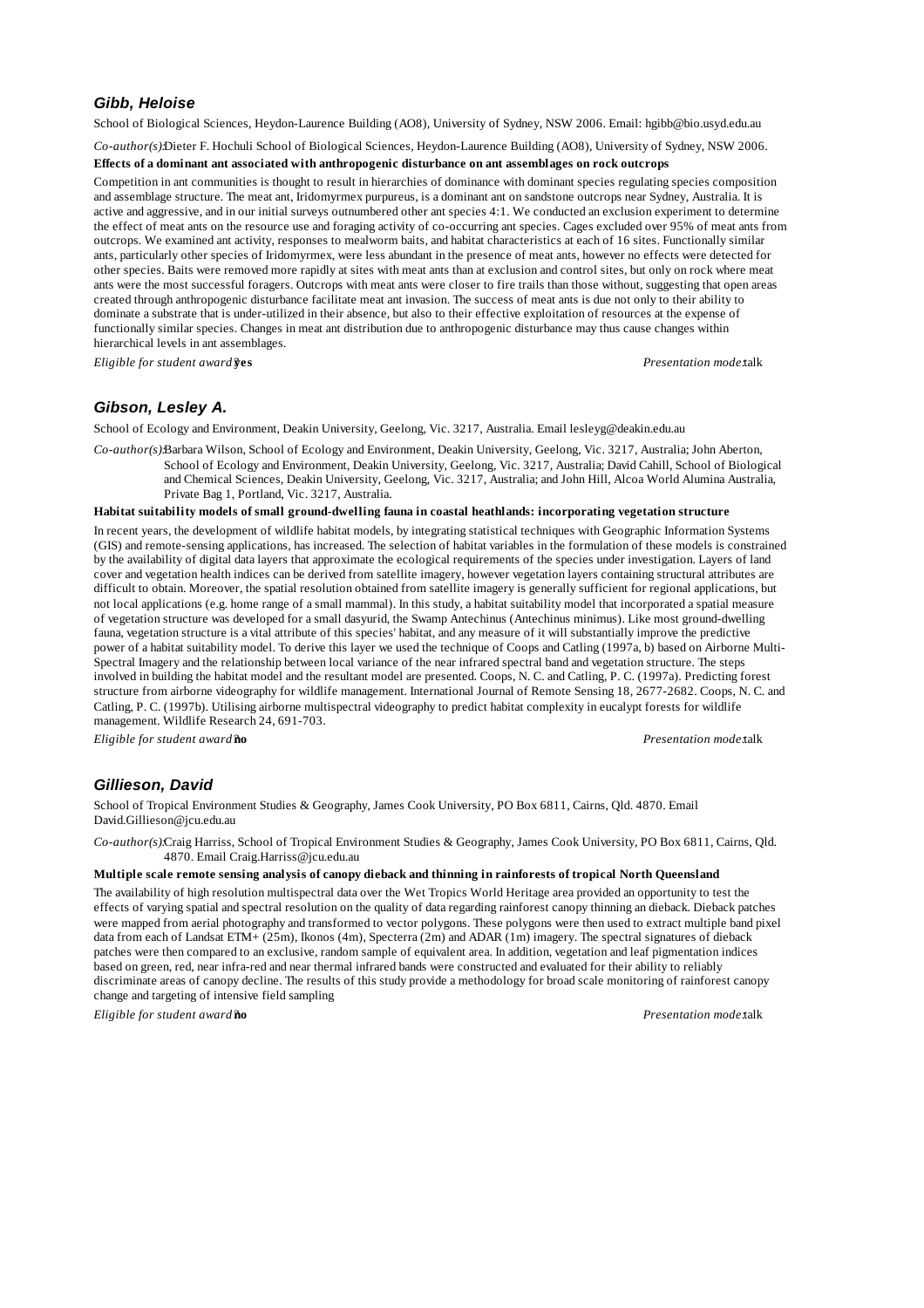# *Gilroy, Greer A.*

School of Tropical Biology, James Cook University, Townsville, Qld 4811, Australia. Email greer.gilroy@jcu.edu.au

*Co-author(s):*Professor Richard Pearson, School of Tropical Biology, James Cook University, Townsville, QLD 4811; Dr Stephen Williams, School of Tropical Biology, James Cook University, Townsville, QLD 4811.

### **The influence of habitat structure on bird assemblage structure in tropical forests**

This study examined the influence of habitat structure on bird assemblage structure across a vegetation gradient from closed rainforest to open woodland. By restricting the study to a well-defined biogeographic region within the Wet Tropics we were able to determine the influence of habitat structure independent of the confounding effects of regional processes such as climate and biogeography. Increases in vertical complexity and spatial heterogeneity of a habitat are hypothesised to increase faunal diversity and abundance by providing a greater number of potential niches. Vegetation structure was characterised by indices of vertical complexity and spatial heterogeneity in each of four habitat types. The results showed that both habitat structure and bird assemblage structure underwent marked changes along the vegetation gradient. Examination of the relationship between habitat structure and bird assemblage structure revealed that vertical complexity was an important positive influence on bird species richness and abundance. Spatial heterogeneity was also an important factor but to a lesser extent than vertical complexity. Therefore, vertical complexity of the vegetation imposes a strong influence on bird community structure.

*Eligible for student award?***no** *Presentation mode:*talk

# *Gleeson, Dianne*

Ecological Genetics Laboratory, Landcare Research, PB 92170, Auckland, New Zealand. Email GleesonD@landcareresearch.co.nz

*Co-author(s):*Oliver Berry, Applied Ecology Research Group, University of Canberra, ACT 2601, Australia; Andrea Byrom, Landcare Research P.O. Box 69, Lincoln; and Stephen Sarre, Applied Ecology Research Group, University of Canberra, ACT 2601, Australia

#### **Estimating animal dispersal and abundance using genetics: Conservation and pest management applications.**

Genetic data is increasingly being used to determine a wide variety of wildlife population parameters. This talk will present results from two projects that have used microsatellite DNA markers to generate empirical estimates of dispersal and population density with results contributing to the management of each of the species concerned. We have investigated the impact of habitat modification on lizard dispersal. In this case, small populations of the endangered grand skink, Oligosoma grande, inhabit rock outcrops amongst a matrix of indigenous tussock grassland or modified pasture in southern New Zealand. Results from this study have shown that dispersal is highest in tussock and that it is possible to accurately determine the origin of dispersers using genetic assignment tests. We have also used a genetic approach to test the efficacy and value of non-invasive DNA-based analysis for monitoring the distribution and abundance of stoats, Mustela ermina, and a serious mammalian pest in New Zealand. We have successfully developed a field-based hair collection system, and used the system for obtaining mark-recapture estimates of stoat abundance. This technology will be particularly useful in order to quickly, cheaply, and accurately monitor cryptic species at low population densities. *Eligible for student award?***no** *Presentation mode:*talk

# *Godfree, Robert. C.*

CSIRO Plant Industry, GPO Box 1600, Canberra, ACT 2601

*Co-author(s):*Andrew Young, CSIRO Plant Industry, GPO Box 1600, Canberra, ACT 2601

### **Ecological Risk Assessment of Genetically Modified Subterranean Clover Expressing a Sunflower Seed Albumin Gene**

Recently, much debate has surrounded the ecological risks associated with transgenic plants both in Australia and around the world. One area that has received considerable attention is the risk of transgenic plants becoming "superweeds" since the direct economic and environmental costs of invasive plants can be large. However, very few studies have investigated the ecological risk associated with genetically modified pasture plants, despite the prevalence of pasture plants in natural and agricultural systems in Australia and elsewhere. We investigated the risk of invasion of remnant grassland communities by genetically modified Trifolium subterraneum (subterranean clover) expressing a sunflower seed albumin (ssa) gene using a combination of field surveys, a glasshouse competition trial and a field experiment conducted in native grasslands typical of the southern tablelands of NSW. Based on field surveys, we determined that Trifolium subterraneum is a widespread but relatively uncommon constituent of native remnant grassland communities. In the glasshouse competition trial we found that the transgenic Trifolium subterraneum showed no added competitive ability above that of the non-transgenic line. The implications of these results and those of the ongoing field trial for the ecological risk assessment of Trifolium subterraneum expressing the ssa gene will be discussed.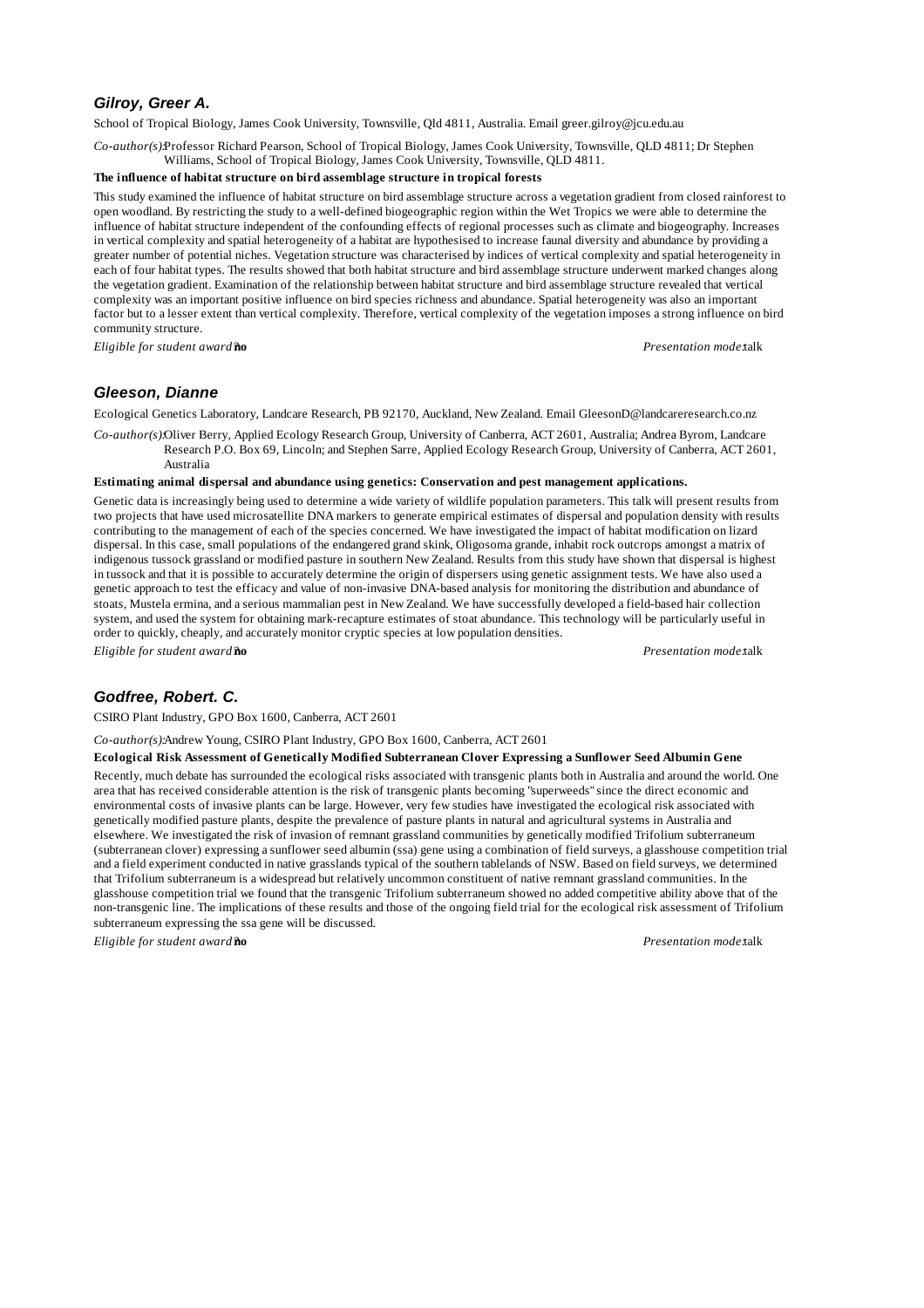# *Goodman, Brett A.*

School of Tropical Biology, James Cook University, PO Box 6811, Cairns, Qld 4870, Australia. Email Brett.Goodman@jcu.edu.au

*Co-author(s):*no co-authors

#### **The influence of incubation temperature on the morphology, performance and microhabitat choice of the tropical Skink, Carlia longipes.**

Different habitat structures pose different problems to those organisms moving within them, and as a result we expect organisms to be morphologically adapted to the habitats they predominantly use. Incubation temperature can have a pronounced effect on morphology in squamate reptiles, which can affect the locomotory performance of hatchling lizards. Does the effect of incubation temperature on morphology in turn influence a lizard's choice of substrate? I tested this hypothesis using the skink Carlia longipes. Adjacent populations of this skink occupy either rock or leaf litter dominated habitats. My previous work on other skink species indicates that locomotion on these two substrates is enhanced by different morphological traits. Specifically, longer legs are better for climbing on rocks, and shorter legs for locomotion in leaf litter. Freshly laid eggs of C. longipes were randomly allocated to two incubation regimes (cool and warm) in a split-clutch design experiment. At hatching, each lizard was sexed and measured, and had its sprinting and climbing performance quantified, before being allocated to a microhabitat choice experiment. This experiment assessed whether lizards from different incubation treatments selected those microhabitats in accordance with their morphology (i.e., whether longer legged individuals selected rocks, while shorter-legged individuals selected leaf litter).

*Eligible for student award?***yes** *Presentation mode:*talk

# *Gorddard Russell*

CSIRO Sustainable Ecosystems GPO Box 284 Canberra ACT Australia 2601

*Co-author(s):*Nick Abel CSIRO Sustainable Ecosystems GPO Box 284 Canberra ACT Australia 2601

### **Ecosystem services: some theoretical foundations**

In the mid 1990s the term 'ecosystem services' entered popular science books and the ecological economics literature. The concept provides a new arena for debating sustainability, integrating scientific disciplines, combining scientific and local knowledge, and for fostering understanding among policy makers, stakeholders and researchers. The concept draws on a range of theories. Neoclassical and environmental economics, tempered with psychology, provide theories of value, including the value of ecosystem services, or their seeming lack of value. Property rights theory shows how values get appropriated, and political economy is about how property rights get established or changed. Neo-classical production functions show how ecosystem services can be combined with industrial inputs to produce outputs. However, they are too simple and static to represent the complexity and spatio-temporal variability of ecosystems. Hydrology, soil science, biology, and population and conservation ecology contribute to the construction of relatively sophisticated production functions. However, ecosystems can behave in non-linear and unpredictable ways, making these conventional approaches to modelling production functions unsuitable. Uncertainty brings to the fore the importance of ecosystem attributes that confer resilience. Resilience and complex system theories will become increasingly important as the uncertainty over the future supply of ecosystem services taxes governments, the public and researchers.

*Eligible for student award?***no** *Presentation mode:*talk

# *Graham, Andrew W.*

CSIRO Sustainable Ecosystems, CSIRO Tropical Forest Research Centre, PO Box 780, Atherton, Qld 4883, Australia. Email andrew.graham@csiro.au

#### *Co-author(s):*no co-authors

### **Spatial estimates for forest environments of the humid tropics of North Queensland in late Pleistocene and Holocene climates**

Palynological and relict charcoal evidence reveal the forest mosaic in humid tropical North Queensland was quite dynamic and that the relative areas of rainforest and sclerophyll forests altered considerably in response to past climate changes. As this approach cannot provide detailed spatial estimates of past forest environments, we developed an approach, based on artificial neural networks, to quantify the relative suitability of environments for various forest classes using a structural-environmental classification of forest types, vegetation maps and spatial estimates of environmental factors. Model inputs include climate, soil parent material and terrain variables, and the spatial distributions of forest environments were estimated in three selected climates since the last glacial maximum. The modelled distributions shift dramatically in response to past climate changes. Certain landscape locations are characterised by rainforest environments in only some climates while others always remain appropriate for rainforest despite large changes in regional mean annual temperature and precipitation. Environments suitable for the various rainforest types respond differently to climate changes and are most restricted at different times. As the charcoal evidence generally corroborates these past vegetation models, they have important implications for interpretations of present patterns of biodiversity and the possible impacts of current global warming.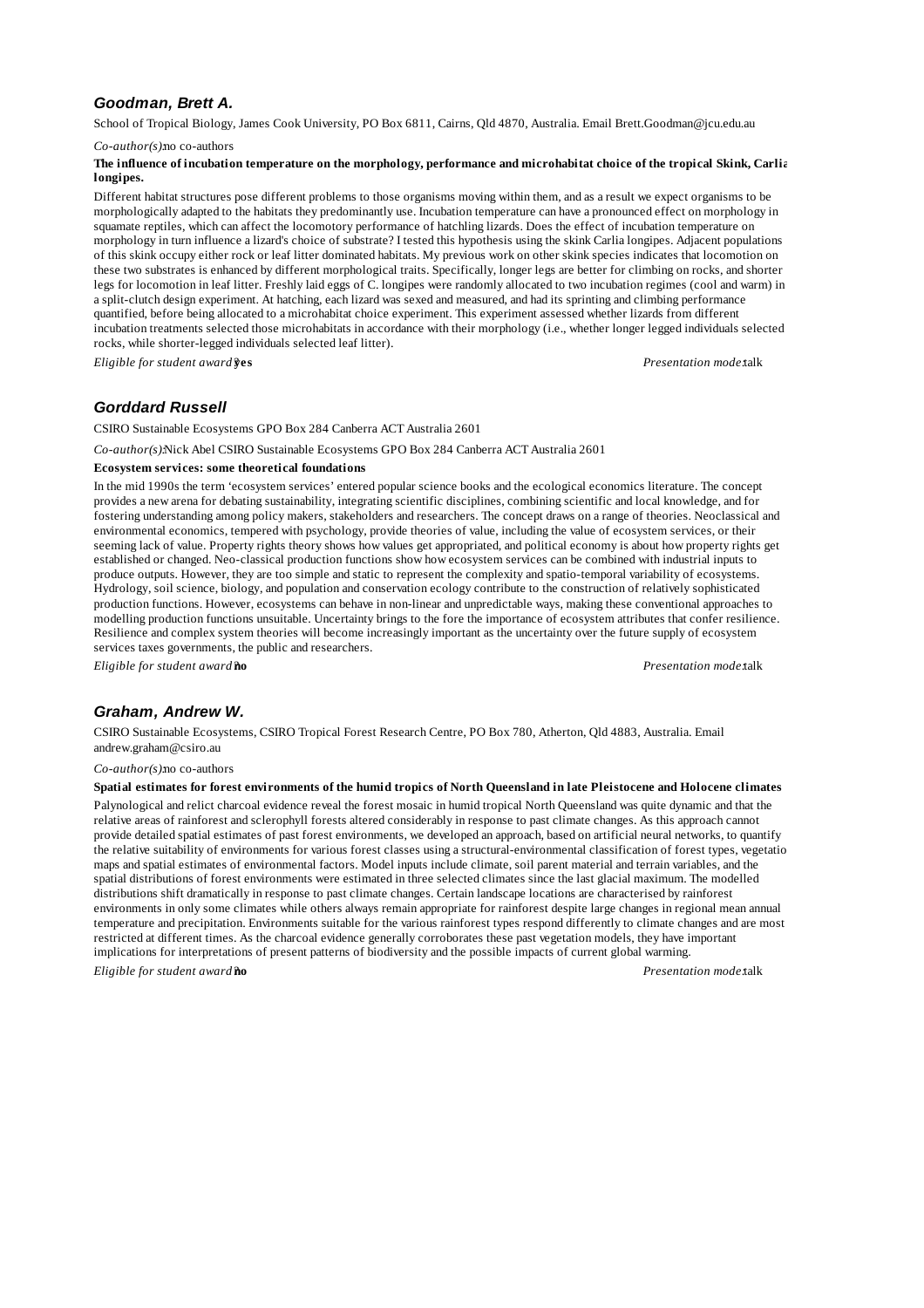### *Green, Jessica*

Macquarie University, Department of Biolgoical Scienes, Sydney, NSW 2109, Australia. Email jgreen@rna.bio.mq.edu.au

*Co-author(s):*Annette Ostling, Energy and Resources Group, University of California, Berkeley, CA 94720, USA

#### **Patterns in endemic species diversity**

Characterizing patterns in the areal distribution of endemics within a habitat, or the "endemics-area relationship", is important when examining diversity patterns, when estimating extinction rates due to habitat loss, and when making conservation decisions. Here, we examine the interrelationships between area, species abundances, spatial distribution and endemic species richness by building on a previous study focused on total species richness. We first derive an endemics-area model for species whose individuals are randomly distributed in space and use this random model to examine the form of the endemics-area relationship for species abundance distributions which vary in their degree of dominance. We then derive an endemics-area model for a nonrandom distribution of individuals. Using this nonrandom model, we examine the form of the endemics-area relationship for varying degrees of aggregation and regularity in the spatial distribution of individuals. Our analyses suggest that in a given area, increased species dominance and spatial aggregation of individuals within species results in greater endemic species richness. This result strikingly contrasts that of a previous study focused on total species richness, which found that, in a given area, increased dominance and spatial aggregation result in lower total species richness.

*Eligible for student award?***no** *Presentation mode:*talk

### *Grimbacher, Peter S.*

Australian School of Environmenntal studies, Griffith University, Nathan QLD 4111, Australia. Email: p.grimbacher@mailbox.gu.edu.au *Co-author(s):*no co-authors

#### **Age, isolation or structure. Which control the development of beetle assemblages within replanted rainforest?**

It has been suggested that reforestation and ecological restoration could contribute to sustaining biodiversity. However, knowledge of how invertebrates such as beetles (one of the largest contributing groups to biodiversity) respond to rainforest revegetation is lacking. Beetles were sampled from 30 sites across the Atherton tablelands in North Queensland, Australia. These sites included rainforest restoration plantings (varying in age and isolation from intact rainforest), and reference sites of pasture. Flight interception traps were used to capture beetles. Beetle abundance, species richness, family richness, feeding guilds, and assemblage composition were compared among sites and with site structural and resource attributes. Interim results from this study test how factors such as resource development, site age, and isolation affect the development of beetle assemblages.

*Eligible for student award?***yes** *Presentation mode:*talk

# *Grove, Simon J.*

Forestry Tasmania, GPO Box 207, Hobart, Tasmania 7001, Australia. Email simon.grove@forestrytas.com.au

*Co-author(s):*Jeffrey Meggs, Forestry Tasmania, GPO Box 207, Hobart, Tasmania 7001, Australia; and Adrian Goodwin, Forestry Tasmania, GPO Box 207, Hobart, Tasmania 7001, Australia.

### **Modelling and managing dead wood dynamics in production forests for biodiversity conservation: a Tasmanian perspective**

Dead wood is one of the most important reservoirs of forest biodiversity, and its maintenance in forests managed for timber production is a key challenge for ecologically sustainable forestry. The issue is particularly acute in wet eucalypt forests managed by clearfelling, especially if timber harvesting is coupled with wood residue harvesting for energy generation or for other "waste minimisation" purposes. For biodiversity conservation, the challenge is to ensure that silviculture sufficiently mimics the natural dead wood dynamics that occur in equivalent unmanaged forests as a result of periodic wildfires, because we assume that most dependent species have life-history strategies enabling them to cope with these dynamics. In practice, this means trying to deliver comparable rates of input and output of dead wood through successive rotations throughout the production forestry landscape. As a case study, we consider models of dead wood dynamics that have been developed to address this issue in Tasmania's wet eucalypt production forests.

*Eligible for student award?***no** *Presentation mode:*talk

# *Grover, Darren*

School of TESAG, James Cook University, Townsville, Q 4811

*Co-author(s):*no co-authors

### **The Masked Booby, Coral Cays, and Ocean Currents: Explaining the Timing and Location of Pelagic Seabird Breeding Events on the Great Barrier Reef**

What factors determine when and where pelagic seabirds breed? I investigated a wide range of environmental factors in order to explain the timing and location of breeding events of a pelagic seabird, the Masked Booby, Sula dactylatra. The spatial and temporal distribution of seabird breeding events on the Great Barrier Reef is often explained by observations of the preferred nesting habitat of the species of interest. However, these observations include irregularities in breeding distribution that are not always easily explainable. Furthermore, observations of nesting habitat preferences and other environmental factors can be confounding and may prevent a clear understanding of what are the critical predictor variables. By a combined analysis of the features of breeding islands, oceanographic data and satellite images, and aspects of the breeding biology and foraging ecology of these birds, it was therefore possible to increase our power of explanation of the spatial and temporal distribution of masked booby breeding on the GBR. Further research involving the use of satellite telemetry techniques would aid in unequivocally confirming the foraging distribution of breeding Masked Boobies. This is especially significant for the future conservation of Masked Booby populations of the Great Barrier Reef as some of these feeding areas are within management zones allowing exploitative activities such as commercial trawling operations. Identifying those areas utilised for feeding by breeding pelagic seabirds will also contribute towards efforts by GBRMPA's Representative Areas Program to provide higher conservation status to non-reef areas of the Great Barrier Reef Marine Park.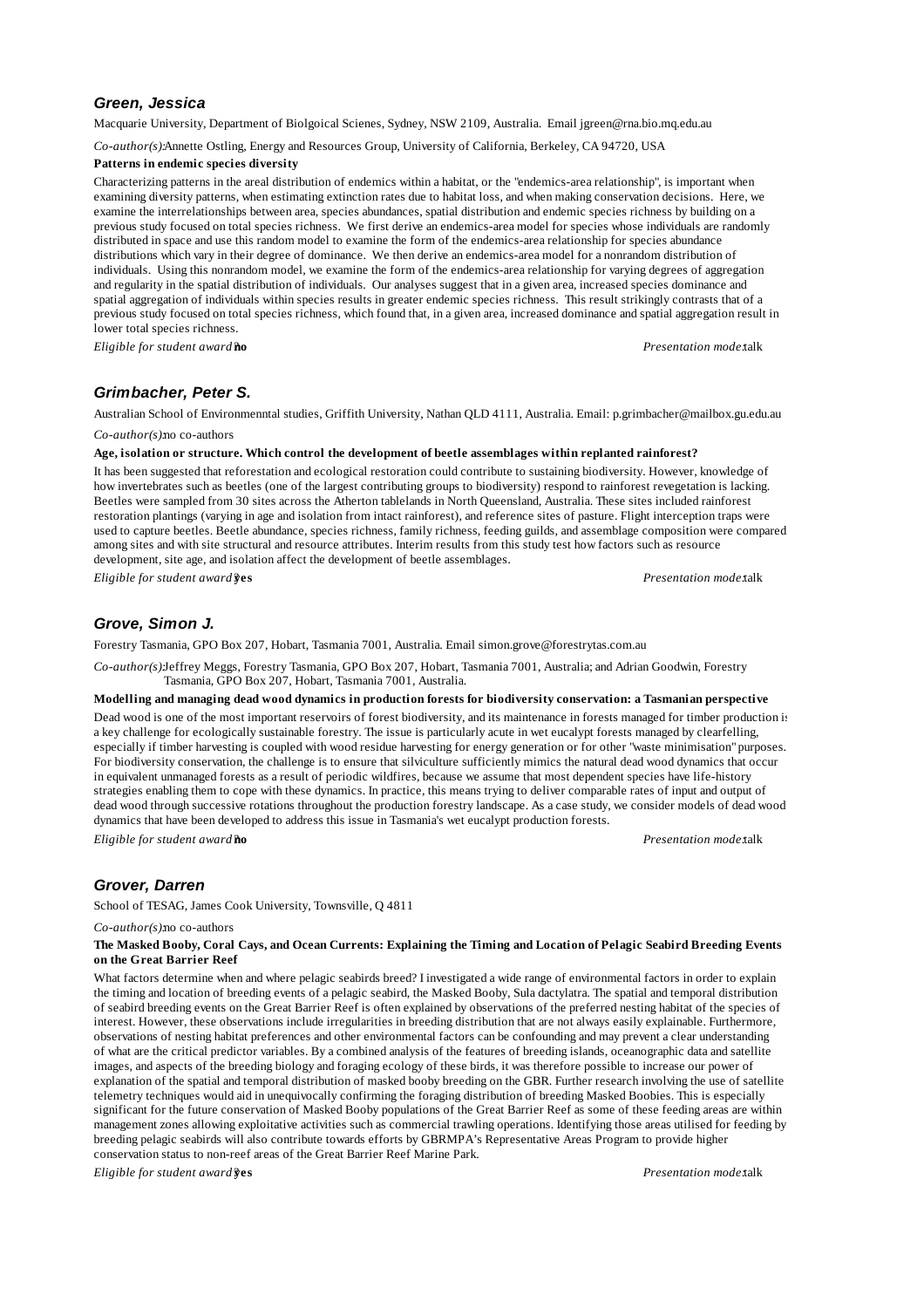# *Guest, Michaela A.*

Griffith University, Gold Coast Campus, PMB 50 Gold Coast Mail Centre, Queensland 9726 Australia

*Co-author(s):*Connolly, Rod.M., Griffith University, Gold Coast Campus, PMB 50 Gold Coast Mail Centre, Queensland 9726 Australia; and Loneragan, Neil, R., CSIRO Marine Research, PO Box 120 Cleveland, Queensland, 4163 Australia

### **Food web processes: eat home grown or home delivery?**

Food web processes in estuarine systems are considered to differ from terrestrial systems in having a greater movement of carbon (energy) amongst habitats. This movement of carbon in the water column provides consumers with a greater range of possible food items, from either locally fixed carbon, or carbon imported from adjacent habitats. This study examines the influence of the position of an animal within a patch of habitat, and its ultimate source of carbon. We measured the stable isotope ratios of carbon for two crab species (Parasesarma erythrodactyla and Australopax tridentata) located at different positions (centre, intermediate and edge in saltmarsh; intermediate and centre in adjacent mangroves) in patches of estuarine habitat. Isotope ratios of both crab species collected in saltmarsh were found to be significantly different from those collected in mangroves, but crabs collected within each habitat were not significantly different. Isotope ratios of crabs collected in saltmarsh closely reflected the isotope ratio of saltmarsh grass (Sporobolus virginicus) indicating that they derive their nutrition from local sources. Crabs collected in mangroves however were more enriched in 13C than the mangrove plants and are therefore considered to have a mixed diet.

*Eligible for student award?***yes** *Presentation mode:*talk

### *Gwyther, Janet*

School of Ecology & Environment, Deakin University, Victoria 3217

*Co-author(s):*no co-authors

**Nematode assemblages from Avicennia marina leaf litter in a temperate mangrove forest in south-eastern Australia**

Meiofauna from Avicennia marina leaf litter in a temperate mangrove forest was enumerated, and the nematode assemblages compared on the bases of leaf colour (used as a guide to leaf age) and shore horizon where samples were collected. Twenty-one putative nematode species were collected from 48 leaf litter samples. Univariate analyses indicated that neither the colour of the leaf nor the shore horizon significantly affected abundance of nematodes. However, rarefaction curves revealed highest diversity on brown leaves from under the shade of the tree canopy (H= .751 ± 0.126 SE, n 7). Species diversity of leaf litter nematodes was lower in this temperate mangrove system than reported from tropical mangrove studies. ANOSIM tests confirmed a significant effect of shore horizon on nematode assemblages. The dominant feeding group among nematodes was non-selective deposit feeders (7/21 species but 77% of all nematodes). Epigrowth grazers were represented by 8/21 species of nematodes, but only 19% of the total number. Chlorophyll in Avicennia marina leaves tethered on the mudflat in litter bags was estimated by spectral absorbance of leaves, and declined by 50% over about 13 weeks. Excised leaves became skeletonised by about 15 weeks. Shorter temporal scales of life cycles of nematodes compared with leaf degradation, and the dynamic nature of epibiontic assemblages probably explain the similar assemblage structure on yellow and brown leaves

*Eligible for student award?***yes** *Presentation mode:*talk

# *Hardy, Charlotte L*

Ecology and Evolution Research Group, School of Biological Sciences, The University of Auckland, Private Bag 92019, Auckland, New Zealand

*Co-author(s):*Dr Dianne Brunton, Biological Sciences, The University of Auckland, Private Bag 92019, Auckland, New Zealand Dr Robert Hoare, Landcare Research, Mt Albert, Private Bag 92170, Auckland, New Zealand

#### **Recent exposure - insect life on the edge in New Zealand forest fragments**

Habitat fragmentation has been one of the most discussed topics in the conservation of biodiversity in the last century. The New Zealand landscape like many places worldwide, has been reduced to urban centres enclosed by extensive rural landmass, consisting mainly of pasture and isolated patches of native vegetation. The edges of these forest remnants have physical and biological characteristics that differ to the interior forest. Because there is a higher proportion of edge habitat on a landscape scale than ever before, the question arises, what impact does this increase in edge habitat have on remaining forest and how does it influence native biodiversity? This paper presents results from an eight month field study of four forest fragments in the Rodney district northern New Zealand. The aim of the research was to determine the affect forest edge has on invertebrate communities and to elucidate the relationship between insect diversity and microclimate, forest structure and forest species composition. A combination of focal taxonomic groups included the Lepidoptera and the Coleoptera. Significant trends were seen relating species diversity of plants and insects with distance from forest edge. The mediating influences of microclimate, dead wood and leaf litter cover are also considered.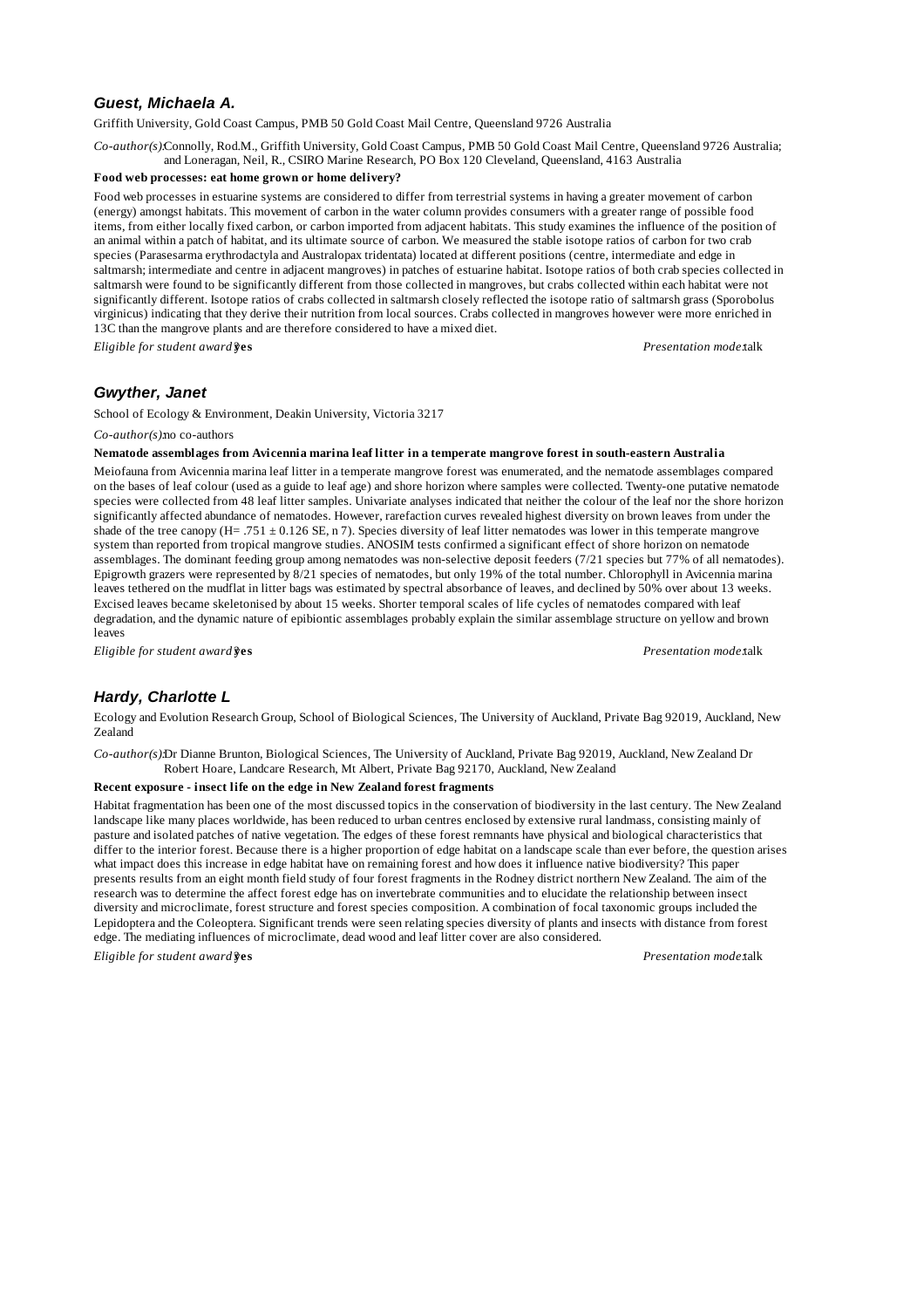# *Harriss, Craig M.*

James Cook University, PO Box 6811, Cairns, Qld 4870, Australia. Email craig.harriss@jcu.edu.au

*Co-author(s):*no co-authors

#### **Spectral Mixture Analysis (SMA) to detect the fractional quantity of weed species at the sub-pixel level, and the spatial, spectral and radiometric resolution required.**

Percentage cover and spectral reflectance data of weed species were measured in the field using a "Cropscan" Multispectral Radiometer. Imagery of the powerline corridor was acquired at two spatial scales, Ikonos multispectral satellite at 4m, and an Airborne Data Acquisition and Registration (ADAR) system at 1m ground resolution. Percent cover of weed species showed that within each 1.0 m2 , 1 - 3 main species were present suggesting that SMA was a viable technique for determining the quantity of weed fractions in imagery at 1m spatial resolution. Signatures from the spectral reflectance measurements were found to be statistically separable. Empirical calibration was employed to relate field spectral responses to the imagery, avoiding complex atmospheric corrections. Difficulty was experienced with calibration of the ADAR imagery due to an inherent interpolation algorithm in the camera's output. SMA was also unsuitable for the spatial resolution of the Ikonos imagery. An image classifier that considers the wide variance in vegetation reflectance may be needed rather than one that uses just a mean value, as in SMA. A sensor with the spectral and radiometric qualities of the Ikonos satellite imagery, but with higher spatial resolution (1 m2) is likely to be far more successful.

*Eligible for student award?***yes** *Presentation mode:*talk

# *Hastwell, Graeme T.*

Alan Fletcher Research Station, PO Box 36, Sherwood, Qld 4075

*Co-author(s):*no co-authors

#### **Predictive value of plant functional types in determining future high impact weeds**

Among the greatest challenges in understanding ecosystem processes is that of dealing with large heterogeneous species sets. One method of simplifying this problem involves grouping plant species by some aspect of their ecology, with the characteristics defining each group being the plant functional type (PFT). We can then generalize the performance of group members, and predict the behaviour of other species conforming to the PFT definition. The PFT concept has evolved considerably from its beginnings as an ad hoc definition. The modern form is data-driven, and uses a series of steps to define PFTs and validate groupings. We aim to compare highand low-impact naturalized species in SE Queensland to test the applicability of PFT methods to weed management issues. PFT methods may improve screening for high-impact weeds and assist in identifying priority targets for eradication among recently naturalized species. Such methods could also generate testable hypotheses regarding the ability of exotic species to colonize plant communities and modify ecosystems. However, the applicability of the approach could be limited if interactions between plant traits and environmental parameters render groupings highly context dependent.

*Eligible for student award?***no** *Presentation mode:*talk

# *Hayward, Matt W.*

School of Biological, Earth and Environmental Science, University of New South Wales, Sydney, NSW 2052 Australia. Email

*Co-author(s):*Paul de Tores, Wildlife Research Centre, Department of Conservation and Land Management, PO Box 51 Wanneroo, WA 6946; and Peter Banks, University of New South Wales, Sydney, NSW 2052 Australia.

#### **Generalised models of presence and absence of a vulnerable macropodid marsupial**

The presence or absence of quokka populations at 66 sites in the northern jarrah forest was investigated using generalised linear and additive models. Three of the 13 uncorrelated variables used in the linear model explained 34% of the deviance in the data. These variables were the number of poison baits ha-1, the average age of the swamp and a habitat factor score pertaining to large areas of recently burnt Agonis swamp habitat type. A generalised additive model was run on this final list of variables and this explained 52% of the deviance as two of the smoothed curves exhibited a significantly better fit to the data than the linear fit. Two other variables also showed substantial support; distance to disturbance and a habitat factor score relating to swamp habitat that was burnt 15 to 19 years ago. The addition of these variables explained 38% of the deviance in the linear model and 74% in the additive model. It is concluded that if more were known about the metapopulation structure of the species then more of the deviation in the data may have been explained. The model provides indirect evidence for the significance of fox predation and habitat on the quokka.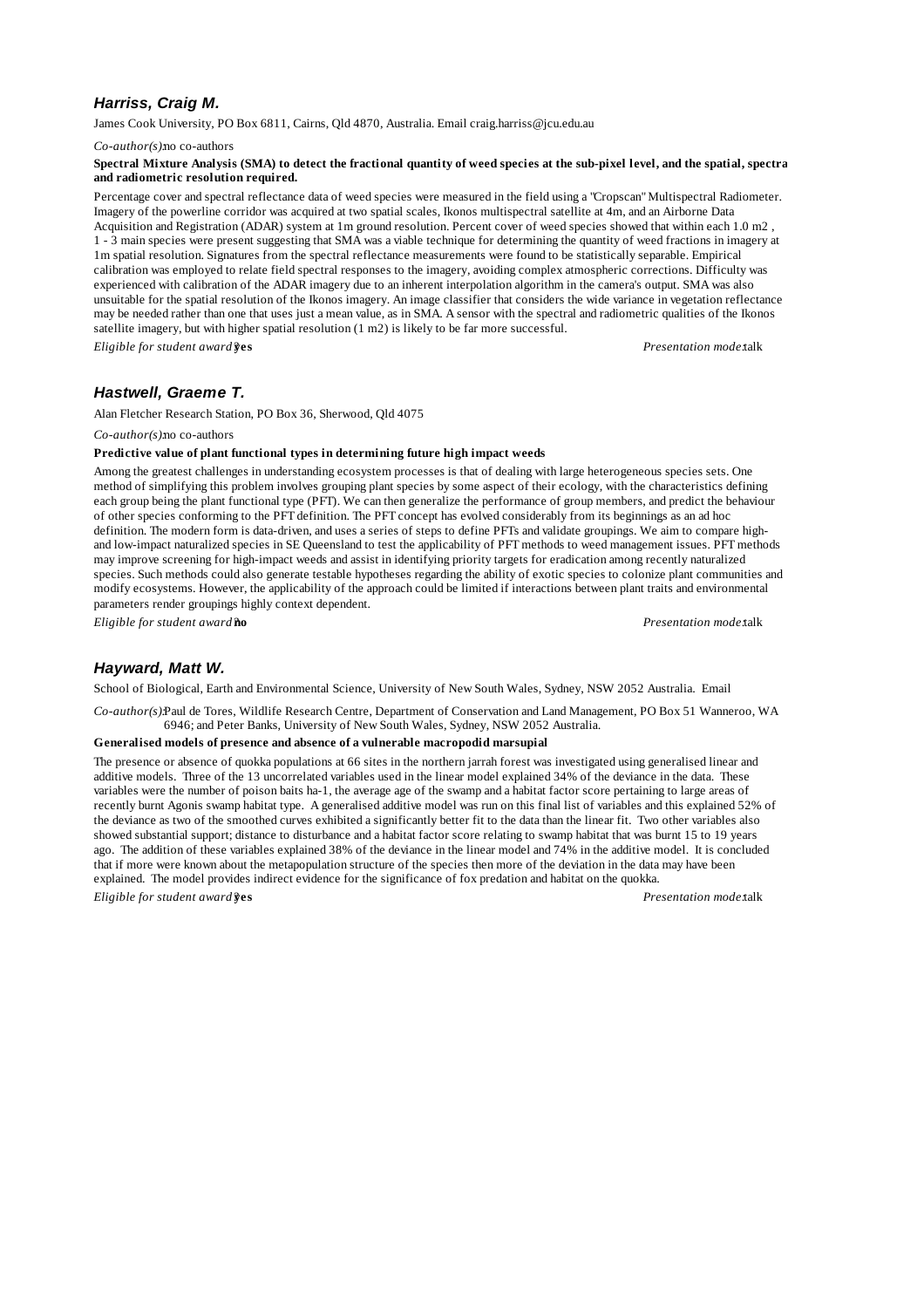# *Hazell, Donna L.*

Centre for Resource and Environmental Studies, Australian National University, Canberra, ACT 0200, Australia. Email dhazell@cres.anu.edu.au

### *Co-author(s):*no co-authors

### **Characterising landscape patterns for conservation: what about the frogs?**

Conceptual spatial models have been developed to characterise and define landscapes for ecological interpretation. These models are often used as a foundation for studies that examine how landscape modification has affected biota. This paper explores these models and their applicability to an animal group that has received little attention in modified Australian landscapes - frogs. Conventional species habitat models are often based on vegetation patterns. In this paper, habitat models were developed to reflect landscape patterns of relevance to frogs in the Southern Tablelands of NSW. While vegetation may be an important defining landscape feature for birds or mammals there are several other components (eg. wetlands, constructed ponds and soil moisture gradients) likely to influence the spatial distribution of frogs. Habitat models that link land and water may be used to design studies that examine multiple animal groups simultaneously, such as reptiles and amphibians. While it is common knowledge that habitat is a species-specific concept, this is not reflected in the way we characterise modified landscapes for conservation. Habitat models that underpin landscape scale studies require further complexity to avoid land management and conservation strategies with inappropriate assumptions of how biota respond to landscape change.

*Eligible for student award?***yes** *Presentation mode:*talk

# *Hilbert, David W.*

CSIRO Tropical Forest Research Centre, PO Box 780, Atherton, Qld 4880, Australia

### *Co-author(s):*no co-authors

# **Potential impacts of global warming on a biodiversity hot spot**

The Wet Tropics of NE Queensland is perhaps the most significant biodiversity hot spot in Australia and is considered to be one of the most significant regional ecosystems in the world. In less than 2000 km2, the region supports one third of all Australian vertebrates (741 species), 65% of Australia's ferns, 37% of the conifers and 30% of both the orchids and vascular plants. Many of the region's endemic species are confined to the cooler uplands and highlands that are scattered islands of cooler climate. Consequently, the endemics may be particularly vulnerable to global warming. This paper reviews the expected climate changes for the region and recent modelling of potential impacts on forests and some individual species. These preliminary studies suggest that climate change in the coming decades may be a very significant threat to ecosystem function and biodiversity in the Wet Tropics and other, similar, mountainous tropical regions. For example, many vertebrates may have very little or no habitat after two or three degrees of warming. The absence of montane rainforests to the immediate south of the region precludes range shifts that could conserve these species. Interactions with other global change drivers are likely to exacerbate this threat.

*Eligible for student award?***no** *Presentation mode:*talk

# *Hill, Rosemary*

James Cook University, PO Box 6811, Cairns, Qld 4870, Australia. Email rosemary.hill@jcu.edu.au

#### *Co-author(s):*no co-authors

#### **Integration of top-down with bottoms-up conservation planning: Case study in the Central Pastoral Sub-Region, Cape York Peninsula**

The current challenge in conservation planning is to integrate the strengths of expert-centred systematic planning, with participatory public policy-making-of the top-down with the bottom-up. The Australian Natural Heritage Charter establishes conservation planning which integrates expert scientific advice and community involvement from the beginning. The Charter pays attention to both human perception and scientific assessment in understanding significance, requires conservation goals and policies to be established in the context of existing management realities, and promotes the concept of compatible uses. Recently the parties to the Cape York Heads of Agreement engaged in planning for the Central Pastoral Sub-region, guided by the Charter. Assessment of the natural heritage significance of the region enabled the identification of land uses that are broadly incompatible and should be eliminated: broad-scale clearing, intensive grazing, commercial logging and changes to water flow regimes. Activities suitable for management in partnership with local peoples included open range grazing, road, track and fence construction, feral animal and weed incursion, mining, and fire regimes. Uses identified as potentially compatible with natural heritage include tourism, subsistence, wildlife farming, rehabilitation of retired lands, and land management through a conservation agreement. This framework provides a coherent basis for integrating expertcentred and community-based conservation.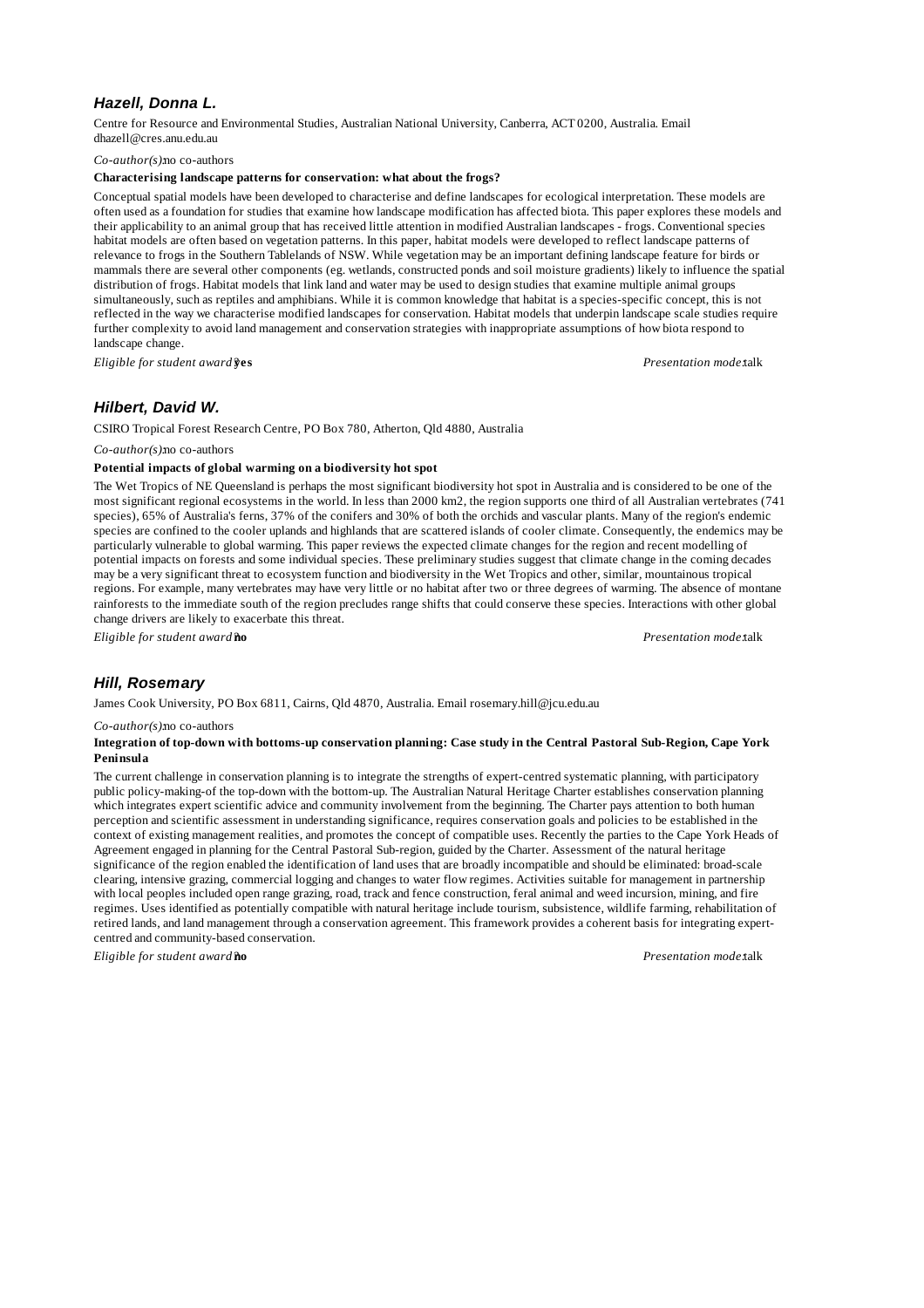# *Hochuli, Dieter F.*

Institute of Wildlife Research School of Biological Sciences Heydon-Laurence Building (A08) The University of Sydney N.S.W. 2006, Australia

### *Co-author(s):*Reader, T.

### **Understanding gregariousness in a larval lepidopteran: the roles of host plant, predation and microclimate**

The larvae of many moths and butterflies are gregarious early in development, but become solitary in late instars. This ontogenetic variation in behaviour is probably the result of temporal changes in the costs and benefits associated with gregariousness. Here, we provide evidence that a series of different ecological factors influence larval behaviour at different times during development. Field observations show that young (first to fifth instar) caterpillars of the limocodid moth Doratifera casta form large aggregations during foraging, but that larvae are largely solitary in later instars. A field experiment revealed that individual first to third instar larvae in large groups develop more rapidly, although group size had no detectable influence on the survival. The developmental advantage associated with gregariousness is affected by host plant species, but not by the exclusion of predators, suggesting that group living in these cryptic early instar larvae may promote feeding facilitation, but that it does not provide individuals with protection from natural enemies. Field observations provided no evidence that gregariousness is associated with a thermal advantage for individuals, indicating that microclimatic factors are unlikely to have played a significant role in the evolution of group living in this species. We conclude that gregariousness in D. casta is likely to confer at least two different advantages on larvae at different stages in development, but that these advantages disappear or are outweighed by the costs associated with intraspecific competition in the final instars. *Eligible for student award?***no** *Presentation mode:*talk

# *Hodgson, Patricia*

PO Box 9056, Wyoming, NSW 2250, e-mail prh09@uow.edu.au

*Co-author(s):*Kris French, Dept of Biological Sciences, University of Wollongong,NSW 2521, Australia; and Richard Major, Australian Museum, Terrestrial Ecology, 6 College St, Sydney, NSW 2010, Australia.

### **Bird communities in remnant vegetation of an Australian coastal city**

This study reports on the composition of bird communities in remnant vegetation of a coastal city in Australia, in relation to the surrounding urban matrix. The effects of type of housing matrix, remnant size, and the vegetation of the remnant, were investigated. The bird community composition was shown to be significantly different in remnants surrounded by an urban matrix, and remnants of 1-5ha. The community composition was significantly different in relation to vegetation type only when the remnant was greater than 35 ha. A similar group of medium sized native species often classed as generalists or associated with more developed land, were responsible for the different community composition of the urban and 1-5 ha remnants. Several small insectivorous birds, not commonly found in surrounding urban matrices, also occurred in urban and 1-5 ha remnants suggesting that these remnants are necessary if small birds are to remain in the urban environment. The presence of the Noisy Miner Manorina melanocephala appears to be closely associated with significant differences in community composition, but it was not possible to determine whether this was a direct response to the factors of urbanisation, or to the aggressive behaviour of the Noisy Miner.

*Eligible for student award?***yes** *Presentation mode:*talk

# *Hoffmann, Ben D.*

CSIRO, PMB 44, Winnellie, NT 0822, Australia. Email Ben.Hoffmann@csiro.au

*Co-author(s):*Simon O'Connor, Environment Australia, NT

### **The successful eradication of the African Big-headed ant, Pheidole megacephala, from Kakadu National Park.**

The African Big-headed ant is one of the most invasive and ecologically destructive of all pest ant species. Its impacts have been documented near Darwin and shown to displace most native invertebrates where it invades. A population of this ant was recently found within Kakadu National Park, and a project was undertaken between CSIRO and Environment Australia to eradicate it. It s distribution was mapped, and found to occupy approximately 200 ha in four locations throughout Kakadu. The ant was removed by blanket coverage of the formicide hydramethylnon, in the form of Amdro®. The project was a complete success with all populations of this ant having been eradicated. The project took approximately 1 year, 600 man hours and a total cost of less than \$70,000. The project is highly significant for many reasons. 1. It is the largest known successful eradication of its kind in the world. 2. The project was conducted within the world heritage listed Kakadu National Park. 3. The project was a joint operation between CSIRO, Environment Australia and the traditional owners of Kakadu National Park.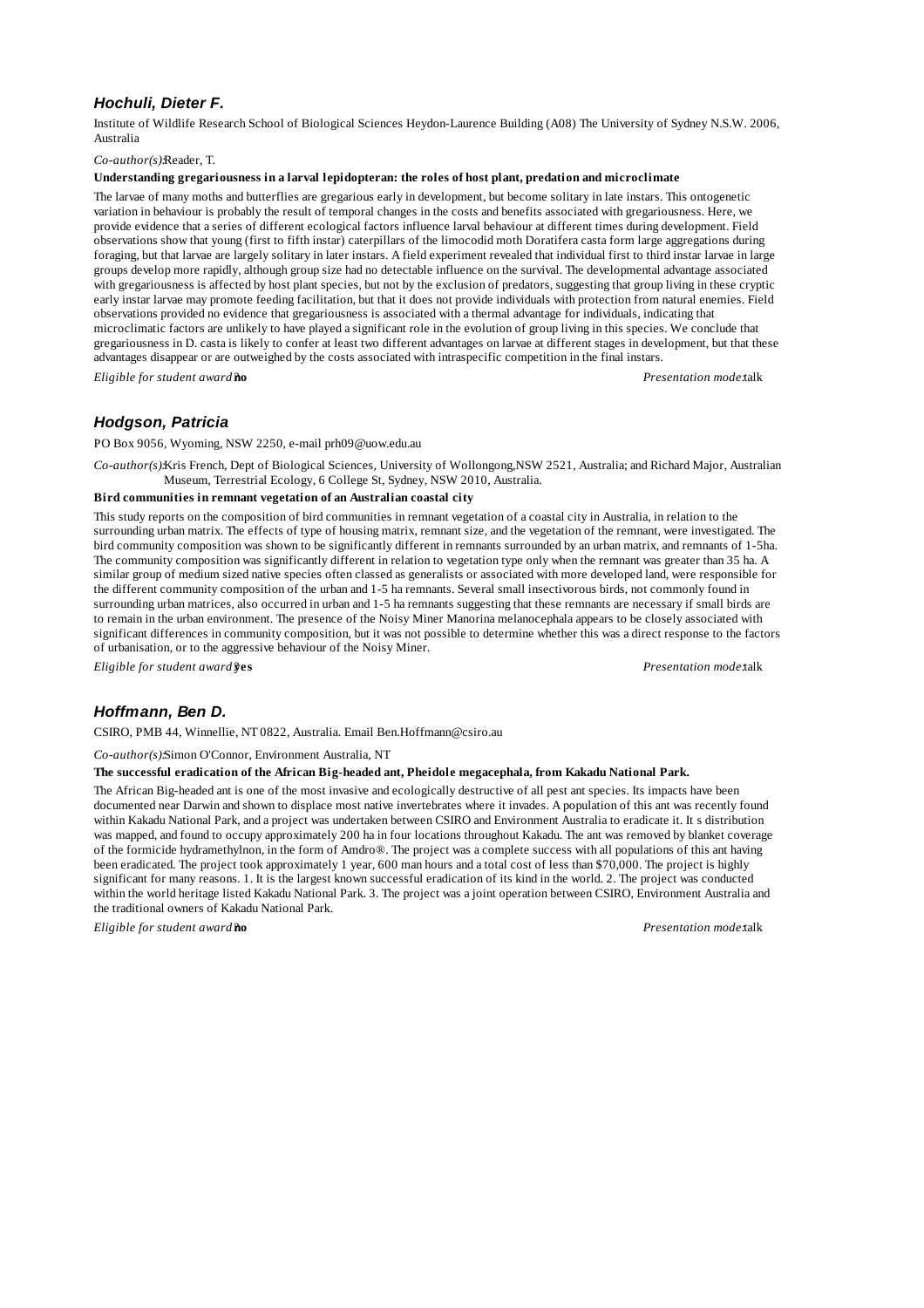# *Holland Clift, Sarah*

School of Biological Sciences, PO Box 18, Monash University, VIC, 3800.

*Co-author(s):*Dennis O'Dowd, School of Biological Sciences, PO Box 18, Monash University, VIC, 3800. Ralph MacNally, School of Biological Sciences, PO Box 18, Monash University, VIC, 3800.

### **Impacts of willow invasion on riparian birds**

Although woody plant invasions threaten riparian zones worldwide, surprisingly little is known about their impacts on higher trophic levels, such as birds. This study examined the impacts of invasive willows on bird assemblages along the lower Tarago River in southern Victoria. Bird species richness as well as species and foraging guild composition was compared along river corridors lined with native woody species, white-crack willow (Salix x rubens), or cleared of woody vegetation. Birds were surveyed along five sections of each type from spring through summer. Since willow invasion may alter resource levels and habitat structure, invertebrate abundance and vegetation structure were also determined. Overall, 70 bird species from 14 foraging guilds were observed, of which the superb fairywren, grey fantail, brown thornbill and white-browed scrub wren were most abundant. Native sections had significantly more birds, more bird species and a greater diversity of foraging guilds than either cleared or willow-invaded sections, with woodland-dependent bird species being almost twice as abundant along native sections of the river. Willow-invaded sections provided significantly fewer branch invertebrates and a simpler habitat structure than native sections. Willow invasion directly into the native riparian zone is likely to reduce markedly the abundance and variety of birds. Its spread into previously cleared sections is unlikely to facilitate many woodlanddependent species.

*Eligible for student award?***yes** *Presentation mode:*talk

## *Holland, Greg J.*

Deakin University, School of Ecology and Environment, 221 Burwood Highway, Burwood, VIC 3125, Australia. Email ghol@deakin.edu.au

*Co-author(s):*Andrew F. Bennett, Deakin University, School of Ecology and Environment, 221 Burwood Highway, Burwood, VIC 3125, Australia; and Rodney van der Ree, Australian Research Centre for Urban Ecology, Royal Botanic Gardens, Melbourne, c/- School of Botany, University of Melbourne, VIC 3010, Australia

#### **Time budget and foraging behaviour of the squirrel glider Petaurus norfolcensis in northern Victoria**

The squirrel glider Petaurus norfolcensis is a gliding possum of eastern Australia. Uncommon throughout much of its range, the species is classified as endangered in Victoria. The squirrel glider has been the subject of few studies, particularly within the southern portion of its range. The time budget and foraging behaviour of the squirrel glider was examined within a linear strip of remnant vegetation near Euroa, Victoria. Six adults (three males, three females) were radio-tracked in four seasons throughout the year. Data was obtained via direct timed observations. In all, 63% of observation time was spent foraging, while 10% was devoted to moving (gliding and climbing). Animals were inactive for just 6% of time. Honeydew and manna were the most important dietary items, accounting for 85% of observed foraging time across all seasons. During winter, honeydew/manna was harvested almost exclusively (98% of foraging time). Nectar and pollen was found to be an important resource when available, while the relative importance of arthropods as a dietary resource varied temporally. Results reported here from a grey box Eucalyptus microcarpa dominated woodland show marked differences to previous investigations into the foraging behaviour of the species within floristically diverse sites.

*Eligible for student award?***yes** *Presentation mode:*talk

# *Holley, Jo-anne C.*

Fire Ant Control Centre 280 Grindle Road, Wacol, 4076, Qld, Australia

*Co-author(s):*Kristine Plowman

#### **Foraging activity of the Red Imported Fire Ant (Solenopsis invicta Buren) in relation to temperature**

Solenopsis invicta Buren (Red Imported Fire Ants) are a new and serious pest incursion discovered in Brisbane in early 2001. Little is known about the biology of this species in the Australian environment. Relationships between foraging activity by Red Imported Fire Ants and: soil temperature, maximum daily air temperature and minimum air temperature were investigated by measuring the amount of bait retrieved by foraging worker ants at various times between February and September 2002. Foraging rate was positively correlated with all variables but most strongly with mean soil temperature. Results show that ant activity decreases substantially when mean daily soil temperature is less than 19°C, but increases rapidly when temperatures exceed 21°C. However, a reduction in foraging activity was also recorded in response to high temperatures. These results are used to determine optimum treatment times for Red Imported Fire Ants. *Eligible for student award?***no** *Presentation mode:*talk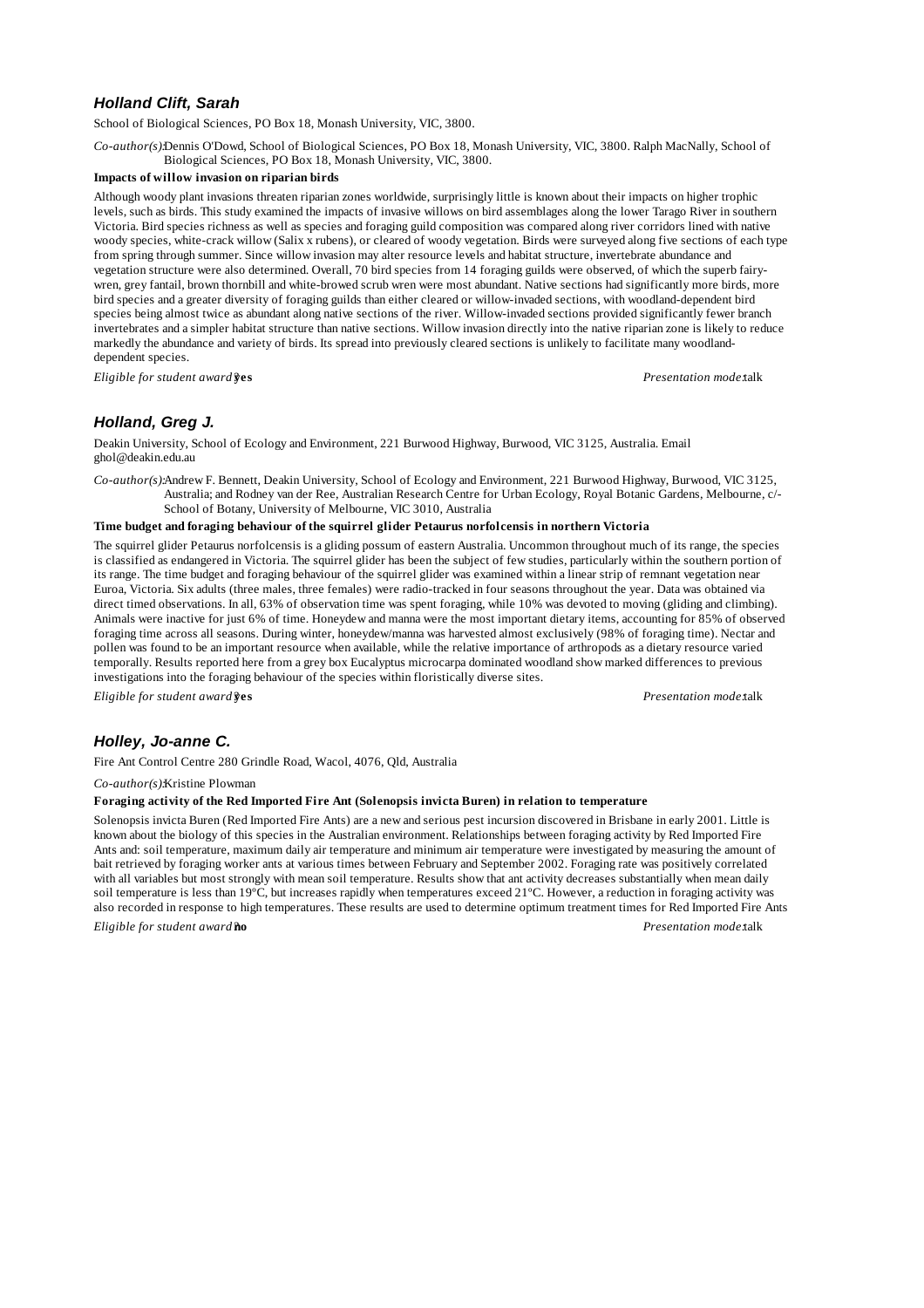## *Holman, Lisa*

NSW National Parks and Wildlife Service, PO Box 1967, Hurstville, NSW 2220, Australia

*Co-author(s):*Dr David Keith, NSW National Parks and Wildlife Service, PO Box 1967, Hurstville, NSW 2220, Australia

#### **Do presence/absence and abundance data yield the same species composition patterns?**

Species composition is a widely used biological response variable in studies of landscape pattern and environmental impact. There is often a trade-off between the number of samples collected and the detail of data obtained for each sample. For example, one may collect more samples if only presence/absence data were recorded rather than an estimate of abundance; however, the abundance data may contain information about compositional relationships that could not be detected by presence/absence data alone. In this study, we asked to what extent the compositional relationships evident in abundance data could be retrieved from presence/absence data. Forty-eight vegetation survey datasets from NSW were chosen representing a range of vegetation type, location, sample size and species richness. Mantel tests were performed between abundance and presence/absence dissimilarity matrices. Comparative tests were performed on classifications derived from abundance and presence/absence data using Analysis of Similarity and Mantel tests on group membership matrices. The results suggest wide variation between datasets in the relationship between presence/absence and abundance data and in their ability to reflect similar patterns in species composition. We investigated explanatory variables such as species richness, gradient length, evenness and sampling intensity using multiple regression.

*Eligible for student award?***no** *Presentation mode:*talk

# *Howlett, Brad*

Rainforest CRC Griffith University Building ESEII, Room 1.01 Nathan, Queensland, 4111 Australia

#### *Co-author(s):*Boulder, Sarah Kitching, Roger, L.

### **CHANCE OR DETERMINISM? THE STRUCTURE OF VISITOR ASSEMBLAGES ASSOCIATED WITH RAINFOREST TREES**

The assemblages of insects which visit particular flower species within an ecosystem may reflect a predictable, organised, perhaps coevolved, set that is responding to the particular inflorescence based on the colour, morphology, phenology or chemistry of the plant concerned. Alternatively the assemblage may represent a set that is assembled by chance from the overall canopy fauna. If the latter 'null' explanation is in fact the case then we would expect convergence in the structure of assemblages sampled at or near flowers as comprehensiveness and sample size increases. Using several independent methods we have studied the visitor assemblages associated with ten different canopy species within the lowland rainforest of North Queensland. Even an analysis at the ordinal level shows that there are substantial, statistically significant differences across plant species, even when these were sampled at the same seasons. It seems likely that visitor assemblages represent a predictable response to particular plant species but much uncertainty remains about the levels of host specificity involved, and the underlying variability in assemblage structure both within and between years.

*Eligible for student award?***no** *Presentation mode:*talk

# *Hughes, Lesley*

Macquarie University, North Ryde, NSW 2109, Australia. Email lhughes@rna.bio.mq.edu.au

*Co-author(s):*no co-authors

#### **Impacts of climate change on species and ecosystems: is the future already here?**

Global warming is no longer a theory. Global mean temperatures have risen approximately 0.6oC since the mid 1800s and changes in rainfall patterns, sea levels, and rates of glacial retreat have also been detected that are consistent with expectations of 'greenhouse' climate change. Until recently, it was expected that the effects of climate change on species and communities would not be detectable for at least another couple of decades. But over the last few years, evidence has accumulated that the relatively modest warming experienced so far has already had measurable impacts on the distributions, physiology, and life cycles of a variety of plant and animal species. For example, the distributions of some species of birds, mammals and insects have apparently moved toward the poles and/or upward in elevation, in response to shifting climate zones. There is also increasing evidence of earlier flowering and fruiting in plants, and earlier reproduction in vertebrates and insects, in response to warmer temperatures. This talk will give an overview of these impacts with examples from ecological communities in both Australia and elsewhere. The use of Australian species as ecological indicators of climate change will also be discussed.

*Eligible for student award?***no** *Presentation mode:*talk

## *Husheer, Sean W.*

Department of Conservation, Private Bag, Turangi, New Zealand. Email shusheer@doc.govt.nz

*Co-author(s):*Alastair W. Robertson, Ecology Group, Institute of Natural Resources, Massey University, Private Bag, 11222, Palmerston North, New Zealand.

#### **Deer herbivory, plant competition and Nothofagus solandri var. cliffortioides regeneration in the Kaimanawa Ecological District, central North Island, New Zealand**

Deer have prevented regeneration of Nothofagus solandri var. cliffortioides seedlings at many canopy-gap sites in the Kaimanawa Ecological district, central North Island, New Zealand through direct browsing. There is also evidence to suggest that deer have shifted competitive advantage at these sites away from deer-palatable trees towards browse-tolerant grasses, herbaceous plants and bryophytes. These browse tolerant turf communities may directly impair N. solandri seedling establishment, growth and survival and also be more attractive to deer as they provide highly productive grazing lawns. Therefore browsing pressure at these sites on the remaining N. solandri seedlings might be increased further. Consequently, herbivore-mediated plant successional processes may be more important than direct deer browsing at impeding Kaimanawa N. solandri regeneration. This study also shows that spatial scale is a highly important component of the interactions of site productivity, competition between plants and herbivore impacts.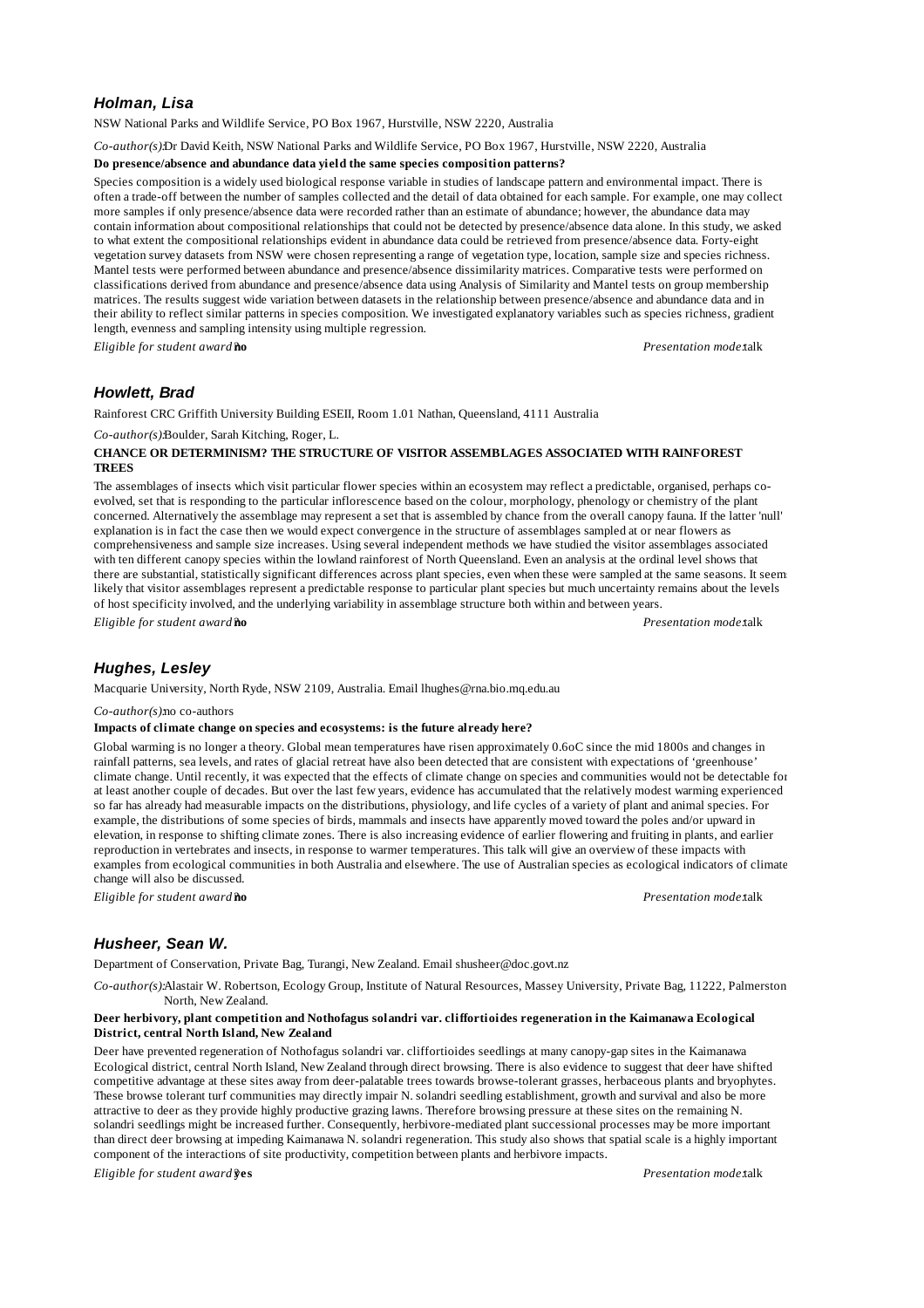## *Hutley, Lindsay*

Cooperative Research Centre for Tropical Savanna Management Faculty of Science, Information Technology and Education Northern Territory University Darwin NT 0909

*Co-author(s):*Xiaoyong Chen Cooperative Research Centre for the Sustainable Development of Tropical Savannas Faculty of Science,

Information Technology and Education Northern Territory University Darwin NT 0909 Australia Current Addresses \*Department of Geography University of Toronto Toronto, Ontario Canada M5S 3G3 Derek Eamus Institute for Water and Environmental Resource Management University of Technology, Sydney PO Box 123, Broadway Sydney NSW 2007 Australia Dick Williams Tropical Savannas Co-operative Research Centre, CSIRO Wildlife and Ecology, PMB 44, Winnellie, NT 0822, Australia. Andrew Edwards Northern Territory Bushfires Council, Berrimah, NT

#### **Tropical savanna productivity: impacts of seasonal drought and fire and their implications for carbon accounting**

Through the estimations of above- and below-ground standing biomass, biomass increment, fine root production and turnover, litterfall, and ecosytem respiration, a carbon balance has been developed for mesic, Eucalypt open-forest savanna in northern Australia. Total carbon (C) stock of this savanna ecosystem was 204 ± 53 t C ha-1, with 84% below-ground and 16% above-ground. Below-ground store was dominated by soil organic carbon, which was  $151 \pm 33$  t C ha-1. Vegetation biomass was  $53 \pm 20$  t C ha-1, 19 t C ha-1 which was root carbon (40%) with 34 t C ha-1 stored in above-ground components (trees, shrubs, grasses). Annual Gross Primary Production (GPP) was 20.8 t C ha-1 and Net Primary Production (NPP) was 11.0 t C ha-1 y-1, of which 8.0 t C ha-1 (73%) was contributed by belowground production. Total soil carbon efflux was 14.3 t C ha-1 y-1. Approximately three-quarters of the carbon flux (above-ground, belowground and total ecosystem) occurs during the 5-6 months of the wet season. This savanna was a carbon sink during the wet season and a carbon source during the dry season. Annual net ecosystem production (NEP), the carbon sink strength, was 3.8 t C ha-1 y-1. This carbon sink estimate was integrated with data describing carbon losses due to burning from a known area of savanna. Carbon loss due to fire was significant and whilst NEP appears to be high, once fire impacts are included, the long-term sequestration potential (Net Biome Productivity) was approximately 40% of the value for NEP, at 1.5 t C ha-1 y-1.

*Eligible for student award?***no** *Presentation mode:*talk

### *Isaac, Joanne L.*

James Cook University, Department of Biology, Townsville, QLD, 4811. Australia Email: joanne.isaac@jcu.edu.au

*Co-author(s):*Christopher N. Johnson, James Cook University, Townsville Andrew K. Krockenberger, James Cook University, Cairns Campus

#### **Variation in offspring birthdate and survival: the influence of maternal age and condition in the common brushtail possum, Trichosurus vulpecula.**

In most mammals, offspring are entirely dependent upon their mothers for nutrition prior to weaning. Maternal effects are thus a common phenomenon in many mammalian species and are often related to nutrition and food availability and a variety of studies have further demonstrated that both maternal age and condition can influence offspring development and performance. In this study we investigated the influence of maternal age and pre-breeding body mass on offspring birth date and survival over two breeding seasons in a population of the common brushtail possum on Magnetic Island, North Queensland. Variation in maternal mass among individual mothers was manipulated using experimental automated feeders and females were aged using a tooth wear index. Body mass showed a non-linear relationship with age in breeding females, increasing to approximately four years of age before reaching a plateau, then declining from six years onwards. Maternal mass was strongly related to birth date, with heavier females giving birth earlier in the season. There was no relationship between maternal age and date of birth that was independent of the relationship between age and mass. Maternal mass was also significantly correlated to offspring survival during the period of lactation.

*Eligible for student award?***yes** *Presentation mode:*talk

## *Jansen, Amy*

Johnstone Centre, School of Science and Technology, Charles Sturt University, Locked Bag 588, Wagga Wagga, NSW, 2678

### *Co-author(s):*no co-authors

### **Rainforest restoration along a creek linking rainforest fragments on the Atherton Tablelands: use by birds over time**

Rainforest fragmentation and creek degradation are major problems on the Atherton Tablelands in North Queensland. Lake Barrine National Park has been isolated by clearing and is now separated from Wooroonooran National Park by a 1.5 km length of Toohey's Creek which was paddock with remnant rainforest fragments. The creek has been rehabilitated by fencing and revegetation to create a corridor between the rainforest fragments. The aim of this study was to monitor the success of the corridor in providing habitat for rainforest birds. Avian communities were monitored in the corridor and in adjacent rainforest sites using point counts over the period of re-establishment of a continuous rainforest canopy. Within two years, the bird community of the plantings was on a trajectory towards that of the rainforest sites. While some specialist rainforest-dependent species were absent from the corridor, others began to use the plantings within two years. Frugivorous species were quite abundant in even the youngest plantings, providing the potential for dispersal of rainforest plants into the corridor. However, even five years after planting, the planted sites still had distinctively different bird communities to both the rainforest sites and the fragments.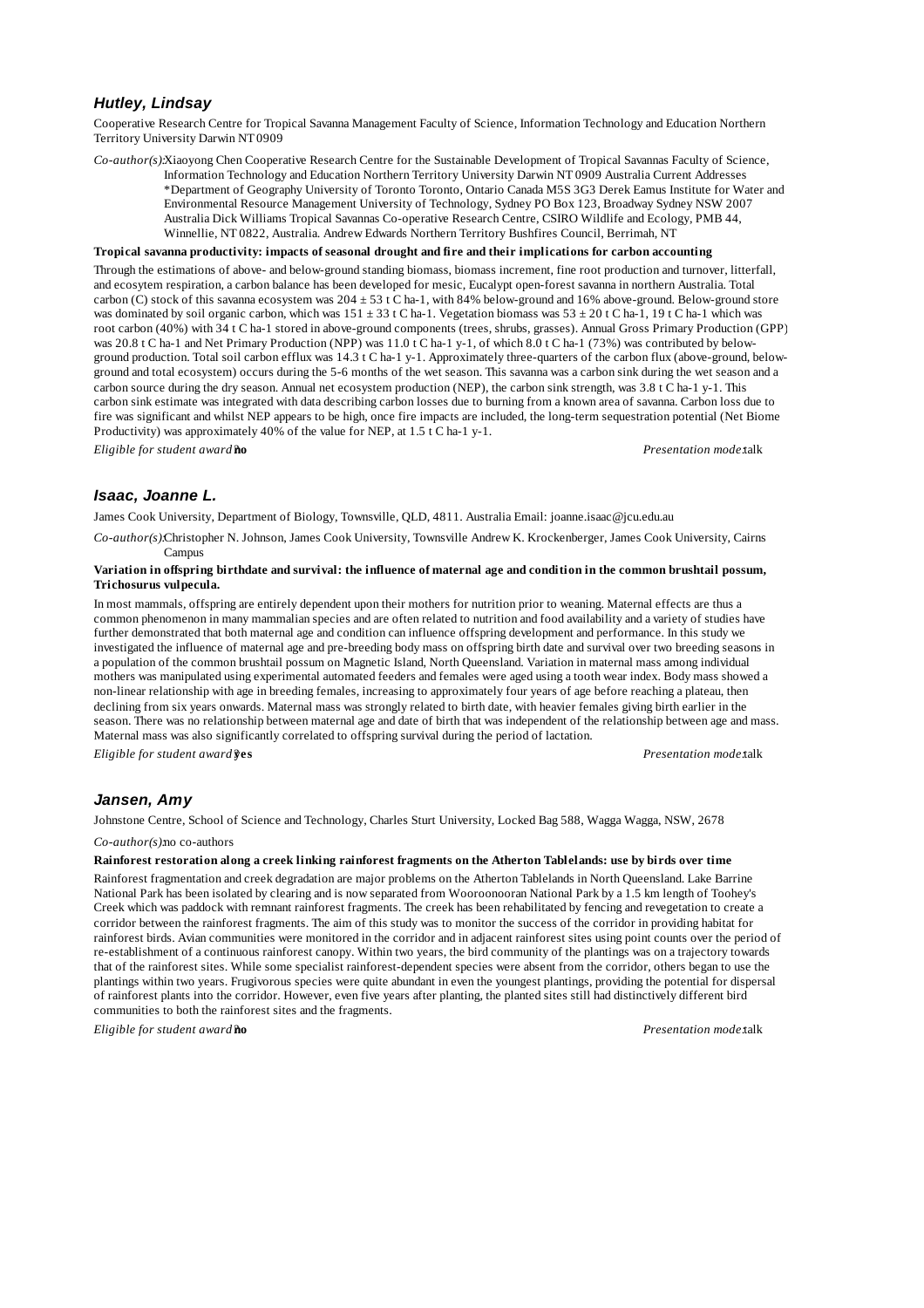# *Johnson, Chris N.*

School of Tropical Biology, James Cook University, Townsville Qld 4811, Australia. Email christopher.johnson@jcu.edu.au

*Co-author(s):*no co-authors

# **The mainland extinction of the thylacine reconsidered.**

The mainland extinction of the thylacine is usually attributed to competition from the dingo. The evidence for this is that the thylacine went extinct on the mainland at about the same time (3 to 4 thousand years ago) that dingoes arrived, and persisted in Tasmania in the absence of dingoes. But there is another factor that shows the same correlation in space and time with this extinction: human population densities and the range of habitats occupied by people increased dramatically from about 5 000 years ago. This change is associated with evidence for more sedentary and intensive patterns of resource use in many areas, and with technological innovations that may have increased hunting pressure on large mammals. There were no such changes in Tasmania. I suggest that a human-caused reduction of prey abundance should be considered as an agent of the mainland extinction of the thylacine. This model has the advantage that it can accommodate the later extinction of the devil on mainland Australia, and provides support for the argument that devils should be reintroduced to the mainland.

*Eligible for student award?***no** *Presentation mode:*talk

# *Jones Roger N.*

CSIRO Atmospheric Research, PMB1 Aspendale, Victoria 3195, Australia. Email:roger.jones@csiro.au

### *Co-author(s):*Co-authors to be added

#### **Assessing the risk of coral bleaching on the Great Barrier Reef under climate change**

Coral bleaching has been identified as a major risk to coral reefs under global warming. Bayesian risk assessment is used to quantify the risk of coral bleaching on the Great Barrier Reef due to increasing sea surface temperatures (SSTs) out to 2100. Monitoring of SSTs on three reefs off Townsville (Magnetic Island (inshore), Davies Reef (mid reef) and Myrmidon Reef (outer reef)) during the 1990s has allowed bleaching duration relationships to be quantified. A bleaching model, ReefClim, estimates bleaching degree days and bleaching duration using daily SST as an input and modifies that data according to varying scenarios of change in SST based on climate model output. For long series of artificially generated SSTs based on the observed data, the current bleaching risk to the inner, mid and out reefs is significant. When the input data is modified further according to global warming scenarios, the risk of severe and repeated bleaching increases markedly. Even if allowances are made for plausible rates of adaptation, by 2100 the above named reefs are likely to bleach in most years under the scenarios of least warming and bleach in all years under most scenarios. The evolving risk over the coming century will be presented.

*Eligible for student award?***no** *Presentation mode:*talk

# *Jones, Katherine M.*

University of Denver, 2190 E. Iliff Ave. Denver, Colorado, 80210, USA.

*Co-author(s):*David Christophel, University of Denver, Denver, Colorado, 80210, USA.

**Tree-kangaroo (Dendrolagus spp.) diet: Faecal analysis as a technique to determine food plants and feeding patterns.**

The use of direct observation to obtain dietary preferences of cryptic arboreal herbivores (such as Dendrolagus spp.) are both time costly and of questionable accuracy. Cuticle fragment-based identification of plant species has proven precise and efficient. When applied to faecal samples of Dendrolagus matschiei in a captive population at Adelaide Zoo, the results demonstrated that individual rainforest species (leaves) consumed could be positively identified. The study further showed that D. matschiei individuals had unique "throughgut" times, while plant species all had similar passage times. Field studies of Dendrolagus lumholtzi conducted in far north Queensland have to date yielded seven positively identified food species, two of which (Beilschmiedia tooram and Irvingbaileya australis) had not been previously reported as food plants. Ongoing work at multiple sites in North Queensland is aimed at documenting a more comprehensive list of food plants.

*Eligible for student award?***yes** *Presentation mode:*talk

## *Jones, Menna*

School of Botany and Zoology, Australian National University, Canberra ACT 0200, Australia. Email menna.jones@anu.edu.au

*Co-author(s):*Yael Mandelik and Tamar Dayan, Department of Zoology, Tel Aviv University, Tel Aviv 69978, Israel.

**Coexistence of temporally partitioned spiny mice: Roles of habitat structure and foraging behavior.**

Extreme temporal partitioning, to opposite parts of the diel cycle has been recorded only once among mammals, in spiny mice from rocky deserts in Israel. Acomys cahirinus is nocturnal and A. russatus is diurnal, although it becomes nocturnal if its congener is experimentally removed suggesting that the temporal partitioning is driven by interspecific competition. Using artificial food patches, we showed trade-offs in foraging efficiency between the two species leading to different strategies of microhabitat use which may help promote coexistence. A. cahirinus is a "cream skimmer", a relatively inefficient forager, and a habitat generalist, whereas A. russatus is a habitat specialist, perhaps compensating for this restricted niche by foraging very efficiently. Provision of cover was more important than escape distance in determining microhabitat use. Boulder fields in rocky deserts provide a physical structure that is more complex and provides more continuous cover than is available in open deserts, where most research on community structure of desert rodents has been carried out. We propose that this physical structure of rocky deserts, in conjunction with the desert adaptations of A. russatus, may enable the extreme temporal partitioning to opposite parts of the diel cycle and, therefore, contributes to coexistence in this community. *Eligible for student award?***no** *Presentation mode:*talk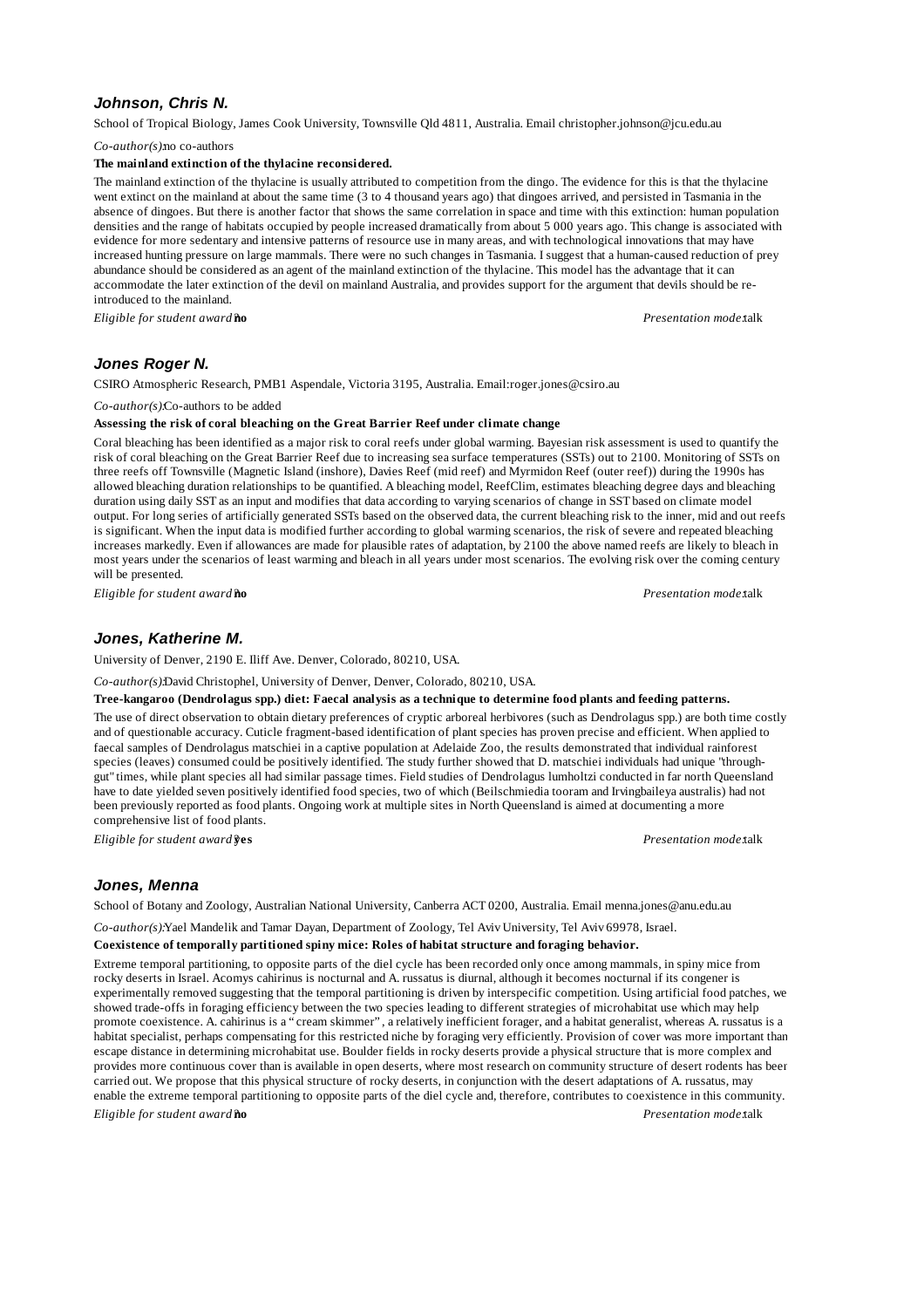## *Kanowski, John*

Rainforest CRC, Environmental Sciences, Griffith University, Nathan Qld 4111 Australia. Email: J.Kanowski@mailbox.gu.edu.au

*Co-author(s):*Carla Catterall, Rainforest CRC, Environmental Sciences, Griffith University, Nathan Qld 4111 Australia; Terry Reis, Rainforest CRC, Environmental Sciences, Griffith University, Nathan Qld 4111 Australia; Grant Wardell-Johnson, Queensland University, Gatton 4343; Heather Proctor, University of Alberta, Edmonton, Alberta, Canada; Nigel Tucker, QPWS, Yungaburra, Qld.

#### **What's it all worth? Biodiversity values of reforestation projects in tropical and subtropical Australia.**

Rainforests in north-eastern Australia have been extensively cleared over the past two centuries. In recent decades, there have been increasing efforts to reforest some of these cleared lands, using a variety of methods, to meet a range of objectives. However, the styles  $\epsilon$ reforestation vary considerably in cost and economic potential and the extent to which they restore structure, composition and ecological function to cleared land under is poorly understood. In this paper, we attempt to quantify the biodiversity values of the main reforestation styles practiced in tropical and subtropical Australia, including unassisted regrowth, timber plantations and diverse "restoration" plantings. We discuss ways in which transect-level survey data (e.g., of plants, vertebrates and invertebrates) and various spatial metrics, including the size of the reforested area and the proximity of reforested areas to intact forest, might be integrated to attribute a single "biodiversity value" to a reforestation project (e.g., that could be used in a market for biodiversity credits). We compare the biodiversity values of the various reforestation styles with their relative costs and likely economic values, and discuss the implications of the results for strategies to reforest cleared rainforest lands.

*Eligible for student award?***no** *Presentation mode:*talk

## *Kazmeier, Lars*

PO Box 438, Malanda, Qld 4885, Australia E-mail: lakaz@austarnet.com.au

*Co-author(s):*no co-authors

### **Lumholtz's Tree-kangaroos Still kangaroos; well prepared or much to learn for life in the trees?**

Tree-kangaroos in general have the longest gestation period and perform some of the longest periods of maternal care in the marsupial realm. Is this an ecological adaptation to their arboreal and largely folivore lifestyle? Gravitating towards this question examinations on feeding and nurturing behaviours of Lumholtz's tree-kangaroos promise to allow the distinction of general macropod phylogenetic traits from adaptive ecological behaviours of a secondarily arboreal species living in a complex rainforest habitat. Still essentially being a macropod, the species appears to exhibit adaptations, morpho-pysiological as well as behavioural, that facilitate living in a lownutritional and structurally highly diverse arboreal habitat. It is envisaged that some behavioral strategies complement and probably even replace essential macropod characters to sufficiently utilise this type of habitat. Preliminary results support the proposition that the habitat/food resource complexity necessitates not only a diurnal as well as nocturnal feeding activity but also an extended offspring introduction to their environment. A comparison with non-arboreal rainforest macropods potentially holds clues to further elucidate the evolutionary history of the tree-kangaroo genus. By clarifying the balance of pysical and behavioural adjustments a refined assessment of the species' level of adaption for a life in the trees ought to be achieved as well.

*Eligible for student award?***yes** *Presentation mode:*talk

## *Kean, John M.*

AgResearch Limited, PO Box 60, Lincoln, New Zealand. Email john.kean@agresearch.co.nz

*Co-author(s):*Nigel Barlow, AgResearch Limited, PO Box 60, Lincoln, New Zealand

### **The population dynamics of rarity: why you've never met a Jumblie**

Ecologists from Darwin to Andrewartha have noted that "the vast majority of species are rare", yet the population dynamics of rarity are not well understood. In particular, what population-level mechanisms prevent rare species from either becoming common or going extinct? Here, we introduce a simple population model for distribution and abundance, the two dimensions of rarity, and explore the circumstances under which different forms of rarity might arise. In addition to commonness, the model demonstrates three types of rarity: 'localised' species have restricted geographical distributions but high local abundance, 'sparse' populations are widespread but with low local abundance, and 'scarce' populations are the rarest of all, with narrow distribution and low local abundance. The model reproduces the empirically-observed correlation between distribution and abundance, and supports theory on the optimality of intermediate dispersal rates and the possibility for alternative stable equilibria. We show how the model can provide a basis for understanding the distribution and abundance of particular rare species, such as a New Zealand aphid, a Scandinavian butterfly, and Edward Lear's nonsensical Jumblies.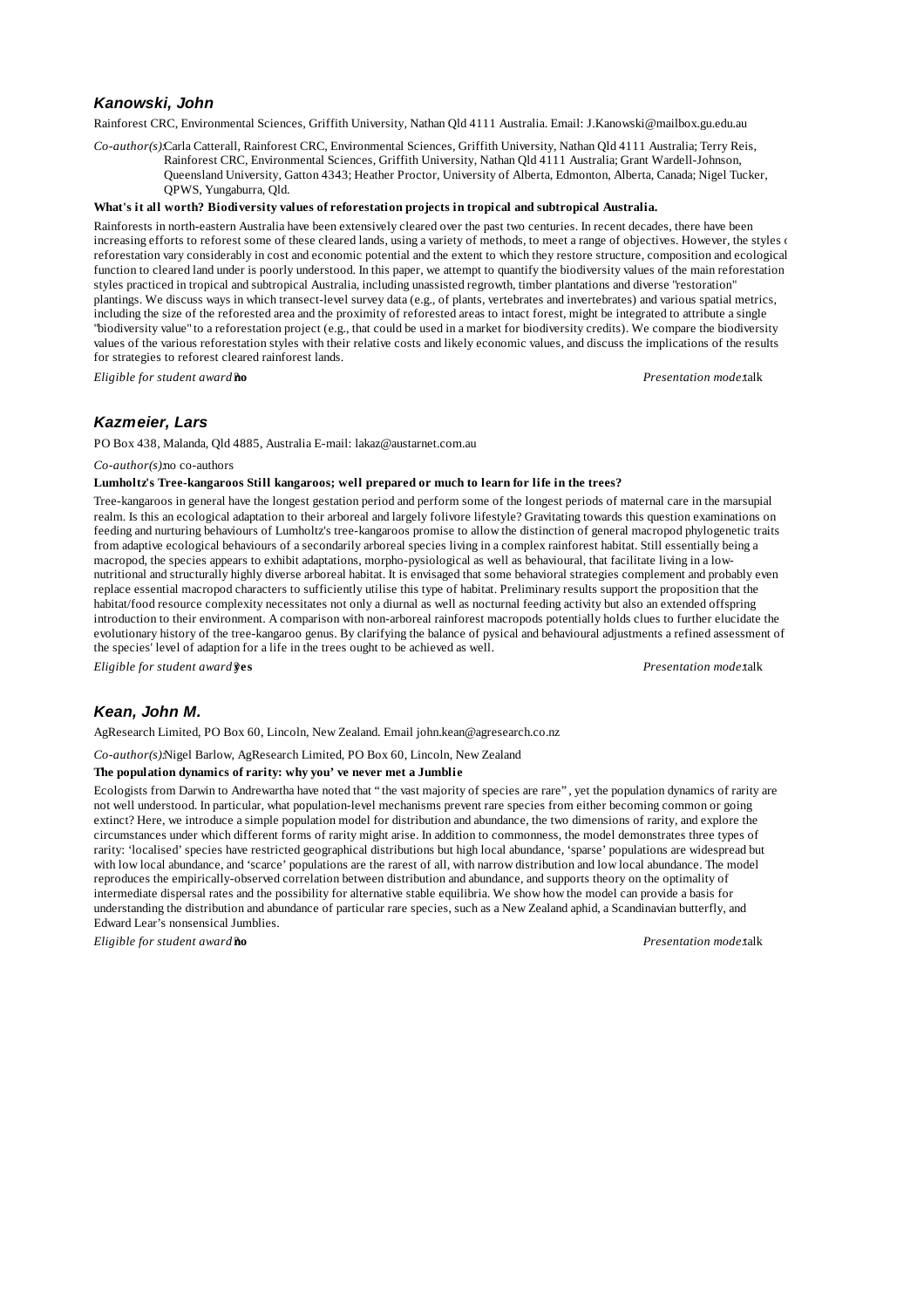# *Keim, Lauren D.*

Department of Zoology and Entomology, University of Queensland, St Lucia, Brisbane, Australia 4072

*Co-author(s):*Prof.Hugh Possingham Department of Zoology and Entomology, University of Queensland, St Lucia, Brisbane, Australia 4072

### **The spatial distribution of the introduced Asian house gecko (Hemidactylus frenatus) across suburban/forest edges**

The introduced Asian house gecko, Hemidactylus frenatus, is a highly successful human commensal which is well established in urbanised regions of northern Australia. In areas where suburban development and forest remnants come into contact, H. frenatus has the potential to invade natural habitats. This study examined the way in which H. frenatus responds to the edge between urban and forest habitats and aimed to provide an insight into the nature of invasive edge effects. Call rates were used to measure the relative abundance of H. frenatus across edge transects at five sites in and around Darwin, NT. A set of alternative statistical models was fitted to the abundance data from each site using Maximum Likelihood methods. The models fitted to each of the sites revealed that H. frenatus did not have a consistent distribution across the edge; rather it displayed a range of different patterns of abundance. The large amount of variation in the distribution of H. frenatus across the urban/forest interface reveals that site specific differences are critical in determining the way in which invasive species respond to edges.

*Eligible for student award?***yes** *Presentation mode:*talk

## *Keith, David*

NSW National Parks and Wildlife Service, PO Box 1967, Hurstville, NSW 2220, Australia.

*Co-author(s):*Sian Wilkins, University of New South Wales, Australia; and Paul Adam, University of New South Wales, Australia. **Humpty Dumpty had a big fall: what can the King's horses and men do for Australia's remnant grassy woodlands?**

Australia's temperate grassy woodlands have been decimated. In NSW alone, over 12 million ha (>80%) of grassy woodlands have been cleared. Woodland restoration, through Landcare and other programs, has been an emerging priority for governments, industry and the community in the past two decades. The success of these projects is reported in terms of dollars spent, kilometres of fence constructed, number of trees or hectares planted, but ecological audits are conspicuously sparse. Recent policy initiatives, such as 'No-Net Loss', aim to reverse the decline by restoring native vegetation at a faster rate than it is lost. Implicit is the expectation of 'gains' by replanting areas now devoid of native vegetation. We asked to what extent and at what rate restored vegetation regains the structure and composition of native ecosystems. We compared restored vegetation with untreated pasture (control) and remnant vegetation (reference) for an extensive, well-resourced restoration project on the Cumberland Plain. The results suggest either failure of ecological convergence or century-scale lags in the recovery process. If further studies confirm the low feasibility, long lags and high cost of restoration, the emerging policy initiatives would seem to undervalue the remaining resource by assuming that ecological losses may be readily compensated by gains.

*Eligible for student award?***no** *Presentation mode:*talk

## *Keith, Mark*

Conservation Planning Unit, Department Zoology and Entomology; University of Pretoria, South Africa 0002, email mkeith@zoology.up.ac.za

*Co-author(s):*B. Reyers, Conservation Planning Unit, Deptartment Zoology and Entomology University of Pretoria South Africa 0002; C. Chimimba, Deptartment Zoology and Entomology, University of Pretoria, South Africa 0002 and A. van Jaarsveld,Department Zoology and Entomology and Centre for Environmental Studies, University of Pretoria South Africa 0002

### **Prioritising the conservation status of South African mammal species**

A regional threat assessment for South African mammal species is long overdue. Currently, the only existing threat assessment is based on the IUCN 2001 global Red Data List assessment. The Red Data List provides a structured threat assessment and resulted in 33 of the 240 South African terrestrial mammals being highlighted as under high risk of global extinction (threatened). However, such global assessments may not be useful at a regional scale, where management decisions take place. To obtain a regional threat assessment, a Regional Priority Scores (RPS) technique was implemented using additional rarity traits (e.g., taxonomic distinctiveness). This technique identified a unique species list, including various non-IUCN threatened species. Numerous high profile and charismatic global IUCN threatened species were not identified using RPS. In comparison, a recent regional Conservation Assessment and Management Plan process (CAMP) prioritised both terrestrial and marine South African mammals according to the IUCN Red Data List criteria on a regional scale. Although these analyses are preliminary, forty-three species were identified as threatened, and 44 species (predominantly cetaceans), as data deficient. The regional assessments based on both RPS and CAMP indicates vast differences in the species highlighted as important to conservation. A comprehensive regional threat assessment is therefore essential for both local and regional management decisions.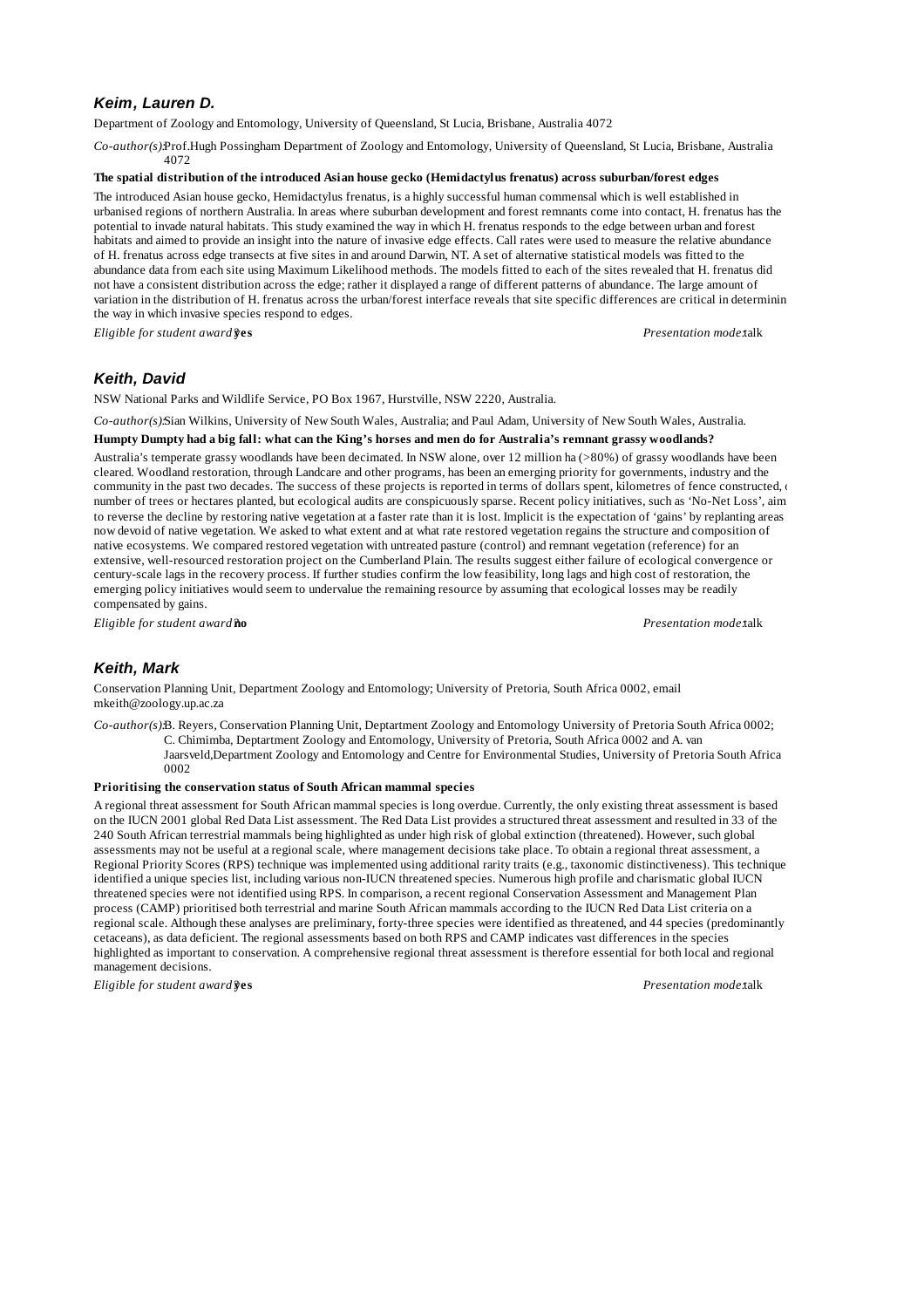# *Kelly, Dave*

PAMS, University of Canterbury, Private Bag 4800, Christchurch 8001, New Zealand. Email d.kelly@botn.canterbury.ac.nz

*Co-author(s):*no co-authors

#### **Productivity and the global and Australasian distribution of mast seeding**

Mast seeding is synchronous, highly variable seed crops among years in perennial plants. A global analysis of 570 quantitative masting datasets of 6 to 35 years duration showed a number of trends. The data were skewed with many studies from northern temperate forest trees (especially in the USA and Finland), and very few from the topics, or from shrubs and herbs. New Zealand had 50 studies from 21 sites while Australia had 29 studies from only 2 sites (in Tasmania and WA). New Zealand currently holds the world record for the most variable species despite having an equable climate. An analysis shows that masting is more likely in mid latitudes (due to unreliable rainfall), in less productive habitats, in wind pollinated species, and in species with seed predators. It is sometimes claimed that for plants with predator-dispersal (scatterhoarding), masting improves dispersal, but this is incorrect: the benefits are all through predator satiation. Site productivity effects on increasing the strength of masting are seen over latitude, altitude and soil fertility gradients. All this suggests that Australia ought to have many strongly masting species, if only the data had been collected and published. *Eligible for student award?***no** *Presentation mode:*talk

# *Kemp, Jeanette E*

c/EPA PO Box 5391 Townsville Qld 4810

*Co-author(s):*Gethin Morgan EPA PO Box 5391 Townsville Qld 4810

#### **Conservation planning at a subregion scale - The Herbert Subregion.**

A conservation plan for the Herbert subregion of the Wet Tropics which was developed by the Environmental Protection Agency is outlined. The project involved the initial production of GIS based coverages of land types and regional ecosystems using aerial photography at 1:25 000 scale. A conservation assessment was then produced which outlines the area of each land type remaining, and the current threats affecting each type (such as clearing pressures, weed infestation and drainage alteration). Each land type was allocated a "Conservation Priority" rating indicating the level of urgency for which conservation action is required. Since completion the conservation plan has been used by government agencies for a variety of purposes including assisting with assessment of tree clearing applications, purchasing land for conservation, and assessing suitability of habitat for the Endangered Mahogany Glider. *Eligible for student award?***no** *Presentation mode:*talk

# *Kennedy, Malcolm S.*

NRSM, University of Queensland, Gatton Gatton, Qld. 4343

*Co-author(s):*Ricky-John Spencer, University of Queensland, Gatton, Gatton, Qld. 4343 Greg S. Baxter, University of Queensland, Gatton, Gatton, Qld. 4343

### **The effect of fire regime on small mammal community dynamics on Fraser Island**

Many of Australia's flora and fauna species are adapted to particular fire regimes, however, most studies on the affect of fire on vertebrate communities have concentrated on the effects of single fire events. Rarely are the effects of fire regime on community dynamics and community responses to fire events considered. Understanding the effects of fire regime on community dynamics is particularly pertinent on Fraser Island where the current policy of wildfire mitigation may be detrimentally affecting the biota of open forests. We determined the response of small mammal communities to fire regime (i.e. frequency and time since fire) by examining past fire events and applying prescribed burns. We also have taken a multi-experimental approach to determine processes underlying these patterns of response by manipulating trophic level interactions. Initial results suggest that time since fire affects both species abundance and composition and fire frequency affects only species abundance, without affecting small mammal succession.

*Eligible for student award?***yes** *Presentation mode:*talk

## *Kent, Sally*

Northern Territory University, Darwin, NT 0909, Astralia. Email sally.kent@ntu.edu.au

*Co-author(s):*Michael Douglas, Northern Territory University, Darwin, NT 0909, Australia; and Cathy Pringle, The University of Georgia, Athens, GA. 30602-2602, USA

## **Top-down control in a stream community under contrasting flow regimes**

Are communities are structured by natural enemies (top-down) or by the availability of primary producers (bottom-up)? We examined top-down control by fish and shrimp (macroconsumers) in a monsoonal stream in northern Australia in the wet and dry seasons. We also examined the relative importance of diurnal and nocturnal macroconsumers in the dry season. Electrified quadrats were used to exclude macroconsumers from feeding on artificial substrates. The benthic communities that colonised the artificial substrates were sampled for macroinvertebrates, chlorophyll a, and Ash Free Dry Mass (AFDM). Top-down control was evident, but only in the dry season under low flow conditions when macroconsumer exclusion resulted in a 2-4 fold increase in insect abundance, algal standing crop and AFDM. This effect is not consistent with models of trophic cascade which predict that, in the absence of top consumers such as fish, increases in herbivorous insects lead to decreases in algae. Our study adds to a growing body of evidence suggesting that trophic cascades are rare in tropical streams which are often dominated by omnivorous and detritivorous macroconsumers. While diurnal fishes are by far the most abundant and conspicuous macroconsumers in the system, they were relatively unimportant in structuring the benthic community.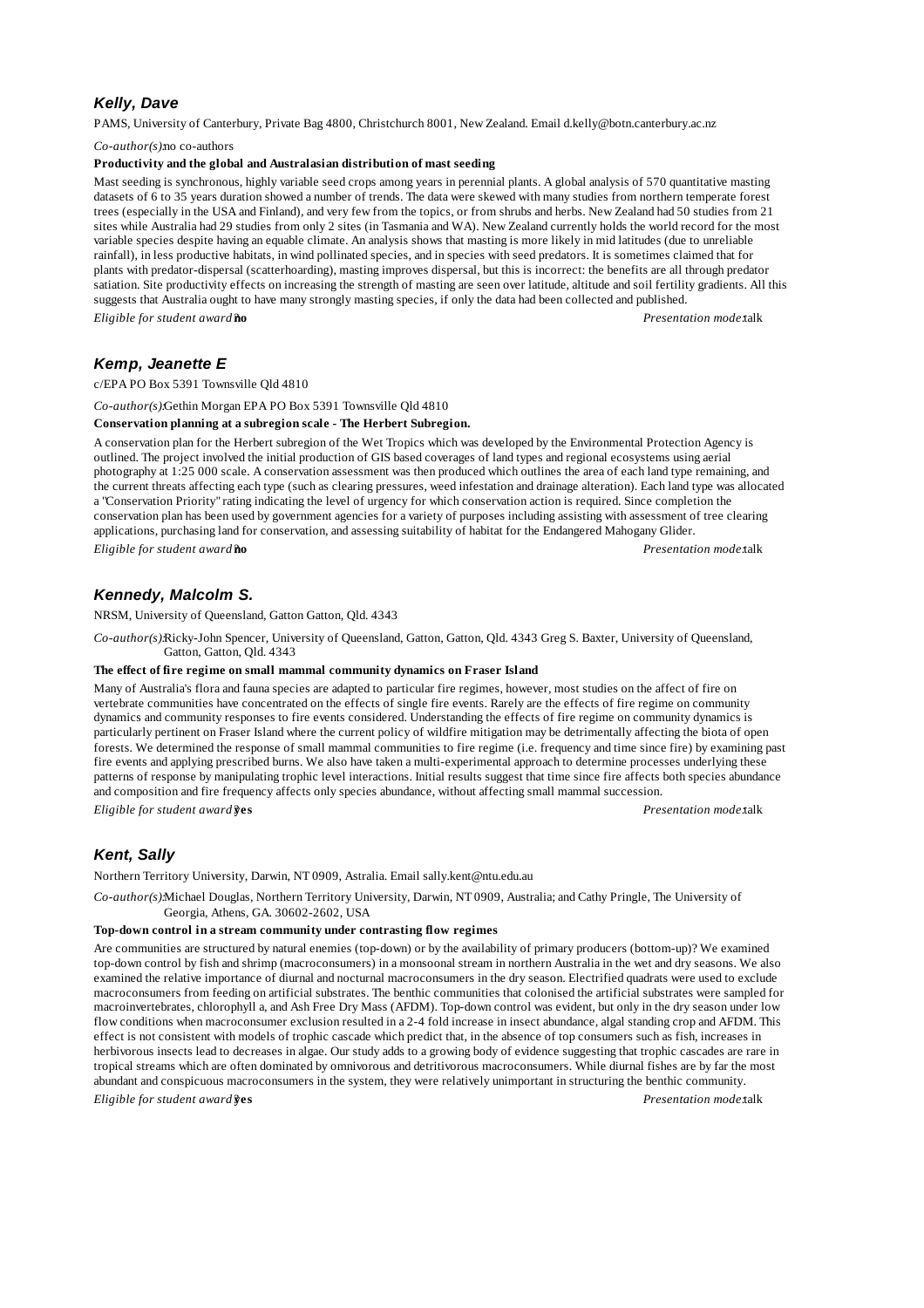# *King, Warren McG.*

NSW Agriculture, Orange Agricultural Institute, Forest Road, Orange, NSW 2800, Australia. Email warren.king@agric.nsw.gov.au

*Co-author(s):*Adele Reid, University of New South Wales and Australian Museum, Sydney, Australia

### **Invertebrate and Plant Species Diversity in Sustainable Grazing Systems**

The Sustainable Grazing Systems Key Program seeks to develop grazing enterprises that are economically, environmentally and socially sustainable. As part of this national program, this paper presents data on the effects of fertiliser addition and contrasting grazing management systems on the biodiversity of plants and invertebrates at Carcoar, on the Central Tablelands of New South Wales. The vegetation was a typical Tablelands 'naturalised' pasture, dominated by native perennial grasses (esp. Austrodanthonia spp., Microlaena stipoides, Bothriochloa macra) but with numerous exotic species as well (e.g. Vulpia spp., Trifolium subterraneum, Hypochaeris radicata, Echium plantagineum). More than 120 plant species have been recorded from this site. The invertebrates were collected using pitfall traps in November 1999, three years after the fertiliser and grazing treatments were imposed. More than 68 000 individuals, representing 18 orders, were collected; there were 12 beetle families, 15 ant Genera and 18 wasp families. Fertiliser addition increased the overall abundance (but not the richness) of invertebrates, especially the beetles, wasps, Red-Legged Earth Mites (but not other mites), flies and grasshoppers. For most invertebrate groups, the unfertilised/continuously grazed plots seemed to be least favourable treatment with decreases in both abundance and species richness.

*Eligible for student award?***no** *Presentation mode:*talk

## *Koetz, Anna H.*

2/11 Tropic Ct, Port Douglas, Qld 4871, Australia. Email Anna.Koetz@jcu.edu.au

*Co-author(s):*no co-authors

#### **Factors influencing post-release survival of reintroduced Gouldian Finches, Erythrura gouldiae**

Reintroductions have been used worldwide to re-establish endangered species in the wild. However, the majority of reintroductions fail, the reasons for which are mainly unknown. The reintroduction of the endangered Gouldian Finch, Erythrura gouldiae, into the Mareeba Wetlands, north-eastern Australia, provided a unique opportunity to study the factors influencing reintroduction success. The aim of this study was to determine whether intrinsic factors (morphology, sex, body condition, social status) influenced post-release survival of Gouldian Finches under the soft-release strategy employed. Of 20 birds released, 19 disappeared within 4 months of the release. As birds consistently stayed at the release site and utilised the feeding station as their main food source, missing birds were assumed to be dead. Morphology, sex, body condition and social status showed no significant influence on post-release survival, whether separately or combined into clusters, suggesting that the soft-release strategy removed the influence of intrinsic constraints on post-release survival. Predation was the most likely cause for the high mortality, suggesting a great lack of experience in the captive birds. The study indicates that extrinsic factors greatly influenced post-release survival, and that improving survival skills and reducing post-release mortality are essential in order to increase reintroduction success of Gouldian Finches.

*Eligible for student award?***yes** *Presentation mode:*talk

### *Kohout, Michele*

Dept. Biological Sciences, Monash University, Clayton, VIC 3800

#### *Co-author(s):*no co-authors

**How does being deciduous provide Nothofagus gunnii with a competitive advantage over N. cunninghamii in montane Tasmania?**

The advantages of being cold-deciduous in the Tasmanian highlands were examined by comparing the deciduous Nothofagus gunnii to the evergreen N. cunninghamii. Carbon gain and allocation was examined by measuring photosynthetic responses to temperature, relative growth rates and biomass allocation patterns of annual shoot increments. Leaf mechanical protection and the costs of constructing and maintaining leaves provided an indication of how initial investments might influence leaf lifespan. Results showed that N. gunnii leaves had significantly higher mass- and area-based maximum photosynthetic rates and higher growth rates of annual shoots. N. gunnii leaves had a significantly higher specific leaf area, were less mechanically protected, cheaper to construct (mass and area basis), had lower construction costs per unit carbon gain both on a mass and area basis, but had higher mass-based maintenance costs than N. cunninghamii leaves. The deciduous strategy enables N. gunnii to maximise carbon gain during the short summer period and avoid the cost of surviving harsh winter conditions. By comparison, N. cunninghamii has leaves that are built more robustly to survive winter and live longer. However, the maximum photosynthetic rates for N. cunninghamii are lower due to trade-offs with various leaf traits. The increasing costs of constructing better protected (evergreen) leaves may mean that N. cunninghamii cannot amortise initial construction costs at the highest altitudes, and hence, at these altitudes deciduousness is an advantage.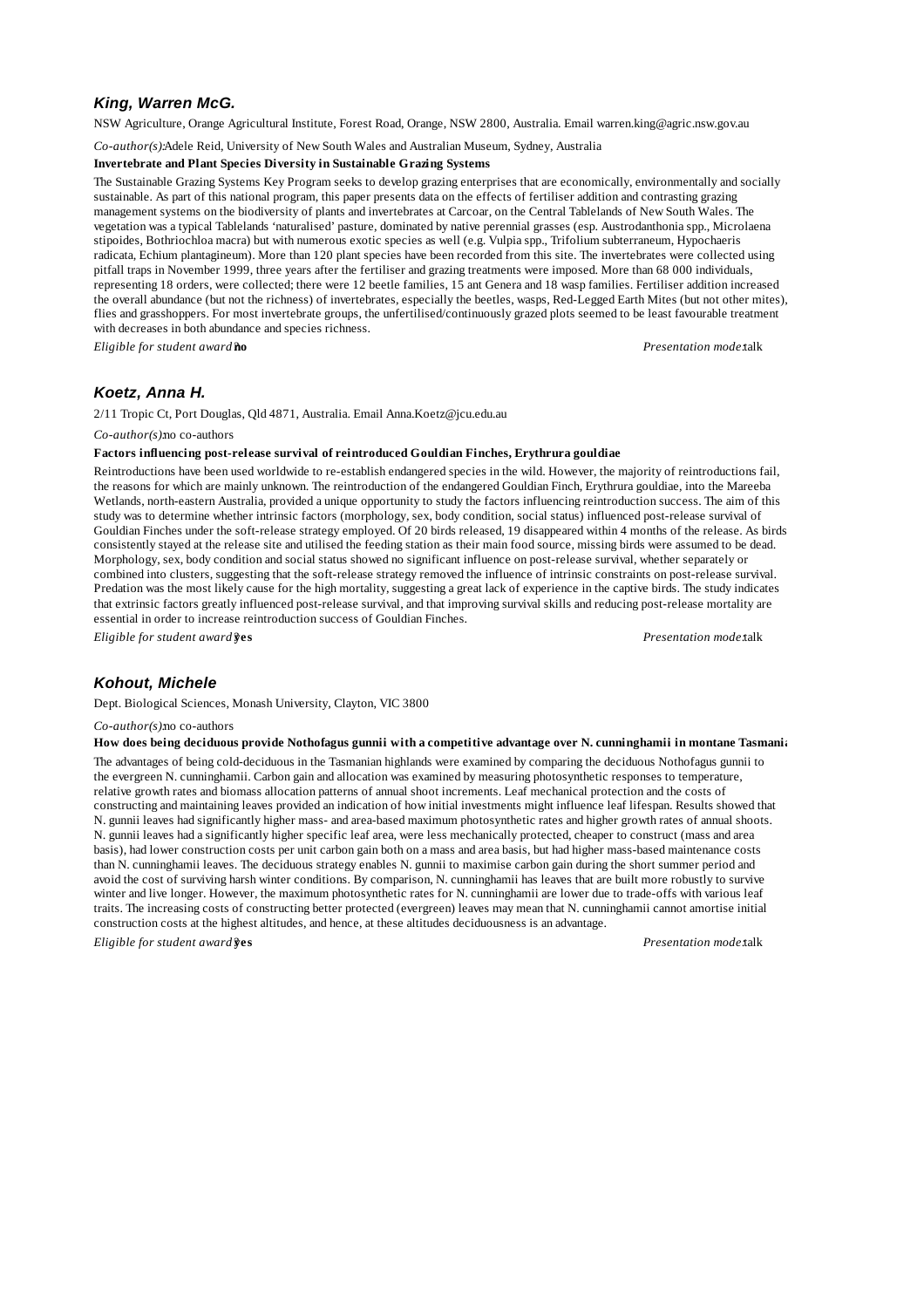# *Krockenberger, Andrew K.*

School of Tropical Biology, James Cook University, Cairns, Qld 4870, Australia

*Co-author(s):*no co-authors

#### **A tropical rainforest possum that can't take the heat**

The green ringtail possum (Pseudochirops archeri) (Marsupialia: Pseudocheiridae) is a small marsupial folivore restricted to upland rainforest in Australia's Wet Tropics, possibly due to thermal intolerance. The lower limit of the altitudinal range of P.archeri) is around 3-400 m, and it is abundant only at sites where the average maximum temperatures of the hottest week of the year are less than 30oC (Kanowski, unpublished). In the laboratory, P.archeri responded to ambient temperature in a normal mammalian way; increasing metabolism at low temperatures to maintain body temperature, and increasing evaporative water loss at high temperatures. However, at ambient temperatures above 30oC they did not evaporate sufficient water to maintain a constant body temperature and their body temperature rose linearly over time. I interpret this as a water conservation strategy. Highest annual temperatures occur in the late dry season when the canopy is dry. Water used in evaporative cooling could only be replaced by increasing water intake in foliage, also increasing intake of plant toxins and the risk of intoxication. I present the hypothesis that the distribution of this species is limited by the interaction between the duration of extreme temperatures, water availability and plant toxins. Such limitation also puts this species at great risk from the effects of climate change.

*Eligible for student award?***no** *Presentation mode:*talk

## *Langely, Gail M.*

University of South Australia, School of Environmental and Recreation Management, Building P, Mawson Lakes Campus, Mawson Lakes Blvd, Mawson Lakes, South Australia 5095, Australia. Email gail.langley@unisa.edu.au

*Co-author(s):*Dr. Fleur Tiver, School of Environmental and Recreation Management, Building P, Mawson Lakes Campus, Mawson Lakes Blvd, Mawson Lakes, South Australia 5095, Australia. Email fleur.tiver@unisa.edu.au

### **Seed viability in topsoil stockpiles and the implications for minesite rehabilitation**

The stockpiling of topsoil for its seed bank is viewed by the mining industry as an important technique for land rehabilitation. Various studies have been carried out on the stockpiling of topsoil for Bauxite mines in temperate regions, but little information is available for arid regions. It is not clear exactly what happens to the seeds within the stockpiles over time and whether soil stored for long periods of time (>2 years) will contain any viable seed. This study addresses how the viability of the seed bank is affected after a period of one year. Results obtained showed that the viability of many species declines to zero within three months. All of the species generally behaved as predicted by their morphological characteristics with fleshy fruits and soft seed decaying rapidly. Findings suggest that time, soil moisture and soil temperature were the most significant variables affecting seed longevity.

*Eligible for student award?***yes** *Presentation mode:*talk

# *Langridge, Jenny L.*

CSIRO,PO Box 284, Canberra, ACT 2601, Australia. Email Jenny.langridge@csiro.au

*Co-author(s):*Russell Gorddard

#### **Value of Ecosystem Services on the Goulburn Broken floodplain: description of biophysical/economic modelling**

Flooding on the Goulburn River below Shepparton is presently controlled by a system of levee banks to the north and south of the river in conjunction with an emergency floodway to the north controlled by the Loch Garry regulator. A number of problems have arisen as a result of the construction of the levee banks including regular failure of levee banks (in a one in ten year flood) causing damage to the levee bank system and losses to agricultural production and increased power of the water has lead to stresses in the riverine environment including increased stream turbidity, nutrient loads, degradation of riverine ecosystems and loss of biodiversity. To address this problem the Goulburn Broken Catchment Management Authority (GBCMA) has proposed to more extensively utilise the floodplain on the north of the river to create a floodway of approximately 13 700 hectares. We have explored the implications of different scenarios on the value of ecosystem services within the detailed design of the proposed floodplain rehabilitation scheme using integrated biophysical and economic models. The simulation models are used to challenge and complement expert opinion in the process of defining and improving management options. This presentation describes the nature of the biophysical-economic models, presents results and discusses the lessons learnt from the modelling process.

*Eligible for student award?***no** *Presentation mode:*talk

# *Langston, Art*

CSIRO Sustainable Ecosystems, PO Box 284, Canberra ACT 2601, Australia. Email Art.Langston@csiro.au

*Co-author(s):*Paul Ryan, CSIRO Sustainable Ecosystems, PO Box 284, Canberra ACT 2601, Australia. Email Paul.Ryan@csiro.au

#### **Nesting ecosystem services: a useful way of thinking about complex interactions.**

The first step in analysing the value of ecosystem services to the community of the Goulburn Broken Catchment of Victoria was to develop an inventory of services that the catchment community thought were important. The resulting complex list of interacting services reflected the diversity within commercial interests and social values of the catchment. From a management perspective it is useful to identify key services which if targeted would ensure enhancement of all other services. It would also be useful to identify services that need to be in place as precursors of the key services. This suggests a nested hierarchy of process relationships and dependencies is needed. Data collected on two ecosystem services, maintenance and regeneration of habitat and water filtration and erosion control support this proposition. We present a "straw-man" for what this ecosystem service hierarchy might look like.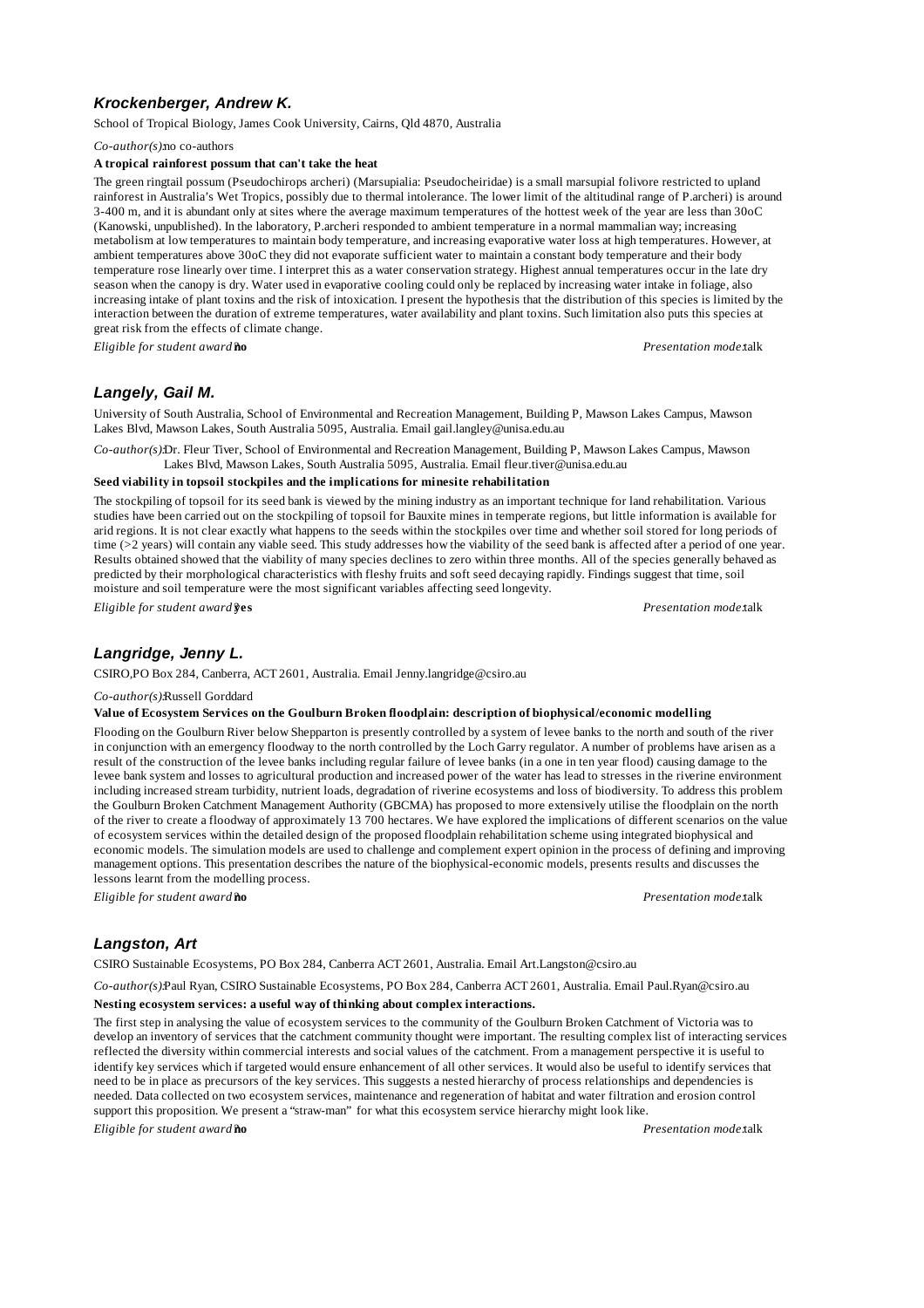## *Lawrence, Alison*

Sustainable Forestry Sciences Unit, Forestry and Wildlife Division, Environmental Protection Agency, Block C, 80 Meiers Road Indooroopilly QLD 4068, Australia alison.lawrence@epa.qld.gov.au

*Co-author(s):*Teresa J. Eyre, Sustainable Forestry Sciences Unit, Forestry and Wildlife Division, Environmental Protection Agency, Block C, 80 Meiers Road Indooroopilly QLD 4068, Australia

#### **Quantitatively describing the vegetated landscape: the value of GIS in designing regional ecological threshold studies.**

Quantifying the pattern of distribution and condition of remnant vegetation is a key component of regional scale fragmentation and biodiversity studies. In a study aimed at to improving knowledge on ecological thresholds of vegetation retention and management in the Brigalow Bioregion in Queensland, a Geographic Information System (GIS) was used to calculate landscape metrics and provide an estimation of the level of spatial variation across the landscape. Regional ecosystem mapping was used to quantify remnants in the landscape and calculate metrics; area, shape, and context and connectivity. These metrics were stratified by regional ecosystems and disturbance was derived from the Statewide Land and Tree Study land cover change data to assist in the appropriate selection of field sampling sites. Issues arose regarding the scale and currency of the input mapping, as the vegetated landscape of the Brigalow Bioregion is dynamic due to land clearing and rapid regrowth. Field validation and remote sensing techniques were used to resolve these issues. The heuristic nature of GIS techniques enables all ecological envelopes to be identified, ensuring adequate sampling of the variation in the landscape for long-term ecological studies.

*Eligible for student award?***no** *Presentation mode:*talk

### *Lawrence, Peter J.*

Geographical Sciences and Planning, University of Queensland, Brisbane, Qld 4072, Australia

#### *Co-author(s):*no co-authors

## **Climate impacts of historical Australian landcover changes**

Classically terrestrial ecosystem structure and function are viewed as changing passively in response to climate through temperature and water availability. Recently it has been recognised that terrestrial ecosystems dynamically interact with the climate system, through exchanges in moisture, momentum and energy, with feedback mechanisms that can modify local, regional and even global climate. In this manner, vegetation over bare soil can impact the amount of solar radiation absorbed at the surface, change evaporation rates through deep-rooted transpiration and precipitation interception, and alter turbulent atmospheric mixing through changed surface roughness. To understand the dynamic nature of Australian ecosystems with climate, CSIRO climate models are being used to investigate the climate response of land cover change in Australia since European settlement. This investigation compares global climate modelled with current day land surface conditions, against climate modelled with Australian land surface conditions, as they may have existed prior to landscape modification. Prelimary results show areas of regional warming and drying resulting from the changes in land surface conditions in areas of large-scale vegetation change. These initial findings suggest that the dynamic interaction of terrestrial ecosystems with the climate is an important factor when assessing any ecosystem response to climate change.

*Eligible for student award?***yes** *Presentation mode:*talk

## *Le Port , Agnès*

University of Auckland, Leigh Marine Laboratory, PO Box 349, Warkworth 1241, New Zealand. Email: a.leport@auckland.ac.nz

*Co-author(s):*no co-authors

#### **Fine-scale movements and habitat preferences of the NZ eagle ray Myliobatis tenuicaudatus**

Recent years have seen a worldwide conservation effort aimed towards the protection of large elasmobranches (sharks and rays), due to their vulnerability to habitat change and overfishing. Knowledge of activity patterns and habitat utilization is important in understanding the behavioural ecology of a species. International elasmobranch tracking studies to date have primarily focused on pelagic and coastal sharks, whose behaviour, diet, and movement patterns are very different to those of benthic rays. Eagle rays (Myliobatis tenuicaudatus) are among the largest regular inhabitants of New Zealand estuaries, but very little is known about these animals fine-scale movements, activity patterns and use of estuarine habitats. Five New Zealand eagle rays were caught in the Whangateau Estuary (Northland New Zealand) and fitted with individually coded ultrasonic tags. The rays' fine-scale movements were monitored manually from a boat using a unidirectional hydrophone. Foraging activity was investigated by recording the spatial and temporal distribution of ray foraging patches on intertidal flats relative to prey distribution and substrate type. Tracking results indicate that the rays' behaviour is moderated by the tides, showing movement into foraging grounds on the intertidal flats at high tide, and movement into deeper channels at low tide. Preliminary habitat data suggest that tagged eagle rays preferentially forage on intertidal sandy substrates, as opposed to mangroves or reefs.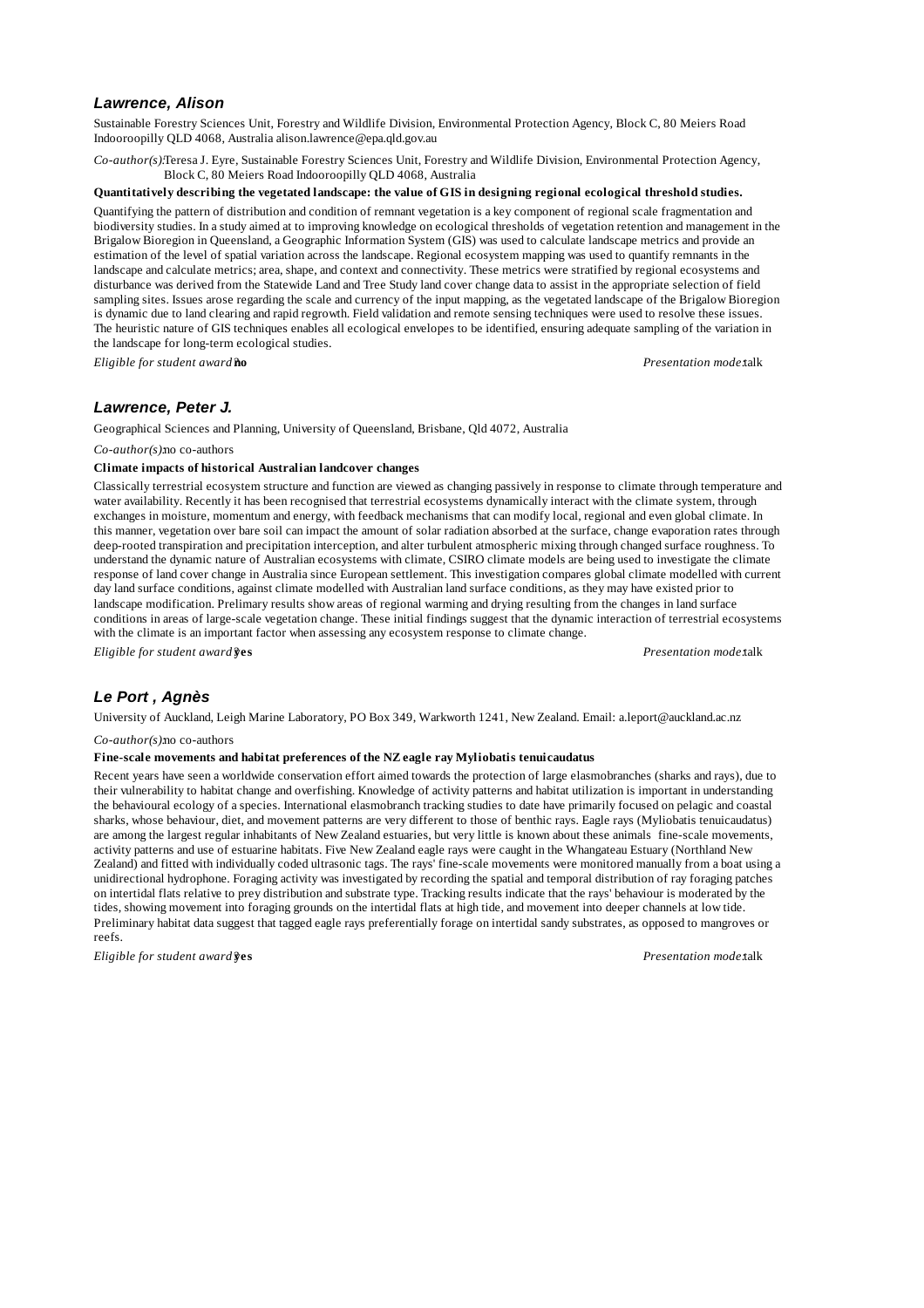# *le Roux, Peter C.*

Department of Conservation Ecology, Stellenbosch University, Private Bag X01, Matieland 7602, South Africa. Email pleroux@sun.ac.za

*Co-author(s):*Melodie McGeoch, Department of Conservation Ecology, Stellenbosch University, Private Bag X01, Matieland 7602, South Africa.

### **Spatial variation in the size and growth rate of Azorella selago Hook. (Apiaceae) across sub-Antarctic Marion Island**

Azorella selago is widespread across the sub-Antarctic and dominates fellfield vegetation. This long-lived, cushion-forming species colonizes recently deglaciated terrain. Size and growth rate data may therefore provide information on past environments and the effects of climate change. Spatial variation in plant size and growth rate was high in and across three patches and three altitudinal transects on Marion Island. Size and growth rate differed significantly between sites, but were within the range previously reported for A. selago. Relationships between cushion size, growth rate and nearest neighbour characteristics were weak. However, nearest neighbour effects were strongest in high- rather than in low-density patches. Plant size was positively correlated both with distance to, and size of, nearest neighbours. Trend surface analysis revealed weak, but significant spatial structure in some variables. Altitude explained up to 30% of the variation in growth rate and up to 15% of the variation in plant size. Mean cushion age was estimated at 30 years, and establishment of A. selago over the last five years was found to be low. The high variability in A. selago across the island, combined with a limited ability to explain this, suggests that micro-environment is an important determinant of cushion characteristics.

*Eligible for student award?***yes** *Presentation mode:*talk

# *Leakey, Roger RB*

James Cook University, PO Box 6811, Cairns, QLD 4870, roger.leakey@jcu.edu.au

#### *Co-author(s):*no co-authors

### **Agroforestry: the means to a functioning agroecosystem**

A functioning and sustainable agroecosystem has to provide economic and social benefits to the community, as well as the essential ecological services. This paper reviews the causes of agroecosystem degradation and some recent developments in agroforestry in West Africa, SE Asia and Latin America, where the sustainability of agricultural land is being enhanced by the production of marketable nontimber forest products by subsistence farmers through multistrata agroforestry. It then examines the opportunities for enhancing the production of non-timber forest products in tropical farming systems through the domestication of indigenous tree species. *Eligible for student award?***no** *Presentation mode:*talk

## *Leishman, Michelle*

Department of Biological Sciences, Macquarie University NSW 2109, Australia. Email michelle.leishman@mq.edu.au

*Co-author(s):*Vivien Thomson,Department of Biological Sciences, Macquarie University NSW 2109, Australia.

## **Experimental tests of the effects of additional water, nutrients and physical disturbance on the success of invasive species.**

The invasion of natural ecosystems by invasive plants is a serious threat to biodiversity globally. On the low fertility soils of Sydney's Hawkesbury Sandstone vegetation communities, weed invasion typically occurs in areas receiving nutrient-rich stormwater run-off. We present the results from glasshouse and field experiments where we manipulated water and nutrient levels as well as physical disturbance and monitored growth and survival of a range of species. Species were categorized into one of four classes: exotic invasive, exotic noninvasive, native invasive or native non-invasive. The addition of water had no significant effect on survival and growth of any of the plant types. Native non-invasive species had lower survival under nutrient addition relative to exotic species. Exotic species had positive growth responses to nutrient addition while native non-invasive species showed little response. Exotic invasive, exotic non-invasive and native invasive species behaved more similarly to each other than to native non-invasive species. These results suggest that a significant factor in the success of invasive species is their ability to respond with increased growth and survival to elevated nutrient levels, particularly on low fertility soils.

*Eligible for student award?***no** *Presentation mode:*talk

# *Lenz, Tanja I.*

Department of Environmnental Biology, University of Adelaide, SA 5005. Email: tanja.lenz@adelaide.edu.au

*Co-author(s):*Jose Facelli, Department of Environmnental Biology, University of Adelaide, SA 5005

#### Where the grass is greenest: Interactions between native perennial and exotic annual grasses in relation to soil moisture regin **in the mid-north of South Australia.**

The invasion of grasslands by exotic annual grasses is controlled by different processes at different scales. At the paddock scale the abundance of annual grasses correlates with soil texture and depth, suggesting that soil moisture regimes regulate annual grass abundance, affecting either growth or competitive interactions with native perennial grasses. To test whether soil moisture regimes affect the balance between annual and perennial grasses we monitored soil moisture over 20 months in a total of 72 plots with different grass type abundances at three sites. At each site plots with high annual grass abundance were wetter in winter / spring and drier in summer / autumn than those with low annual grass abundance. The correlations between soil moisture and grass type were highest after rainfall, suggesting that soil moisture regimes determine grass type abundance rather than result from it. We tested experimentally how growth and competitive interactions of annual and perennial grasses changed with soil moisture regime. The competitive interactions appear to be highly asymmetric: annual grasses have strong effects on perennial grasses and their absolute competitive effect increases with soil moisture because of higher annual grass biomass. We did not detect any effect of perennial grass biomass on annual grass biomass.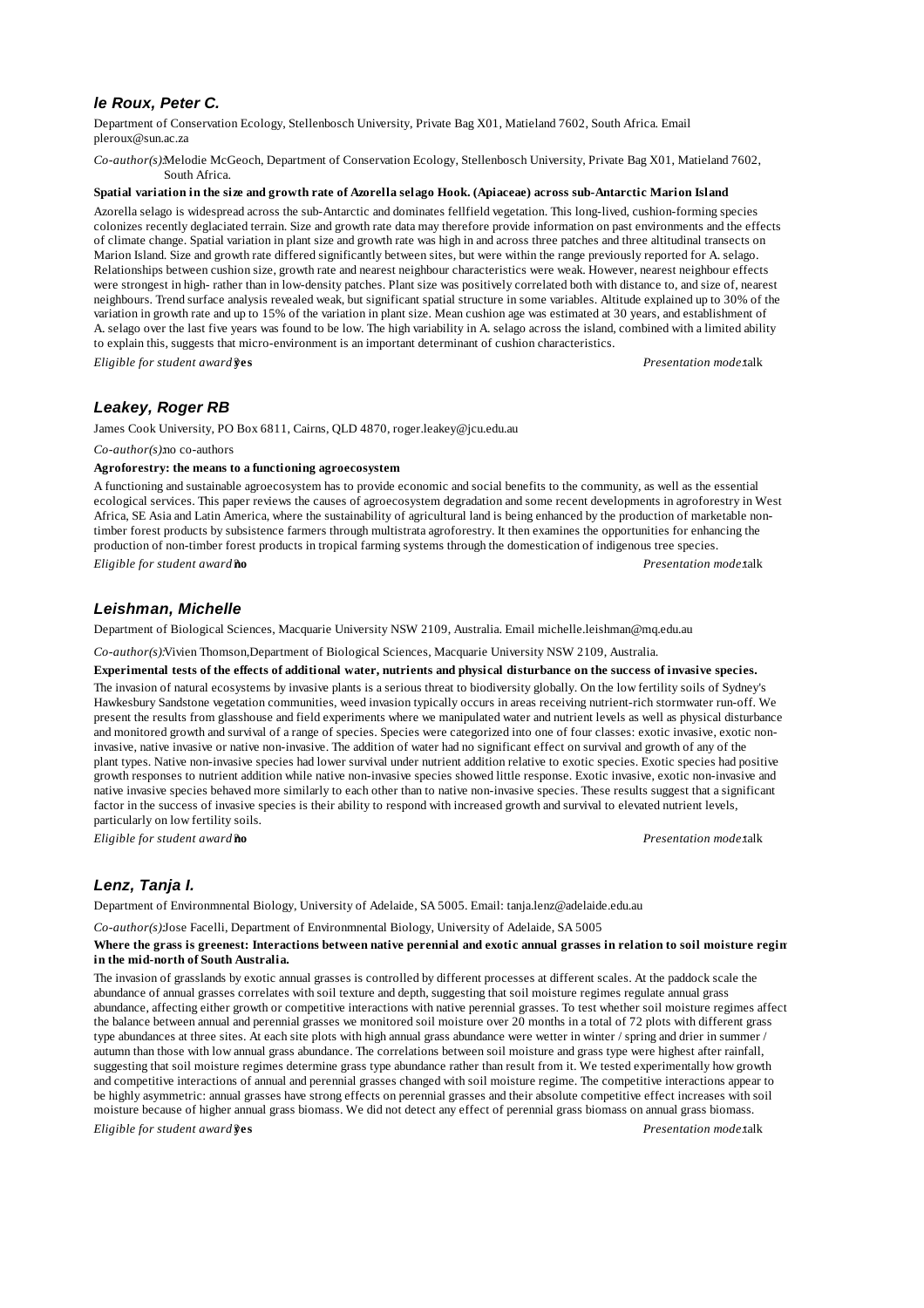## *Lester, Phil*

School of Biological Sciences, Victoria University of Wellington, PO Box 600, Wellington, New Zealand. Email phil.lester@vuw.ac.nz

*Co-author(s):*Stephen Hartley and John Brightwell, School of Biological Sciences, Victoria University of Wellington, PO Box 600, Wellington, New Zealand.

#### **Argentine ants invading the New Zealand urban environment: interactions with and effects on native and exotic ants.**

We examined the interactions between Argentine ants (Linepithema humile) and native and exotic ants in the urban environment of three New Zealand cities. Argentine ants appeared to significantly lower ant diversity in urban areas. Other invading ants such as Technomyrmex albipes, and the most abundant native ant Monomorium antarcticum, appeared to be excluded from areas invaded by Argentine ants. Laboratory experiments suggest that Argentine ants were not competitively dominant over these species, in either exploitative or interference competition. Rather, it seems likely that Argentine ants numerically overwhelm resident ant populations. Simulations of climate tolerance indicate that these ants will be able to colonize many of the larger urban areas in the North Island of NZ, where they appear likely to exclude most resident species. However, as most NZ urban ants are exotic invaders themselves, this loss of biodiversity may not be missed.

*Eligible for student award?***no** *Presentation mode:*talk

# *Lethbridge, Mark B.*

Flinders University, GPO Box 2100, Adelaide, SA 5001, Australia. Email mark.lethbridge@flinders.edu.au

*Co-author(s):*Megan Harper, Flinders University, GPO Box 2100, Adelaide, SA 5001, Australia. Email harp0025@flinders.edu.au Using an individual-based stochastic simulation modelling and GIS to explore dispersal mechanisms, management strategies a **the associated invasion risk of Bridal Veil (Asparagus declinatus).**

Bridal veil (Asparagus declinatus) is a recognised environmental weed within South Australia and Western Australia. Originating from South Africa, this bird-dispersed, scrambling and climbing geophyte has the potential to inhabit a range of vegetation communities including closed forests and open woodlands. The impacts of this plant appear to be similar to those of the declared weed of national significance Bridal creeper (Asparagus asparagoides), however little is known of the invasive capabilities of Bridal veil. An individualbased stochastic simulation model was developed using Visual Basic Application (VBA) in the ArcGIS 8.1 Geographical Information System to explore bridal veil seed dispersal from two contrasting species of birds (or agents), and predict the likely areas prone to invasion. Environmental stochasticity and dispersal variability were incorporated in the model using binomial and negative exponential deviate random number generators. Simulation models can be used to test and rank the relative effectiveness of different management strategies. In this study, the relative risks to selected native vegetation communities and threatened plant species resulting from simulated invasions was measured with respect to two management strategies.

*Eligible for student award?***no** *Presentation mode:*talk

## *Liedloff, Adam C.*

Tropical Savannas CRC, c/- CSIRO Tropical Ecosystems Research Centre, PMB 44, Winnellie, NT, 0822, Australia. Email adam.liedloff@csiro.au

*Co-author(s):*John A. Ludwig, CSIRO Sustainable Ecosystems, Atherton, Qld, 4883, Australia

**Overland flow and soil infiltration: A simulation approach from an ecological perspective.**

Rainfall records reported by the Bureau of Meteorology do not necessarily represent the amount of water entering an ecosystem that is available for plants. Many processes such as plant interception, evaporation, overland flows and infiltration will determine the effective rainfall available for plant growth. These are influenced by factors such as the biomass of vegetation and litter, the soil surface condition and soil structural properties. Simulation modelling provides a valuable means by which to understand the effect of the various processes on the retention and loss of resources from a system. This presentation will describe the hydrological processes modelled by the savanna.au model. We also explore the ramifications of various assumptions used to model hydrological processes.

*Eligible for student award?***no** *Presentation mode:*talk

# *Lima, Albertina P.*

Instituto Nacional de Pesquisas da Amazonia, CP478,69011-970 Manaus-Amazonas, Brazil

*Co-author(s):*Alessandra S. Faria and William E. Magnusson, Instituto Nacional de Pesquiquisas da Amazonia, CP 478, 69011-970 Manaus-Am, Brazil

### **The effects of fire on densities and behavior of three lizard species in an Amazonian savanna**

We investigated the effects of fire on densities of Cnemidophorus lemniscatus, Kentropyx striata and Anolis auratus, and on some aspects of the behavior of C. lemniscatus and A. auratus in a Brazilian Amazonian savanna. Sixty-six transects(300 x 5m) were surveyed between 0700 and 1800 h, over a period of 15 days.Thirty-three transects were in burned sites and 33 were in unburned sites.In the short term (over a period of weeks), the percentage of individuals of C. lemniscatus and A. auratus exposed to sun were not affected by fire, but the time of day affected this percentage in both species.The fire affected the number active of C. lemniscatus, with more individuals active in unburned sites. For A. auratus there was a significant interaction between time of day and fire, indicating that fire affected the activity period of this species in short term.The number of lizards and the percentages of burned-area were estimated in 1000m long transects through 30 savanna plots (3.75 ha). In the medium term (6 months),the fire did not affect the densities of C. lemniscatus, Kentropyx striata or Anolis auratus, indicating that populations of these species are little affected by fires.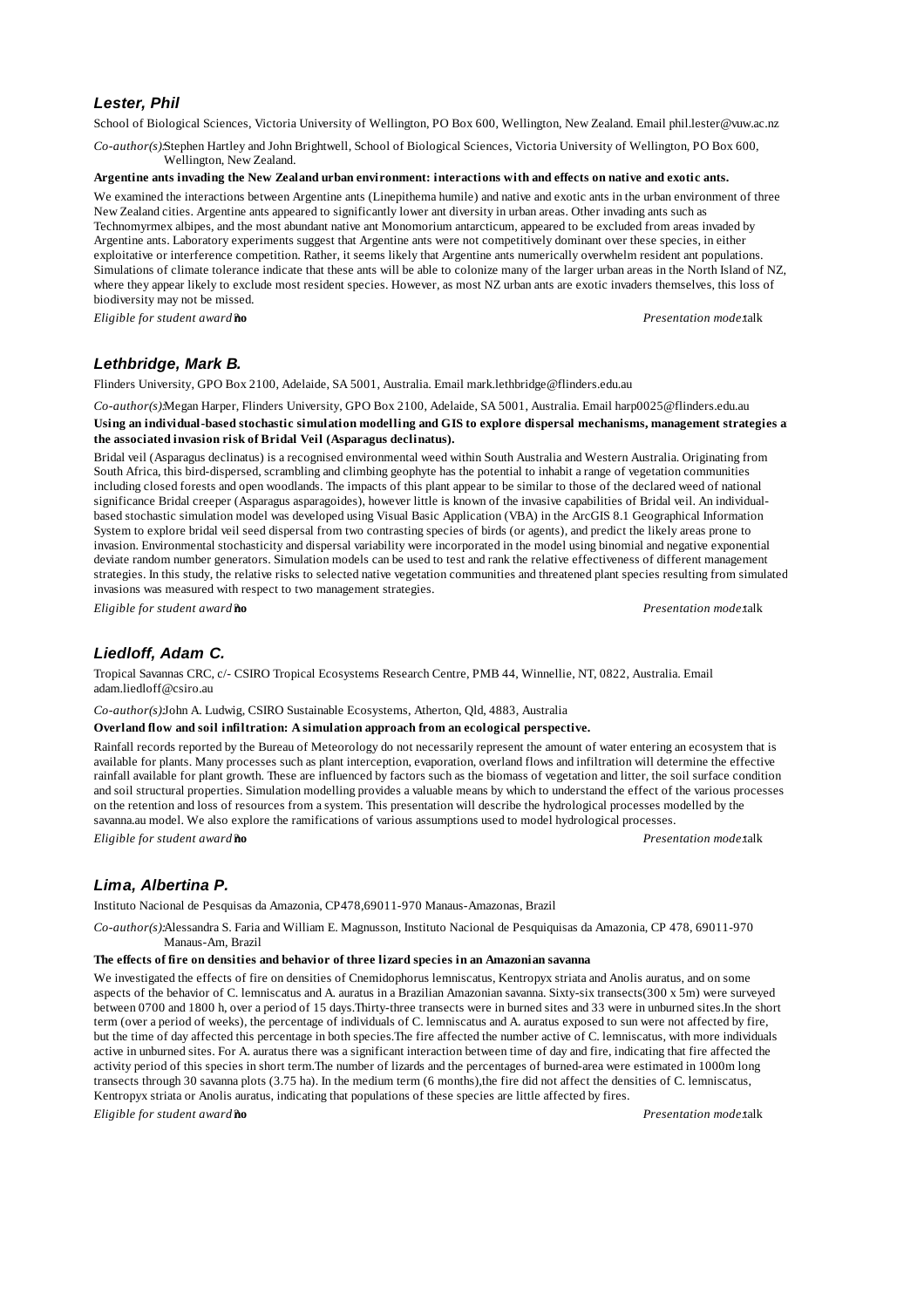# *Lindsay, Elizabeth*

Department of Biological Sciences, University of Wollongong, Northfields Avenue, Wollongong, NSW, 2522, Australia. Email elindsay@uow.edu.au

*Co-author(s):*Dr Kris French, Department of Biological Sciences, University of Wollongong, Northfields Avenue, Wollongong, NSW, 2522, Australia.

#### **The effect of bitou bush invasion on leaf litter decomposition**

Chrysanthemoides monilifera ssp. rotundata (Bitou bush) is a weed of national significance in Australia, covering most of the N.S.W coastline. Leaf litter decomposition is the major source of nutrients in many ecosystems; weed infestations could influence the rates of nutrient cycling through changes in leaf input and decomposition rate. Decomposition rates of bitou bush leaves and a native leaf mix (Acacia longifolia var. longifolia, Banksia integrifolia and Leptospermum laevigatum) were measured using coarse and fine mesh litterbags in heavily bitou bush infested areas and uninvaded native areas. Bitou bush leaves decomposed much faster than the native leaf mix, and the coarse bags decomposed faster than the fine. Interestingly all litter bags decomposed faster in the bitou bush invaded areas. Decomposition rates were modelled and compared amongst habitats. The bitou bush leaves had a different chemical composition to the native species, with a larger proportion of liable compounds, which are preferentially utilised by the decomposer community. It is proposed that the increased decomposition rate within bitou bush infestations is due to alterations in leaf litter depth, leaf fall, and ground cover. This will be discussed along with the movement of nutrients from the decomposing litter. These results have implications for weed management, habitat restoration and in predicting the impact of infestations on natural ecosystems. *Eligible for student award?***yes** *Presentation mode:*talk

# *Ludwig, John.*

Tropical Savannas CRC, c\- CSIRO, PO Box 780, Atherton, QLD 4883, Australia.

*Co-author(s):*David Tongway, CSIRO, GPO Box 284, Canberra, ACT, Alister Spain, CSIRO, Davies Lab, Townsville, Qld 4814, Rachael Wedd, Northern Land Council, PO Box 42921 Casuarina, NT 0810, Norman Hindley, CSIRO, GPO Box 284, Canberra, ACT 2601, Dieter Hinz, Ecosystem Reclamation, PO Box 92, Crows Nest, Qld 4355, Ian Fulton, NABALCO, PO Box 21, Nhulunbuy, NT 0881.

#### **Restoration of a bauxite mine lease in Australia: ecological indicators of successful rehabilitation**

Rehabilitation on mines needs to be monitored over time with easily measured ecological indicators so that trajectories can be used to evaluate success relative to lease closure criteria. We measured vegetation and soil surface indicators on rehabilitated sites on an opencut bauxite mine operated by Nabalco in northern Australia. If the rehabilitation trajectory of these indicators is towards that for nearby savannas, then success is achieved because Nabalco's goal is to "establish a diverse and self-sustaining native vegetation community compatible with the surrounding environment and land use, and consistent with Nabalco's obligations under their lease conditions". We measured indicators on sites ranging in age from 0 to 26 years. Our results document that of the vegetation indicators, the increasing dominance of fire-resistant Eucalyptus trees on older sites was the best indicator. Of the soil surface condition indicators, a nutrient cycling index had a trajectory towards values found on nearby savannas. These two indicators clearly indicate rehabilitation success on minesites older than about 15 years. Sites younger than 15 years also appear to be on an appropriate rehabilitation trajectory. In functional terms, vegetation "takes charge" of the rehabilitation at about the stage that Eucalyptus trees begin to significantly contribute to the litter layer (about 8 years). Nutrient cycling relies on the production of Eucalyptus litter. Although our findings need to be confirmed for other mines, and for older sites, they do suggest that simple vegetation and soil surface condition indicators are useful for monitoring minesite rehabilitation in tropical savanna environments.

*Eligible for student award?***no** *Presentation mode:*talk

## *Lunt, Ian D.*

The Johnstone Centre, Charles Sturt University, PO Box 789, Albury, NSW 2640, Australia. Email ilunt@csu.edu.au

#### *Co-author(s):*no co-authors

### **A protocol for integrated management, monitoring and enhancement of degraded Themeda triandra grasslands based on plantings of indicator species**

Lowland temperate grasslands dominated by Themeda triandra are endangered in SE Australia. In many remnants, grass biomass must be removed frequently to maintain plant diversity, but few studies of the impacts of different biomass removal techniques have been undertaken, and no rapid monitoring schemes have been developed to guide managers. In this presentation, I describe a protocol to use re-introduced plants as indicator species to monitor the effects of biomass removal regimes. Three potential indicator species (Calocephalus citreus, Chrysocephalum apiculatum and Leptorhynchos squamatus) were selected by iteratively querying a regional quadrat database using a sequence of clearly defined criteria. All are widespread, herbaceous hemicryptophytic daisies. This protocol has three main aims (1) to provide a simple, rapid assessment method to help managers assess when biomass levels need to be reduced to maintain plant diversity; (2) to increase plant densities using enhancement plantings and; (3) to integrate ecosystem management, monitoring and enhancement plantings in an adaptive management framework to obtain synergistic benefits from all three activities. Despite a number of caveats, the scheme has the potential to provide a more clearly focused framework for grassland ecosystem management than currently exists.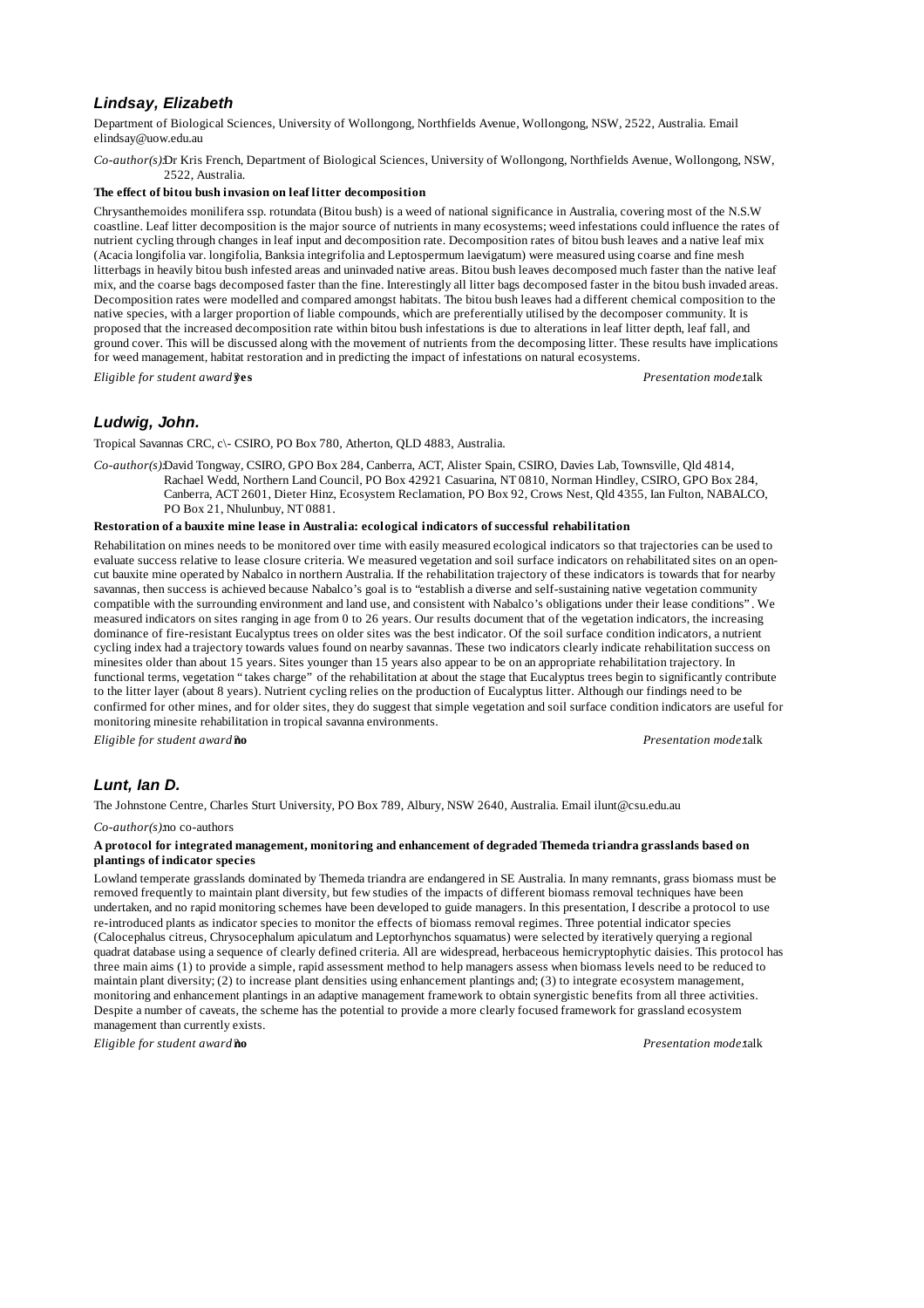# *Mac Nally, Ralph*

Australian Centre for Biodiversity: Analysis, Policy and Management, School of Biological Sciences, Monash University Melbourne

*Co-author(s):*no co-authors

## **Avifaunal responses to variation of fallen timber on forest floors: an experimental analysis**

Habitat structure long has been identified as a primary factor influencing assemblage composition. Fallen timber is one of few habitat elements in woodlands that is manipulable with high precision. We conducted an experiment consisting of eight treatments in a Eucalyptus camaldulensis floodplain forest in northern Victoria. Treatments were a series of wood-loads (0 Mg/ha–80 Mg/ha) and two controls (with/without disturbance). Four variables were considered: species richness and summed densities of all species and also species reliant on fallen timber or ground foragers. The most substantial increases were in the 80 Mg/ha and disturbed-control plots; changes following manipulation in treatments with \* 40 Mg/ha were little different from zero. Three birds increased substantially following manipulations: Lichenostomus penicillatus, Climacteris picumnus and Platycercus elegans flaveolus. The greatest mean increases following manipulation of timber in any one treatment were 9.92 birds/ha for L. penicillatus, 6.40 birds/ha for C. picumnus and 6.24 birds/ha for P. e. flaveolus. Given that average wood-loads are less than 30 Mg/ha in most river red gum floodplain forests, the strong increases evident especially for the 80 Mg/ha treatments suggest that substantial increases in fallen timber loads would be an advantage for birds in these intensively managed forests.

*Eligible for student award?***no** *Presentation mode:*talk

## *Mack, Andrew L.*

Wildlife Conservation Society, Papua New Guinea Programme, Box 277, Goroka, EHP, Papua New Guinea. Email amack@wcs.org *Co-author(s):*no co-authors

**The frugivore community and the fruiting plant flora in a New Guinea rainforest: identifying keystone frugivores**

The flora at Crater Mountain in Papua New Guinea is very diverse: 228 tree species (e10 cm DBH) on a single hectare. The vertebrate fauna (169 bird and 29 mammal spp) is less diverse than many tropical sites. At least 43 % of bird spp are partially frugivorous, but only about 27% of the mammals are frugivorous. Using data on relative abundance, mass, and degree of frugivory for all frugivorous vertebrates at Crater, we generated a crude "index of importance" for each species. Using the fruit size and mass data from 400 plant species, we exclude fruits either too large or too heavy for each frugivore to disperse yielding a "possible diet" for each species. Three species (1@ cassowary, hornbill, flying fox) are almost exclusively responsible for the dispersal of >16% of the plant species. But to conclude these are keystone frugivores, we need data on their seed dispersal effectiveness. The highest ranking frugivore, Casuarius bennetti, is highly effective as a disperser. Cassowaries appear to be a keystone frugivore, especially for large-fruited plant species (65 spp > 50g at our study site). Although cassowaries might be critically important for some large-seeded plants, the relation is not always reciprocal.

*Eligible for student award?***no** *Presentation mode:*talk

# *Mackie, Joshua A.*

jmackie@museum.vic.gov.au

*Co-author(s):*Joshua Mackie, Population and Evolutionary Genetics Unit, Museum Victoria, 3010, Australia; Michael Keough, Department of Zoology, University of Melbourne, Victoria 3010, Australia; and Leslie Christidis,Population and Evolutionary Genetics Unit, Museum Victoria, 3010, Australia.

#### **Bryozoan mitochondrial genetics: models of introduction and historical gene flow.**

Cheilostome bryozoans disperse primarily via short-lived, non-feeding larvae. Many species that foul artificial surfaces have cosmopolitan distributions suggesting effects of ship-assisted introduction. Mitochondrial (COI) sequence variation was studied to develop models of historical effects of colonisation and gene flow. Three cosmopolitan and two restricted species were compared, providing a test of the ability to distinguish introduced and native populations genetically. The patterns of variation in the hull-foulers, Bugula neritina, Watersipora subtorquata and Watersipora arcuata, match the genetic predictions for modern range expansions. A contrast in diversity indicates that introductions stem from a different number of source populations. Mucropetraliella ellerii and Bugula dentata are native to south-eastern Australia. Mitochondrial structures of these two species demonstrate influences of long-term genetic isolation. In M. ellerii, Pleistocene disturbance cycles appear to be an important determinant of speciation. The elucidation of colonisation scenarios based on patterns of phylogenetic variation provides an avenue for future exploration of the evolutionary tie between population genetics and ecological adaptation.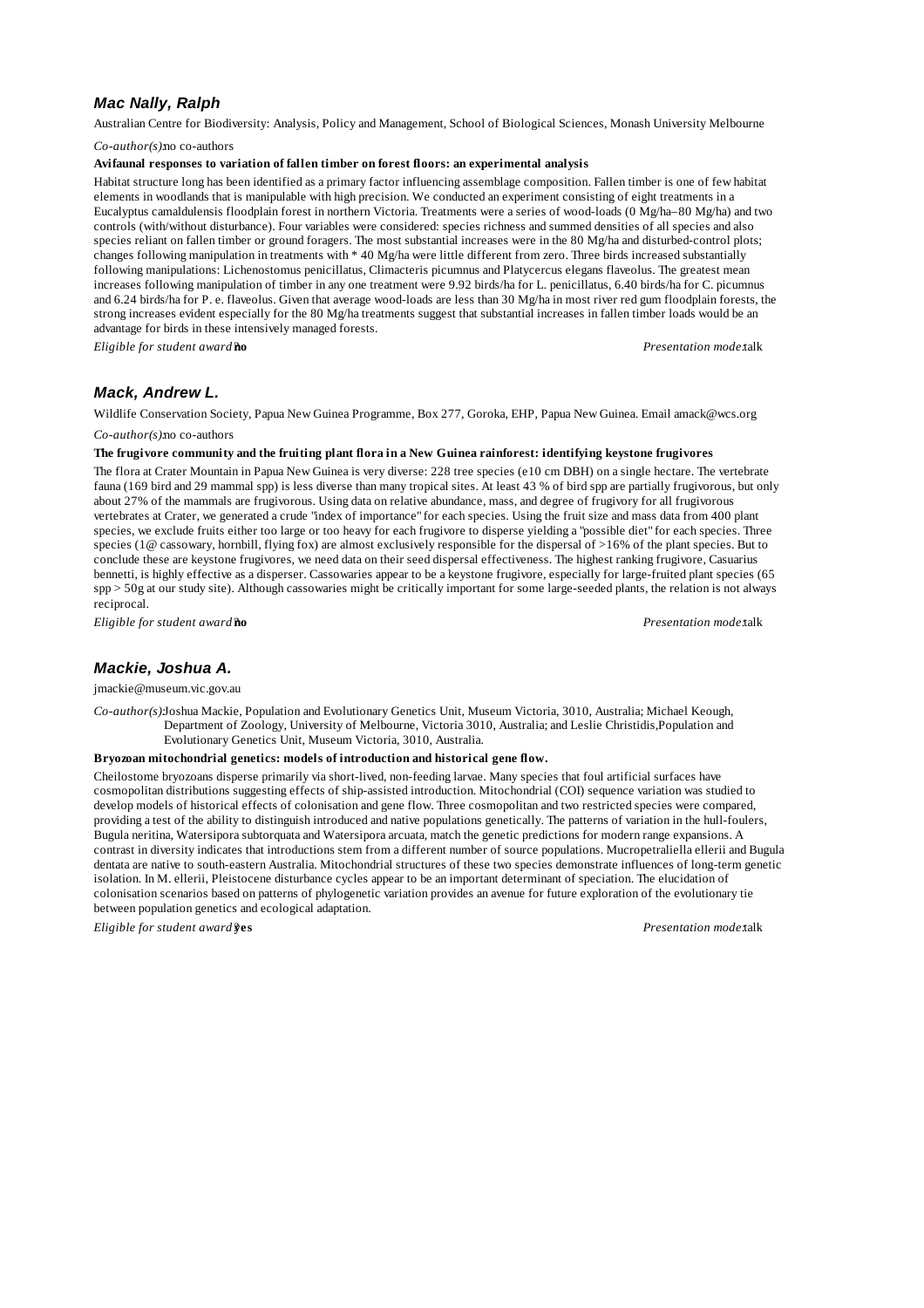## *Madarasz, Anna L.*

C/- Leigh Marine Laboratory P. O. Box 349 Warkworth New Zealand Email amad001@ec.auckland.ac.nz

*Co-author(s):*John Craig, School of Environmental and Marine Science, University of Auckland, Private Bag 92019, Auckland; and Shane Kelly, National Institute of Water and Atmospheric Research, Private Bag 109695 Auckland.

### **Forces shaping West Coast intertidal reefs**

Local patterns in distribution and abundance of intertidal communities can be the result of many interacting factors between the variety of species that inhabit intertidal reefs. As superior competitors within these assemblages, the green-lipped mussel (Perna canaliculus) plays an integral role in structuring the composition of West Coast intertidal reefs. However in some areas this species has been the targe of heavy human harvesting, resulting in official and voluntary bans being placed on this resource. The effect that protection of this kind has on community structure, as well as other factors thought to be influential will be discussed with reference to a reef that has been under protection and subject to community based monitoring since 1993. Changes in the abundance of mussels following the 1993 ban were assessed and levels of larval recruitment were investigated to gain an understanding of the effect protection may have on mussel populations within the ban area. In addition, the impact of predation on established mussel populations was examined to gain an understanding of post-recruitment processes.

*Eligible for student award?***yes** *Presentation mode:*talk

# *Magnusson, William E.*

Instituto Nacional de Pesquisas da Amazônia (INPA), CP 478, 69011-970 Manaus AM, Brazil. Email bill@inpa.gov.br

*Co-author(s):*Ana K. M. Albernaz,Instituto Nacional de Pesquisas da Amazônia (INPA), CP 478, 69011-970 Manaus AM, Brazil. Email anakma@inpa.gov.br

### **Management units, sampling units, and reserve selection priorities.**

Priorities for the creation of new reserves are usually based on complementarity of the proposed reserves to those in the existing reserve system. Methods of reserve selection based on lists of species usually assume that the information on species presence in potential reserves is absolute rather than statistical. However, in large areas, such as Amazonia, surveys are often restricted to a few sites in the potential reserve, which may cover more than 1,000,000 ha. Therefore, the sampling site does not correspond to the management unit. We investigated the effect of number of sampling sites on reserve priority generated by an iterative algorithm for many different taxa in an area that included savannas, forests and aquatic sites. There was a strong relationship between the priority generated by the algorithm and number of sampling sites, and the order of priority differed from that generated when we restricted the analysis to the same number of sampling sites per management unit. Use of the residuals from the relationship between number of sites and priority resulted in relative priorities similar to those when we restricted the number of sites. We are currently investigating a bootstrap methodology to generate priorities while using all of the data.

*Eligible for student award?***no** *Presentation mode:*talk

# *Major, Richard E.*

Australian Museum, 6 College St, Sydney, NSW 2010, Australia. Email richardm@austmus.gov.au

*Co-author(s):*Kristine French,Institute for Conservation Biology, University of Wollongong, Wollongong, NSW 2522, Australia; and Greg Gowing, Australian Museum, 6 College St, Sydney, NSW 2010, Australia.

#### **Determining urban/forest habitat preferences for Australian and North American birds.**

As a preliminary step towards investigating whether there is a set of ecological characteristics predisposing birds to survival in urban environments, we sought to determine the relative habitat preferences of forest birds of Australia and North America. To do this, we analysed three pre-existing survey data sets collected by amateur ornithologists. Although habitat data at each survey point were uncertain, positional information was good, allowing survey points to be overlaid on a GIS map of global landscape cover. This coverage was of a course scale, but we were still able to assign each survey point to an "urban" or "forest" category, albeit of uncertain accuracy. An index of a species' relative abundance in each habitat type was calculated, based on the proportion of surveys of each habitat type in which the species was present. Separate abundances were calculated for each state and for winter and summer surveys. Non-metric multidimensional scaling was then used to determine whether there was a difference in community composition associated with habitat type, geographical region and season. The coincidence between the observed and expected distribution patterns reassures us that the data sets are sound and that it is reasonable to assign habitat preferences to each species in this way.

*Eligible for student award?***no** *Presentation mode:*talk

# *Maloney, Richard F.*

Department of Conservation, Private Bag, Twizel, New Zealand. Email rmaloney@doc.govt.nz

*Co-author(s):*Dave Murray, Department of Conservation, Private Bag, Twizel, New Zealand

#### **Causes of mortality of stilt chicks**

Kaki (black stilt, Himantopus novaezelandiae) are a critically endangered wading bird found only in central South Island, New Zealand. Failure of kaki chicks to fledge is a prime reason for the lack of recovery of this species. Despite intensive management since 1981 causes of mortality are known for only nine of 350+ chicks that hatched in the wild, and this has hampered efforts to increase fledging rates. Observations are difficult because chicks are hard to locate, precocial and are widely spread at very low abundance. Another sympatric species, the pied stilt (H. h. leucocephalus) is more numerous than kaki and therefore offers opportunities to examine causes o mortality of stilt chicks. Here, we report on an intensive 3-yr study of pied stilt chick mortality using continuous day-night observations of 89 chicks from 28 pairs. Thirty-seven chicks died or went missing, and for 16 of these we recorded cause and timing of mortality. Despite recording 2039 visits by 11 different predators, 75% of chicks died from non-predation causes. Half (43%) of deaths occurred within 5 days of chicks' hatching. We discuss the benefits and potential pitfalls of using pied stilts in this study and examine the management implications of these results for the future recovery of kaki populations.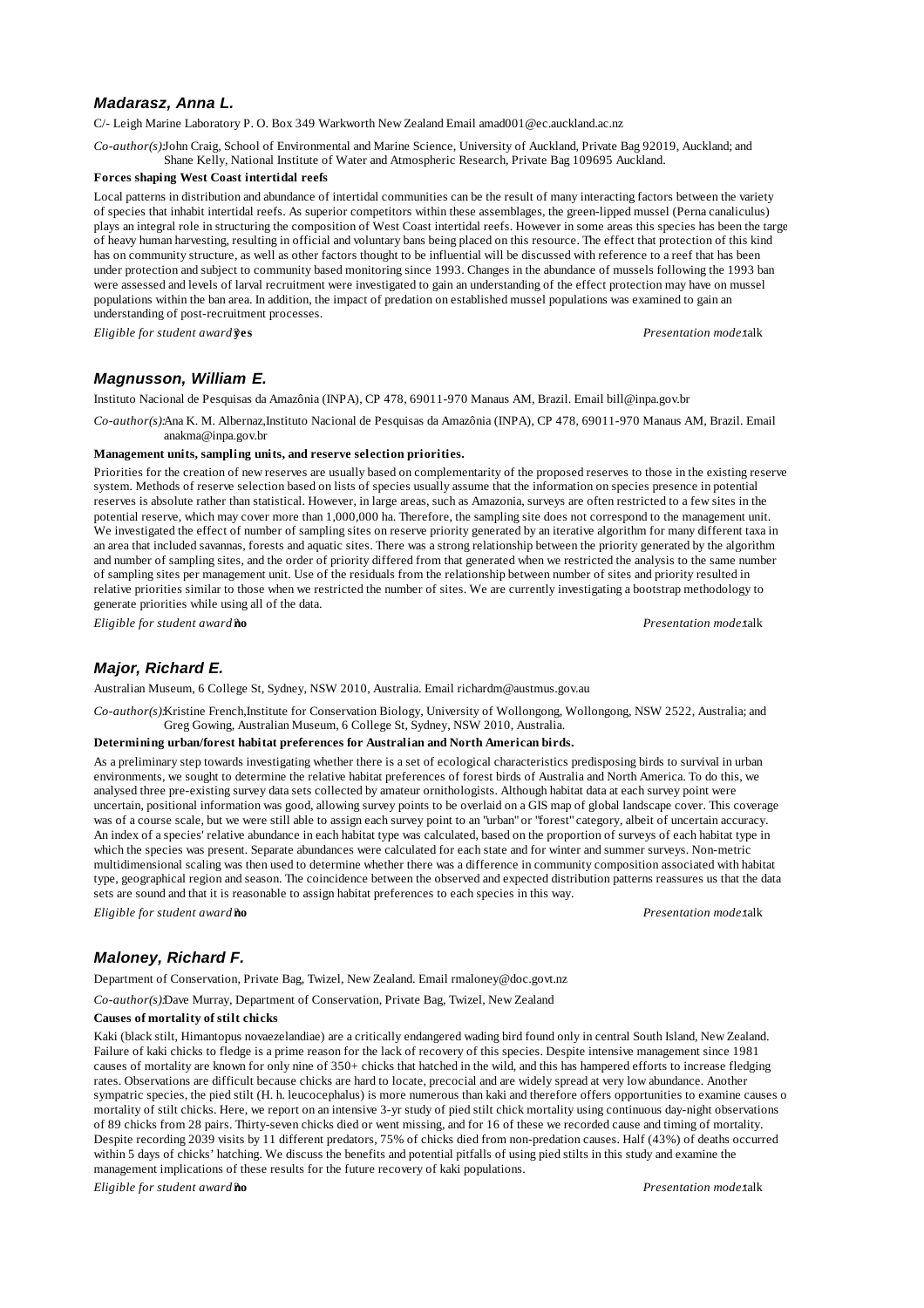# *Manopawitr, P.*

WILDLIFE CONSERVATION SOCIETY - THAILAND PROGRAM

*Co-author(s):*STEPHEN WILLIAMS AND RICHARD PEARSON, School of Tropical Biology, James Cook University of North Queensland, Townsville, Queensland 4811, Australia

#### **FORAGING ECOLOGY OF INSECTIVOROUS BIRDS IN TROPICAL FORESTS OF NORTH QUEENSLAND**

This study investigated the patterns of foraging ecology of insectivorous birds in tropical forests in the Wet Tropic biogeographic region of Northeastern Australia. The foraging ecology of twenty-six insectivorous bird species in rainforest and adjacent wet sclerophyll forest was quantitatively described using the distributions of foraging effort across vertical strata and different foraging substrates. The assemblage structure in the two habitats was similar, with slightly higher species diversity in wet sclerophyll forests. The analyses revealed that vertical distribution was the most important in separating species' foraging patterns. The foraging substrate was a significant factor in niche separation at a finer level. Insectivorous bird communities in both habitats were classified into four major groups: ground foragers, low-shrub foragers, arboreal foragers and canopy foragers. The degree of specialisation of each insectivorous bird species was examined by calculating diversity indices on foraging data. Most species were relatively generalised in their behaviour. The lack of specialisation in foraging patterns of insectivorous bird in this study supported the hypothesis that historical rainforest contractions may have affected the available species pool in the past, with only relatively generalised species surviving to the present. *Eligible for student award?***yes** *Presentation mode:*talk

# *Manson, Fiona J*

University of Queensland, Brisbane, Qld 4072, Australia. Email fiona.manson@csiro.au

*Co-author(s):*Neil R Loneragan, CSIRO Marine Research, PO Box 120, Cleveland, Qld 4163, Australia; and Greg A Skilleter,

Department of Zoology,University of Queensland, Brisbane, Qld 4072, Australia; and Stuart R Phinn, Department of Geographical Sciences and Planning, University of Queensland, Brisbane, Qld 4072, Australia.

### **Establishing links between mangroves and fisheries in Australia: a conceptual framework**

The juvenile stages of many commercially and recreationally important species of fish and invertebrates use mangroves as nursery habitats and this has led to the paradigm that mangroves are critical for the survival of many fish and invertebrate species. In some fisheries (e.g. banana prawns) a link between the length of mangrove-lined rivers and the catch in adjacent fisheries has been suggested. However, the mechanisms that account for this link are uncertain. We review the literature and data on the underlying physical and biological processes which may explain these linkages by focussing on five key questions: (1) What attributes of mangroves contribute to their role as nurseries? (2) Which fish and crustacean species use mangroves and how strong is their dependence on mangroves? (3) What effect has the removal of mangroves had on fisheries production? (4) What other environmental factors influence fisheries production? and (5) What data do we need to collect to test the paradigm? The answers to these questions have helped to develop a conceptual framework for the links between mangroves and fisheries production. This framework will be used to assess evidence for the links between mangroves and fisheries in Moreton Bay and the Fitzroy River, and will provide a basis for the design of future fisheries and mangrove monitoring systems.

*Eligible for student award?***yes** *Presentation mode:*talk

## *Maron, Martine*

School of Biological Sciences, P.O. Box 18, Monash University,Victoria, 3800, Australia, Email: Martine.Maron@sci.monash.edu.au

*Co-author(s):*Alan Lill, School of Biological Sciences,P.O. Box 18 Monash University, Victoria 3800, Australia, Email: Alan.Lill@sci.monash.edu.au Ralph Mac Nally,School of Biological Sciences, P.O. Box 18 Monash University, Victoria 3800, Australia, Email: Ralph.MacNally@sci.monash.edu.au David M. Watson, The Johnstone Centre and School of Environmental and Information Sciences, Charles Sturt University, Thurgoona NSW 2640 Australia, DWatson@csu.edu.au

### **Between-year variation in the bird communities of a fragmented woodland ecosystem**

Most studies of bird communities in remnant patches of habitat essentially provide 'snapshots' that tell us little about dynamic change over time. An understanding of the range of such temporal variation is essential for optimal conservation recommendations to be made. Watson et al. (1999) censused the bird community of a highly fragmented system of endangered Buloke woodland remnants in southeastern Australia for one year in 1994-95. To determine whether their study provided an accurate description of the bird community of these remnants over a longer time scale, we exactly replicated their survey in 2001-02. We found that species richness per remnant was significantly higher in 2001-02. This was due to the majority of species present within the system being more widespread among the remnants during the recent survey period, rather than to additional species that were not present in the earlier survey period entering the system. The total number of birds recorded during the 2001-02 survey was more than three times greater than that recorded in 1994-95. The extent to which the bird communities of the various remnants formed a series of nested subsets, where species present in sites with lower species richness were non-random subsets of species found in sites with higher species richness, was also significantly greater in 2001-02. We suggest that climatic variation may have been significant in causing this temporal variation in the bird communities, as areas inland of the system of remnants studied experienced below average rainfall during, and for 2 years prior to, the 2001-02 survey period, whereas no such conditions were evident in the 2 years prior to the first survey period. Thus the suite of remnants may, despite its extreme degree of fragmentation and degradation, provide valuable refugia for woodland birds during drought.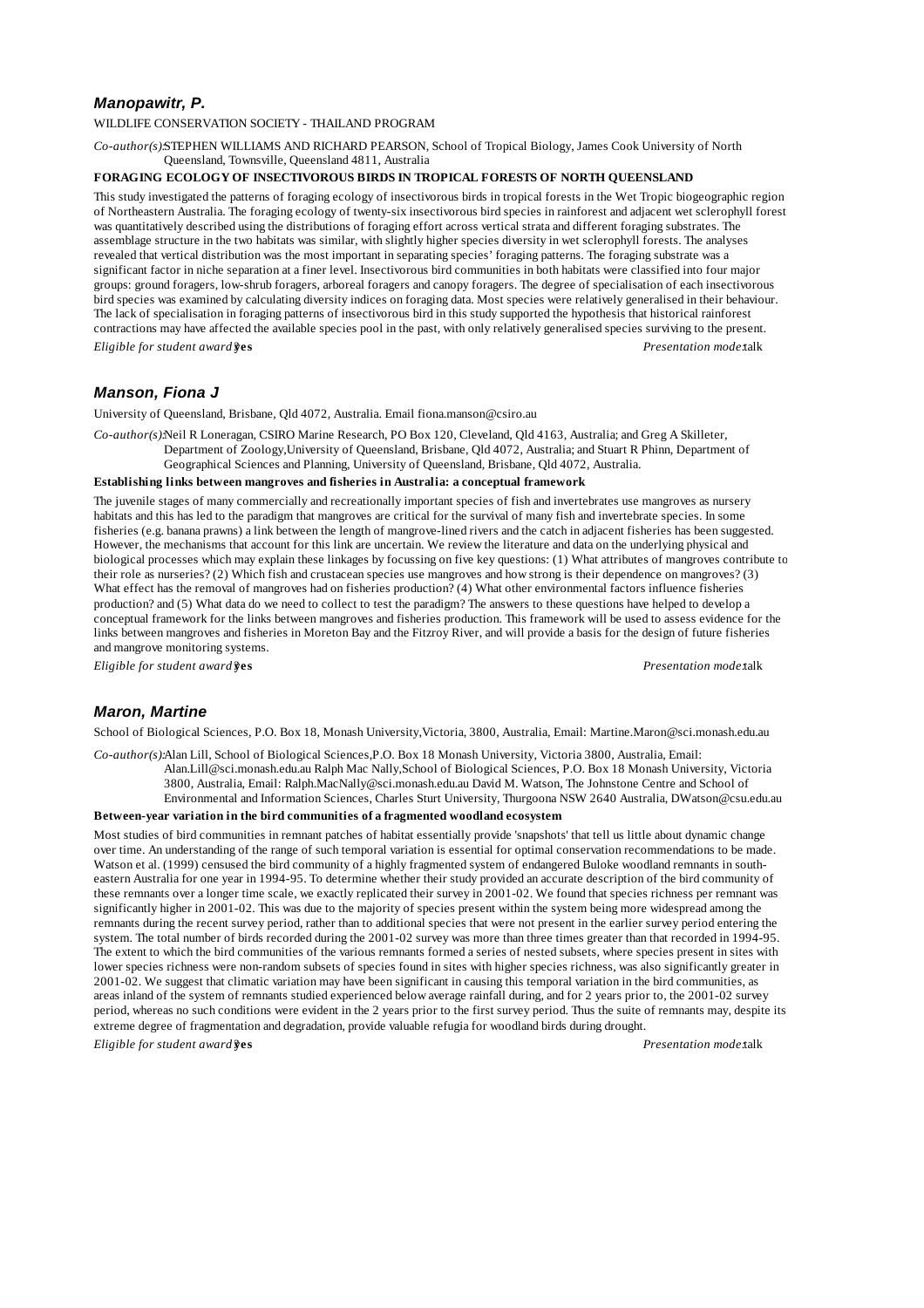# *Martin, Jennifer K.*

Department of Zoology, University of Melbourne, Victoria, 3010, Australia. Email j.martin@zoology.unimelb.edu.au

*Co-author(s):*Kathrine A. Handasyde and April Reside Department of Zoology, University of Melbourne, Victoria, 3010 Australia

#### **Den-tree use by Bobucks (Trichosurus caninus) in north-eastern Victoria.**

Tree hollows are an essential resource for most species of arboreal marsupial. We are investigating the use of den-trees by 48 radiocollared Bobucks (Trichosurus caninus) in the Strathbogie Ranges, north-eastern Victoria. We have collected more than 4000 daytime radio-fixes on Bobucks located in both a 150ha forest block and in narrow linear remnant forest vegetation beside roads. Ninety-six percent of fixes located animals in tree hollows, confirming the importance of this resource. All individuals use multiple dens: Bobucks in the forest population use a mean of 5.7 dens, roadside animals a mean of 9.3 dens. Although some individuals use up to 15 trees, most have one or two preferred trees. Despite the high population density, each tree is used by only one adult male and female pair and their associated offspring, suggesting that Bobucks may have some form of "ownership" of particular trees. In the forest population, most dentrees used by an individual are located on the periphery of the area used at night for foraging by that individual, suggesting that den-trees in close proximity to food trees may be limiting. We are artificially supplementing den availability using nest boxes to investigate this possibility.

*Eligible for student award?***yes** *Presentation mode:*talk

# *Martin, Tara G.*

School of Life Sciences, The Ecology Centre, University of Queensland, St Lucia, QLD., 4072

*Co-author(s):*Sue McIntyre, CSIRO, 120 Meiers Rd, Indooroopilly, Qld. 4068; Hugh Possingham, School of Life Sciences, The Ecology Centre, University of Queensland, St Lucia, Qld., 4072.

#### **Birds and cattle grazing: the avian winners and losers in a variegated landscape.**

Grazing by livestock is the most extensive land use in Australia affecting over 70% of the continent. While the effects of grazing on vegetation have received attention the impact on fauna is less well known. This study investigates the impact of cattle grazing on birds of a variegated landscape in southeastern Queensland. This is the first study in Australia to specifically examine grazing effects independent of tree clearing effects. Before data was collected and analysed, species-specific predictions were made on bird responses to grazing based on a species foraging and nesting substrate model and on expert opinion. These predictions were then tested in this natural landscape experiment, using a multivariate approach, where bird species composition, abundance and richness where examined across three habitat types: eucalypt woodland, native grassland and riparian vegetation with three levels of grazing: none/low, moderate (selective) and high (non-selective, producing a lawn-like sward structure). The differences between woodland, riparian and native pasture habitats on the bird community was greater than the effects of grazing, but within these, the three levels of grazing all had strong effects shaping the bird assemblage within each habitat. Implications of these results are discussed and comparisons are made to our apriori predictions.

*Eligible for student award?***yes** *Presentation mode:*talk

### *Mason Tanya*

University of Wollongong, Wollongong, NSW 2522, Australia. Email tjm09@uow.edu.au

*Co-author(s):*Kristine French, University of Wollongong, Wollongong, NSW 2522, Australia; and Mark Lonsdale, CSIRO Entomology, Canberra, ACT 2601, Australia.

#### **Social instruments of environmental weed control**

Understanding and implementing social instruments such as legislation, economics, policy and education to ecological problems will maximise the potential for beneficial conservation outcomes. Invasion of natural ecosystems by environmental weeds and resultant detrimental impacts on ecosystem structure and function represent important foci for collaboration between natural and social sciences. Ecological and life history factors have often been the focus of environmental weed research. However, social factors also influence environmental weed invasion. Human landuses, landscape processes, human weed control efforts, funding availability, perception of the weed problem and legislative constraints on activities may significantly affect the overall efficacy of eradication, control and / or management programs for environmental weeds. We have analysed the effectiveness and limitations of weed policies, legislation, economics and educational programs at the national, state and local level. Current social infrastructure in New South Wales provides a case study of state and local initiatives. The threats to natural ecosystems posed by environmental weed invasion have mobilised all tiers of government, private organisations and community conservation groups. The existing social framework used by weed control organisations will be discussed and opportunities for enhanced ecological input to current social instruments will be identified. *Eligible for student award?***yes** *Presentation mode:*talk

## *Masters, Pip*

National Parks and Wildlife South Australia, PO Box 39, Kingscote, SA 5223, Australia. Email masters.pip@saugov.sa.gov.au

*Co-author(s):*Toni Berden and Graeme Moss, National Parks and Wildlife South Australia, PO Box 39, Kingscote, SA 5223, Australia. **Koalas: their impact on manna gum condition on Kangaroo Island**

Koalas were introduced to Kangaroo Island in 1925, and since then the population has flourished. However, over browsing in riparian habitat, particularly manna gum, has increased to an unsustainable level. To determine the ecological constraints of koala management on Kangaroo Island we used data collected since 1997 to identify: 1. koala distribution and abundance, 2. eucalypt species that are threatened by over browse from koalas; 3. condition of eucalypt species and the rate of decline in condition, and 4. a sustainable koala density. This information provides a solid ecological base for decisions to be made regarding the resources required for future koala management actions.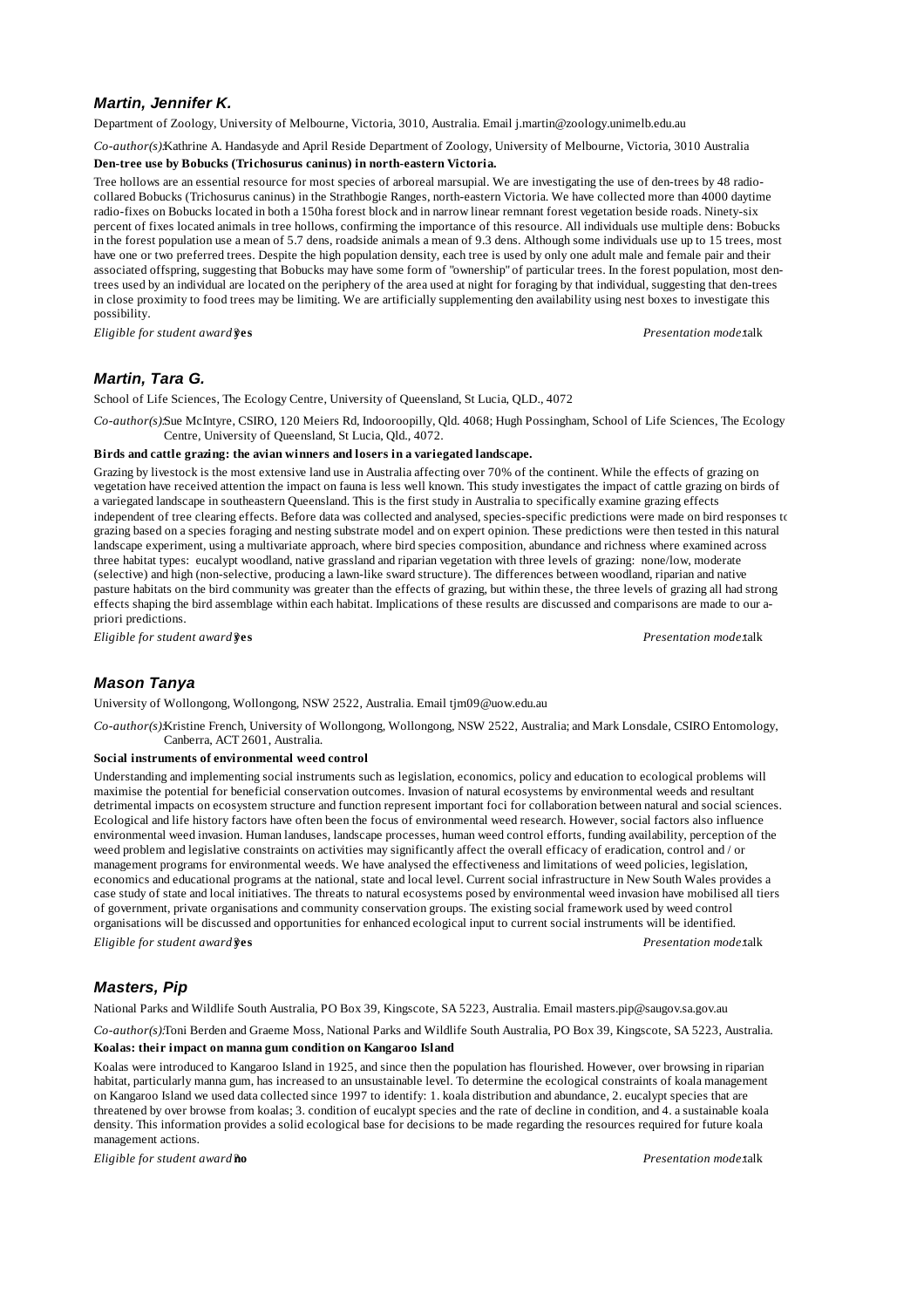# *McAlpine, Kate G*

Victoria University of Wellington, PO Box 600, Wellington, New Zealand. Email kate.mcalpine@vuw.ac.nz

*Co-author(s):*no co-authors

## **Biomass allocation in a woody weed: does it contribute to invasion success?**

Berberis darwinii (Darwin's barberry) is a serious environmental weed in New Zealand, capable of invading a range of different light environments, from grazed pasture to intact forest. I examined biomass allocation patterns in Berberis seedlings to determine whether plasticity in biomass allocation contributes to invasion success. Seedlings were grown for 7 months in five natural light environments in the field, and three artificial light environments in the shadehouse. In the field, seedlings grown in full sun were an order of magnitude taller and heavier, had five times as many leaves, and had a significantly higher leaf mass ratio than seedlings grown in other light environments. Shade increased specific leaf area and leaf area ratio, but did not affect the root: shoot ratio. While seedling survival was high in the sun, and low in the shade, patterns of biomass allocation to root, stem, and leaf were not significantly different in four of the five light environments. The shadehouse experiment produced similar results, although seedlings in the deep shade experienced heavy herbivory. I conclude that although leaf morphology does change, early patterns of biomass allocation in Berberis darwinii are generally not plastic, and do not explain invasion success in a range of light environments.

*Eligible for student award?***yes** *Presentation mode:*talk

# *McCarthy, Michael A.*

Australian Research Centre for Urban Ecology, c/o School of Botany, University of Melbourne, Parkville, Vic 3010, Australia. Email mamcca@unimelb.edu.au

*Co-author(s):*no co-authors

#### **Bayesian methods for ecological data analysis and prediction**

Null hypothesis testing is taught and used extensively in ecology, so much so that in some peoples eyes it represents the only way of conducting science: one must be testing a (null) hypothesis. However, numerous scientists in numerous different fields criticize this approach to science as being inefficient and misleading. Freely-available software and accessible reviews of the methods make Bayesian statistics a practical alternative to null-hypothesis testing in ecology. Data and prior information are used to assign degrees of beliefs in multiple alternative hypotheses and parameter values. Relatively complex data analyses can be conducted in a Bayesian framework much more easily than when using regular statistical software. A study of the effects of toe clipping on frogs is presented as an example. The Bayesian analysis provides a consistent picture of how return rates decrease for each additional toe that is removed.

*Eligible for student award?***no** *Presentation mode:*talk

# *McGeoch, Melodie A.*

Department of Conservation Ecology, University of Stellenbosch, Private Bag X01, Matieland 7602, Stellenbosch, South Africa. E-mail mcgeoch@sun.ac.za

*Co-author(s):*Peter W. Price, Department of Biological Sciences, Nortern Arizona University, Flagstaff, Arizona 86011-5640, USA email peter.price@nau.edu

### **Scaling up relationships in the population dynamics of an insect herbivore.**

Population dynamics and species interactions are strongly influenced by spatial structure, and relationships and mechanisms are known to be spatially variant. Nonetheless, the form and extent of such changes across spatial scales is understood for few species. One of the best understood insect-plant interactions is the stem-galling sawfly, 'Euura lasiolepis', and its willow host, 'Salix lasiolepis'. The mechanisms underlying the population dynamics of this sawfly have been well-established. However, field studies have been confined to few plants in single patches. Here we examine the system across an altitudinal gradient, effectively shifting the scale of observation from local to landscape level. We determine if the robust relationships at fine scales hold across the landscape, and quantify the spatial structure in sawfly abundance. Although gall density was not related to altitude, survivorship increased with altitude as an apparent function of declining parasitism and host plant-induced mortality. Well-established relationships did hold at the larger scale, and hostplant quality remained important. However, spatial structure in sawfly population parameters emerged, suggesting additional mechanisms, such as parasitism and dispersal patterns, as being important population dynamics mechanisms at the landscape scale. Such multiscale studies are likely to provide interesting insights into the spatial population structures of species. *Eligible for student award?***no** *Presentation mode:*talk

## *Mcintyre, Sue*

CSIRO Sustainable Ecosystems, Long Pocket Laboratories, 120 Meiers Rd, Indooroopilly, QLD 4068, Australia. Email Sue.Mcintyre@csiro.au

*Co-author(s):*Richard Hobbs, School of Environmental Science, Murdoch University, Murdoch, WA 6150 Australia. **Byron Bay to Carnarvon - Darwin to Hobart: when does landscape variation matter?**

Landscapes encompass a huge range of complexity and involve many processes operating at different scales. Generalizing can be difficult, but there is a need for a framework that has continental-wide scope, thus providing a national context for oral and written communication. We propose a framework to encompass landscape variation using variables thought to most effectively describe major differences in landscape sensitivity to, and expression of, ecological dysfunction. Our framework includes climate (linked to bioregions), and vegetation structure to create a primary matrix representing biophysical variation. Vegetation clearing and modification are proposed to describe the impacts of agriculture and urbanization. These four variables can be used selectively to identify a range of landscape types that might be relevant to a particular application. It is hoped that the framework will assist in the organization of existing and future learning about vegetation management. It can be used to identify where management can and cannot be generalised, enabling management strategies to be developed for different landscape types.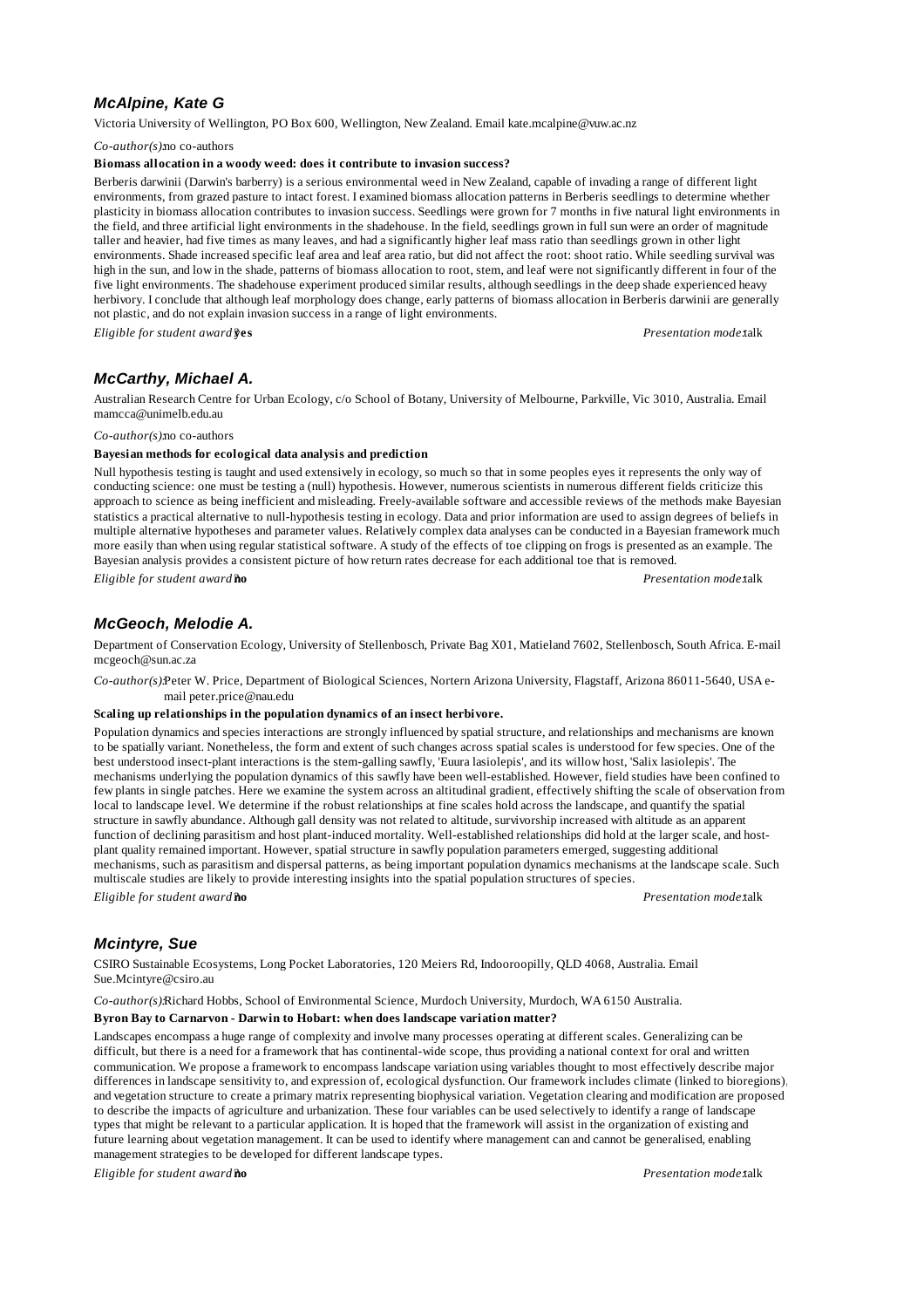# *McKenna, Laura*

Faculty of Arts, Health and Science, Central Queensland University, Bruce Highway, North Rockhampton QLD 4701 e-mail: l.mckenna@cqu.edu.au

*Co-author(s):*Dr Alison Shapcott, Faculty of Science, University of the Sunshine Coast, Maroochydore DC QLD 4558

### **Evaluating the recovery of restored riparian areas in comparison to intact and degraded regions**

Riparian areas have been a focus of restoration works due to their habitat value; however, previous restoration has often consisted of tree planting and weed control rather than re-creating vegetation structure and habitat diversity. This study evaluated restored riparian areas of different ages (2, 2.5, 7 and 10 years old), comparing them to reference sites (representing original condition) and control sites (representing degraded, pre-restoration conditions) in South East Queensland. To establish the level of ecosystem recovery and function, vegetation structure was used to measure habitat diversity, whilst ant community composition was used to indicate if habitat provision in restored areas was more similar to intact or degraded conditions. Vegetation structural complexity was highest at the reference sites, with only one of the treatment sites - the 10 year treatment - redeveloping structural complexity similar to its control site. The structural complexity of the remaining younger treatment sites was lower than that of their controls. In contrast, ant species richness and diversity was higher at the treatment sites than at the reference and control sites (with the reference and controls being similar to each other). The ant species richness of the 10 year treatment was the lowest of all the study sites, suggesting a different stage of recovery to the higher species richness of 2.5 and 7 years and moderate species richness of the 2 year treatment. For the restored sites, the development of an understorey with an appropriate vegetation species mix was limited, with Camphor Laurel (Cinamomum camphora) the dominant species of the understorey at the 10 year site. This suggests a greater focus needs to be directed at accelerating development of all vegetation layers, not the upperstorey alone, ensuring faster recovery of structural complexity and hence habitat diversity. *Eligible for student award?***yes** *Presentation mode:*talk

# *McKeown, Adam*

CSIRO TFRC, PO Box 280, Atherton, Qld 4883 Australia. Email Adam.McKeown@csiro.au

*Co-author(s):*David Westcott, CSIRO TFRC, PO Box 280, Atherton, Qld 4883 Australia

#### **Examining errors in the accuracy of fly-out counts of Spectacled Flying-foxes**

Spectacled Flying-foxes, Pteropus conspicillatus, are a prominent component of the Wet Tropics fauna. They disperse both the pollen and seeds of their food plants and hence play a significant ecological role in tropical forests. They are currently listed as Vulnerable by Commonwealth Government under the EPBC Act, but simultaneously are a significant pest in orchards. Flying fox management is a divisive issue within the community and a focus of much of this concern is population estimation, which is important in addressing many management issues. Flying fox population estimation is inherently difficult and despite the best efforts of counters, counts are subject to error. We examined one component of population estimation accuracy; individual counter accuracy. This was done by comparing estimates of flyouts by individual counters with estimates derived from video-tapes of the same flyouts. Counters were found to undercount by an average 16 per cent in the study. Medium sized flyouts, of between 5 000 and 8 000 bats proved to be reasonably accurate. Smaller and larger flyouts had larger errors, though these tended to be predictable when conducted by experienced counters. *Eligible for student award?***no** *Presentation mode:*talk

*McLean, Natasha*

Department of Zoology, University of Melbourne, Victoria 3010, Australia. Email n.mclean@zoology.unimelb.edu.au

*Co-author(s):*Michael McCarthy, Australian Research Centre for Urban Ecology, Royal Botanic Gardens Melbourne, c/o Botany School, University of Melbourne, Victoria 3010, Australia; and Kathrine Handasyde, Department of Zoology, University of Melbourne, Victoria 3010, Australia.

### **Population dynamics of Victorian koalas (Phascolarctos cinereus)**

The density of a population is determined by the primary parameters fecundity, mortality, immigration and emigration, and is also affected by secondary parameters such as population age structure. The koala provides an excellent opportunity to examine the importance of each parameter in determining population abundance. We have access to large samples of animals from relocation programs at sites where population growth rates vary greatly. Age-specific fecundity data was collected from over 500 koalas from each of four closed "island" sites where fecundity varied (32-81%) in part due to reproductive disease caused by infection with the bacterium Chlamydia. This, combined with age-specific mortality data derived from a sample of over 200 pick-up skulls, provided a unique opportunity to develop accurate models of koala populations with different disease status and examine the population parameters involved in population growth.

*Eligible for student award?***yes** *Presentation mode:*talk

# *Miller, Craig*

Macquarie University, c/- Department of Land and Water Conservation, PO Box 297, Muswellbrook, NSW 2333

*Co-author(s):*no co-authors

### **Conservation ecology of riparian forests in agricultural landscapes, West Coast, NZ.**

The West Coast retains the majority of New Zealand's floodplain forests. Yet the floodplain forests on well drained soils were extensively cleared for agriculture in the late 1800's. 53% of the floodplains are currently in pasture, with only 0.8% of the agricultural landscape having native forest cover. Most of the forest patches are small, isolated from the river, and many are grazed by cattle. This presentation discusses the ecology of the forest patches with respect to intact forest, and identifies issues and options for protecting and enhancing these patches in the agricultural landscape.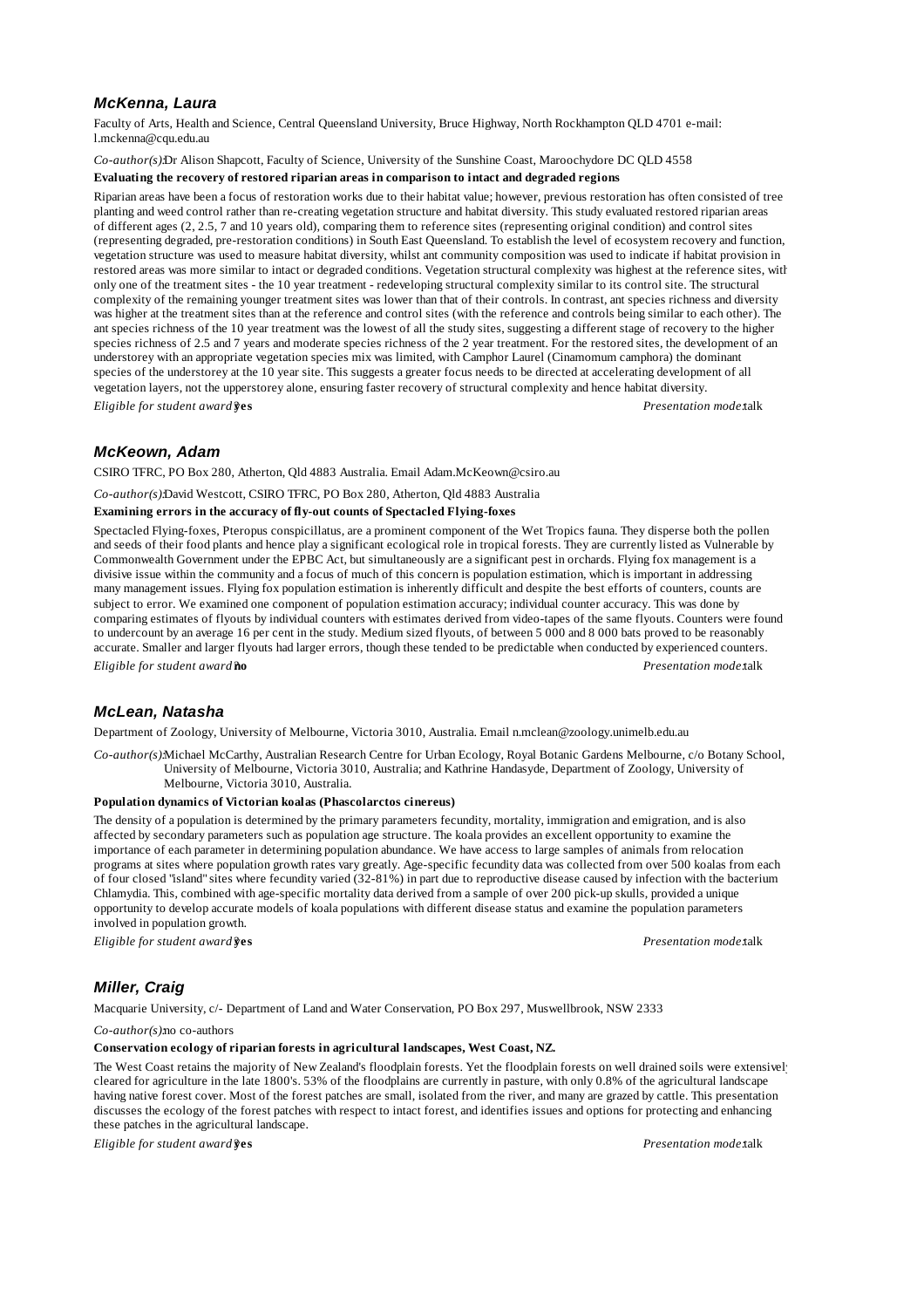## *Mills, Michele*

School of Geography and Environmental Sciences, University of Auckland. Private Bag 92019 Auckland, New Zealand. Email m.mills@auckland.ac.nz

*Co-author(s):*no co-authors

**Restoring the mauri of Oruarangi Creek and the mana of its people: the prosed restoration of Oruarangi Creek**

In recognition of the societal and cultural values of ecological restoration several community-based programs have been developed throughout the world. In particular those with interests in the field of freshwater and riparian management have developed numerous programs to encourage community involvement in their management. While each of these programs give de facto recognition to an ethos typically espoused by indigenous peoples, the concerns, values and localised knowledge of indigenous peoples continues to remain excluded from the management process. In documenting key aspects of the proposed restoration of Oruarangi Creek this paper aims to provide an example of how the concerns, values and knowledge of local indigenous communities can form a major component of the restoration process

*Eligible for student award?***yes** *Presentation mode:*talk

## *Moir, Melinda L.*

Department of Environmental Biology, Curtin University of Technology, GPO Box U1987, Perth 6845, W.A. Australia

*Co-author(s):*Jonathan Majer (Department of Environmental Biology, Curtin University of Technology, GPO Box U1987, Perth, W.A. 6845, Australia; and John Koch, Alcoa World Alumina, PO Box 252 Applecross, W.A. 6953, Australia.

#### **Bringing back the bugs: Hemipteran host-specificity in rehabilitated bauxite mines and Jarrah forest in Western Australia**

Herbivorous members of the Hemiptera (true bugs) play a role in community succession and potentially influence vegetation composition of disturbed areas. Bauxite is mined in the Jarrah (Eucalyptus marginata) forest of Western Australia (WA), with an intensive rehabilitation program conducted subsequently. The objective of the mine rehabilitation program is to reinstate the original ecosystem present prior to mining. One would expect returning native plant species would result in recolonisation of Hemiptera hostspecific to those particular plants. The reality may not be this simple. A few factors controlling the successful return of bugs to rehabilitated sites are: lack of certain native plant species; time taken to develop an overstorey; unpredictability of Hemiptera species response to disturbance; and lack of base-line studies of WA Hemiptera on which monitoring decisions may be based. This paper addresses these factors and analyses host specificity of Hemiptera in the Jarrah forest, and their subsequent response to bauxite mine revegetation. This was achieved by selectively sampling Hemiptera on 15 understorey plant species. Approximately 430 species from 51 families have been found. Approximately 65 of these species were considered highly host-specific and the absence of host plants in rehabilitation indicates that 15 of these species will not recolonise.

*Eligible for student award?***yes** *Presentation mode:*talk

# *Moles, Angela*

Department of Biological Sciences, Macquarie University, NSW 2109 AUSTRALIA

*Co-author(s):*Mark Westoby, Department of Biological Sciences, Macquarie University, NSW 2109 AUSTRALIA

#### **Latitude, seed predation and seed size**

We set out to test the hypothesis that rates of pre- and post-dispersal seed predation would be higher towards the tropics, and to quantify the slope and predictive power of the relationship between seed mass and latitude both within and across species. Seed mass, predispersal seed predation and post-dispersal seed removal data were compiled from the global literature and combined with information regarding the latitude at which the data were collected. Contrary to expectations, we found no significant relationship between seed predation and latitude (log10 proportion of seeds surviving pre-dispersal seed predation vs latitude,  $P = 0.63$ ;  $R2 = 0.02$ ; n = 122 species:  $\log 10$  proportion of seeds remaining after post-dispersal seed removal vs latitude,  $P = 0.54$ ;  $R2 = 0.02$ ; n = 205 species). These relationships remained non-significant after variation due to seed mass was accounted for. We also found a very substantial (R2 = 0.21) relationship between seed mass and latitude across 2706 species, with seed mass being significantly higher towards the tropics. There was a ten-fold reduction in mean seed mass for every ~21 degrees moved towards the poles, despite a wide range of seed mass within each latitude. Within-species slopes of seed mass with latitude were significant, but only about  $\frac{1}{3}$  as steep as the cross-species relationship. The strong relationship between seed mass and latitude shown here had been observed in previous studies, but had not previously been quantified at a global scale.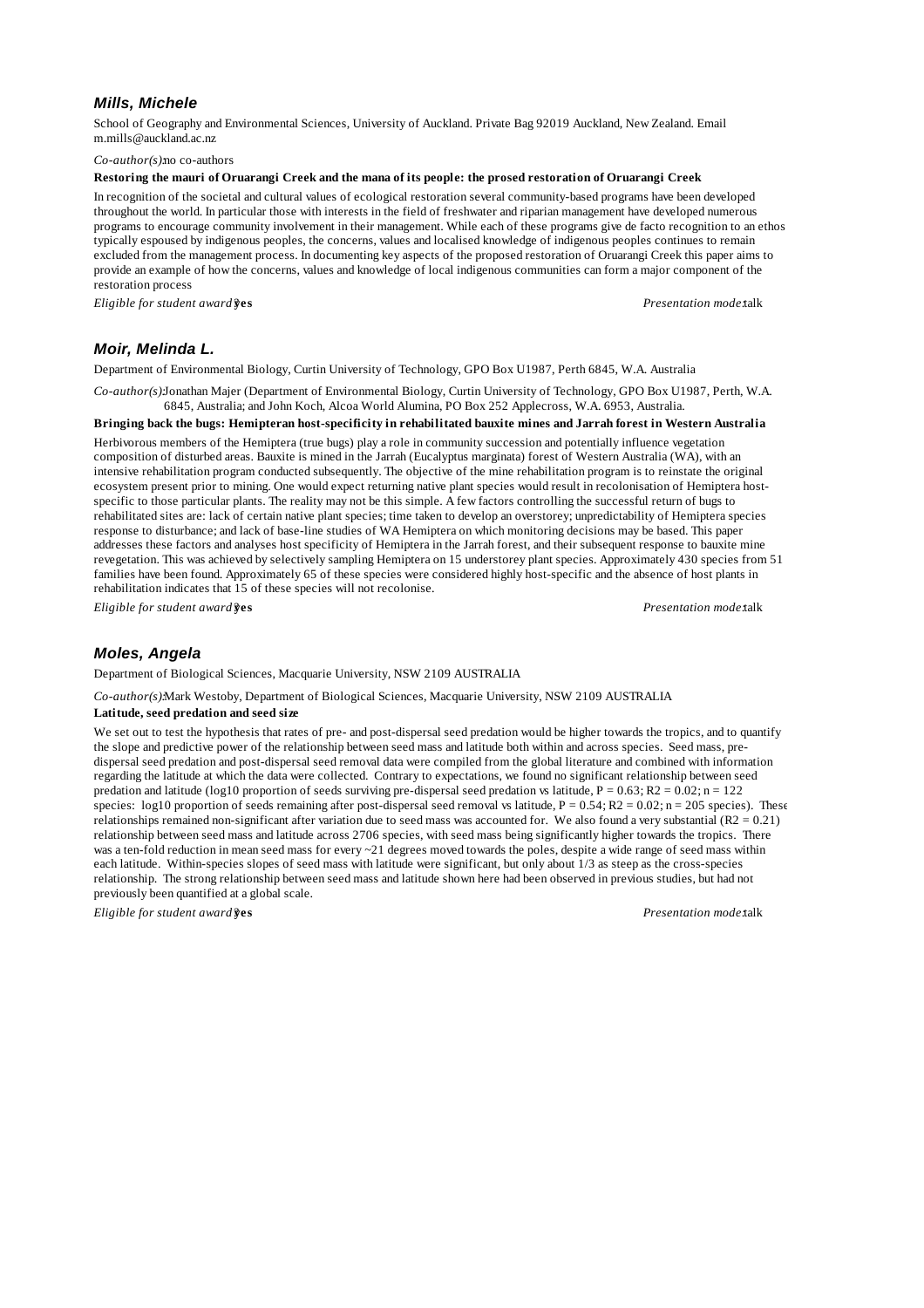# *Moore, Ben D.*

School of Botany and Zoology, Australian National University, Canberra, ACT, 0200

*Co-author(s):*Ian R. Wallis, School of Botany and Zoology, Australian National University, Canberra, ACT, 0200, William J. Foley, School of Botany and Zoology, Australian National University, Canberra, ACT, 0200

### **Patterns of between-tree and between-site variation in foliar chemistry of Eucalyptus microcorys – the role of environmental factors and implications for arboreal marsupials**

The concept of a direct link between soil fertility, plant defence and animal abundance has been an important driver of the conservation of arboreal marsupials in southern Australia. In the forests of south-eastern Australia, for example, Wayne Braithwaite and co-workers found that high densities of mammals occur where eucalypts with high foliar nutrients and low phenolics grow on fertile soils. At that time, the most important factor influencing feeding by marsupial folivores had not been identified. We will present findings from the first broad-scale leaf chemistry survey to include the formylphloroglucinol compounds (FPCs) across most of the geographical range of eucalypt species. Concentrations of the FPC, sideroxylonal, in the foliage of Eucalyptus microcorys varied widely both among and within 42 sites and showed strong relationships with site quality, elevation and to a lesser extent, foliar nitrogen. Other phenolic compounds also varied at both of these scales, but were only influenced strongly by foliar nitrogen. We will present evidence that this variation influences herbivory by koalas and will discuss how these findings suggest a rethink of how we assess current conservation strategies and the nutritional quality of forests for folivores.

*Eligible for student award?***yes** *Presentation mode:*talk

# *Moran, Cath*

Rainforest CRC, Griffith University, Nathan, Qld 4111, Australia. Email c.moran@mailbox.gu.edu.au

*Co-author(s):*Carla Catterall, Rainforest CRC, Griffith University, Nathan, Qld 4111; Ronda Green, Griffith University, Nathan, Qld 4111; and Mike Olsen, Landscape Assessment, Management & Rehabilitation, Brisbane.

#### **Differences among frugivorous bird species in their potential role as rainforest seed dispersers**

A large proportion of rainforest bird species eats fruit, potentially dispersing the seeds of fleshy-fruited plants. However, little is known of the ways in which different species, or types of species, perform as seed dispersers in subtropical Australian landscapes. Based on field observation and an extensive literature review, we compiled a list of over 50 frugivorous bird species that potentially disperse plants in the Australian subtropics. These species were allocated to groups reflecting their potential importance as dispersers of rainforest seeds based on the number of fleshy-fruited plants eaten by each species, the specific composition of their diets, and the extent to which birds may disperse viable seeds. We also assessed the differential responses of these species and species-groups to rainforest fragmentation and regeneration using field surveys at 48 sites in the Sunshine Coast hinterland. Implications for the dynamics and regeneration of rainforest patches within extensively cleared landscapes are discussed.

*Eligible for student award?***yes** *Presentation mode:*talk

# *Morgan, John*

Grassy Ecosystems Research Group, Department of Botany, La Trobe University, Bundoora, Vic 3083, Australia.

*Co-author(s):*no co-authors

#### **Disturbance frequency and community stability in temperate grassland remnants - measuring rates and direction of community change over time**

Plant communties are spatially and temporally variable in response to a variety of biotic and abiotic forces and a major challenge for ecology is to quantify the nature and direction of this variability. This is particularly important when conserving communities in landscapes that are subjected to substantial exogenous disturbance, non-native species invasions and fragmentation pressures such as isolation and edge effects. Temperate grasslands in western Victoria are one community where the conservation of the native flora is dependent on the preservation and sympathetic management of small, isolated remnants. Effects of fire frequency on species richness are well documented but there are no long-term studies to determine whether the maintenance of "status quo" burning regimes leads to stable community composition. Using data collected over 10 years from temperate grassland remnants with different long-term fire histories, I examined whether fragmented grasslands exhibit directional change or stability in response to different fire frequencies and the implications for conservation management. I introduce the use of time-lag analysis as a way to provide quantitative measurement of the rate, direction and pattern of community change and compare the results to more usual analyses such as univariate statistics and ordination.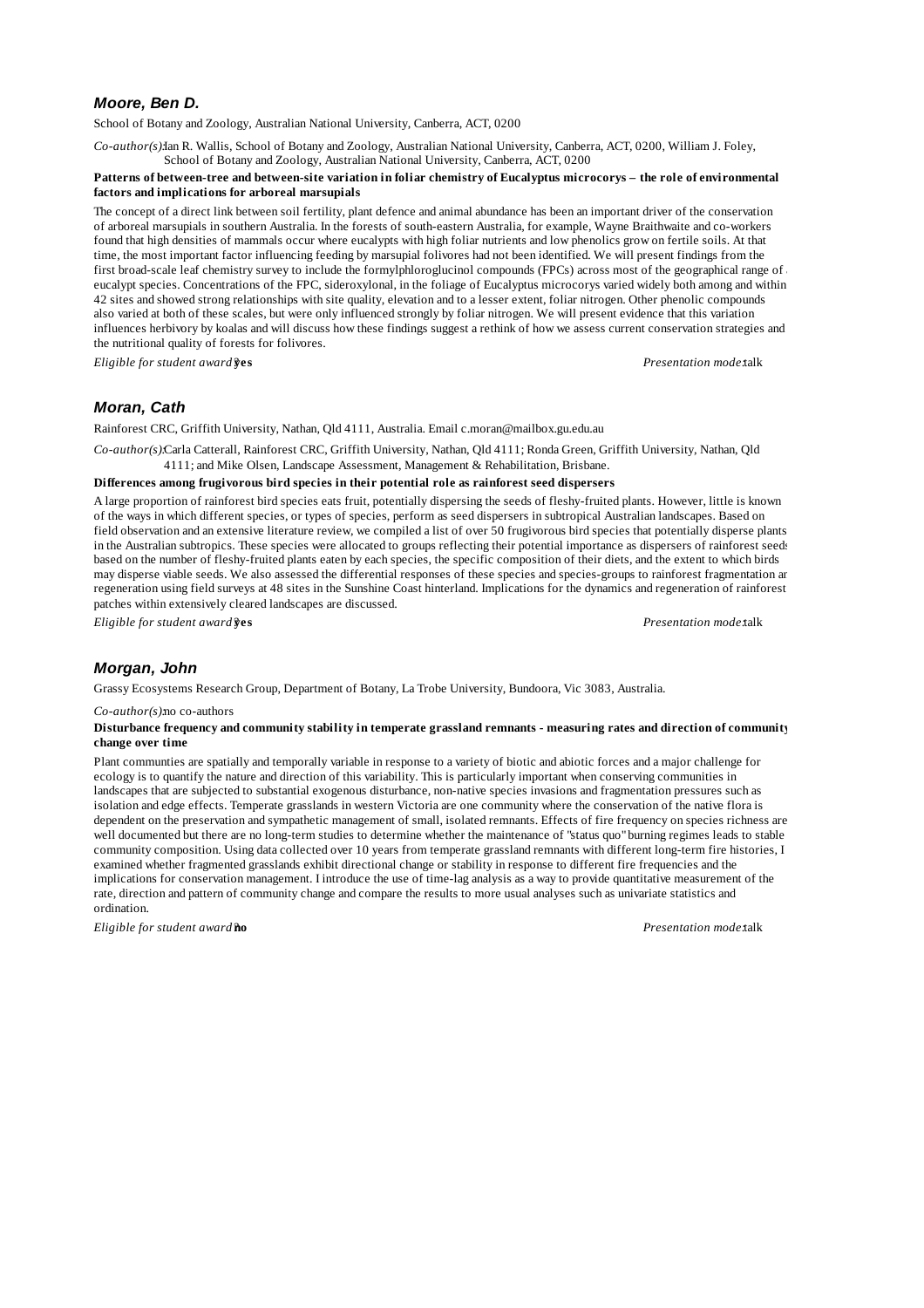## *Moritz, Craig*

Museum of Vertebrate Zoology, Univ. California, Berkeley, CA 94720, USA

*Co-author(s):*Catherine Graham, Museum of Vertebrate Zoology, UC Berkeley, CA 94720 Jeremy Austin, Department of Zoology & Entomology, The University of Queensland, QLD 4072 Conrad Hoskin, Department of Zoology & Entomology, The University of Queensland, QLD 4072 Stephen Williams, School of Tropical Biology, James Cook University Townsville, QLD 4811

#### **Historical determinants of vertebrate endemism in the Australian wet tropics rainforests**

It is now well established from several sources that the rainforests of the Australian wet tropics underwent severe contractions during the cool dry "glacial" periods of the late Pleistocene. Evidence from patterns of both species diversity and phylogeography suggest that vertebrate species were strongly affected by these changes in habitat distribution, but with varying geographical and temporal scales of local extinction and recolonisation. Recent macroecological theory stresses the importance of dispersal distance in determining the spatial scale at which historical processes influence species richness. Here we combine current and historical bioclimatic modeling of potential species distributions with molecular phylogeography to explore how historical range contraction has shaped geographic diversity in birds versus herpetofauna - two assemblages with contrasting dispersal ability and markedly different depths of divergence in molecular phylogeography.

*Eligible for student award?***no** *Presentation mode:*talk

## *Morris, E. Charles*

School of Science, Food and Horticulture, Hawkesbury Campus (K12), University of Western Sydney, Locked Bag 1797, South Penrith DC 1797. email: c.morris@uws.edu.au

*Co-author(s):*Sanders, Jonathon New South Wales National Parks and Wildlife Service, Cumberland North Area, PO Box 4070, Pitt Town NSW 2756. email: jonathon.sanders@npws.nsw.gov.au

### **Use of fire as a tool in restoring degraded eucalypt woodland - Scheville National Park.**

Scheyville National Park near Sydney has been subjected to a variety of previous land-uses, some of which removed the tree cover of Cumberland Plain Woodland (an endangered ecological community), and involved ploughing or grazing. An experiment has been established by NSW National Parks and Wildlife Service and The University of Western Sydney to determine whether fire will be useful as a tool in the restoration of previously agricultural land to eucalypt woodland. Replicate experimental plots have been established allowing for two treatments (unburnt and burnt) on four previous land-use types (orchard, ploughing, grazing, and woodland grazing). Sampling of the experiment was conducted prior to burning plots in the burnt treatment in November 2001. The first post-fire sampling was conducted in July 2002. The burnt vs. unburnt comparison which was not significant prior to the November fire, was significant post-fire (ANOSIM analysis). Differences between land-use categories were significant both pre- and post-fire. Determining how individual species have responded to the fire is progressing.

*Eligible for student award?***no** *Presentation mode:*talk

### *Mott, Beth*

University of Wollongong, Northfields Avenue, Wollongong, NSW 2522

#### *Co-author(s):*no co-authors

#### **Do hardwood plantations represent viable habitat for diverse faunal assemblages?**

In the next 18 years State Forests/the Government aims to convert 3 million hectares of cleared land into commercial timber plantations, >80% of which is intended to be hardwood timber species. As such hardwood plantations will soon represent a significant landscape feature for wildlife, and so understanding their potential benefit to wildlife is a valuable conservation concern. In terrestrial animal communities disturbances that cause changes to vegetation may alter the structure of animal communities associated with the disturbed habitat, by altering the availability of fundamental environmental parameters. Hardwood plantations represent a novel habitat in the landscape mosaic in which they occur, as planting morphology at establishment and subsequent harvesting generates high structural simplicity. Thermal environments in plantations are significantly hotter than those available in native forests, with a higher level of radiant energy and more light reaching the ground for a larger part of the day. In this presentation I compare faunal assemblages identified from 6-year-old and 30-year-old plantations, with those found in old growth native forests in adjacent areas, and explain some of the observed differences in reference to vegetation structure and available thermal environments.

*Eligible for student award?***yes** *Presentation mode:*talk

### *Muldoon, James W*

Assistant Director Park Planning and Policy Parks Division, Environment Australia GPO Box 787 Canberra, ACT 2600, Australia Tel: +61 2 62742772 Fax: +61 2 62742349 email: jim.muldoon@ea.gov.au

*Co-author(s):*no co-authors

#### **Biosphere Reserves in Australia: Experiences, Lessons and Issues**

Traditional insular notions of protected areas are being replaced around the world by a much more outward orientation linking protected areas with their broader regional landscapes, economies and communities. Perceptions of various models of protected areas are also changing rapidly..Australia established 12 Biosphere Reserves between 1977 and 1982 in all States except Queensland. No further reserves have been declared since then although a number of existing reserves have broadened their focus, driven in particular by local managers. The Mornington Peninsula has recently been nominated to UNESCO for consideration as a biosphere reserve, the first since 1982.. This paper describes some of the most recent developments in Australia s biosphere reserves, including an investigation of marketing and branding of biosphere reserve. The paper also discusses key agents for change and the potential of Biosphere Reserves as centres where new models for biodiversity conservation and sustainable use can be developed, trialed and implemented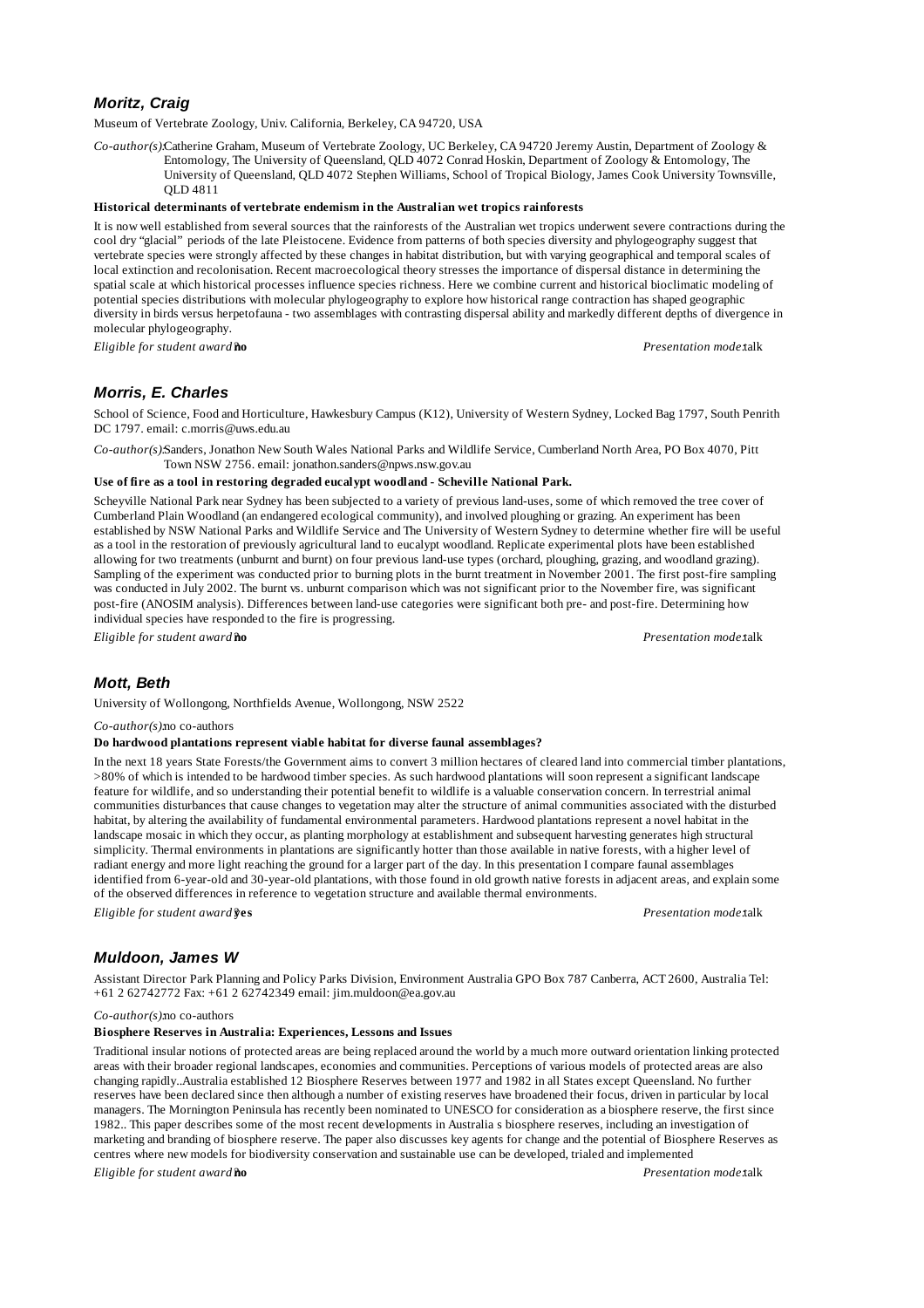## *Muloin, Sue*

Unit 1 - 26 Rutherford Street, Yorkeys Knob, Qld 4878, Australia. Email muloin@bigpond.com

*Co-author(s):*no co-authors

## **Understanding the human dimension in cetacean-based tourism.**

This paper examines the human dimension of the wildlife experience, in particular the psychological benefits deriving from whale watching in Australia and North America. This case study also reviews tourist attitudes and tourist satisfaction with cetacean encounters as well as other factors influencing the quality of the wildlife experience (eg. setting, gender, and level of tourist experience). Based on the five benefits (eg. physiological, safety/security, relationship, self-esteem, and fulfilment) measured in the study, a K-means cluster analysis was performed and a five cluster solution emerged with clear differentiation between the cluster membership. The clusters were then compared on 11 tourist characteristics and four setting variables resulting in a number of identifiable characteristics. Key variables found to be significant were tourist satisfaction, tourist gender, setting, and level of tourist experience with cetacean encounters. A preliminary integrative model is used to summarise the core directions of these findings. Understanding the human dimension of touristwildlife encounters can play a vital role in managing wildlife tourism by shaping visitor information and the presentation of wildlife species in different settings.

*Eligible for student award?***no** *Presentation mode:*talk

# *Murphy, Marie*

Biological Sciences, Murdoch University, South Street, Perth, WA 6150, Australia. Email wde\_lc@yahoo.com

*Co-author(s):*Mark Garkaklis, Biological Sciences, Murdoch University, South Street, Perth, WA 6150, Australia. Grant Pronk, Forest Products Commission, Harvey, WA, Australia. Bernie Dell, Biological Sciences, Murdoch University, South Street, Perth, WA 6150, Australia.Giles Hardy, Biological Science Department, Murdoch University, South Street, Perth, WA 6150, Australia.

### **Caching of sandalwood seed (Santalum spicatum) by the woylie (Bettongia penicillata): Implications for the development of a sustainable sandalwood industry.**

The woylie (Bettongia penicillata) was once common and abundant over the southern third of the continent. After European settlement its numbers declined dramatically until only three small populations remained. However, conservation programs have seen an increase in the number of woylies, which has given us an opportunity to study the ecology of a potoroid that, until recently, was threatened with extinction. Anecdotal evidence suggests that woylies cache surplus food items such as wheat and quandong seeds however, there has been no formal studies examining the role of woylies as seed dispersers and the possible impact woylie caches have on the recruitment of plants. The aim of this study was to determine the effect woylies have on the distribution and recruitment of sandalwood (Santalum spicatum). The study was carried out in Dryandra Woodland 160 km southeast of Perth. Spool and thread was used to track the fate of seeds taken from bait stations by woylies. All of the caches were similar in shape and had an average depth of 4.5 cm (range 4-6 cm). The caches were left un-buried with the seeds pushed well into the mineralised soil. Finding from this study have now been incorporated into current sandalwood harvesting programs.

*Eligible for student award?***yes** *Presentation mode:*talk

# *Murray, Wayne*

PO Box 365, Curtin, ACT 2605, Australia

### *Co-author(s):*no co-authors

#### **Predicting the Distribution and Abundance of the common wombat (Vombatus ursinus Shaw 1800) using Case-Based Reasoning (CBR) analysis of environmental factors.**

The common wombat is a short thickset burrowing marsupial endemic to temperate Australia. It is widespread across south-eastern Australia, although sometimes patchily distributed throughout its range. For this reason, amongst others, this species was choosen for a major research project, only part of which is presented in this paper. This study represents the first application of case-based reasoning to the predictive modelling of the distribution and abundance of a species. The distribution prediction system was developed using pre-1995 data from across the natural distribution of the common wombat, and tested using post-1994 data from New South Wales and Victoria. The presence of the common wombat was correctly predicted with an accuracy of greater than 95%. The abundance modelling system was developed using the results of stratified surveying (n 8) across the natural distribution of the common wombat. The abundance prediction systems was able to correctly predict broadly categorised abundance 69% of the time.

*Eligible for student award?***no** *Presentation mode:*talk

# *Neldner, V. John*

john.neldner@epa.qld.gov.au

*Co-author(s):*Collyer, Ben

#### **Optimum Time for Sampling Floristic Diversity in tropical Eucalypt woodlands of northern Queensland.**

The timing of vegetation sampling in tropical landscapes is critical in determining the proportion of the ground flora captured in a single sampling. Field work is expensive and it is important to maximise the capture of floristic data from a single sampling. This study records the floristic diversity at four sites near Mareeba, north Queensland at four sampling times for three consecutive years. There was significant variation in species diversity between the sites but in all four sites the May sampling recorded greater than 84% of the total recorded, whereas the November sampling's accounted for between 21 and 56% of the site total. As expected the amount of variation between these seasonal extremes is highest in MON1 which experiences the most extreme seasonal climate. This conclusion is confirme when comparing the percentage of the ground taxa recorded in the May sampling at a site to the accumulated taxa recorded across the whole three years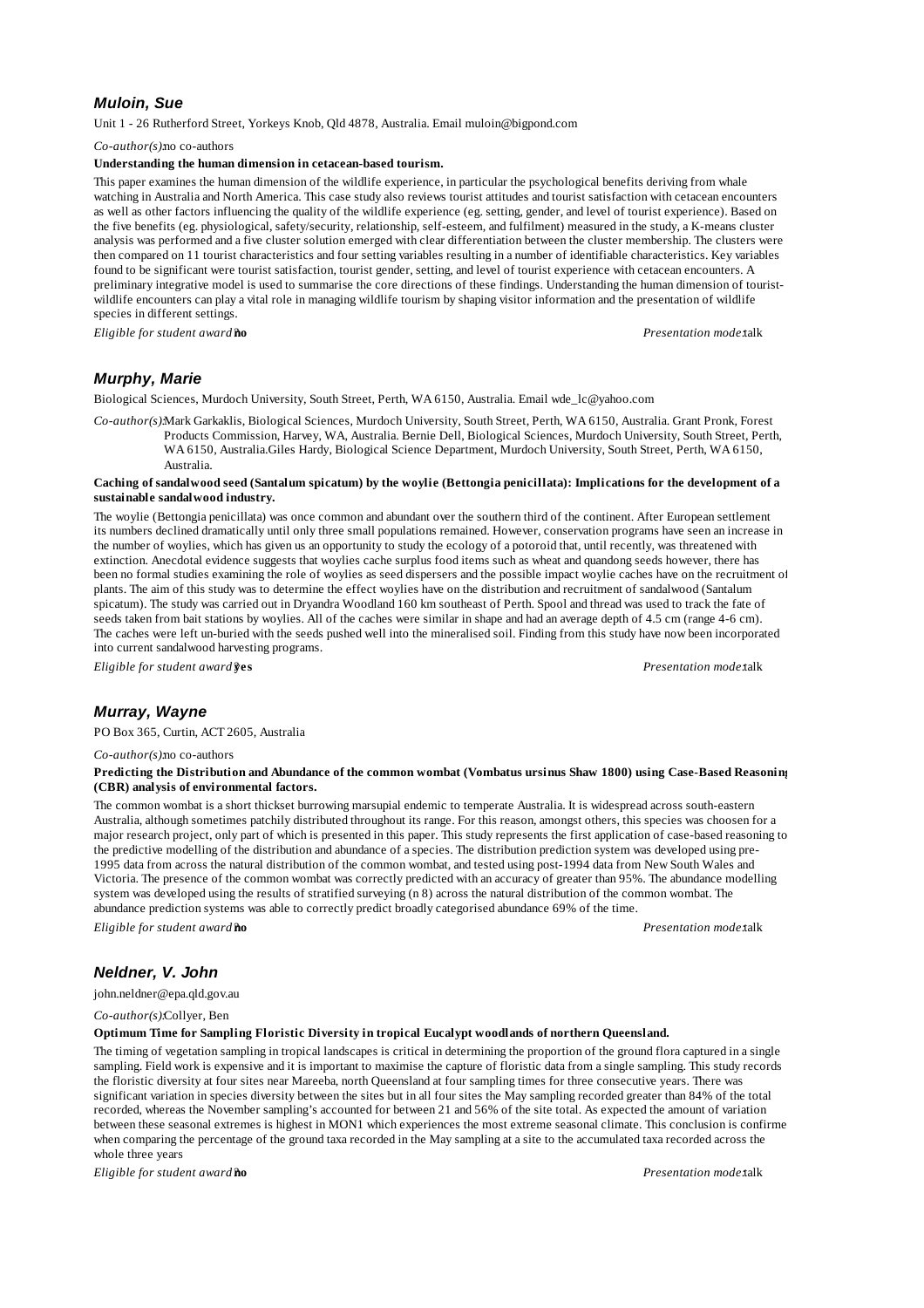# *Newell, Graeme R.*

Arthur Rylah Institute for Environmental Research (DNRE), P.O. Box 137 Heidelberg, 3084 Victoria

*Co-author(s):*Peter Griffioen, Acromap Pty Ltd, 37 Gloucester Drive, Heidelberg, 3084 Victoria

#### **Predicting the future of Victoria's flora: Recent progress in modelling the effects of greenhouse warming for flora**

Risk analyses of the potential impacts of global warming across a range of human activities and sectors have suggested that biodiversity is at significant risk from the likely impacts of climate change. Recent work has examined the potential effects of global warming on a selection of twelve plant species (some used as surrogates of specific vegetation communities) within Victoria to evaluate the utility of the approach. Models of future climates were developed by incorporating global and regional climate models (GCMs) provided by CSIRO - Atmospheric Research. The 'bio-climatic profile' of each species was determined for the current climate using ANUClim 5.1, and also modelled at five-yearly intervals until Year 2100 under a range of possible future climates. Results indicated that the distribution of each species declined within each modelled climate. This suggested that species' bio-climatic profiles were probably overconstrained by the number of variables, and that 'bio-climates' were only one useful factor in modelling the effect of climate change on vegetation. Refinements to this process are leading to models of plant community distribution that will aid future land management decisions to hopefully minimise the impact of climate change upon native vegetation.

*Eligible for student award?***no** *Presentation mode:*talk

## *Nicholson, Emily*

Ecology Centre, University of Queensland, St Lucia, Qld 4072 Email: e.nicholson@zen.uq.edu.au

*Co-author(s):*Hugh Possingham, The Ecology Centre, UQ, st Lucia, QLD 4072, R.L. Pressey, New South Wales National Parks and Wildlife Service, Armidale NSW 2350; M.A. Burgman, School of Botany, University of Melbourne, VIC 3010; G.M. Coulson, Department of Zoology, University of Melbourne, VIC 3010

### **Setting conservation priorities for Melbourne's grasslands: how sensitive is irreplaceability to uncertain data?**

The native lowland grasslands of southeastern Australia are Australia?s most endangered ecosystem. Less than 0.5% of the original distribution remains intact. Around Melbourne in particular, pressure from industrial and urban sprawl lends great urgency to the development of a method for prioritising sites for conservation. Systematic reserve selection provides a means for scheduling conservation action. Conservation planners have however rarely examined the effects of uncertainty and lack of data on the conservation value of a site. Where data are lacking, planners may rely on expert opinion. In this study, we collated estimates of areas of native grassland communities, and of rare and threatened species population sizes, for 48 grassland sites in the Melbourne area. We examined the effects of uncertainty by conducting a sensitivity analysis of the irreplaceability value of a site, calculated with two conservation planning packages, C-Plan and Marxan. The sensitivity analysis involved the random deletion of an increasing percentage of the data records. However, uncertainty in data of species abundance is rarely random, but is typically systematic. Cryptic species in particular can be easily overlooked. Therefore, we also compared the upper and lower bounds of the population estimates, which typically varied greatly.

*Eligible for student award?***yes** *Presentation mode:*talk

# *Nicotra, Adrienne*

School of Botany and Zoology, Australian National University, Canberra ACT 0200, Australia. Email andrea.leigh@anu.edua.u

*Co-author(s):*Andrea Leigh, School of Botany and Zoology, Australian National University, Canberra ACT 0200, Australia; An Van den Borre, School of Botany and Zoology, Australian National University, Canberra ACT 0200, Australia; Yvonne Davila, School of Botany and Zoology, Australian National University, Canberra ACT 0200, Australia.

### **Are girls and boys different in the same way?: Is the evolution of dioecy correlated with consistent sex-based trait differences across Australian flowering plant families?**

Dioecy in plants (separate male and female individuals) is a condition present in many angiosperm families, apparently having evolved independently numerous times. Dioecious species often exhibit sexual dimorphism but to date, general relationships between the evolution of dioecy and accompanying sexual differentiation have not been demonstrated in a rigorous comparative manner. Correlation studies have examined whether the dioecious breeding system is correlated with particular life history traits at the genus or family level. We conducted a phylogenetically structured analysis of Australian angiosperms using data from the literature and found that the same correlations could not be detected at the species level. Therefore, general patterns of life history differentiation consistent with the dioecious breeding system are likely to originate at deeper divergences in the phylogeny. We surveyed 20 Australian dioecious species from 19 families to identify whether patterns of differentiation in morphological and physiological traits between sexes are consistent across lineages. We studied a range of characters including specific leaf area, foliage density, leaf chlorophyll content and reproductive allocation. Our results show that although certain between-sex differences are consistent among species other traits differ in a way contrary to expectations.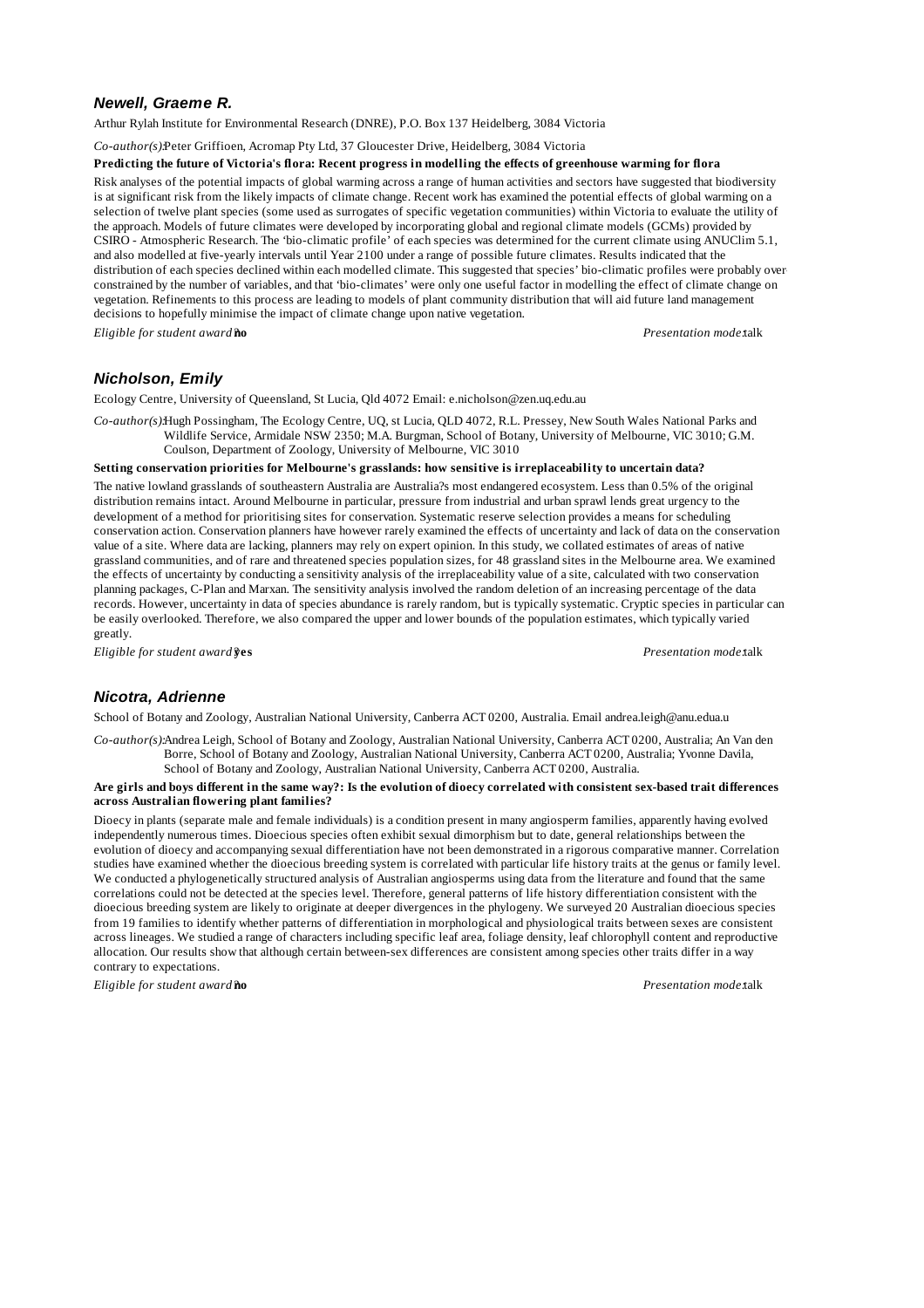## *Norton, David A.*

School of Forestry, University of Canterbury, Private Bag 4800, Christchurch, New Zealand. Email david.norton@canterbury.ac.nz

*Co-author(s):*Jenny Ladley, School of Forestry, University of Canterbury, Private Bag 4800, Christchurch, New Zealand

## **Is the loss of avian fruit dispersers important for future forest composition?**

Several studies have emphasised the potential consequences of disperser loss for future vegetation composition. In New Zealand, bird extinctions have left the native pigeon, kereru, which is itself declining, as the only disperser of several large fruited forest trees. In this study we assessed what forests are likely to be most vulnerable to the loss of kereru, and where in these forests the large fruited species occur. Twenty-two New Zealand species have large fruit (minimum diameter e 10 mm), comprising predominantly trees (64%). Of the large fruited species, 11 were present in our vegetation data set (1022 plots), occurring in 183 plots (18%). However, only two species, Prumnopitys ferruginea and Beilschmiedia tawa, were present in more than 5% of plots. Large fruited species were most common in northern forests with average temperature, winter temperature and VPD the most important predictors of their presence. Within these forests, large fruited species occurred mainly as canopy trees and in some forests accounted for a substantial proportion of total canopy basal area. We conclude that the loss of kereru could, in the long-term, result in significant shifts in forest composition for some norther New Zealand forests.

*Eligible for student award?***no** *Presentation mode:*talk

## *Nussbaumer Yvonne*

The University of Newcastle, Biology building, Callaghan, NSW 2308, Australia. Email biymn@alinga.newcastle.edu.au

*Co-author(s):*Michael Cole, The University of Newcastle, Biology building, Callaghan, NSW 2308, Australia. Email

bimc@alinga.newcastle.edu.au

#### **Reconstructing a native forest on mine spoil**

Mount Owen open-cut coal mine is passing through 50% of Ravensworth State Forest, the largest forest remnant left on the Hunter Valley floor. The mining operations give rise to a large hill of barren waste rock requiring revegetation. This spoil material is devoid of all biological functions and processes with poor availability of some plant nutrients. The objective of the rehabilitation program is to reconstruct a functioning, sustainable, forest ecosystem, using species present in the adjoining forest community and provenance seed to conserve local gene pools. Using the remnant Ravensworth State Forest as a reference, several spoil amelioration strategies were trialled. These were compared in terms of native species richness, weed infestation, vegetation structure, biomass and ability to restore important microbial associations such as rhizobia bacteria and mycorrhizal fungi. Applying a layer of forest topsoil over the spoil produced a diverse community similar to the remnant forest. Addition of biosolids to spoil produced the largest trees and numerous interactions with mycorrhizal fungi. Fertilizer application significantly increased the native species richness of the spoil to 70% of that of the topsoil treatment. One of the main deficiencies of the latter spoil ameliorants is the lack of subshrub and native herb species due to excessive initial competition from weeds and a lack of seed vectors.

*Eligible for student award?***yes** *Presentation mode:*talk

## *O'Neill, Paul*

Queensland Parks and Wildlife Service, PO Box 3130, Rockhampton Shopping Fair, Qld 4701, Australia.

#### *Co-author(s):*no co-authors

#### **Managing Seabird Information to support Eco-tourism Management in the Great Barrier Reef World Heritage Area.**

Effectively managing ecotourism relative to seabird conservation in the Great Barrier Reef World Heritage Area requires access to appropriate biological information. For more than a century, seabird populations on the Great Barrier Reef have been researched and monitored using varying degrees of scientific rigour. While some of this information is available to decision-makers in the form of specialist reports, the recently completed "Coastal Bird Atlas for Queensland" is now the primary data source. It provides information from as far back as the early nineteenth century, is readily accessible to management staff and is updated annually. However, the Atlas is the result of much laborious work to amalgamate a number of old datasets. To avoid past problems of inconsistent formats, adopting standard methods for collecting, storing and reporting seabird information across the state was a primary focus. This paper illustrates some practical uses of the Atlas for ecotourism management, and concludes with a brief account of how recent seabird research on the Great Barrier Reef is assisting with the management of ecotourism thousands of kilometres away.

*Eligible for student award?***no** *Presentation mode:*talk

## *Ostendorf, Bertram*

Department of Soil and Water, Adelaide University/Waite Campus, PMB 1 Glen Osmond, SA 5064, Australia. Email:Bertram.Ostendorf@adelaide.edu.au

*Co-author(s):*David W Hilbert, CSIRO Sustainable Ecosystems, Tropical Forest Research Centre and CRC for Tropical Rainforest Ecology and Management, PO Box 780, Atherton, Qld 4883, Australia.

### **Regional controls of biomass of Wet Sclerophyll forest types and the problem of forest restoration in a changing environment.**

During the next 50 years, global climate change may cause an increase of mean annual temperature by more than 2°C and a change of mean annual precipitation in either direction in the Wet Tropics region of Northern Queensland, Australia. We present an empirical model of the biomass of Wet Sclerophyll forests. Basal area was measured for all trees larger than 2cm girth at breast height on a total of 3237 20m by 20m plots. At all sites, data for 11 local attributes were collected and additional 75 topographic variables were derived. We tested the predictive capability of all variables using generalized additive models (GAM). Precipitation and to a lesser degree temperature are the strongest predictors of biomass, indicating strong regional climate controls. Climate change scenarios predict a loss of approximately 10-20% of the current biomass with 5% precipitation decrease being roughly equivalent to a 1°C temperature increase. Within this century most of the wet sclerophyll region may experience climatic conditions that currently don't support these forest types. Reforestation attempts need to consider future climate change.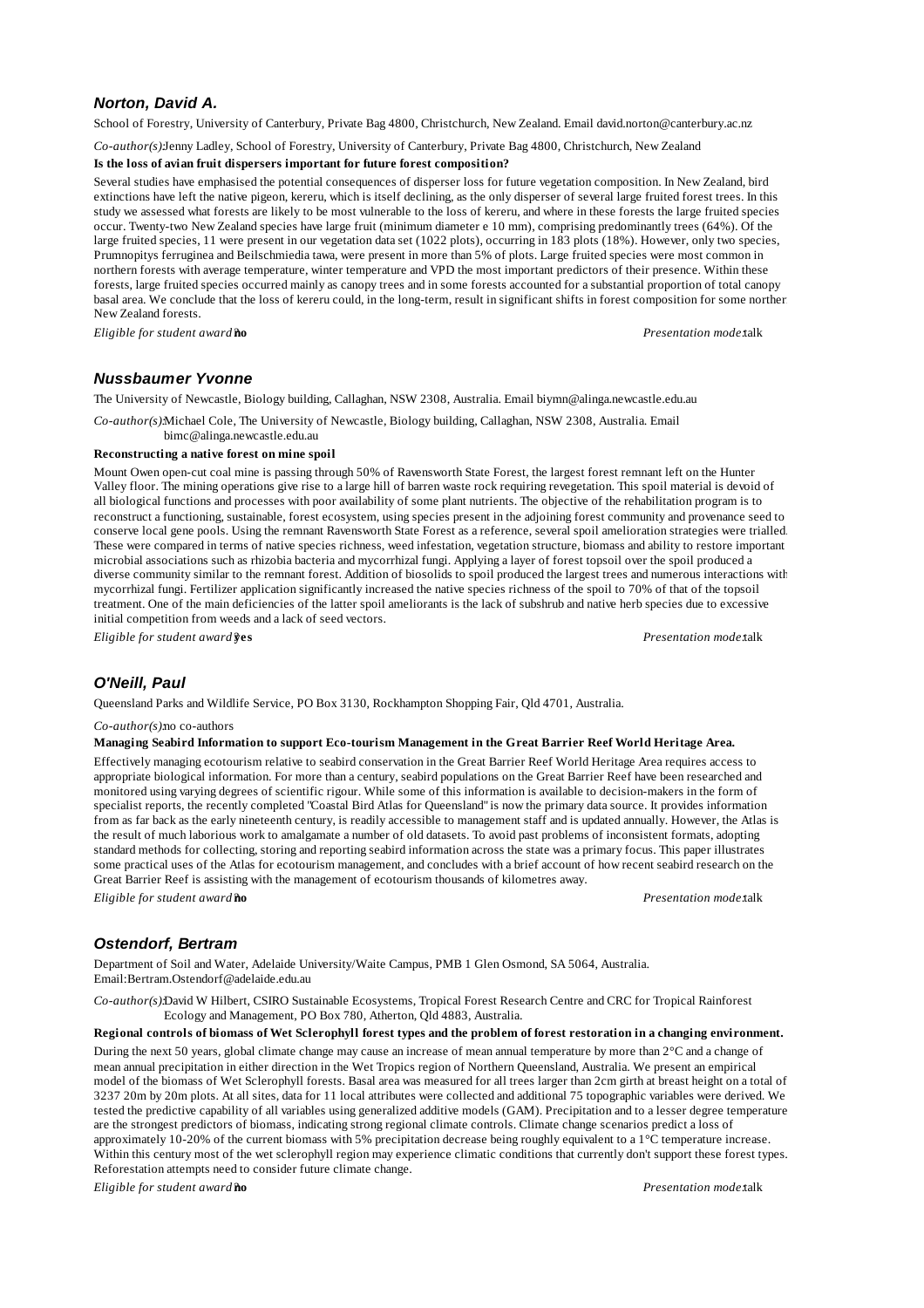# *Osunkoya, Olusegun O*

Department of Biology, Universiti Brunei Darussalam, Jalan Tungku Link BE 1410, Bander Seri Begawan, SE Asia Email: Osunkoya@fos.ubd.edu.bn

*Co-author(s):*Chow S. Jen & Yeng L. Yee, Department of Biology, Universiti Brunei Darussalam, Jalan Tungku Link BE 1410, Bander Seri Begawan, SE Asia.

#### **Stem-growth and mortality in lowland mixed dipetrocarp and heath forests of northern Borneo: patterns within three dominant families**

Stem growth rates and mortalities over a nine-year period are reported for species within three dominant families (Myrtaceae, Dipterocarpaceae and Euphorbiaceae) in permanent plots of two lowland heath (Kerangas) and one mixed dipterocarp forest of Brunei, Borneo. Annual stem diameter increment averaged 1.26 mm per year and was highest in the mixed dipterocarp forest (MDF). Average year mortality was low (2.48%) with one of the heath forests having the highest value (Badas: 5.17% per year) that differed significantly from the other heath forest (Bukit Sawas: 1.25%) and from that recorded in the MDF (Andulau: 1.34%). Species within Dipterocarpaceae showed the highest mortality and stem growth, irrespective of site. A significant number of the dead trees were of smaller sizes indicating that death is dependent on tree size. We found evidence of an association between plant growth form in relation to mortality and stem growth increment. Implications of these findings for the maintenance of forest species diversity shall be discussed. *Eligible for student award?***no** *Presentation mode:*talk

# *Pannacchio, Marcello*

Department of Environmental Biology, Curtin University of Technology, GPO Box U1987, Perth WA 6845

*Co-author(s):*Bogyi, Michaela Dawson, Rowan Department of Environmental Biology, Curtin University of Technology, GPO Box U1987, Perth WA 6845

# **Green-blood pigmentation in bobtail skinks, Tiliqua rugosa**

Blue-green pigmentation in the serum of bobtail skinks (Tiliqua rugosa) was the result of an excess of the bile pigment, biliverdin (hyperbiliverdenemia). This was confirmed by comparing the absorbance spectra of the affected serum with that of commercial biliverdin, TLC and acidification with both nitric and sulphuric acid. Significant changes in the packed cell volume, haemoglobin content, blood glucose levels, body mass and levels of erythropoietin were all observed during the development of hyperbiliverdinemia and are reported here along with suggestions as to the most likely cause for the condition.

*Eligible for student award?***no** *Presentation mode:*talk

# *Parr, Catherine L.*

Department of Zoology & Entomology, University of Pretoria, Pretoria 0002, South Africa. Email cparr@zoology.up.ac.za

*Co-author(s):*Steven L. Chown, Department of Zoology, University of Stellenbosch, Matieland 7602, South Africa; and Hamish G. Robertson, South African Museum,Iziko Museums of Cape Town,P.O. Box 61,Cape Town 8000, South Africa.

#### **African savanna ants: responses to fire**

Little is known about the effects of fire on insect communities in Southern Africa, and consequently information for biodiversity management is incomplete. We report on results from the first long-term study on the effect of fire on savanna insects in Southern Africa. We tested the effects of fire frequency, season and time-since-fire (fuel age) on epigaeic ants in two vegetation types (Acacia savanna and Mopane woodland) in the Kruger National Park, South Africa. In the Acacia savanna, fire frequency, season of burn and time-since-fire had a limited effect on the ant communities. Differences in ant assemblages were only detected between burned (treatment) and unburned (control) plots. The effect of fire on ant assemblages in the Mopane woodland was less pronounced. The weak influence of fire in the Mopane woodland is likely to a consequence of the longer fire return period in this habitat, and the mismatch with fire frequencies used in this study. These results suggest that epigaeic ant communities in this savanna system are highly resilient to fire. From the perspective of epigaeic ant communities because fire in this system is likely to have little effect, burning management can afford to be flexible, and biased towards other taxa.

*Eligible for student award?***yes** *Presentation mode:*talk

# *Parra, Guido*

School of Tropical Environment Studies and Geography (TESAG) James Cook University Townsville QLD 4811

#### *Co-author(s):*no co-authors

### **Ecotourism Potential of Irrawaddy and Indo-Pacific Humpback Dolphins: Opportunities and Cost**

Wild dolphin tourism including boat-based tours, shore-based observation, swim interactions, and hand-feeding is one of the most popular icons for marine tourism along Australia's coastline.The observation and interaction are mainly directed towards three species: the humpback whale, the southern right whale, and the bottlenose dolphin. Of the species considered to be resident in Australian coastal waters, only the Irrawaddy and the Indo-Pacific humpback dolphin are known to be relatively restricted to shallow coastal and estuarine waters of Queensland, the Northern territory and north of Western Australia. Despite this wide distribution ecotourism activities towards these species are very few and are only opportunistically directed towards Indo-Pacific humpback dolphins. Most of the northern coastline where these species occur are relatively uninhabited and isolated, making the development of such an industry difficult. However the presence of both species along the Queensland urban coast present some opportunities for dolphin watching tourism. The potential, opportunities and costs of developing ecotourism activities towards both species including boat-based tours and shore based observation will be examined using a well studied population off Cleveland Bay, Townsville, Queensland, as an example.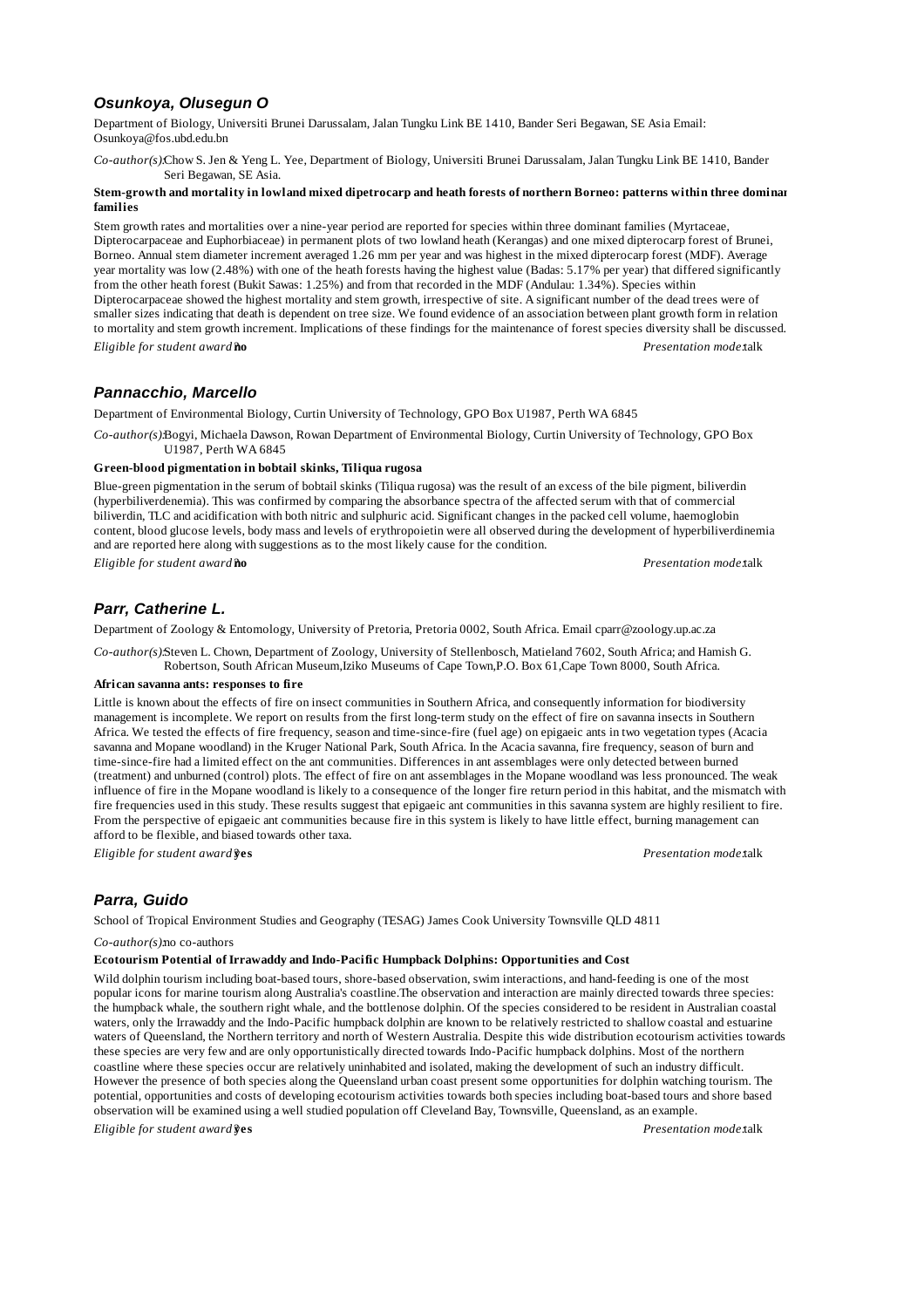# *Parris, Kirsten M.*

Australian Research Centre for Urban Ecology, c/o School of Botany, University of Melbourne VIC 3010, Australia.

*Co-author(s):*no co-authors

#### **Decline and persistence of pond-breeding frogs in urban and suburban Melbourne - a metapopulation study.**

A metapopulation is an assemblage of spatially separated, local breeding populations connected by some level of migration. Metapopulation theory is an appropriate framework for studying pond-breeding frog species, as wetlands and ponds are naturally patchy and interspersed with terrestrial habitats. Ponds in urban and suburban areas are often highly modified, and may be less suitable as habitat for frogs than more natural ponds and wetlands. Urban ponds can also be separated by a hostile matrix of busy roads and housing estates, reducing the chance of successful dispersal between them. I investigated the persistence of pond-breeding frogs across Melbourne with a survey of 109 sites from the city centre to the rural fringe. I detected nine species of native frogs, and found an average species richness of 3.4 at ponds with a natural (soil) edge, compared to 0.5 at ponds surrounded by a stone or concrete wall. Ponds in the central parklands of Melbourne were dominated by the southern brown tree frog Litoria ewingi. I am using logistic regression and spatially realistic metapopulation models to determine whether pond size and isolation, as well as habitat quality, are influencing the probability of persistence of native frog species at urban and suburban ponds.

*Eligible for student award?***no** *Presentation mode:*talk

## *Parsons, Holly*

Institute for Conservation Biology, Department of Biological Sciences, University of Wollongong. Northfields Ave, North Wollongong, 2522 email hollyp@ihug.com.au

#### *Co-author(s):*no co-authors

### **Nesting Success and Habitat Requirements of Small Insectivorous Birds in Suburban Gardens: Findings from the 2001 Birds in Backyards Community Survey.**

I organised a community survey throughout the Greater Sydney region to examine the nest habitat requirements of small insectivorous birds to determine how various vegetative and anthropogenic factors might influence the nesting success of this guild in urban areas. Volunteers were required to complete a habitat questionnaire about their sites, regardless of whether a nest was found. If a nest was located the volunteer followed the development of the young. A total of 16 insectivorous species nested throughout the Greater Sydney region. The small insectivore guild showed a preference for gardens in which native vegetation was provided. This guild also had a comparatively high success rate of 78% and small insectivores were more likely to successfully raise young in gardens with dense shrub cover provided. These findings suggest that, where native vegetation and substantial shrub cover is available, small insectivorous species are capable of breeding successfully in suburban gardens. The loss of these species from the urban matrix is unlikely to be at this nesting stage, but rather due to some factors during adulthood. This supports the findings from the prior 2000 Birds in Backyards Community Survey.

*Eligible for student award?***yes** *Presentation mode:*talk

## *Pattemore, David E.*

School of Geography and Environmental Science, University of Auckland (Tamaki Campus), Private Bag 92019, Auckland, New Zealand. Email dpat052@ec.auckland.ac.nz

*Co-author(s):*M.N.Clout, School of Geography and Environmental Science, University of Auckland (Tamaki Campus), Private Bag 92019, Auckland, New Zealand.

#### **Survival, breeding success and dispersal of North Island robins (Petroica australis longipes) following two concurrent translocations to mainland reserves**

North Island robins (Petroica australis longipes) are becoming increasingly used as subjects for translocation to mainland sites. These translocations are usually part of ongoing ecosystem restoration projects, and are possible due to the control of introduced mammalian predators. Questions were raised about the dispersal of juveniles and their subsequent recruitment into the breeding population, following almost nil recruitment of juveniles at one site with high breeding success. An experimental release design (involving a split release) was developed to test hypotheses about the factors influencing juvenile dispersal. The design was replicated with two transfers, one in contiguous habitat and one in fragmented habitat, in order to determine the effect that this had on dispersal. Results from the first breeding season following translocation will be presented, along with the dispersal and recruitment of first-year juveniles. Preliminary results suggest that habitat quality and preference was the main influencing factor in dispersal and establishment of territories in the contiguous forest, while density effects controlled dispersal in the fragmented habitat. The implications for future transfers to mainland reserves will be discussed.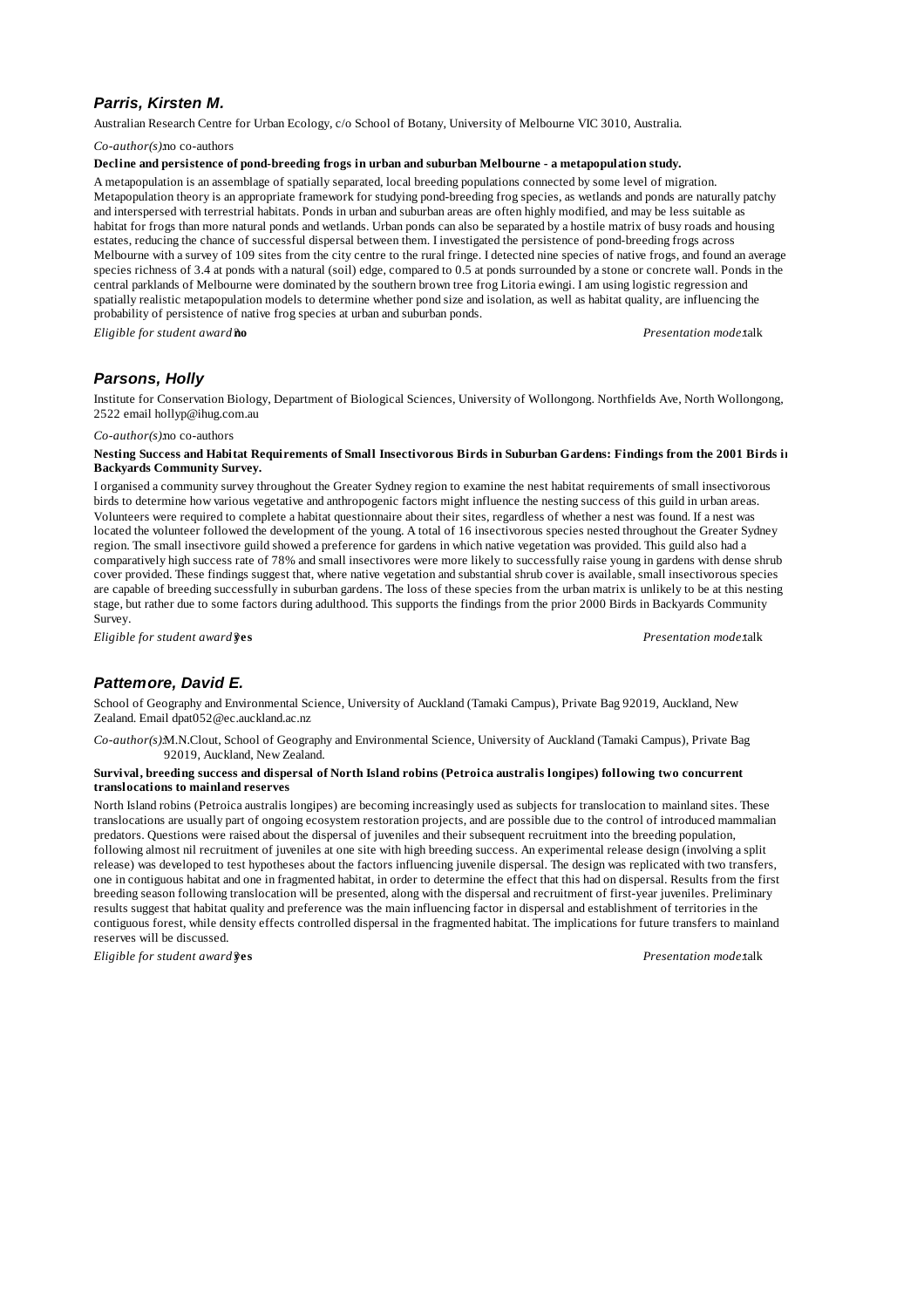# *Pavey, Chris R.*

Parks and Wildlife Service, Department of Infrastructure Planning and Environment, PO Box 2130, Alice Springs, NT 0871, Australia. Email chris.pavey@nt.gov.au

## *Co-author(s):*no co-authors

## **Threatened Species Management in the Arid Zone of the Northern Territory.**

Many nationally threatened animal (16 species) and plant (14 species) species occur in the arid zone of the Northern Territory (south of 20 degrees latitude). The NT Parks and Wildlife Service has identified priority species for research and management action based on an assessment of conservation status, degree of endemism, and likely impacts of identified threats. Basic research involves the location of key populations, estimation of abundance and assessment of population cycles. Thereafter, the need for further research is assessed and external funding sought if necessary. Monitoring programs have been established for several species and are mostly carried out by Park rangers. The management needs of threatened species within the reserve system are incorporated into the park planning process through both park management plans and management strategies for threatening processes. If necessary, captive breeding programs are initiated at the Alice Springs Desert Park. Results of previous research also play an important role in determining future directions: the failure of long-term experimental re-introductions has resulted in such projects being discontinued until significant advances are achieved in feral predator management. Threatened species management outside the NT reserve system is more challenging, partly because of the diversity of stakeholders.

*Eligible for student award?***no** *Presentation mode:*talk

# *Pearce, Sarina*

Department of Zoology and Entomology, School of Life Sciences, The University of Queensland, St. Lucia 4072, Australia. Email spearce@zen.uq.edu.au

*Co-author(s):*Dr. Myron Zalucki, Department of Zoology and Entomology, School of Life Sciences, The University of Queensland, St. Lucia 4072, Australia.

### **Predation of heliothis eggs in the field**

Prey consumption by generalist predators is difficult to quantitatively measure in the field. Completely consumed prey cannot be counted and interactions between predator and prey are brief and difficult to observe. Despite these difficulties a number of techniques have been utilised to evaluate predator impact with varying degrees of success. The direct observation of feeding events in the field has provided a great deal of data on the dietary range of some predators. These studies are often tedious and time consuming. Sentinel prey has been used to increase the rate at which feeding events are observed in the field. Stationary prey stages are put in the field at natural densities and losses monitored. It is assumed that these losses are a result of feeding by predators. In reality some losses may be due to abiotic mortality agents such as wind and rain. It is essential that sentinel prey are equally susceptible to predation as the naturally occurring prey. This assumption is rarely tested. I use Helicoverpa armigera eggs on cards as sentinel prey to investigate predation by generalist predators in soybean fields. Preliminary experiments were necessary to determine if the predation rate observed on egg cards is similar to that of naturally laid eggs.

*Eligible for student award?***no** *Presentation mode:*talk

# *Peeters, Paula J.*

Asparagus Weeds Steering Committee, c/- NPWSA Fleurieu District, PO Box 721, Victor Harbor SA 5211

*Co-author(s):*no co-authors

## **Are the densities of insect herbivores correlated with the growth and defence strategies of their host plants?**

Investigation of the herbivorous insects associated with 18 understorey shrub species revealed correlations between insect density and several leaf traits including specific leaf weight, percent vein area and various leaf mechanical properties. Although individual leaf traits may be interpreted as antiherbivore defences, it may be more useful to consider certain leaf traits as components of the general growth and defence strategies of plants. Many leaf traits are intercorrelated, including leaf constituent levels, structural and mechanical traits and leaf life-span. Certain leaf traits are also correlated plant photosynthetic rate and relative growth rate. As plants must simultaneously cope with a number of different damaging processes, the evolution of a general suite of traits effective in reducing tissue loss may be more likely than the selection of specific traits which will reduce herbivore damage. Thus the long-lived leaves of slow-growing plants are likely to possess a range of traits that resist physical damage and these leaves are associated with low herbivore abundances. In comparison, fast-growing plants may have fewer traits that resist physical damage and may have to rely on 'out-racing' the herbivores in space and time, yet herbivore abundances are still likely to be higher on fast-growing plants.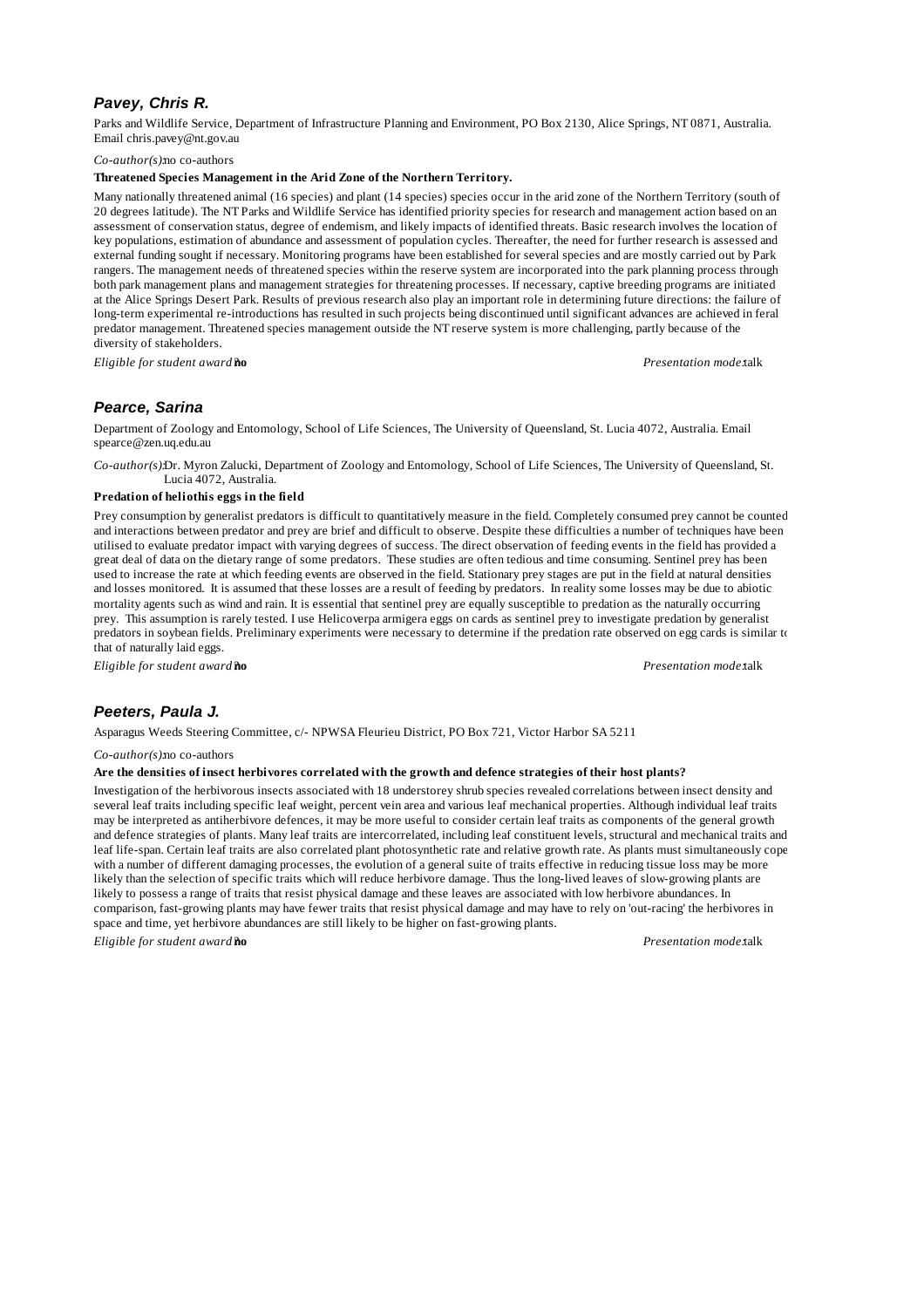# *Peltzer, Duane A.*

#### Landcare Research, PO Box 69 Lincoln 8152, New Zealand

*Co-author(s):*Peter J. Bellingham, Landcare Research, PO Box 69 Lincoln 8152, New Zealand Lars R. Walker, Department of Biological Sciences, University of Nevada, Las Vegas NV 89154-4004 USA

### **Contrasting effects of dominant native and exotic shrubs on floodplain successions**

Invasive exotic species are considered a major component of global change through their effects on both ecosystem- and population-level processes in communities. Invasive species may also have major impacts on both primary and secondary successions. Primary successions in New Zealand and elsewhere are dominated by N-fixing herbs or shrubs. In our study system, a common, native N-fixing shrub, Coriaria arborea, dominates successions on floodplains, slips and volcanic plateaus. More recently, these systems are being invaded by a non-N-fixing exotic shrub, Buddleja davidii. Here, we report results from a survey on the influence of Coriaria and Buddleja on soil development and primary succession on riverine floodplains in Kaikoura, New Zealand. We sampled soils and vegetation along a 3 km stretch of the Kowhai River in each of four developmental phases: open (new substrate), young (0.5-2 m tall), vigorous (2-4 m tall) and mature (>4 m tall). Soil carbon and total N increased ca. 20- and 4-fold respectively from open to mature sites. The abundance of Buddleja was high in young sites (48 stems/9m2 plot), but decreased significantly to 15 stems/plot in vigorous and 0.8 stems/plot in mature sites. In contrast, there was only ca. one Coriaria plant per plot throughout all stages. Exotic species comprised 71- 77% of total species richness in open and young sites, but only 24% in vigorous and 15% in mature stands. Although Buddleja and other exotic plant species were abundant during early primary succession in this system, native plant species eventually dominated mature sites. The next step of this project is to link rates of successional change to shifts in biogeochemistry under Buddleja (which may accumulate P) and Coriaria (which fixes N), and to determine whether native vs. exotic plants are able to alter successional pathways. *Eligible for student award?***no** *Presentation mode:*talk

# *Penn, Angela M.*

School of Biological, Earth and Environmental Sciences, University of NSW, Sydney, NSW 2052 a.penn@unsw.edu.au

*Co-author(s):*William B. Sherwin, School of Biological, Earth and Environmental Sciences, University of NSW, Sydney, NSW 2052; and Daniel Lunney, Biodiversity Survey and Research Division, NSW National Parks and Wildlife Service, PO Box 1967, Hurstville, NSW 2220

### **Conservation and Management of Multiple Species in a Disturbed Forest Ecosystem**

This study investigates the long-term response of multiple species to disturbance in the form of commercial logging and high intensity fire. We used historical studies and life history data to construct spatially explicit models using VORTEX, to predict the long-term effects of disturbance on populations of small mammals and lizards. The predictions were then tested against the actual outcome of those populations in sites with four different levels of residual disturbance. Although Population Viability Analysis (PVA) has been widely used in conservation management the results have rarely been tested. Regression analyses indicate a generally good fit between the model's predictions and the observed trends in abundance and patch occupancy. The current management plan for the forest involves commercial logging on a 20 year cycle and infrequent hazard reduction burning. PVA predicts that of the species studied, Antechinus swainsonii and Lampropholis delicata are at the greatest risk of extinction. Conservation of multiple species is a complex task involving adaptive management, evaluation of model outcomes and decision analysis. To achieve the goal of conservation of all species, management should target reducing the risk for these species.

*Eligible for student award?***yes** *Presentation mode:*talk

# *Pergolotti, Deborah*

Frog Decline Reversal Project, Inc., P.O. Box 2731, Cairns, FNQ 4870, Australia

*Co-author(s):*no co-authors

### **Diseases in Far North Queensland Frogs Received by the Cairns Frog Hospital**

A community-based frog rescue and rehabilitation facility, the Cairns Frog Hospital, has been soliciting and receiving sick, injured and translocated frogs from the public since August 1998. Over the past four years, over 750 frogs have been cared for in our facility. During the first year, the majority of frogs brought to us by the public were injured. However, over the course of the last three years, the number of diseased frogs has greatly increased. Currently, 9 out of 10 frogs arriving are suffering from diseases, some of which remain unidentified. At this time of writing, tests results for chytrid fungus are pending but sick frogs arriving in the past two weeks have symptoms consistent with chytrid infection. Over the past three years, significant numbers of mortalities have been caused by severe parasite infestations. This pattern has been seen not only in the Cairns region, but also in human-settled areas from Townsville to the tip of Cape York. Immunodeficiency has been identified from parasitised frogs but the cause of the immune system malfunction has not yet been identified. Additionally, at least four frogs have had large, nasopharyngeal tumors where were biopsied and identified as squamous cell carcinoma. In a further three cases, inverted papillomas were found, but other growths continue to defy clear diagnosis. The parasite infestation problem continues to be studied, although pathology testing has been difficult due to the high expense and a lack of secure funding. In summary, it appears that an increasing number of frogs in the FNQ region are stricken by a variety of diseases. To improve our understanding of this trend, it will be necessary to create a broader-based effort that links community groups that monitor local populations with scientists studying the etiology of these diseases.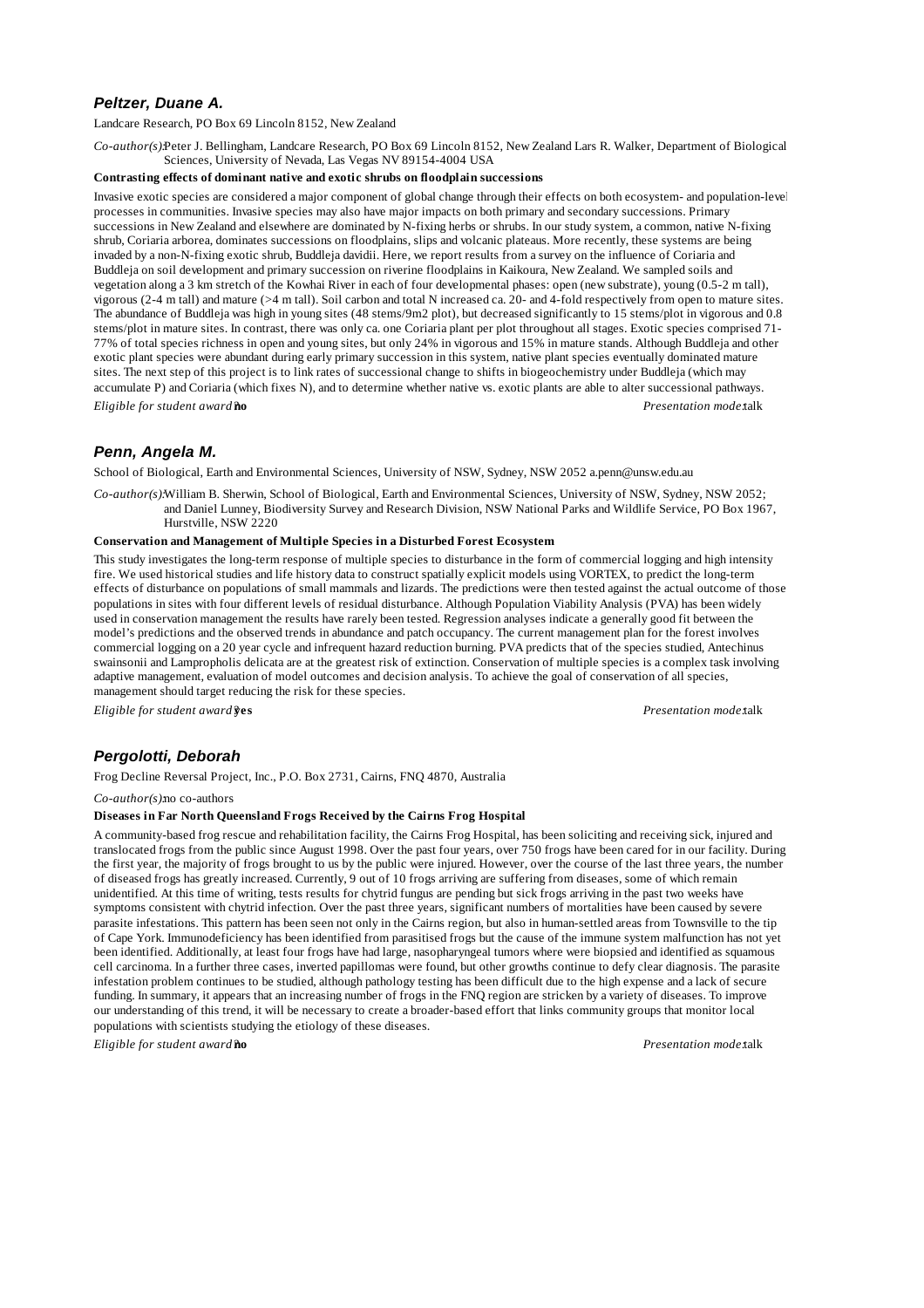# *Petit, Topa (Sophie)*

School of Environmental and Recreation Management, University of South Australia, Mawson Lakes SA 5095, Australia. E-mail: sophie.petit@unisa.edu.au

*Co-author(s):*no co-authors

#### **Ecological constraints in the conservation of the endangered spider orchid Caladenia behrii**

Caladenia behrii is an endangered sexually deceptive spider orchid of South Australia. Fragmentation and the orchid's dependence on a series of ecosystem functions including complex relationships with animals, plants, and mycorrhizae threaten the orchid. At the time this abstract is written, the third field season on the ecology and conservation of Caladeni behrii has just started. The presentation will focus on the latest findings concerning the above issues, evaluate how the fate of individual orchids relates to their history, and provide recommendations for their conservation.

*Eligible for student award?***no** *Presentation mode:*talk

# *Phinn, Stuart*

Biophysical Remote Sensing Group Department of Geographical Sciences and Planning University of Queensland Brisbane, Queensland, AUSTRALIA, 4072

*Co-author(s):*Peter Scarth Biophysical Remote Sensing Group Department of Geographical Sciences and Planning University of Queensland Brisbane, Queensland, AUSTRALIA, 4072 Alex Held and Catherine Ticehurst Environmental Remote Sensing Group CSIRO Land & Water Canberra, 2601

#### **The View From Above and Below: Developments in Remote Sensing of Tropical Forest Structure and Condition**

A major goal of the Rainforest Cooperative Research Centre has been to develop new tools for management agencies to monitor tropical forests. Our work has addressed this goal by collecting an extensive set of field and image data sets, and working closely with key management agencies to evaluate their needs. As a result, a selection of new techniques has been developed, to use with emerging remote sensing technologies for monitoring parameters of tropical forests relevant to ecologists and forest managers. A key component of this project was a framework developed with the Wet Tropics Management Agency to link their environmental indicators to suitable remotely sensed data and processing techniques. The key to this framework and our projects has been explicit consideration of the spatial scale of rainforest features, in relation to the scale of image data and processing techniques. High spatial resolution data were used to delineate and count tree crowns and gaps. In addition, regional scale models of forest structural attributes (e.g. gaps size and density), have been developed from Landsat Enhanced Thematic Mapper data. However, the most promising results have been for developing all-weather capabilities to map forest composition, structure and their changes over time.

*Eligible for student award?***no** *Presentation mode:*talk

# *Poore, Alistair G. B.*

School of Biological, Earth and Environmental Sciences, University of New South Wales, Sydney, NSW 2052, Australia

#### *Co-author(s):*no co-authors

**Limited mobility cannot explain host-choice mistakes in a herbivorous marine amphipod**

Host-choice by herbivores may be constrained by their ability to move among alternative plants. Herbivores of limited mobility are thus expected to be strongly influenced by the spatial arrangement of their host plants. The herbivorous marine amphipod Peramphithoe parmerong, displays limited mobility in laboratory assays, remaining on poor quality algal hosts even when higher quality hosts are close by (within 5 cm). In the field, Peramphithoe occurs on the brown alga Padina crassa despite growth and survival on this alga being significantly reduced in comparison to their primary hosts, Sargassum linearifolium and S. vestitum. Measurements of the distances among alternative hosts in the field and a series of colonisation experiments were conducted to test the hypothesis that host use by Peramphithoe was constrained by their mobility between hosts. Peramphithoe was found to rapidly colonise algae that had been cleaned of all amphipods, returning to natural densities within two days. Rates of colonisation did not decline with increasing distance among plants for the spatial scales over which amphipods were required to travel among alternative hosts (< 3m). Mobility among plants, thus cannot explain teh continued persistence of Peramphithoes on poor quality hosts.

*Eligible for student award?***no** *Presentation mode:*talk

## *Poot, Pieter*

University of Western Australia, 35 Stirling Highway, Crawley, WA 6009, Australia. E-mail ppoot@agric.uwa.edu.au

*Co-author(s):*Hans Lambers, University of Western Australia, 35 Stirling Highway, Crawley, WA 6009, Australia.

#### **Are trade-offs in allocation pattern and root morphology related to species abundance? A congeneric comparison between rare and common species in the SW Australian flora.**

We compared growth, biomass allocation, and root morphology of two narrowly endemic Hakea species (Proteaceae) of Mediterranean south-western Australia with those of five more widespread congeners, in a glasshouse study. The rare Hakea species occur in endangered winter-wet shrublands that grow on skeletal soils, whereas their common congeners occur on nearby deeper soils. During early development the endemics allocated relatively more biomass to their roots, and had a higher specific root length, leading to a considerably greater total root length. They also invested more root mass in the deeper layers of the pots. In the ironstone endemics the main root axis continued its extension upon reaching the bottom of the pot, whereas in the other species it was clearly suppressed. We suggest that the observed differences are the consequence of evolutionary trade-offs and represent specializations of the endemic species to their highly restricted drought prone habitats. These traits will increase the chances of getting access to water before the summer drought starts. However, while adaptive in a shallow-soil habitat, we argue that these specializations reduce their success on deeper soils by compromising both their below-ground and above-ground competitive abilities.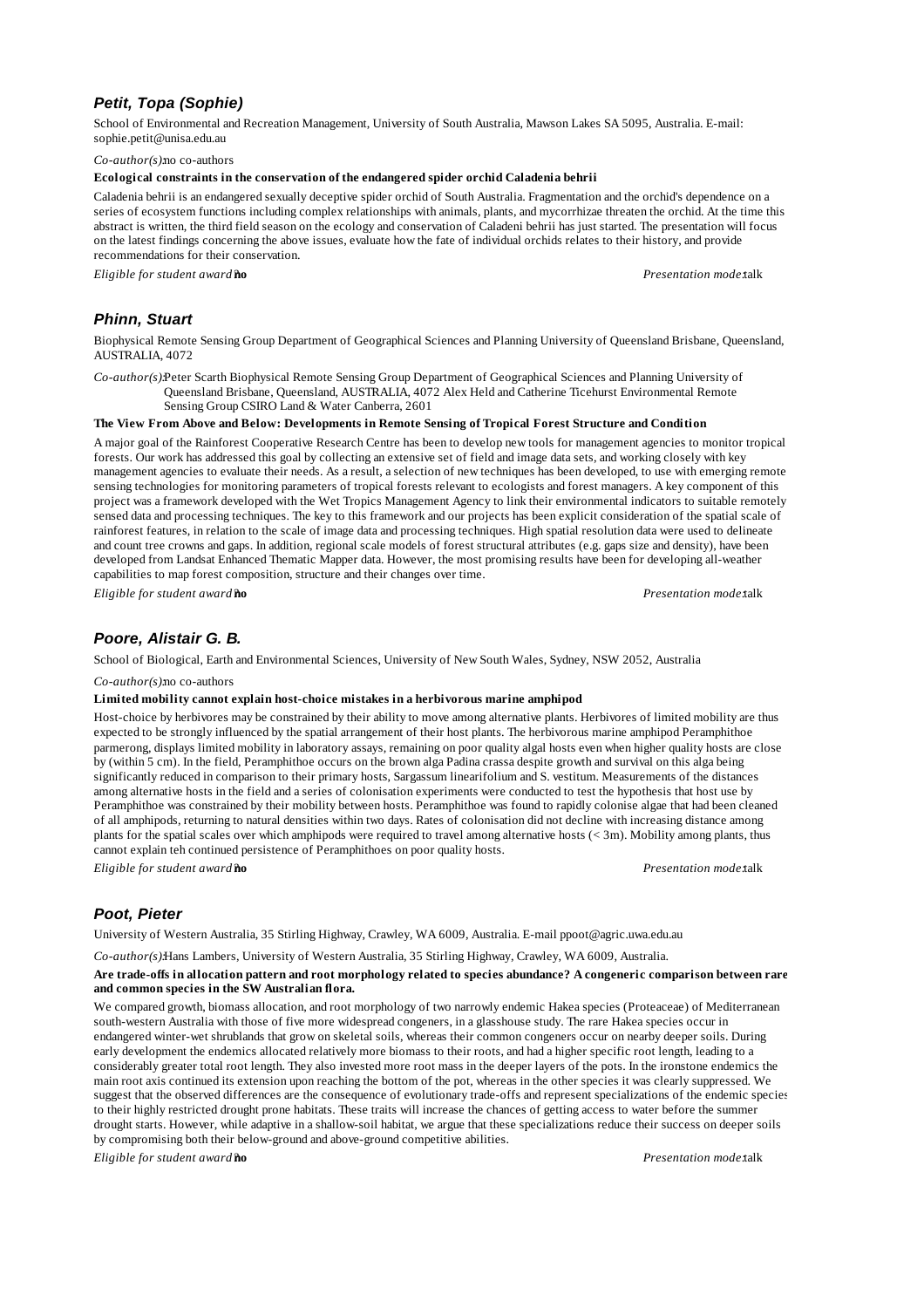# *Possingham, Hugh P.*

The Ecology Centre, The University of Queensland, St Lucia, Qld 4075, Australia. Email hpossingham@zen.uq.edu.au

*Co-author(s):*no co-authors

### **Optimal adaptive monitoring of populations**

Wildlife managers and conservation biologists often ask the question: what is the optimal monitoring strategy for this species in this place? In this paper I show that there may be no fixed optimal monitoring strategy and we should consider adaptive monitoring strategies. In an adaptive monitoring strategy the effort expended on monitoring in any year will depend on the cost of different monitoring strategies, the consequences of having too many or too few individuals of the species concerned, the suite of available management options, and the current perceived state of the population. I use stochastic dynamic programming to find an optimal adaptive monitoring regime for lynx in Sweden. If there are too few lynx then the species is in danger or regional extinction. If there are too many lynx then reindeer herders suffer unacceptable losses. The best monitoring strategy in any year depends on whether the lynx population is close to being too abundant or not abundant enough. The idea of adaptive monitoring could be applied to many species of conservation concern.

*Eligible for student award?***no** *Presentation mode:*talk

# *Pressey, Bob*

New South Wales National Parks and Wildlife Service, PO Box 402, Armidale NSW 2350 Australia. Email bob.pressey@npws.nsw.gov.au

*Co-author(s):*Malcolm Ridges, New South Wales National Parks and Wildlife Service; Emily Nicholson, Ecology Centre, University of Queensland; Hugh Possingham, The Ecology Centre, University of Queensland; Rajanathan Rajaratnam, University of New England

## **The tradeoff between efficiency and design in conservation planning: reasons and reconciliation**

Many studies over the last 10 years or so have shown that there is a tradeoff between efficiency and design in conservation planning. The efficiency of a plan is higher if targets for features (e.g. species, vegetation types) can be achieved in a smaller total area of proposed reserves. Efficiency addresses the need for representation. The design of a plan is better if it includes larger, more connected proposed reserves. Design addresses the need for persistence and manageability. The conflict between efficiency and design has not been clearly explained. This study uses a recent data set for conservation planning in the Cape Floristic Region of South Africa to show that the conflict is due to two main factors: (i) spatial autocorrelation; and (ii) size of targets. We also argue that the conflict is an abstraction, stemming from an artificial divide between pattern and process in conservation planning. We use the regional data set to show that explicit targets for both pattern and process can be achieved efficiently in a well-designed system of proposed reserves.

*Eligible for student award?***no** *Presentation mode:*talk

# *Prior, Lynda D.*

Northern Territory University, Darwin, NT 0909, Australia. Email lynda.prior@ntu.edu.au

*Co-author(s):*Derek Eamus, University of Technology, Sydney, PO Box 123, Broadway, NSW 2007; and David Bowman, Northern Territory University, Darwin 0909

#### **Leaf attributes in the seasonally dry tropics - habitat, phenology and phylogeny**

Leaf attributes such as leaf mass per area (LMA), assimilation per unit mass (Amass), leaf N and lifespan are inter-correlated and are affected by environmental factors such as water and nutrient availability. Species from many biomes have been included in such studies, but a notable gap is for seasonally dry tropical environments. We studied leaf attributes of 21 tree species from four contrasting habitats near Darwin. This area is interesting because (i) rainfall is extremely seasonal (ii) many habitats are embedded within the savanna matrix (iii) dry-season deciduous, semi-deciduous and evergreen tree species all occur and (iv) the native flora contains Pan-tropical, Australasian, Old World Tropical, Indomalaysian and Cosmopolitan genera. Species segregated into two groups - Myrtaceous species, with sclerophyllous, thick, long-lived leaves with low Amass, N and P content, and non-Myrtaceous species, with generally thinner, often deciduous leaves with higher Amass, N and P content. The closed canopy dry monsoon forest contained a higher proportion of non-Myrtaceous species than did the eucalypt open forest, mixed woodland and Melaleuca swamp. This, together with more fertile soil, resulted in higher Amass and higher growth rates in the dry monsoon forest than in the other habitats. Leaf thickness, density and LMA were less than predicted from previously derived relationships with temperature and precipitation, showing the importance of including a full range of biomes in global meta-analyses.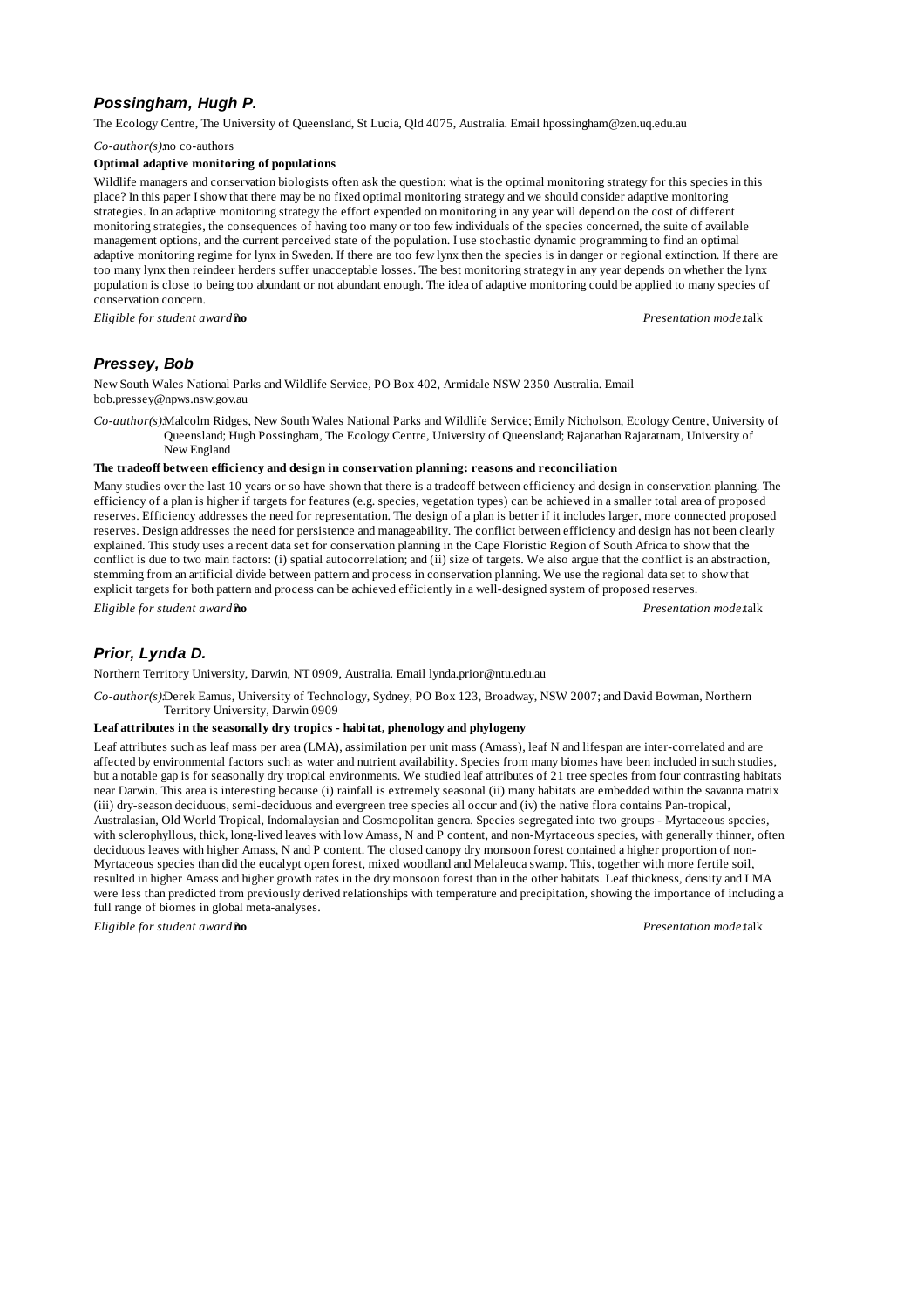# *Puotinen, Marji*

School of Tropical Environment Studies & Geography, James Cook University, Townsville, Qld 4811, Australia, Email gemlp@jcu.edu.au

*Co-author(s):*no co-authors

### **Modelling cyclone disturbance of the Great Barrier Reef using GIS**

Tropical cyclones periodically cross the Great Barrier Reef (GBR). The large waves they generate break along shallow reefs, resulting in impacts ranging from broken corals to removal of entire sections of substrate. Over time, repeated widespread impacts have the potential to significantly alter coral reef community structure. Thus, effective management of the GBR requires an understanding of the cyclone disturbance regime (which reefs are likely to be affected and how often). However, the temporal and spatial distribution of cyclone impacts across even a single reef in the GBR is poorly known. Meteorological models can be used to reconstruct the likely magnitude and distribution of cyclone energy from the meteorological record. This hindcast energy can then be linked statistically to field observations of reef impact to predict the distribution of cyclone impacts on areas not surveyed. With today's improved computing power and advances in GIS technology, it is now possible to use these techniques to span longer time periods (3 decades) and cover larger areas (the entire GBR) than has been done before. The resultant cyclone history can be used to examine the degree to which cyclone disturbance controls broad measures of reef community structure (dominant size classes and growth forms).

*Eligible for student award?***yes** *Presentation mode:*talk

# *Rader, Romina*

Rainforest CRC/School of Tropical Biology, James Cook University, PO Box 6811, Cairns, Qld 4870. Email Romina.Rader@jcu.edu.au

*Co-author(s):*no co-authors

### **Canopy rodents and their role in seed predation and dispersal**

This project examines rodent abundance and distribution from the ground to the canopy and the influence of resource availability on rodent abundance in a tropical Australian rainforest. The impact of rodent seed predation and dispersal on Acmena graveolens fruits will also be determined. The structure and maintenance of diversity in tropical forests can be greatly influenced by seed predation and dispersal, however the role of rodents in this process is poorly understood. Preliminary results indicate that one species of rodent is restricted to the ground/near ground levels and two others have been captured from the ground to the canopy. The Prehensile-tailed rat (Pogonomys sp.) is the only species captured exclusively in the canopy. Observations indicate that rodents are dispersing Acmena graveolens fruits.

*Eligible for student award?***yes** *Presentation mode:*talk

# *Raffert, Christine M.*

Curtin University, GPO Box U1987, Perth, WA 6845, Australia. Email raffertc@ses.curtin.edu.au

*Co-author(s):*Byron Lamont, Curtin University, GPO Box U1987, Perth 6845, Australia.

### **Selective herbivory by macropods following fire at Whiteman Park, Western Australia.**

This study demonstrates the impact of selective browsing by macropods on seedlings after a major disturbance, fire, in natural bushland on the Swan Coastal Plain. Whiteman Park, near Perth, contains 1000 hectares of original Banksia woodland in near pristine condition. A large area was burnt by an extensive bushfire in early February 2001. The study involved the monitoring of 19 plant species. Species were grouped as grass-like or non-grass-like, and planted at two densities. The Western Grey Kangaroo (Macropus fuliginosus) was the major herbivore, consuming seedlings within 12 hours of opening study plots. Herbivore behaviour and densities were analysed in relation to herbivory patterns. The results of this study aim to determine the relative importance of macropod herbivory versus other factors (competition, drought, other herbivores) in explaining recruitment patterns after a large disturbance and formulate methods of reducing impacts on natural regenerating and rehabilitated bushland. Trials have begun on the relative value of mechanical plant guards, nurse and sacrificial plants in reducing herbivory levels.

*Eligible for student award?***yes** *Presentation mode:*talk

# *Ranius, Thomas*

Swedish University of Agricultural Sciences, Dep. Entomology, PO Box 7044, SE-750 07 Uppsala, Sweden. Email: thomas.ranius@entom.slu.se

#### *Co-author(s):*no co-authors

## **Minimum viable metapopulation size of a beetle, Osmoderma eremita, living in hollow trees in Europe**

Osmoderma eremita is an endangered beetle species associated with old, hollow trees, mainly in pasture woodlands. Observed low migration rate, small population sizes per tree and asynchrony in population fluctuations between trees suggest that O. eremita individuals in each tree may be described as a local population and the individuals in a stand of trees together form a metapopulation. A survey revealed that habitat occupancy/tree was higher in larger stands than in smaller stands, but there was no correlation between occupancy/stand and isolation of stands. O. eremita was found in most of the larger stands, and this probably mirrors the fact that the density of old oaks was much higher in Sweden 200 years ago, but has decreased since that time. Computer simulations of population survival, based on our knowledge about the population dynamics, suggest that many O. eremita populations in small stands will go extinct, however, this may take several decades or even centuries. A minimum number of suitable trees aggregated in stands is necessary to provide long-term viability of O. eremita populations. Therefore, priority should be given to maintaining the quality of large sites, or to increase size and connectivity of smaller stands with hollow trees.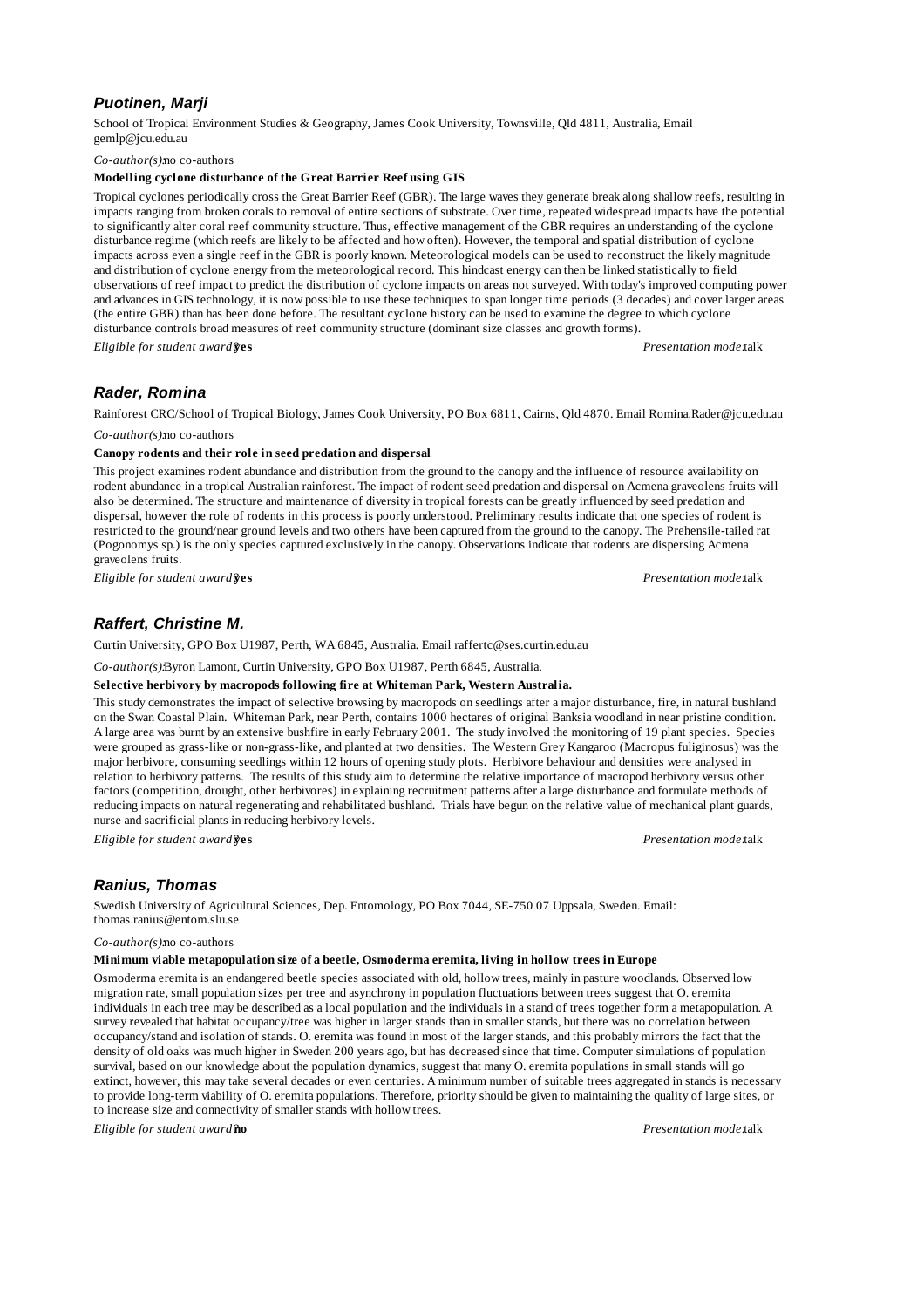# *Rankmore, Brooke R.*

Biodiversity Unit, Natural Systems Division, DIPE, PO Box 496, Palmerston, NT 0831, Australia

*Co-author(s):*Owen Price,Biodiversity Unit, Natural Systems Division, DIPE, PO Box 496, Palmerston, NT 0831, Australia

#### **Management Guidelines for the Retention of Habitat in the Top End.**

Since European settlement in Australia, the Northern Territory landscape has undergone limited land clearing. In recent years this situation has begun to change with opportunities emerging to exploit expanding agricultural markets. Although there is abundant literature on the effects of habitat fragmentation on fauna in other areas of Australia, no information is available regarding how these activities may be affecting the wildlife of this region. Fauna surveys were undertaken in the rural area near Darwin in remnant habitat patches of variable size and isolation, cleared areas and undisturbed "continuous" bush. There were 75 species of bird, mammal, frog and reptile recorded frequently enough to analyse. Only a small proportion of these (25%) used modified land, but most (69%) did use corridors. There were no species that could confidently be classified as edge specialists, preferring the interface between woodland and modified land. Three variables were found to have a strong positive influence on the animals that would occur in a fragment. They were the area of the fragment, the total amount of woodland within 4 km of the fragment, and the extent of corridors linking the fragment to other large woodland tracts. The edges of fragments were slightly different to the interiors with about twice the cover of weeds and just above half the cover of trees. However, both effects dissipated quickly inside the fragments.

*Eligible for student award?***yes** *Presentation mode:*talk

## *Rate, Stephen R.*

Botany Department, University of Otago, PO Box 56, Dunedin, New Zealand, Ph +64 3 4799024 (Ecology Lab), Fax +64 3 4797583, Email: stephen.rate@botany.otago.ac.nz

*Co-author(s):*Kath Dickinson, Botany Department, University of Otago, PO Box 56, Dunedin, New Zealand, and Gerry Closs, Zoology Department, University of Otago, PO Box 56, Dunedin, New Zealand

### **Is bigger really better?: Invertebrate diversity and abundance in snow tussock (Chionochloa macra) patches**

Invertebrates were sampled by pitfall trapping and clipping tillers in 10 snow tussock patches to determine whether invertebrate diversity was influenced by snow tussock patch size or sampling position within patches. The study site was at 1350m a.s.l. in the Rock and Pillar Reserve, Otago, New Zealand. Analysis of similarities for pitfall-trapped invertebrate morphospecies revealed that some patch sizes have different communities from each other, but that there were small differences between sampling sites within patches. For patches larger than 2 tussocks, species richness (S) and abundance (N) of invertebrates from pitfall-traps were partially explained by patch size. This was primarily due to samples from the centre and leeward edge of patches, while those from the windward edge showed greater variability. When 1- and 2-tussock patches were added, the relationship degenerated. The diversity of tiller invertebrates was low, but one morphospecies of mite was abundant. Neither S or N of tiller invertebrates were closely related to patch size or position in patch. These preliminary results will be expanded upon and discussed with respect to species-area relationships, sampling effect, and human perceptions of habitat patches.

*Eligible for student award?***yes** *Presentation mode:*talk

## *Rayner, Matt*

School of Biological Sciences, The University of Auckland, Private Bag 92019 Auckland, NEW ZEALAND email: m.rayner@auckland.ac.nz

*Co-author(s):*Dennis, Todd E.

#### **Miniaturised global positioning devices as a method of characterising flight trajectories.**

Migration and dispersal are essential life-history characteristics of many animal species. In order to effectively manage species engaging in these types of long-distance movements, we need considerable amounts of information accurately describing the locations of animals over time. Such position information has often been difficult to acquire using traditional animal tracking techniques such as anecdotal observation, banding programmes, and radio telemetry. Although these techniques have proved useful, to further our understanding of the factors affecting migration and dispersal, we need even greater quantities of highly accurate position information. Recently available miniaturised Global Positioning Devices (mGPDs) now provide a cost effective means of increasing the accuracy, precision, and density of location data from which one can describe these movement patterns. Through our current research on the navigational abilities of racing pigeons, we first demonstrate the applicability of mGPD technology for describing flight trajectories. We then suggest how the use of mGPDs can be extended to the studies of migration and dispersal, using as examples several New Zealand Procellariiforms.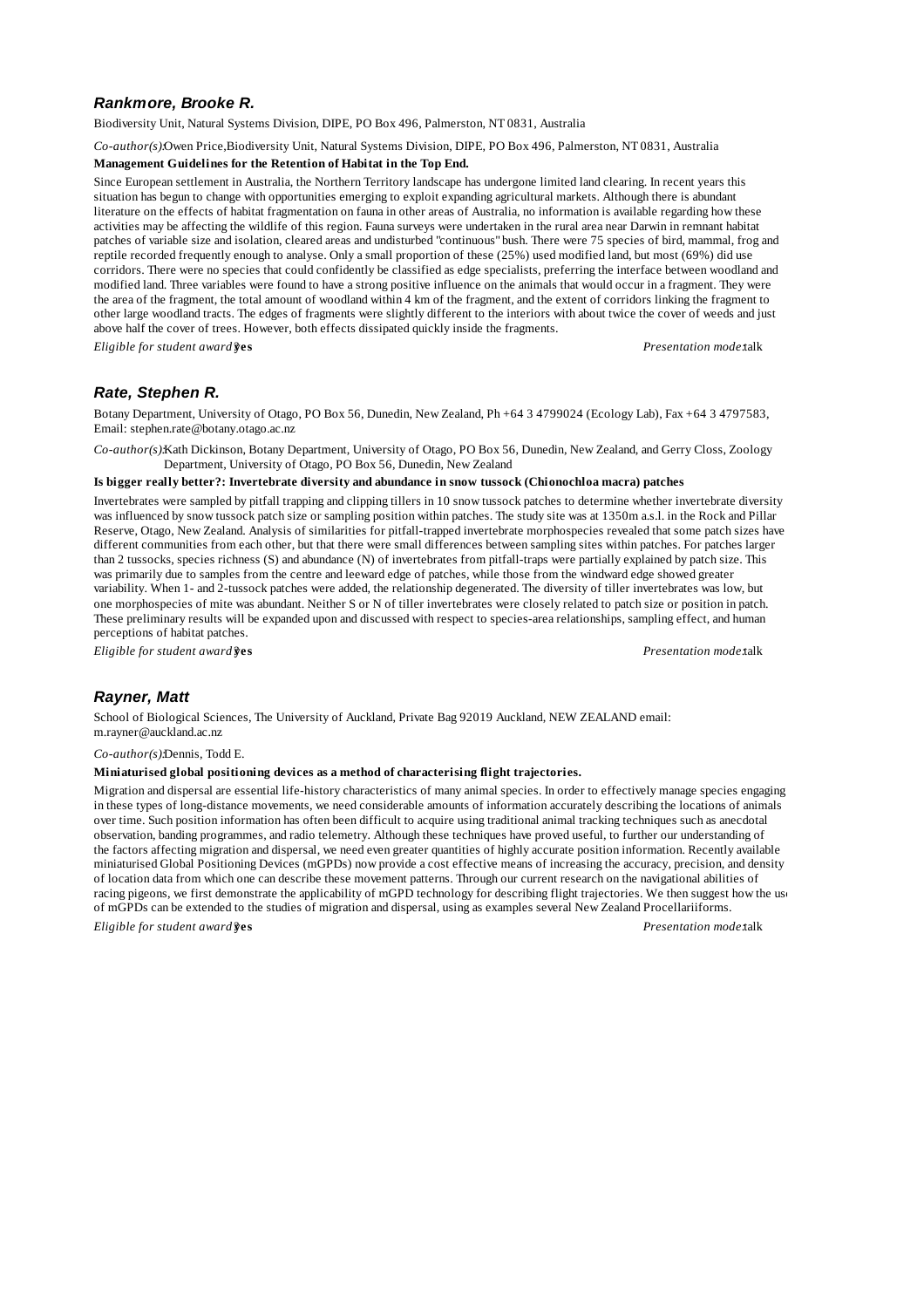# *Retallick, Richard W*

6 Evans Street, Belgian Gardens, Qld 4810, Australia

*Co-author(s):*no co-authors

#### **Experimental translocations - shedding new light on frog population declines.**

Despite considerable research efforts during recent years, the causes of catastrophic declines in frog populations remain unexplained. The aim of this project was twofold: 1) to determine whether or not the process responsible for recent declines in north Queensland has abated, and 2) to generate new information on declines through a series of field experiments that "re-create" decline events. Frogs of Litoria rheocola (a species known to be susceptible to decline) were collected from lowland populations and translocated to large enclosures at three upland streams (experimental sites) and three lowland streams (control sites). Frog mortality was significantly higher and its onset more rapid at upland sites than at lowland sites, and considerably higher during winter than during summer. These observations indicated that the process responsible for historical declines continues to operate, but that its impact varies with environmental conditions. All frogs were assessed for infection with the amphibian chytrid fungus during experiments. There were extremely high levels of chytrid infection among frogs found dead, but surviving frogs were largely free of infection. Also, infection levels were higher at upland sites than at lowland sites and during winter than during summer. These results suggest that disease caused by the chytrid fungus is associated with frog declines. A seasonal shift in the behaviour of frogs was also consistent with patterns of mortality, and this observation provides insights into the relative susceptibility of other species to decline.

*Eligible for student award?***no** *Presentation mode:*talk

# *Richardson, Karen S.*

Rainforest CRC, Dept. of Zoology and Entomology, University of Queensland, St. Lucia, QLD 4072 Email:krichardson@zen.uq.edu.au

*Co-author(s):*Daniel P. Faith,Australian Museum, 6 College St. Sydney 2010; Simon Ferrier,New South Wales National Parks and Wildlife Service, PO Box 402, Armidale, NSW 2350; and Chris Margules,CSIRO Sustainable Ecosystems and the Rainforest CRC, PO Box 780, Atherton, QLD, 4883

#### **Beta Diversity in the Wet Tropics: Bugs to Birds**

The detailed and comprehensive data now available on the distribution patterns of species from the Wet Tropics of Australia provide exceptional opportunities for examining ecological patterns and processes in tropical rainforests. A universal issue, which these data can now be used to address, is the one of measuring biodiversity surrogates for use in conservation planning. A new approach is described, which combines ED, an "environmental diversity" measure based on the p-median, and generalized dissimilarity modeling (GDM), to measure biotic turnover or ß-diversity by linking species-compositional dissimilarities to observed environmental differences. Data on plants, vertebrates and invertebrates across the Wet Tropics are used to asses how well environmental variation explains speciescompositional dissimilarity. GDM results show that biotic turnover can be explained well by measured environmental variation. However, the predictive relationship between species-compositional dissimilarities and measured environmental variables differed between taxon groups. We also compared continuous (based on ordination) and discrete (dissimilarities alone) versions of ED. Results have implications for regional conservation planning and the understanding of ecological and evolutionary processes in tropical rainforests.

*Eligible for student award?***no** *Presentation mode:*talk

# *Robertson, Alastair W.*

Ecology, INR, Massey University, Private Bag 11222, Palmerston North, New Zealand. Email A.W.Robertson@massey.ac.nz

*Co-author(s):*Amy Trass, Ecology, INR, Massey University, Private Bag 11222, Palmerston North, New Zealand.

## **Assessing the benefit of frugivory for seed germination: getting the right design**

Frugivory provides two well-known benefits for the plant - dispersal and germination. However, few studies adequately address the potential fate of seeds that are not consumed by frugivores and thus we cannot evaluate the degree of dependence on vertebrates for germination. The germination benefit of gut passage includes two components– the removal of inhibition from the fruit flesh, and the scarification of the seed coat. The majority of international studies appear to test the scarification effect only. However, this effect appears to be relatively small and inconsistent, while the inhibitor effect seems to be rarely studied (Traveset 1998). Here, we review all known studies on the germination of New Zealand fleshy-fruited species, which in contrast, mostly test the inhibition effect. Most species show very poor germination in intact fruit, but high rates when the flesh is removed – thus, removing the inhibition effect seems to be the main benefit of gut passage. However, virtually all of these studies used short-term trials in petri dishes – conditions that are very different from those in the field. We present data from a two-year trial that uses an improved field-based design. Of three species tested, two showed a significant inhibition effect.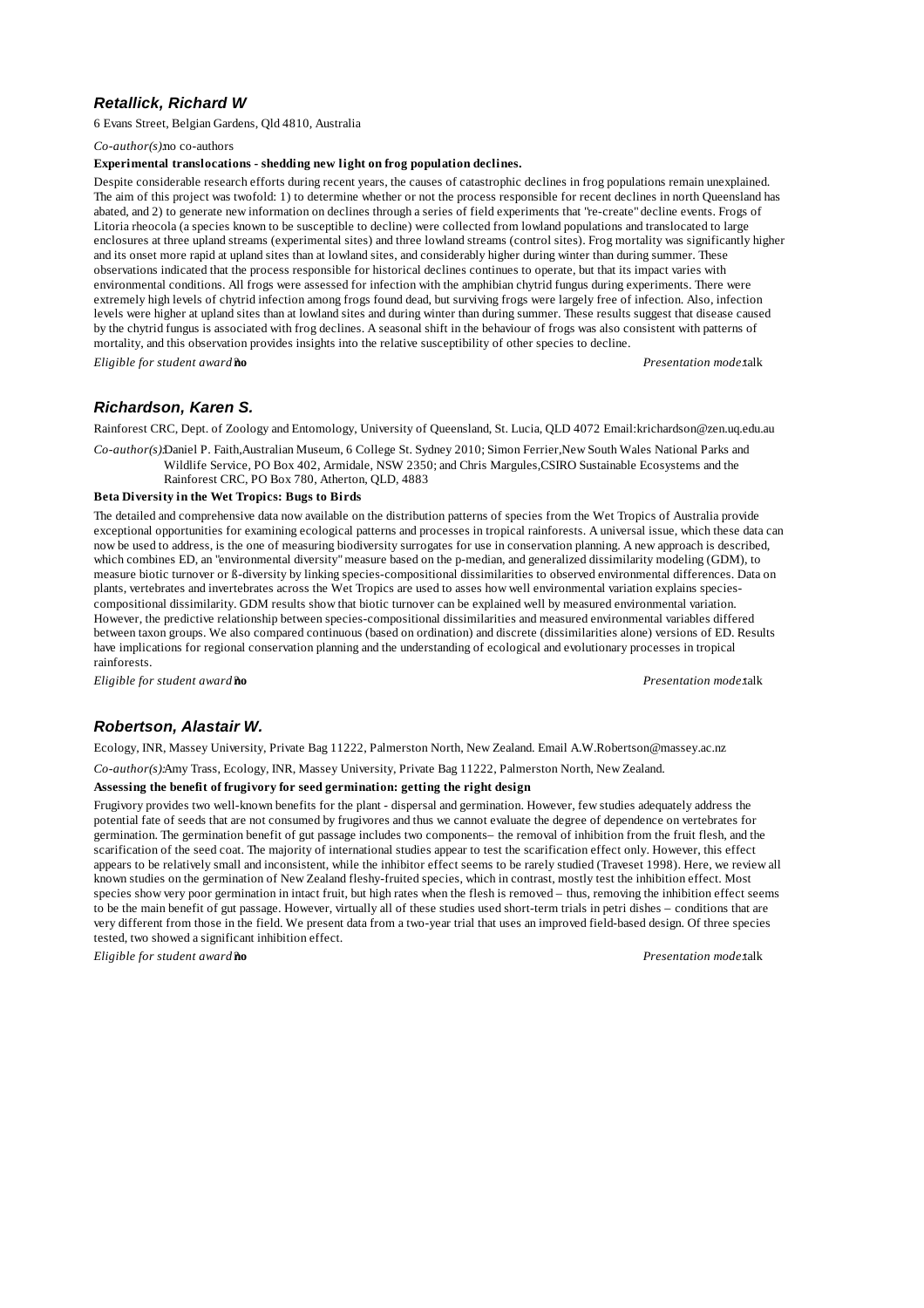# *Rohr, Detlef H.*

Department of Applied & Environmental Sciences, GPO Box 2476V, Melbourne Vic 3001, Australia. Email ted.rohr@ems.rmit.edu.au

*Co-author(s):*no co-authors

#### **Size-Dependent Distribution in the Cannibalistic Lowland Copperheads, Austrelaps superbus (Serpentes:Elapidae).**

Lowland copperheads, Austrelaps superbus, are a highly venomous, large-bodied species of elapid snake displaying marked sexual size dimorphism, with females being the smaller sex. They are also known to exhibit cannibalistic behaviour. As part of a life-history study, a population of A. superbus was sampled over three years at a small (0.5 km2) site in a coastal sunkland habitat in south-eastern Victoria. The site was characterised by three different habitat types, with a large, artificial canal on the north-western boundary, a Melaleuca ericifolia shrubland in the centre, and a smaller, also artificial canal and its tributary on the south-eastern boundary. The main prey of A. superbus at the site consisted of small lizards and house mice and, to a lesser extent, frogs, without apparent differences among habitat types. However, an analysis of body size distribution of A. superbus showed significant differences among habitat types. Juveniles, subadults and small males and females were restricted to the M. ericifolia shrub, without direct access to permanent water. Females and small males were found along the main canal on the north-western boundary. The largest males were captured along the small canal and its tributary on the south-eastern boundary, and recapture data indicate that they display strong site fidelity. These differences in sizedistribution among habitat types are partly attributed to differential thermal requirements of small versus large-bodied ectotherms, but also partly to the fact that A. superbus are cannibalistic, so that small-bodied individuals may be restricted to suboptimal habitats in order to avoid predation by larger conspecifics.

*Eligible for student award?***no** *Presentation mode:*talk

## *Romañach, Stephanie S.*

Department of Ecology, Evolution, and Marine Biology, University of California, Santa Barbara, California 93106, U.S.A. Email romanach@lifesci.ucsb.edu

*Co-author(s):*O. J. Reichman, National Center for Ecological Analysis and Synthesis, Santa Barbara, California, 93101, U.S.A.

### **Pocket gopher activity patterns in a highly seasonal environment**

Many animals respond to seasonal variation in their environment. Animals that live belowground might appear to be buffered against such variation. However, in some areas pocket gopher activity patterns seem to be tied to seasonal patterns of rainfall. These patterns may be due to the ease of digging in moist soils or increased food availability during the wet season. I used field experiments to investigate which of these two factors influence seasonal variation in activity. Results indicate that an increase in soil moisture causes the initiation of activity, but does not sustain high levels of activity. Other factors such as the availability of vegetation for consumption might be more important in maintaining activity through the wet season.

*Eligible for student award?***yes** *Presentation mode:*talk

# *Ross, Karen A.*

School of Biological Earth & Environmental Sciences, The University of New South Wales, UNSW, Sydney, NSW 2052. Email k.ross@unsw.edu.au

*Co-author(s):*Barry J. Fox, School of Biological Earth & Environmental Sciences, The University of New South Wales, UNSW, Sydney, NSW 2052. Marilyn D. Fox, School of Biological Earth & Environmental Sciences, The University of New South Wales, UNSW, Sydney, NSW 2052.

#### **Plant community changes in edges and interiors of forest fragments: effects of fragment size, age, disturbance and fire.**

We studied the effects of fragmentation on diversity, composition and functional groups in an open-forest plant community in coastal NSW. As the effects of habitat loss and isolation may intensify when combined with other forms of disturbance, we examined the relative influence of fragment size and age, anthropogenic disturbance and fire. Patterns of native species richness across edges of long un-burned fragments were contingent on edge age, with a zone of elevated richness consistently associated with the edge, but progressing inwards from the treeline with increasing edge age. This pattern appeared to be associated with corresponding changes in vegetation cover, and to be present regardless of fragment size or disturbance. However, in older edges of small fragments with major disturbance, edge effects were either dominant throughout fragments or were indistinguishable from an overall disturbance-related reduction in richness. Recent fire increased native species richness overall, but consistent edge effects were not detected. Exotic species invasion was minimal in the above-ground vegetation, but was greatest in fragments with major disturbance. Differences in species composition were detectable between the edge zones and interiors of fragments, and were explored for both species and functional groups.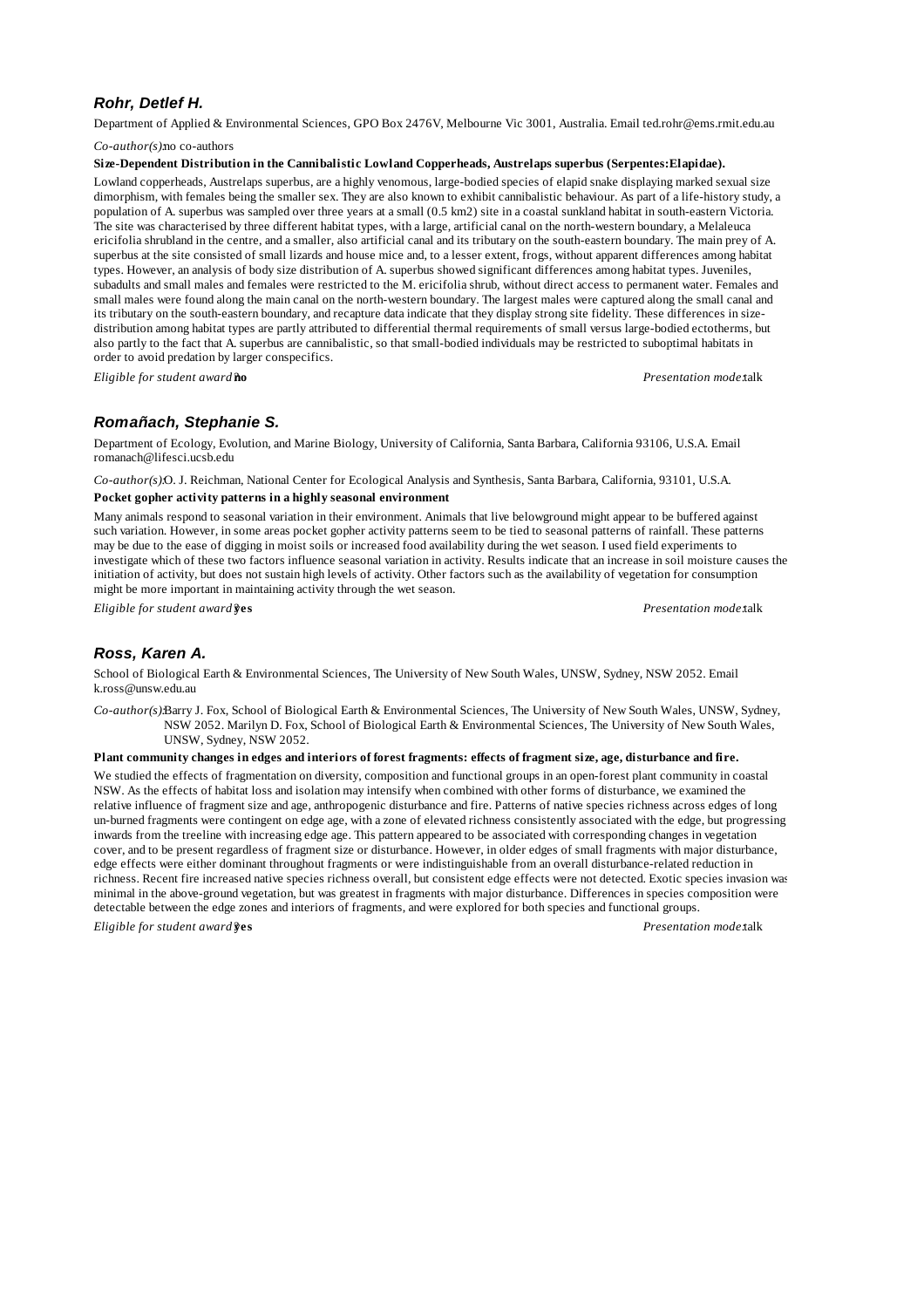### *Rossiter, Natalie*

School of Biological, Environmental and Chemical Sciences, Northern Territory University, Darwin, NT 0909, Australia. Email natalie.rossiter@ntu.edu.au

*Co-author(s):*Samantha Setterfield, Michael Douglas and Lindsay Hutley; School of Biological, Environmental and Chemical Sciences, Northern Territory University, Darwin, NT 0909, Australia

### **Exotic grass invasion alters fire regimes in the tropical savanna of northern Australia**

Andropogon gayanus Kunth. (Gamba grass), a tall perennial grass from Africa, is invading ecosystems in the Top End of northern Australia. This invasion could have dramatic, irreversible ecological consequences for the savannas of northern Australia. However, at present the impacts of invasion are largely speculative. This study compared the fuel loads and fire characteristics of invaded sites with those of native grass savannas to determine if A. gayanus invasion alters savanna fire regimes. Fuel load and fire characteristics were measured at two sites at the Wildman Reserve, approximately 170 km south east of Darwin. Experimental fires were lit early in the dry season in savannas dominated by A. gayanus. Fuel loads were determined prior to ignition and fire-line rate of spread was determined using a series of electronic timers activated by thermocouples. These data were used to calculate Bryam fire-line intensity. Fuel load was substantially higher at sites in which A. gayanus dominated the understorey, ranging from 0.69 to 1.91 kg/m2 in A. gayanus dominated sites compared to 0.20 to 0.58 kg/m2 in sites dominated by native grass. This higher fuel load supported fires up to 8 times more intense than that in native grass savannas at the same time of year (means  $15700 \pm 6200$  and  $2100 \pm 290$  kWm  $-1$ ). These are the highest fire intensities ever recorded in the Northern Territory. These results suggest that A. gayanus is a serious threat to the savannas of northern Australia, with the potential to affect savanna tree mortality and recruitment and initiate a grass-fire cycle in the Northern Territory. This cycle could cause a decrease in savanna tree cover and the conversion of a diverse savanna ecosystem into a tall perennial grassland. *Eligible for student award?***yes** *Presentation mode:*talk

# *Russell, J. C.*

School of Geography and Environmental Sciences, Auckland University, Private Bag 92019, Auckland,NEW ZEALAND.

*Co-author(s):*Clout, M. N., McArdle, B. H., Malamoud A. and Courchamp, F., School of Geography and Environmental Sciences, Auckland University, Private Bag 92019, Auckland,NEW ZEALAND.

### **Factors Correlating with the Presence of Introduced Mammal Species on New Zealand Offshore Islands**

This paper describes a study which investigates the factors that correlate with the presence of introduced mammals on New Zealand offshore islands. The offshore islands of New Zealand provide a unique opportunity to investigate insular biogeographic patterns and processes with respect to the relatively recently introduced mammal taxa (c. 200 years ago), whose colonisation and expansion across the entire archipelago is well documented. This study used logistic regression (presence/absence data) to quantitatively establish what variables are most significantly correlated with introduced mammal presence on offshore islands. Multivariate linear discriminant factor analysis is then independently used to establish which variables most clearly distinguish between islands upon which introduced mammals are present, and those on which they are absent. Results showed that the distribution of individual introduced mammal species is generally reflected by a number of limiting factors, which vary widely, though not unexpectedly, between species. The use of islands as 'stepping-stones' by stoats to colonise islands outside their natural swimming distance is highlighted, as is the nature and intensity of interactions between the four rodent species found in New Zealand. The degree of anthropogenic activity is consistently the strongest factor that distinguishes between introduced mammalian presence or absence on offshore islands.

*Eligible for student award?***yes** *Presentation mode:*talk

# *Seddon, Philip J.*

Department of Zoology, University of Otago, PO Box 56, Dunedin, New Zealand. Email philip.seddon@stonebow.otago.ac.nz

*Co-author(s):*Richard Maloney, Department of Conservation, Private Bag, Twizel, New Zealand. Email rmaloney@doc.govt.nz; and Yolanda van Heezik, Department of Zoology, University of Otago, PO Box 56, Dunedin, New Zealand. Email yolanda.vanheezik@stonebow.otago.ac.nz

### **Post-release dispersal of juvenile and sub-adult captive-reared kaki in South Island, New Zealand**

The kaki (black stilt, Himantopus novaezelandiae) is an inland wading bird endemic to New Zealand. The combined impacts of habitat degradation and introduced mammalian predators depressed kaki numbers to less than 30 wild adults, represented by a single population in central South Island. The kaki has been intensively managed since 1981. The greatest gains in numbers of wild breeding kaki have been achieved in recent years through a programme of artificial incubation and the release of captive-reared birds. Release sites are selected with the aim of restocking or supplementing wild populations in specific river systems. Trial releases of sub-adult (9-10 months of age) and juvenile (2-3 months) have been undertaken to identify the age at which post-release survival and release-site fidelity are greatest. This study examines the release site fidelity of juvenile versus sub-adult kaki. Patterns of post-release dispersal are related to the apparent higher survival of sub-adult inoculants, and to the behaviour of wild-born kaki at the juvenile and sub-adult stages.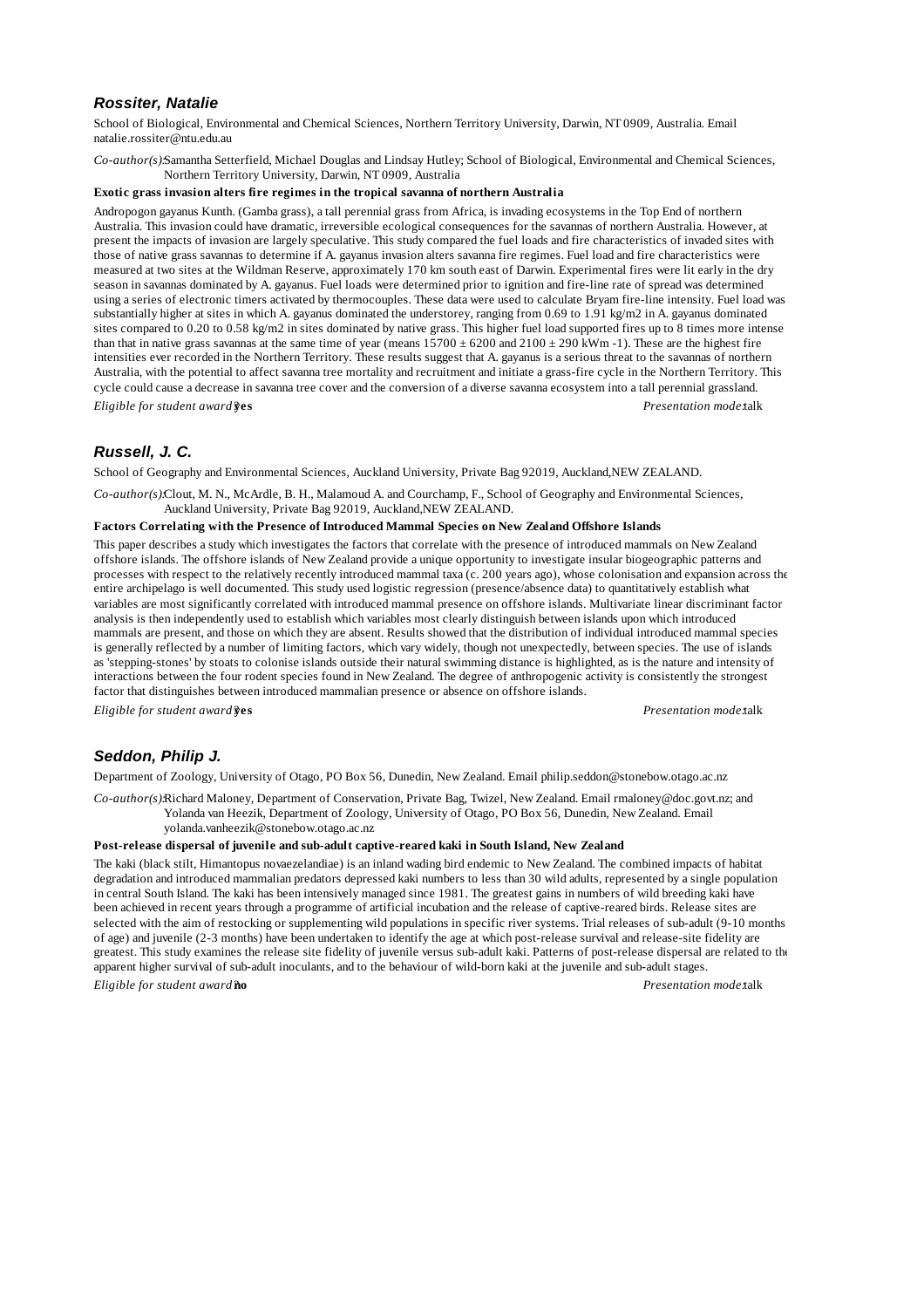# *Sekuljica, Ljilana*

University of Tasmania, GPO Box 252-78, Hobart, Tasmania, 7001, Australia. Email lsekulji@postoffice.utas.edu.au

*Co-author(s):*Jamie Kirkpatrick, University of Tasmania, GPO Box 252-78, Hobart, Tasmania, 7001

#### **Intra- and interspecific neighbour interactions among Eucalyptus obliqua, Allocasuarina littoralis and Poa labillardieri.**

An experiment was designed to determine if the simultaneous reintroduction of tree, shrub and groundcover species would accelerate dry sclerophyll forest restoration on agricultural land compared to plantings of single species. A modified target-neighbour experimental design was used to examine the competitive effects of three species, Eucalyptus obliqua seedlings, Allocasuarina littoralis seedlings and Poa labillardieri tillers towards each other. Monocultures or two species mixtures of four individuals were planted around each target species at two distances (3.5 and 7 cm) and in addition each species was also planted without any neighbours. Analysis of the growth six months since planting showed that each target species had neighbour combinations at both distances which promoted higher growth rates than that of individuals planted without neighbours. For A. littoralis and E. obliqua the greatest growth occurred when its neighbours were four A. littoralis seedlings planted 7cm from the target species, whilst the greatest growth by P. labillardieri occurred when its neighbours were planted 3.5cm away and were a mixture of itself and E. obliqua. These results suggest that intra- and interspecific competition can have a positive effect on the growth of the three species.

*Eligible for student award?***yes** *Presentation mode:*talk

### *Serong, Merrilyn*

School of Biological Sciences, PO Box 18, Monash University, Victoria, 3800, Australia. Email Merrilyn.Serong@sci.monash.edu.au

*Co-author(s):*Alan Lill, School of Biological Sciences, PO Box 18, Monash University, Victoria, 3800, Australia

### **Response of bird communities to secondary succession in the Central Highlands forests of Victoria**

Severe forest disturbance, whether natural or anthropogenic in origin, can lead to regeneration and secondary succession, which may influence bird community composition through progressively changing habitat structure and resource availability over time. Avian community composition was examined at five stages of succession after wildfire and timber harvesting in wet eucalypt forest (2-5, 10- 15, 20-30, 60, and >100 years post-disturbance) in the Victorian Central Highlands. Three bird counts were conducted in each of 12 replicate sites in each forest age-class during summer 1999-2000. Of the 52 species recorded, 75-81% occurred in any one age-class. Overall, bird community composition varied significantly as a function of forest age-class; eight of the ten possible pairwise comparisons exhibited significant differences, the greatest being those between the oldest and youngest age-classes. No difference in avian community composition was found between the two oldest forest age-classes or between the 10-15 and 20-30 year age-classes. Bird species varied in their response to successional change. Two species (Brown Thornbill and Golden Whistler) were similarly prominent in all age classes. Five species (Grey Fantail, Silvereye, White-browed Scrubwren, Rufous Fantail and White-eared Honeyeater) were relatively less prominent community members in the later than in the earlier successional stages, whilst six others (Crimson Rosella, Crescent Honeyeater, Eastern Spinebill, White-throated Treecreeper, Superb Lyrebird and Striated Pardalote) exhibited the reverse trend. Members of this last suite of species were largely responsible for the differences in bird community composition between the oldest and youngest age-classes. The findings indicate that successional habitat change after severe disturbance in southern wet forests has important long-term implications for native bird community ecology and conservation. *Eligible for student award?***yes** *Presentation mode:*talk

## *Setterfield, S.A.*

Northern Territory University, Darwin NT 0909, Australia. Email samantha.setterfield@ntu.edu.au

*Co-author(s):*Michael Douglas, Northern Territory University, Darwin NT 0909, Australia. Email michael.douglas@ntu.edu.au Lindsay Hutley, Northern Territory University, Darwin NT 0909, Australia. Email lindsay.hutley@ntu.edu.au

### **The effect of canopy and ground layer disturbance on Andropogon gayanus establishment**

Andropogon gayanus (Gamba grass) is an introduced perennial tussock grass that is spreading out from pastoral properties into nonpastoral areas in northern Australia. To help understand the factors that contribute to its spread, this project investigated the effect of canopy cover and ground layer disturbance on A. gayanus germination and establishment. Three canopy treatments were applied: a natural gap between canopies, an artificial gap (tree lopped), and a control. Within each canopy treatment, quadrats were subjected to three different ground treatments: ground flora clipped, ground flora clipped and soil disturbed, and control. A. gayanus seed was sown into quadrats and seedling emergence and establishment success was monitored. The results showed that A. gayanus was able to germinate and establish in control treatments but success was greater when soil and/or ground vegetation were disturbed or when canopy cover was naturally low or artificially reduced. This suggests that undisturbed savanna is at risk of invasion from A. gayanus and that this risk increases with soil and/or canopy disturbance.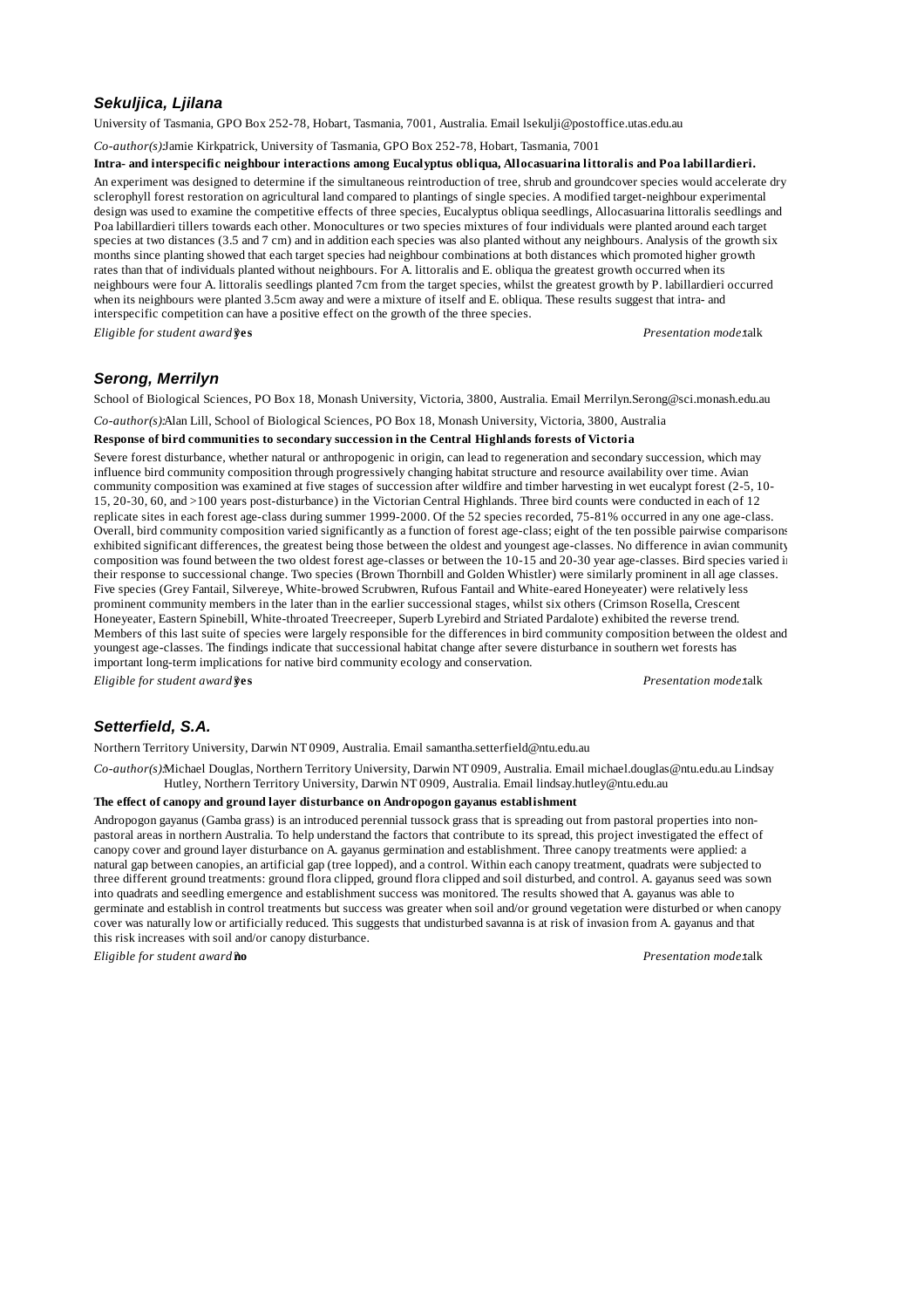## *Silberbauer, Letitia*

Ecosystem Management, University of New England, Armidale, NSW 2351, Australia. Email lsilberb@metz.une.edu.au

*Co-author(s):*Nick Reid, Ecosystem Management, University of New England, Armidale, NSW 2351, Australia; and David Thompson, Centre for Agricultural and Regional Economics Pty Ltd, 174 Rusden Street, Armidale 2350, Australia.

## **Modelling pest management options in cotton within an ecosystem services framework**

The concept of ecosystem services is broad and a new field of research endeavour in natural resource management. When considering the implementation of ecosystem services, there may be tradeoffs between ecological and economic goals. We attempted to quantify those tradeoffs by developing bio-economic models. Natural pest control by beneficial insects and the variety of management options available is a good system to model, testing the environmental and economic drivers behind the adoption of environmentally friendly pest control management options in cotton. Field data from a study by Hoque et al. (2000) suggests that there is an economic benefit to growers who adopt environmentally friendly pest management practices and yet there are several regions in which growers continue to use broadspectrum insecticides. The model will explore pest and beneficial insect population parameters in different cotton growing regions and will simulate the environmental and economic outcomes of adopting "soft" and "hard" pest management in seasons of light and heavy pest inundation. Hoque Z., Farquharson B., Dillon M. & Kauter, G. 2000 An economic evaluation of an on-going IPM program within the Australian Cotton Industry. Proceedings of the 10th Australian Cotton Conference, Bribane 2000. Australian Cotton Growers Research Association, Inc.

*Eligible for student award?***no** *Presentation mode:*talk

## *Simmons, Tania M*

Centre for Tropical Restoration, Queensland Parks and Wildlife Service, PO Box 21, Yungaburra, Qld 4872, Australia. Email ctr@epa.qld.gov.au

*Co-author(s):*Nigel I J Tucker, Centre for Tropical Restoration, Queensland Parks and Wildlife Service, Lake Eacham, Qld 4872, Australia

#### **The Rat's Tale – use of small mammals as bioindicators in a restored forest linkage in far North Queensland, Australia.**

Determining success in restoration relies on recognition and scrutiny of suitable bio-indicators. In this study we present our findings on colonisation and movement of small mammals including Melomys spp and Rattus spp in a restored forest linkage in far North Queensland. In as little as two years after completing the forest linkage we observed colonisation by a range of small mammals recognised as forest obligates. Movements of individual animals was also monitored using mark/recapture methods. The three year study demonstrated the utility of our linkage for small mammals and gives us reason to claim success in attempting to address fragmentation and isolation issues for the isolated Lake Barrine Section of the Crater Lakes National Park.

*Eligible for student award?***no** *Presentation mode:*talk

## *Simpson, Catherine*

Biophysical Remote Sensing Group, Department of Geographical Sciences and Planning, The University of Queensland, St Lucia Qld 4072, Australia. Email: s357465@student.uq.edu.au

*Co-author(s):*Stuart Phinn, Biophysical Remote Sensing Group, Department of Geographical Sciences and Planning, The University of Queensland, St Lucia Qld 4072, Australia; and Janet Franklin, Department of Biology, San Diego State University, 5500 Campanile Drive, San Diego CA 92182-4614

#### **Quantifying Tropical Forest Fragmentation using Landscape Pattern Metrics for State of the Wet Tropics monitoring in Far North Queensland, Australia.**

Current methods for monitoring forest fragmentation in the Wet Tropics Bioregion for State of the Wet Tropics Reporting are costly in time and resources. This paper describes an investigation of landscape pattern metrics, combined with remotely sensed imagery, for measuring forest fragmentation. A subset of landscape pattern metrics was selected from those contained within a widely available spatial pattern analysis software program, ESRI's Patch Analyst. These metrics were calculated from land-cover maps produced through interpretation of aerial photographs and classification Landsat Enhanced Thematic Mapper satellite imagery. Key findings were: (1) classification of remotely sensed images produces maps with the level of detail necessary for mapping regional scale land-cover in tropical mountainous environments; (2) select landscape pattern metrics quantified the major structural features of landscape pattern associated with tropical forest fragmentation; and (3) for ease of interpretation and analysis, a subset of simple metrics (percent of landscape, patch density, mean patch size, median patch size, edge density, area weighted mean patch fractal dimension, mean nearest neighbor distance, core area percent of landscape and core area density), instead of all published metrics, should be the focus of monitoring tropical forest fragmentation. The study produced a set of metrics that could constitute a standardized methodology for quantifying tropical forest fragmentation in the Wet Tropics Bioregion using remotely sensed imagery and landscape pattern metrics. *Eligible for student award?***yes** *Presentation mode:*talk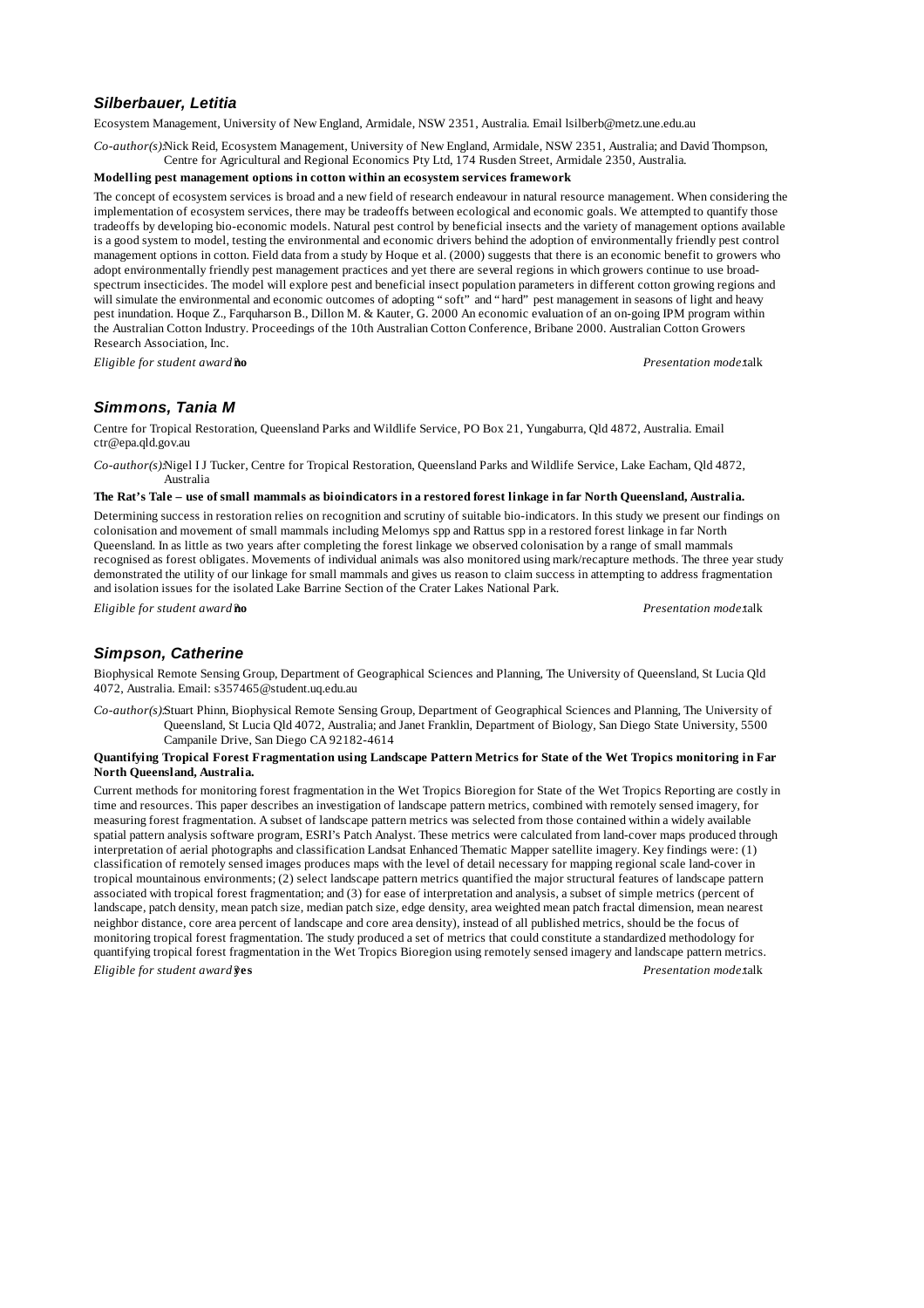# *Simpson, Simone R.*

14 O'Dell St, Armidale, NSW 2350, Australia. Email ssimpson@metz.une.edu.au

*Co-author(s):*Caroline Gross and Letitia Silberbauer, Ecosystem Management, School of Environmental Science and Natural Resource Management, University of New England, Armidale NSW, 2351, Australia.

**The reproductive ecology of Cytisus scoparius (L.) Link (Fabaceae): An invasive weedy species infesting Barrington Tops NSW.** Scotch broom, Cytisus scoparius (L.) Link (Fabaceae), a shrub native to Europe, was introduced to Barrington Tops NSW in the 1840s and has since become a major invasive weed on the Barrington Tops Plateau. In this study, field and laboratory experiments were undertaken to determine whether pollinators are needed to effect seed set. We investigated the plant's breeding system, floral phenology and floral visitors. C. scoparius was found to employ an obligate xenogamous breeding system at Barrington Tops and it maintains a floral tripping device that precludes many pollinators and favours a melittophilous pollination syndrome. In its native range, scotch broom primarily relies on bumblebees (Bombus spp) to effect pollination. Bumblebees have not yet established on the Australian mainland and the introduced honeybee (Apis mellifera) was identified as the major pollinator of this population with some floral visitation by native bees. Although honeybees are in low numbers at climatically harsh Barrington Tops, they are very effective pollinators and calculations revealed that a flower could receive c. 16 honeybee visits over its lifetime. The findings of this study indicate that there is potential for implementation of control at the reproductive stage of the plant's life cycle in terms of controlling honeybees. *Eligible for student award?***yes** *Presentation mode:*talk

# *Smith, James A.*

School of Biological, Earth and Environmental Sciences, University of New South Wales, Sydney, NSW 2052, Australia

*Co-author(s):*Alistair G. B. Poore, School of Biological, Earth and Environmental Sciences, University of New South Wales, Sydney, NSW 2052, Australia

### **Bottom-up and top-down influences on algal-associated assemblages on subtidal rocky reefs**

Experimental manipulations of predators and herbivores have repeatedly shown the importance of top-down control of benthic assemblages inhabiting marine intertidal and subtidal rocky reefs. Less well understood is the importance of nutrient supply on these assemblages (bottom-up control). We investigated the relative effects of bottom-up and top-down control, by nutrient enrichment and predator exclusion respectively, on the invertebrate fauna associated with the brown macroalga, Sargassum linearifolium, on subtidal rocky reefs in Sydney. A second experiment used artificial plants to test the hypothesis that increased epiphyte levels will affect the abundance of epifauna in the absence of changes in host plant quality. Preliminary results have shown that it is possible to experimentally enrich the water column, resulting in changes in abundance of some taxa (bivalves and polychaetes). Experiments of this kind will assist in predicting the biological effects of coastal eutrophication, and of changes in predator abundance due to overfishing. *Eligible for student award?***yes** *Presentation mode:*talk

### *Souter, Nicholas J.*

School of Bioloigcal Sciences, Flinders University of South Australia, GPO Box 2100, Adelaide, SA 5001, Australia. Email nsouter@adam.com.au

*Co-author(s):*C. Michael Bull, School of Bioloigcal Sciences, Flinders University of South Australia, GPO Box 2100, Adelaide, SA 5001, Australia; and Mark N. Hutchinson, South Australian Museum, PO Box 234, Adelaide, SA 5001, Australia.

### **The Pygmy bluetongue lizard (Tiliqua adelaidensis) - Proud flagship for grassland conservation or Maire Celeste?**

The endangered Pygmy bluetongue Lizard (Tiliqua adelaidensis) inhabits threatened remnant native grasslands, in South Australia. We examined the relationship between lizard abundance and grassland community structure along transects across the edges of lizard populations. Our hypothesis was that lizards should be associated with specific native plant communities. Transect data from five sites, four with lizard populations of varying sizes and one without lizards, showed significant differences in vegetation community structure among sites, but not across lizard population boundaries within sites. The sites with the greatest lizard abundance had the lowest native plant diversity whilst the site with no lizards, a conservation park, had the highest native plant diversity. Floral diversity and species composition were thus poor predictors of lizard abundance. We started with an apparently reasonable assumption, that conservation of individual species and the communities they inhabit should be complementary. This example demonstrates that this assumption need not be true. In this case establishing a reserve with conditions suitable for the conservation of the Pygmy bluetongue would not conserve a significant tract of native vegetation, whilst the conservation park studied was proclaimed due to its high diversity of native plant species but does not support any lizards.

*Eligible for student award?***yes** *Presentation mode:*talk

# *Spain, Alister V.*

Davies Laboratory, CSIRO, Private Mail Bag, Aitkenvale Qld 4814

*Co-author(s):*Mark Tibbett, Clive Pankhurst, Julia Knaack, Davies Laboratory, CSIRO, Private Mail Bag, Aitkenvale Qld 4814. David Tongway, Norman Hindley, CSIRO Sustainable Ecosystems, GPO Box 284, Crace ACT 2911. John Ludwig, CSIRO Sustainable Ecosystems, PO Box 780, Atherton Qld 4883. Dieter Hinz, Ecosystem Reclamation Pty Ltd, PO Box 92, Crow's Nest Qld CSIRO Sustainable Ecosystems, GPO Box 284, Crace ACT 2911.

### Litter layer development in a 27-year age series of tropical sites rehabilitated to native forest species after bauxite mining (Go **NT).**

The litter layers formed in an age series of sites rehabilitated to forests dominated by Eucalyptus tetrodonta and Eucalyptus miniata are described. The standing crop biomasses of the litter layers substantially exceed those of the surrounding native forests dominated by the same tree species. The pH, EC and concentrations of selected nutrient and other elements in the litters are presented in relation to time since rehabilitation and to other characteristics of the vegetation and soils.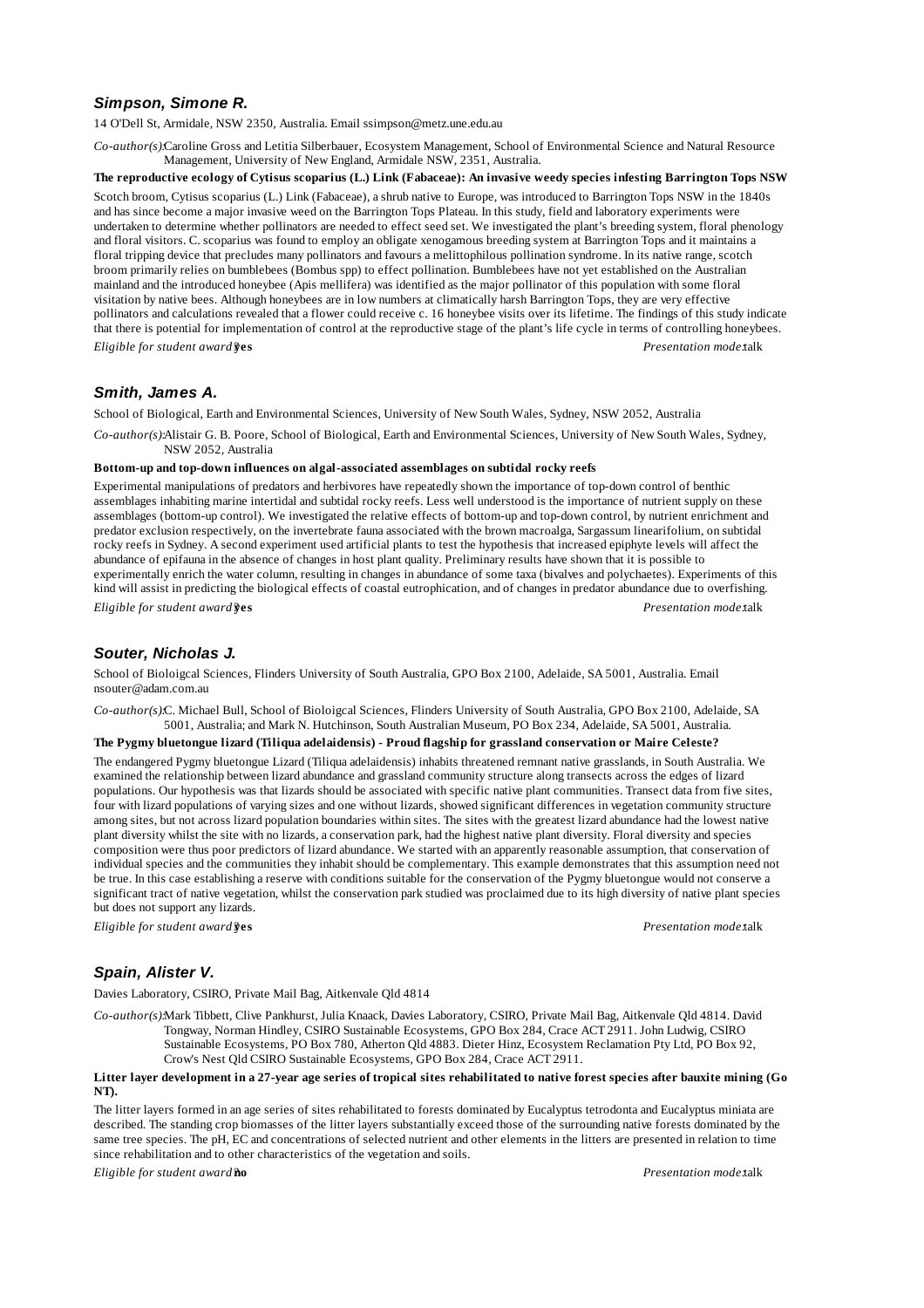## *Spencer, Robin*

James Cook University, PO Box 6811, Cairns, Qld 4870, Australia. Email robin.spencer@jcu.edu.au

*Co-author(s):*Brad Congdon, James Cook University, PO Box 6811, Cairns, Qld 4870, Australia; and Paul Fisk, Speewah Road, Kuranda, Qld 4872, Australia.

### **Using replicated censuses of migratory waders to increase usefulness of historical counts in a long-term monitoring programme.**

Reliable fauna surveys are vital for measuring changes in abundance within a population or community over time. Migratory waders worldwide are increasingly threatened by loss and modification of their non-breeding intertidal feeding and roosting grounds. Their migratory lifestyle makes it difficult to measure impacts of habitat change on their survival or reproductive output. Decline in the number of waders using an area can also be difficult to measure in a meaningful way because comparable, long-term census data is not often available. We used replicated counts to census the wader community in Trinity Inlet, Cairns. We counted at known high tide roosts, at high tide and on both outgoing and incoming tides. We found that the site used historically for wader censuses, the Cairns Esplanade mudflats, was not used by the majority of the birds of several species, and that the incoming tide produced the best count. Historical counts are available for the Cairns area from 1987 to present. Analyses of our replicated counts of all known roost sites can be used to determine appropriate measures of confidence in historical counts, thereby providing a longer-term data set that may be useful in measuring changes in abundance in the local wader community.

*Eligible for student award?***yes** *Presentation mode:*talk

# *Spooner, Peter G.*

The Johnstone Centre, Charles Sturt University PO Box 789, Albury NSW 2640 Email pspooner@csu.edu.au

*Co-author(s):*Ian Lunt The Johnstone Centre Charles Sturt University PO Box 789, Albury NSW 2640 Email ilunt@csu.edu.au Sue Briggs National Parks and Wildlife Service c/- CSIRO, GPO Box 284 Canberra ACT 2601 Email sue.briggs@csiro.au

David Freudenberger CSIRO Sustainable Ecosystems GPO Box 284 Canberra ACT 2601 Email david.freudenberger@csiro.au

#### **Roadside shrubs and council graders: a disturbing relationship**

In many areas of the wheat-sheep belt, there has been a dramatic decline in biodiversity, with only scattered remnants of the original woodlands remaining in cleared agricultural landscapes. Remnant woodlands are now mostly constricted to roadside reserves, many of which are of high conservation status. Conventional theory predicts an increased risk of species extinction in these small and isolated populations. It is also often assumed that native plant recruitment may decline due to lack of natural disturbances. However, this theoretical framework does not accommodate historical changes in anthropogenic disturbance regimes, and it is conceivable that many species may prosper under these novel environmental conditions. Population structural dynamics of roadside stands of Acacia pycnantha, A. montana and A. decora were assessed, and disturbance variables recorded, in the Lockhart region of southern NSW. On a regional scale, populations were expanding, but recruitment was often highly pulsed, with distinct groups of colonising, stable and senescent stands. Soil disturbance from previous road construction activities, in conjunction with historic changes in grazing pressure, are suggested as the main causes of increased shrub recruitment. These results suggest that ongoing management of disturbance regimes in roadside environments may be critical to shrub persistence and associated fauna habitat.

*Eligible for student award?***yes** *Presentation mode:*talk

## *Springett, Brian*

Ecology Group, Massey University,Palmerston North, NZ email B.P.Springett@massey.ac.nz

*Co-author(s):*Anthony Cole, Landcare ResearchCRI,Ring Road, Massey University Palmerston North NZ

#### **Valuing Ecosystem Services - an Emergent Theory of Individual and Societal Development**

Early research in the area of ecosystem services involved non-market valuation studies focused on the problem of market failure as a key driver of human-induced pressure on ecological systems. The goals of sustainability and social equity have led to a gradual broadening of research that has attempted to embed economic and ecological models within a larger social process of decision-making and development. In this paper we postulate on the emergence of a further dimension to ecosystem services research linked with the observation that our models of human development must take account of defensive behaviour resulting from human nature's fundamental desires for self-preservation. We attempt to characterise the problem and put forward a model that identifies possible stages of individual and societal development from what we call exploitative and defensive self-interest to co-existing self-interest. Finally, we propose that the name ecosystem services, provides a fitting symbol for the service ethic that underpins our co-existing developmental model. *Eligible for student award?***no** *Presentation mode:*talk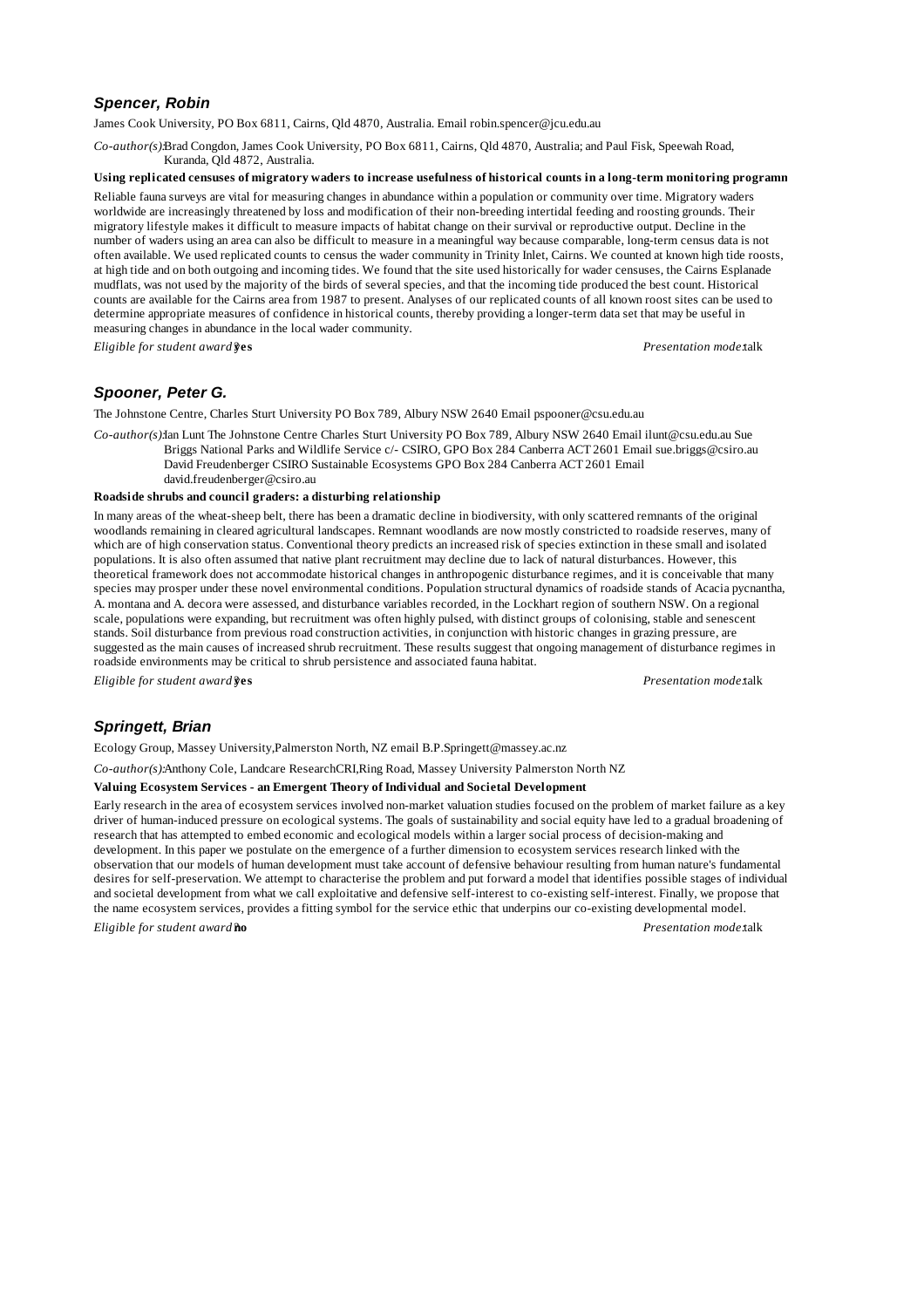## *Stapley, Jessica*

School of Botany and Zoology Australian National University Canberra ACT 0200

*Co-author(s):*no co-authors

### **The behavioural consequences of multiple predators**

The threat of predation can have marked effects on a variety of prey behaviours. Most studies of anti-predator behaviour have been confined to single predator systems, despite the fact that most prey are faced with several predators simultaneously in nature. In multipredator environments avoidance behaviours towards one predator may conflict with avoidance of a second predator. How prey cope with the dilemma of conflicting anti-predator behaviours and what effect these have on prey decisions is largely untested. My study aims to address this by investigating the behaviour of lizards in response to a common snake and bird predator, when they are encountered individually and simultaneously. The study found that the presence of predators singularly and together altered the lizards behaviour. Refuge use increased in the presence of the bird, decreased in the presence of the snake, and was unchanged when both predators were present. The proportion of time spent basking was reduced in the presence of both predators and the lizards activity patterns were altered. The results suggest that the combination of predators has dramatic effects on the lizard's activity patterns and its ability to bask more than either predator alone.

*Eligible for student award?***yes** *Presentation mode:*talk

## *Stepath, Carl M.*

James Cook University, TESAG and Education, PO Box 6811, Cairns, Qld 4870, Australia. Email carl.stepath@jcu.edu.au

*Co-author(s):*Dr. Hilary Whitehouse, James Cook University, School of Education, PO Box 6811, Cairns, Qld 4870, Australia. Email hilary.whitehouse1@jcu.edu.au

#### **Environmental Education: Participatory action in the tropical marine environment**

Environmental education (EE) programs tend to make awareness and attitudes their primary goals, consequently current EE programs are not producing the outcome of ecological participatory action. This presentation discusses research undertaken to study ways of improving outcomes generated by educational programs. Awareness is important in realizing that a problem exists, but does not necessarily include rectifying the problem. Current publications overwhelmingly state the relationship between awareness and action is not strong. If increased participation of citizens is important to solve existing ecological problems, then innovative education techniques must be developed. New ideas and fresh approaches are needed to help translate awareness and attitudes into action. Coral reef monitoring by students offers a method to move from a position of awareness to participatory agency through experiential education, and by developing a relationship between the students to the resource itself. This article explores correlations between awareness, attitude and participatory agency. Initial steps in the process of the knowledge-attitude-agency relationship are not achieving the end result of positive citizen action. Promoting the desire to act responsibly requires changing human eco-agency and increasing ecological participation at the community level. If participatory action skills are a desired outcome, then awareness and attitudinal change not enough.

*Eligible for student award?***yes** *Presentation mode:*talk

### *Stol, Jacqui*

CSIRO Sustainable Ecosystems, GPO Box 284, Canberra, ACT, 2601

*Co-author(s):*David Freudenberger, CSIRO Sustainable Ecosystems, GPO Box 284, Canberra, ACT, 2601

#### **Getting wheat farmers hooked on plant biodiversity: some novel communication products**

Agricultural landscapes in the NSW sheep-wheat belt typically have small areas of highly fragmented remnant vegetation, widespread dryland salinity, declining native species and minimal natural regeneration. We examined patterns of biodiversity on sheep-wheat farms, roadsides, and state forests as part of an project in the NSW Riverina to 1) record the diversity of birds, invertebrates, mammals, frogs and reptiles, vascular plants, fungi, mosses and lichens; 2) develop cost-effective management and monitoring plans and 3) assist in communication and implementation of our results. We surveyed 35 remnants dominated by Eucalyptus microcarpa (grey box) and E. melliodora (yellow box), Callitris glaucophylla (cypress pine) and Allocasuarina luehmannii (buloke). We found a surprising diversity of species including 106 species of birds, 63 cryptogam species, 35 new species of fungi and 250 species of vascular plants. Using "Bioselect" we determined that at least 20 different remnant woodland areas are needed to conserve just one representative of each of these plant species. We developed a range of materials to communicate the value and management requirements of this diversity. Products included a "virtual herbarium" based on high resolution digitally scanned plant images and linked to a relational database, GIS revegetation scenarios and fact sheets to deliver key messages to assist farmers and agencies develop an understanding and vision of how biodiversity can be conserved within agricultural landscapes.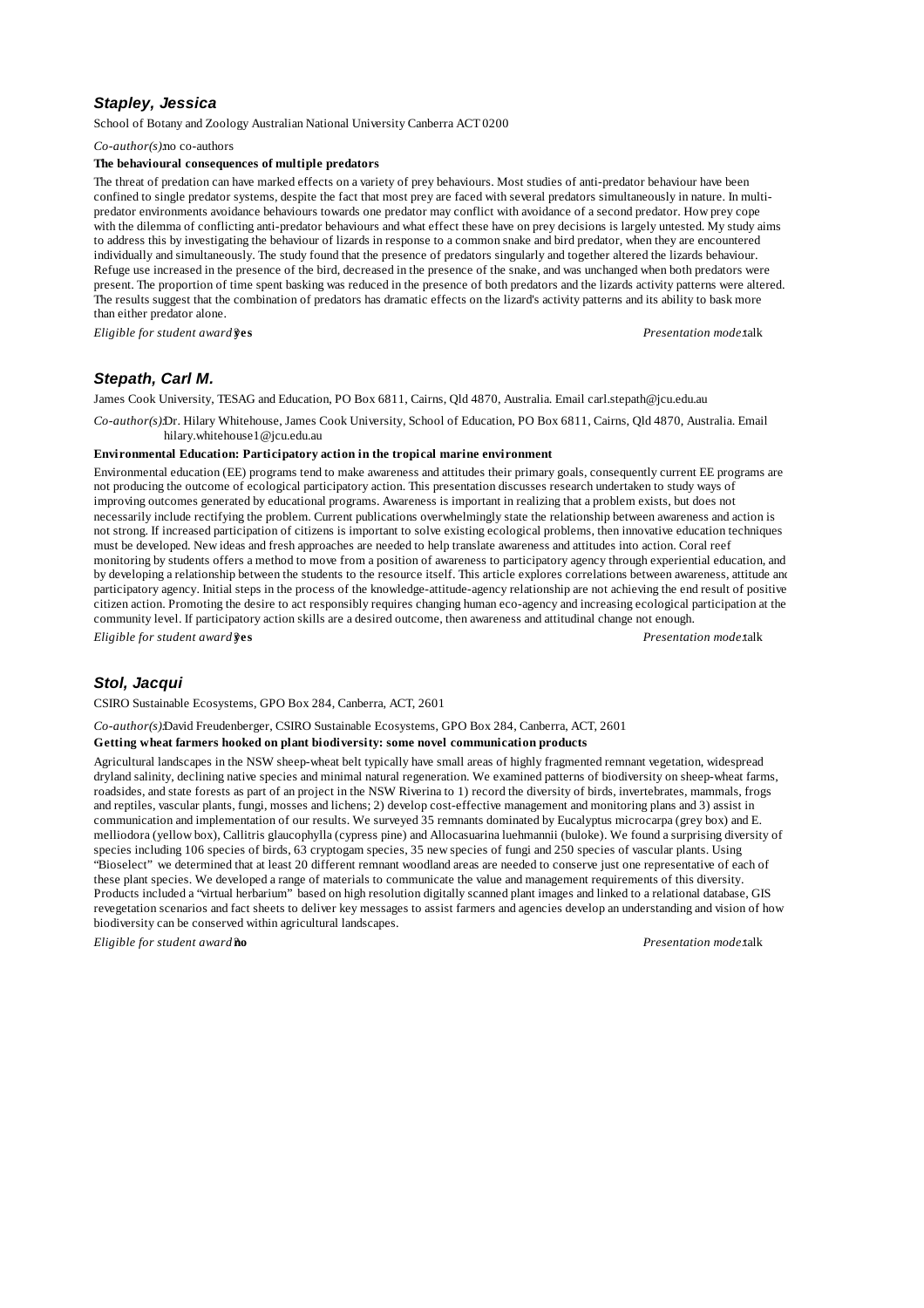# *Stringer, Ian A.N.*

Science and research Unit, Department of Conservation, PO Box 10420, Wellington, New Zealand. Email istringer@doc.govt.nz

*Co-author(s):*Greg H. Sherley and H.Richard Parrish, Department of Conservation,PO Box 10420 Wellington, New Zealand; and Dianne Gleeson, Landcare Research, Private Bag 92170, Auckland.

### **Following a snail trail: progress on Placostylus landsnail research**

The large landsnails Placostylus ambagiosus and Placostylus hongii (Pulmonata: Bulimulidae) from northern New Zealand are now reduced to small local populations by habitat destruction and introduced mammalian predators, particularly rodents. We summarise our research since 1988 aimed at identifying conservation units and developing methods to enhance local populations or establish new colonies. Morphometric analysis and mitochondrial DNA sequencing (Cytochrome oxydase 1) are being used to identify populations of genetic similarity. An analysis using isozymes has already shown that there are fewer groups than previously identified by traditional taxonomy. Captive breeding was successful and 11 captive-bred P. hongii were released in the field in August 2002 with harmonic radar transponders attached to help follow their progress. Two wild to wild translocations of 31 and 32 snails resulted in two new colonies. These colonies are being used to confirm a previous result that increased adult recruitment follows when rodents are controlled. Markrecapture data show that these snails develop slowly, are long lived, and that adults show site fidelity whereas juveniles disperse. Reciprocal translocation experiments within colonies demonstrated that adult snails return to their original site over > 80 m. The implications of our results are discussed in relation to conservation management.

*Eligible for student award?***no** *Presentation mode:*talk

## *Sullivan, Jon, J.*

Manaaki Whenua - Landcare Research, Private Bag 92-170, Auckland, New Zealand. Email: tabebuia@alumni.upenn.edu

*Co-author(s):*Susan Timmins, Department of Conservation, P.O. Box 10420, Wellington, New Zealand; and Peter Williams, Manaaki Whenua - Landcare Research, Private Bag 6, Nelson, New Zealand.

#### **Where the wild weeds are: explaining local patterns of distribution and spread of New Zealand's environmental weeds.**

We report on recent studies documenting how weed dispersal by people, together with strong dispersal limitation, explain the current local distribution and short-term spread of environmental weeds. In a survey of coastal native forest fragments in eastern Northland, over 65% of the variation in the exotic plant species richness of these fragments was explained using only the number of houses within 250 m of a fragment boundary. Also positively correlated with exotic species richness were settlement characteristics such as housing density, housing age, and the species richness of settlement gardens In almost half of these fragments, we found evidence of recent dumping of garden refuse, including many of the worst local environmental weeds. In a related study, we investigated how the weed invasion of native forest fragments differed when the neighbouring landscape was Pinus radiata plantations or grazed pasture. The diversity and abundance of exotic plant species in these forest fragments was again dominated by proximity to the nearest propagule source. Because most individual weeds originate from nearby parents, grazed pastureland with an open fragment edge proves to be a more effective buffer against most forest weeds than P. radiata plantations.

*Eligible for student award?***no** *Presentation mode:*talk

## *Tasker, Elizabeth M*

Institute of Wildlife Ecology, School of Biological Sciences, Heydon-Laurence Building (A08), University of Sydney NSW 2006. Email: etasker@bio.usyd.edu.au

*Co-author(s):*Daniel Bickel, Australian Museum, 6 College Street, Sydney NSW 2000

#### **The influence of cattle grazing and associated burning on eucalypt trunk invertebrates, a diverse component of forest biodiversity.**

The invertebrate fauna of eucalypt trunks in the forests on the Northern Tablelands of NSW forms a superabundant and diverse community, with over 103,000 individuals and 215 families identified in this study. It also bears a remarkable resemblance at family level to those present in amber from many millions of years ago. This supports the notion that the sticky-traps are sampling a distinct community and not a random assemblage of passing fauna. The community composition of trunk invertebrates differed between cattle grazed/moderately frequently burnt and ungrazed sites, but overall abundance and diversity were similar. Flies comprised 84% of all captures, the great majority of which have larvae that are detritivores. Of these, the Sciaridae or dark-winged fungus gnats, was the most abundant family (50% of total captures), and was marginally but consistently more abundant in the grazed/moderately frequently burnt sites. The data indicate that at grazed/moderately frequently burnt sites the functional role of these taxa as detritivores is not noticeably affected. Diptera, although generally inconspicuous, are very important in forest ecosystems because of the role many species play in the processes of litter decomposition and nutrient cycling.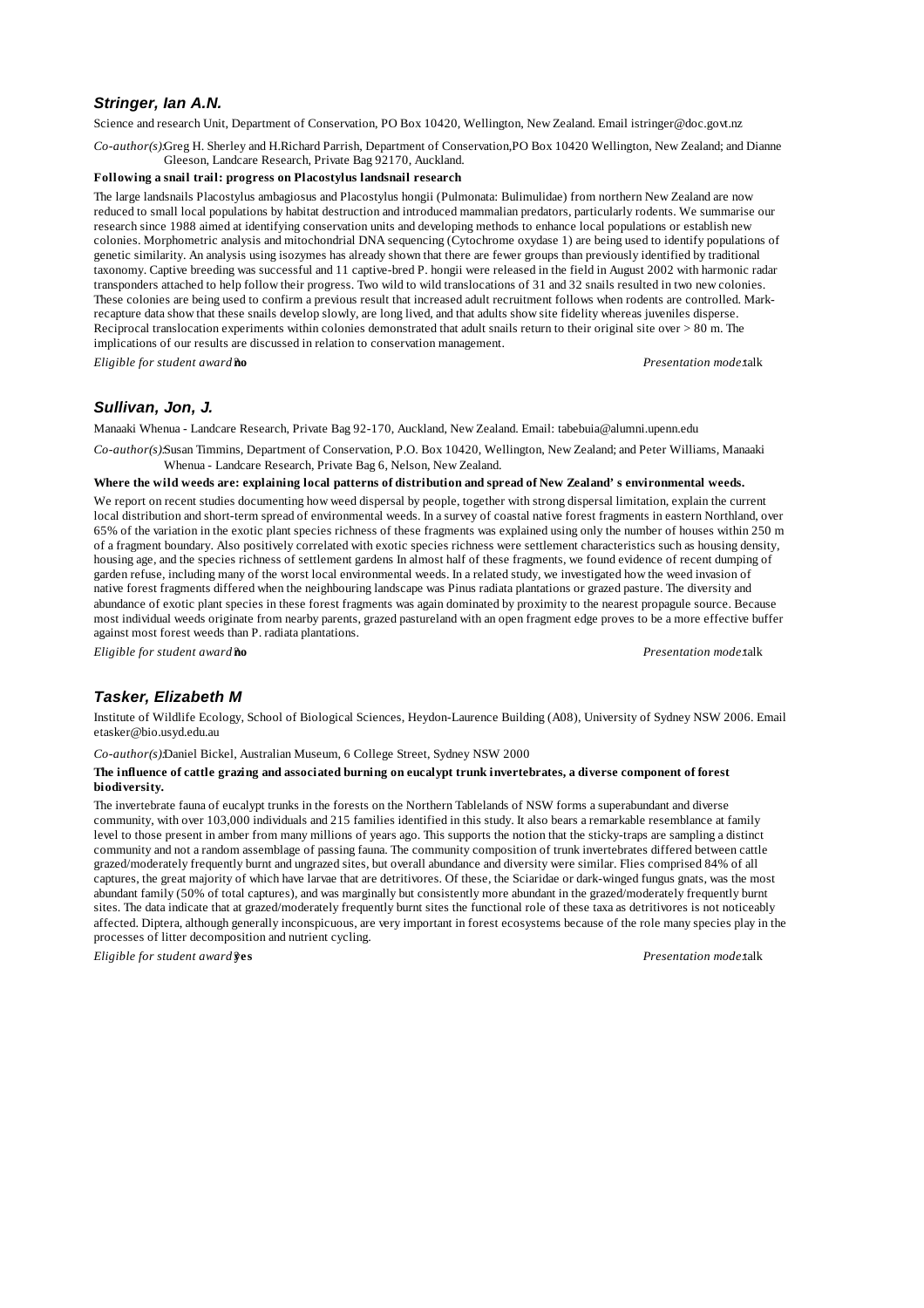# *Taylor, Jennifer E.*

School of Biological, Earth and Environmental Sciences, The University of New South Wales, UNSW, Sydney, NSW 2052, Australia. Email j.taylor@unsw.edu.au

*Co-author(s):*Barry J. Fox, School of Biological, Earth and Environmental Sciences, The University of New South Wales, UNSW, Sydney, NSW 2052, Australia.

#### **Experimental test of interspecific competition between the sympatric skinks, Ctenotus robustus and C. taeniolatus.**

On regenerating sand-mined areas of coastal NSW, the skinks Ctenotus robustus and C. taeniolatus are sympatric at medium vegetation densities. On more open areas C. taeniolatus is absent and on more densely vegetated areas C. robustus is absent. We tested for interspecific competition between these two species using field manipulations of densities. Ctenotus taeniolatus were transplanted to open sites where C. robustus densities had been reduced. Recapture rates of C. taeniolatus on open sites were similar to those on medium and dense sites, indicating that their absence from open vegetation is unlikely to be due solely to unsuitability of habitat. Ctenotus robustus were transplanted to dense sites where C. taeniolatus densities had been reduced. Recapture rates of C. robustus on dense sites were lower than on medium and open sites. Thus their absence from dense vegetation may be due to unsuitability of habitat. At medium vegetation densities we removed one species and monitored the response of the other species. Results suggest that competition does not entirely explain the pattern of distribution and abundance of Ctenotus in relation to vegetation density. The relative importance in this system of competition and other factors such as thermal requirements will be discussed.

*Eligible for student award?***yes** *Presentation mode:*talk

## *Tenhumberg, Brigitte*

The Ecology Centre, The University of Queensland, St Lucia, Qld 4072, Australia Email: btenhumberg@zen.uq.edu.au

*Co-author(s):*Andrew J. Tyre, CSIRO Marine Research, PO Box 120, Cleveland QLD 4163,Australia; and Hugh P. Possingham, The Ecology Centre,The University of Queensland, St Lucia, Qld 4072, Australia

### **Identifying optimal captive breeding strategies**

To use captive breeding most effectively as a tool to manage endangered species we need to optimize decisions such as when to capture wild animals or release zoo-bred individuals into the wild. There has been an ongoing debate within the conservation community about the merits of captive breeding as a method to conserve threatened species. Captive breeding is expensive, however provides a level of certainty that may not be possible with in situ conservation. For many species captive breeding is the only viable option to prevent extinction because we do not know the causes of population decline in the wild or we are unable to eliminate the problem quickly enough. To address these management issues, we constructed a first order Markov chain population model for two populations, a captive population and a wild population, and used stochastic dynamic programming to identify optimal size of translocations between the zoo and the wild. This provides a practical tool for one aspect of captive breeding decision-making and suggests a number of rules of thumb for their management.

*Eligible for student award?***no** *Presentation mode:*talk

## *Thrall, Peter H.*

CSIRO Plant Industry, GPO Box 1600, Canberra ACT 2601, Australia

*Co-author(s):*Jeremy J. Burdon, CSIRO Plant Industry, GPO Box 1600, Canberra ACT 2601, Australia; John Brockwell, CSIRO Plant Industry, GPO Box 1600, Canberra ACT 2601, Australia;

#### **Using Microbial Symbionts to Improve Revegetation & Rehabilitation of Australian Landscapes**

Symbiotic interactions between plants and soil organisms are important components of all plant communities. A consequence of the low nutrient levels of Australian soils is that partnerships between native woody plants and microbial symbionts offer the possibility of major advances in the success of revegetation projects. Shrubby legumes (Acacia spp.) constitute a major plant group that forms nitrogenfixing partnerships with rhizobial bacteria. Results from glasshouse and field inoculation trials indicate enormous variability among rhizobia in their ability to form effective symbioses, with large differences in growth and survival of particular plant-rhizobial combinations. Importantly, the benefits of these associations also extend to other plant species. While within an Acacia species, elit rhizobial strains (those best at promoting host growth) are highly effective across provenances, such relationships may not hold across host species. Because native rhizobia rapidly vanish from agricultural soils, particularly where vegetation has been cleared as a result of cropping or where continual grazing has occurred over long periods, they may be absent from areas where revegetation is most crucial, requiring re-introduction of effective strains. Large-scale field trials are underway to further explore the potential benefits of these interactions in mitigating environmental problems associated with the mass-clearing of native vegetation.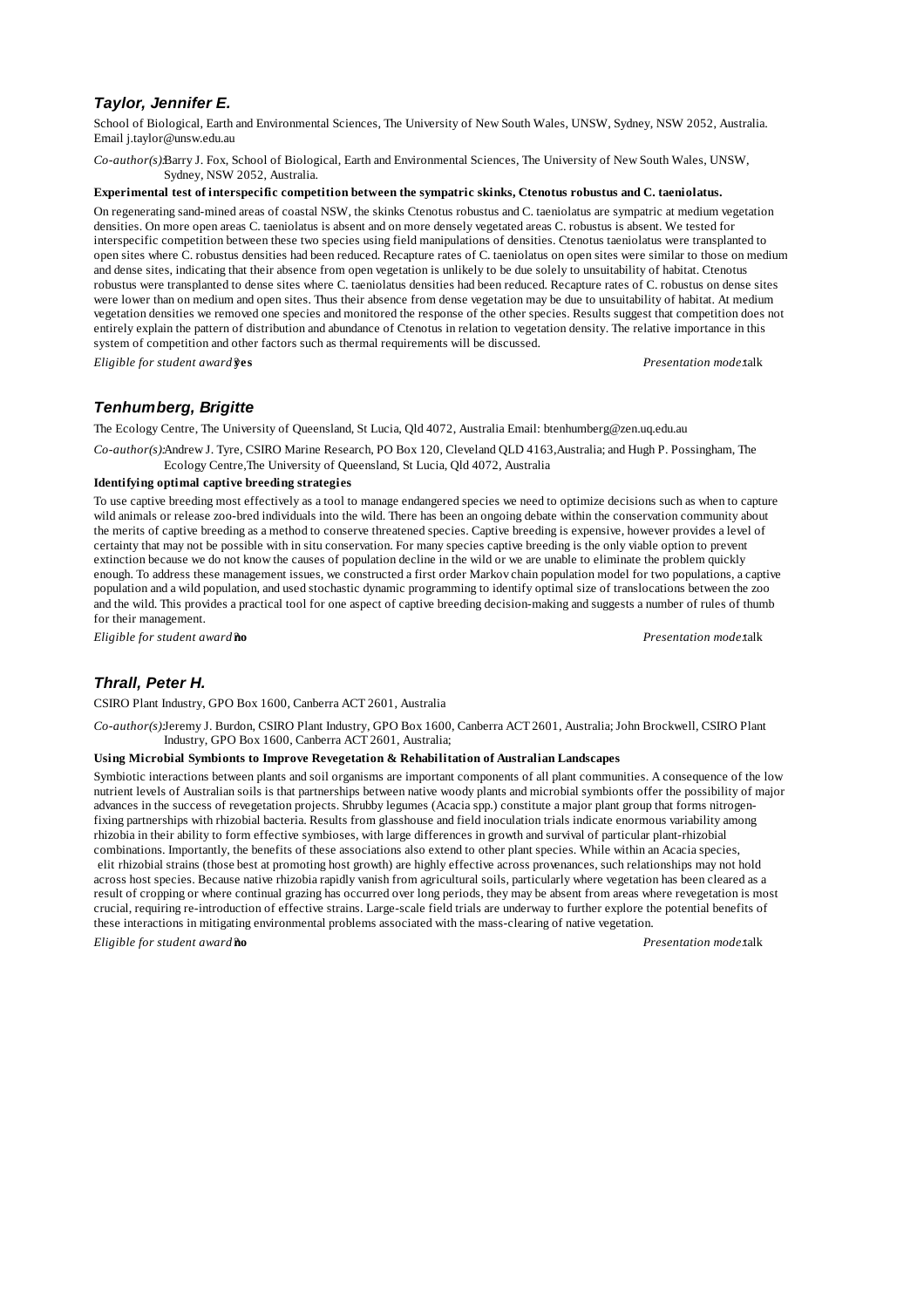# *Timmins, Susan M*

Science & Research, NZ Department of Conservation, PO Box 10420, Wellington, New Zealand. Email stimmins@doc.govt.nz

*Co-author(s):*Julie Geritzlehner, Department of Conservation, PO Box 10420, Wellington, New Zealand.

#### **What happens to weeds after pest animal control?**

What happens to weed abundance following animal pest control? We reviewed the evidence—anecdotal, quantitative and experimental— from various sites throughout New Zealand. We found several striking examples of weeds increasing after pest animal control. Three quarters of our records reported a weed increase. In particular, shrub and grass or herb species increased following goat, stock or rabbit control in grassland and following goat control in damaged native forests or open sites. However, very few reports were backed by experimental manipulation. Thus, we could not isolate the influence of animal control from other biological and physical variables. Nevertheless, the results demonstrated the potential magnitude of the problem and suggest that the topic is worthy of further investigation. The next step is an experimental management study associated with a range of goat control operations in disturbed, weedy areas. This will help resolve the magnitude and parameters of the problem. This should help conservation managers to design integrated and adaptive conservation projects to both control animal control and minimise subsequent weed invasions.

*Eligible for student award?***no** *Presentation mode:*talk

# *Tocher, Mandy D.*

Science and Research Unit, Department of Conservation, P.O. Box 5244, Dunedin, New Zealand. Email mtocher@doc.govt.nz

*Co-author(s):*Murray Efford, Landcare Research, Private Bag 1930, Dunedin, New Zealand.

**Survival of large bodied skinks (Oligosoma spp.) threatened by exotic mammalian predators on the South Island, New Zealand.**

Within the New Zealand skink genus Oligosoma existing on the South Island there are two broad body size categories: large bodied (maximum SVL's 106-124 mm) and small bodied (maximum SVL's 70-77mm). The six large bodied South Island Oligosoma generally have higher threat categories (two nationally endangered and four gradual decline) than the five smaller bodied skinks (one gradual decline, one sparse, and three not threatened). Within the large bodied Oligosoma, four have widespread distributions and are therefore numerically strong. Threat categories are correspondingly lower for these skinks (gradual decline). Two others, with relatively high habitat specificity and more limited distributions have the highest threat categories for any skink on mainland New Zealand (nationally endangered). The purpose of this paper is to compare and contrast a selection of life history traits for these large bodied skinks on New Zealand's South Island to test whether the differential threat classification can be at least partially explained by differences in life history traits between the species. In particular, size specific survival is investigated using mark and recapture techniques.

*Eligible for student award?***no** *Presentation mode:*talk

## *Tongway, David J.*

CSIRO Sustainable Ecosystems, PO Box 284, Canberra city, ACT, 2601,Australia. email david.tongway@csiro.au

*Co-author(s):*John Ludwig, CSIRO Sustainable Ecosystems, Atherton, Qld. 4883.

### **Assessing the biophysical health of savanna landscapes at the hillslope scale**

We describe a procedure for assessing the biophysical functioning of landscapes that uses information acquired at two nested scales. The procedure has a wide potential application because it is based on the economy of vital resources and its interaction with biota, supported by a conceptual framework. At coarse scale, we divide the hillslope into zones that either tend to gain mobile vital resources such as water, organic matter and propagules ("patches") or lose them ("interpatches"). At this scale, we describe well-functioning landscapes as retentive of resources, whilst dysfunctional landscapes "leak" resources out of the system. At a finer scale, we use 11 visually assessable indicators to assess the functional status of the soil in each patch and interpatch. Each indicator has a process-based interpretation. These indicators are turned into emergent properties refecting soil stability, infiltration of rainfall and nutrient cycling that have relevance at the hillslope as well as the patch scale. We also present relationships between these emergent properties and the variables they represent, showing good agreement across a range of landscape types.

*Eligible for student award?***no** *Presentation mode:*talk

# *Tubelis, Darius P.*

The Australian National University, CRES, Canberra, ACT 0200, Australia. Email:darius@cres.anu.edu.au

*Co-author(s):*David B. Lindenmayer, Centre for Resource and Environmental Studies, ANU, Canberra, ACT 0200, Australia; Denis Saunders, CSIRO Sustainable Ecosystems, Canberra, ACT 0261, Australia; Ann Cowling, Statistical Consulting unit, ANU, Canberra, ACT 0200; and Henry A. Nix, CRES/ANU, Canberra, ACT 0200, Australia

#### **Landscape supplementation provided by an exotic matrix: implications for bird conservation and forest management in a forestry system in south-eastern Australia.**

This study investigated landscape supplementation (sensu Dunning et al. 1992) by bird species across boundaries of eucalypt and pine forests at Tumut, NSW. Birds were surveyed by the area search method within 0.5ha quadrats in 32 boundary sites. Patterns of species occurrence along varying distances into stands of pine plantations from native forest edges were examined using generalised linear mixed models. Species richness in quadrats within pine forests decreased with increasing distance from eucalypt forests, suggesting that several species forage in pine plantations. Species richness decreased more quickly with distance from eucalypt patches in younger than in older exotic plantations, suggesting that longer rotation periods promote better bird conservation. Furthermore, bird species richness decreased more rapidly in exotic plantations adjacent to wide rather than narrow patches of native forest. We suggest the term "Halo Effect" for this influence of eucalypt patch dimensions on the differential use of matrix. The study suggests that appropriate conservation of birds in native patches in this exotic plantation system should consider the maintenance of 100m wide bands of old pine forests around the patches. This extension of conservation efforts towards the limits of the home ranges would ensure sufficient landscape supplementation for the bird species.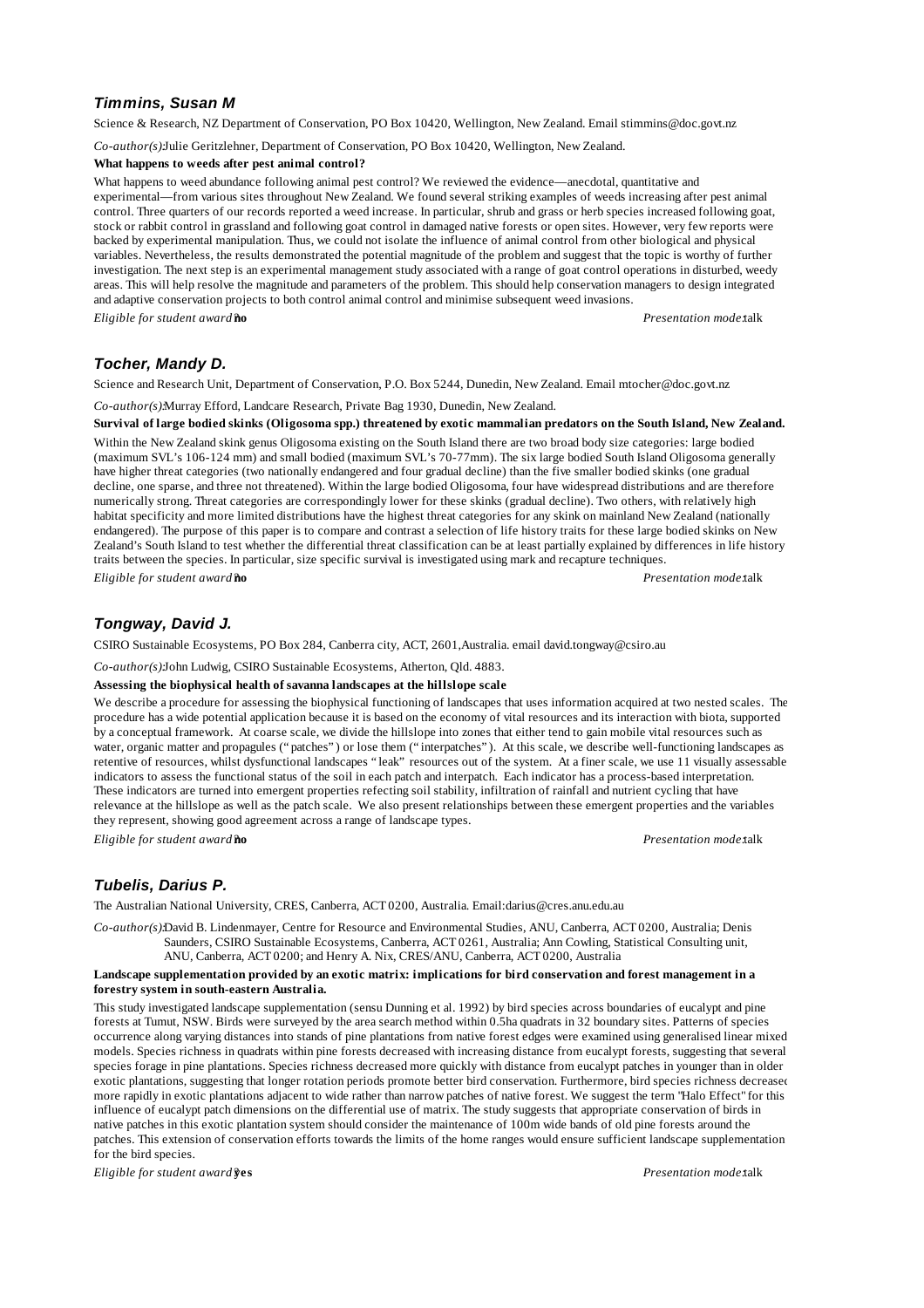# *Turner, Malcolm*

Marine Parks, PO Box 6213 MC, Townswville QLD 4810

*Co-author(s):*no co-authors

#### **Managing Ecotourism in relation to Seabird Issues on the Great Barrier Reef**

The Great Barrier Reef World Heritage Area is vast and contains over 1250 potential seabird breeding sites in the form of islands, cays and rocks. Many of these sites are also popular tourist destinations. Tourism is a legitimate use of the World Heritage Area and creates big business in Queensland. The potential for conflict between seabird conservation and ecotourism is substantial but mechanisms are in place to ensure the continued viability of both activities. While the permit system administers management decisions, it must be accompanied by appropriate biological information to be conducted effectively and fairly. A seabird monitoring strategy has been developed to ensure key information about seabirds, including the impacts of ecotourism, is collected and made available to decisionmakers. The strategy takes account of many factors including site accessibility and significance, the need for indicator sites and the risks associated with visitation. Queensland Parks and Wildlife Service marine parks staff are tasked to implement the strategy. NB This talk is should precede the talk to be given by Paul O Neill "Managing Seabird Information to support Ecotourism Management in the Great Barrier Reef World Heritage Area".

*Eligible for student award?***no** *Presentation mode:*talk

# *Turner, Vivienne*

Arthur Rylah Institute, PO Box 137, Heidelberg, Vic 3084, Australia. Email vivienne.turner@nre.vic.gov.au

*Co-author(s):*Sue Harris, Department of Natural Resources and Environment, Colac, VIC, 3250, Australia; and Keely Ough, Arthur Rylah Institute, PO Box 137, Heidelberg, Vic 3084, Australia; and Josh Dorrough, Arthur Rylah Institute, PO Box 137, Heidelberg, Vic 3084, Australia.

### **Measuring Forest recovery in Victoria after logging: are we on the right track?**

Permanent monitoring sites, established prior to timber harvesting, were re-sampled at multiple times in forests in the Otway Ranges and East Gippsland, Victoria. These long-term datasets represent some of the most comprehensive evaluations of forest recovery following logging in Australia. A study of the impact of clearfell logging on flora values of Mountain Ash (Eucalyptus regnans) dominated forests of the Otway Ranges was established in 1983. Floristic and structural changes in the vegetation were re-assessed at intervals until 2001. The recovery of drier, mixed eucalypt forests of East Gippsland following logging was studied through the Silvicultural Systems Project set up by the Victorian government at Cabbage Tree Creek. These forests were subjected to a range of experimental harvesting treatments including gap creation, small and large clearfells, shelterwood and seedtree. The response of the vegetation to these treatments was measured after two, four and 12 years. This paper will describe the floristic and structural changes in the vegetation of these different forest types following logging. It will also compare the various methods of sampling used in the two studies and examine alternative approaches to measuring ecological recovery after major disturbance.

*Eligible for student award?***no** *Presentation mode:*talk

## *Valentine, Leonie E.*

School of Tropical Biology, James Cook University, Townsville, Qld 4811, Australia. Email: Leonie.Valentine@jcu.edu.au

#### *Co-author(s):*no co-authors

#### **Short-term bird and reptile community responses to seasonal controlled burns.**

The impacts of fire management on vertebrate communities in tropical savannas of Queensland are still unknown. This study examined effects of experimental regimes of seasonal fires, used to control rubbervine (Cryptostegia grandiflora), on bird and reptile communities in grazed open woodlands. Study sites had three experimental plots: a wet season burnt plot, a dry season burnt plot and an unburnt control plot; and were established on three separate tributaries of the Burdekin River, north Queensland. Bird and reptile species richness, mean abundance and community structure were compared between seasonally burnt and unburnt control plots. Bird and reptile species richness did not vary significantly between fire treatments. Overall bird abundance was higher in burnt treatments compared to unburnt controls. Community structure of birds varied between treatments, with a higher overall abundance of insectivores observed in dry burnt treatments. However, some species (e.g. Malrus melancephalus) were more abundant in the control treatment. Total reptile abundance and community structure of reptiles did not vary between fire treatments, with the exception of Carlia munda, which was more abundant in dry burnt treatments. This study suggests that whilst small-scale, control burning in grazed open woodlands does not appear to decrease overall abundances of birds or reptiles, management should proceed cautiously to reduce negative impacts on potentially fire sensitive species.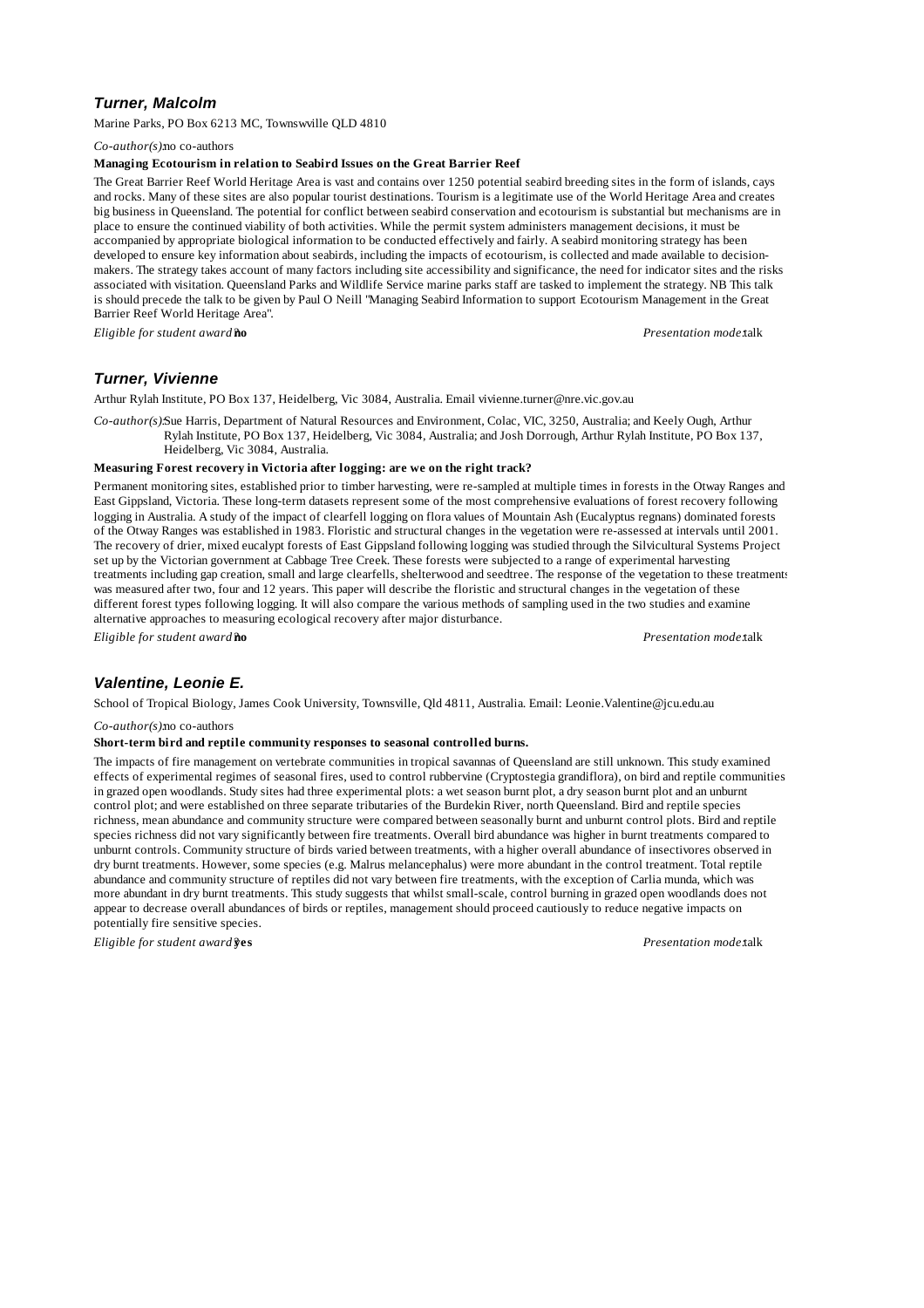# *Vanderwoude, Cas*

Fire Ant Control Centre, PO Box 1241 Oxley Qld 4075 Australia. e-mail cas.vanderwoude@dpi.qld.gov.au

*Co-author(s):*Craig R. Allen, Craig R. Allen South Carolina Cooperative Fish and Wildlife Research Unit Clemson University, Clemson, SC 29634 USA Email: Allencr@clemson.edu

### **Ecological effects of Red Imported Fire Ants (Solenopsis invicta) in the USA and Australia**

Red Imported Fire Ants (Solenopsis invicta Buren) are a highly invasive and aggressive organism with a natural distribution centred on the Pantanal region of South America. Introduced to southern USA early in the 20th century, it has continued to spread by natural and anthropogenic means; and now infests over 125 million hectares. The economic impact of this insect is measured in billions annually but the ecological impacts are just as great. Some time in the last decade or so, fire ants managed to establish a substantial population in Brisbane Australia. Here we describe some of the ecological impacts of Red Imported Fire Ants in the USA and speculate as to their likely effect on Australia's fauna and flora. Fire ants have broad habitat preferences and are likely to occupy much of the Australian continent if left to spread. They are likely to cause substantial additional pressures on many vertebrate and invertebrate assemblages including: all terrestrial reptiles, crocodiles, sea turtles, ground-nesting birds, small ground-active mammals and almost all invertebrates (especially ants). Secondary impacts may extend to reductions in the dispersal ability of myrmecochorous plants and increased predation rates on plant seeds resulting in lower rates of plant establishment.

*Eligible for student award?***no** *Presentation mode:*talk

## *Vernes, Karl*

James Cook University, PO Box 6811, Cairns, Qld 4870, Australia. Email karl.vernes@jcu.edu.au

*Co-author(s):*Shauna Blois, Iain Caldwell, Louise Ritchie and Felix Bärlocher, Department of Biology, Mount Allison University, Sackville, New Brunswick E4L 1G7, Canada.

## **Squirrel diets and dispersal of fungus in a changing forested landscape, eastern Canada.**

Consumption of hypogeous ectomycorrhizal fungi ('truffles') by northern flying squirrels (Glaucomys sabrinus) and red squirrels (Tamiasciurus hudsonicus) was studied in old-growth mixed coniferous (Acadian) forest in eastern Canada between 1999 and 2001. Fungus was consumed by both species at all times of the year, but peaks in consumption and diversity occurred in summer and fall. Both species showed considerable dietary overlap. To evaluate the significance of mycophagy to plant hosts we then compared inoculation rates and degree of fungal development on red spruce (Picea rubens) seedlings grown under a variety of treatments. Significantly more seedlings developed mycorrhizae in natural forest soil (97.5%) compared with sterile soil treated with squirrel faeces (69.2%) or truffle spores (27.5%). Treatments with faeces and spores also differed significantly from each other. Our work shows that squirrels in the region are important mycophagists and that digestion and excretion of truffle spores may enhance germination potential of spores. Because our data also suggest that squirrels are declining at the landscape level due to human forestry practices, we believe that concern about disruption to long-term ecosystem processes, as a result of continued habitat fragmentation, is warranted.

*Eligible for student award?***no** *Presentation mode:*talk

### *Vesk, Peter*

Biological Sciences, Macquarie University, Sydney NSW 2109 email pvesk@rna.bio.mq.edu.au

*Co-author(s):*David I. Warton Mark Westoby Biological Sciences, Macquarie University, Sydney NSW 2109

### **Resprouting of semi-arid plants**

A widely accepted view of vegetation response to disturbance is that species can be clearly classified as sprouters or non-sprouters. We aimed to assess how well this binary classification (sprouter / non-sprouter) described the responses of a semi-arid flora to disturbance. We also aimed to determine how similar species responses were to different disturbances. Sprouting ability was assessed for 45 species from a range of growth forms from semi-arid NSW. We compared sprouting ability in response to clipping at stem base, and to clipping followed by scorching with a blow torch, killing buds above 6 mm below ground. The binary classification accounted for over 60 % of the deviance that was explained by species identity. Models with three or four groups were not substantially better at accounting for the responses recorded. Mean percentage survival for non-sprouters was 23 % after clipping and 6 % after burning, while sprouters had means of 90 % after clipping and 79 % after burning. Sprouter species were likely to have more stems per plant, shorter potential height and deeper buds than non-sprouters. Within species, having more stems or larger basal area and being taller were associated with sprouting success. Species responded similarly to the clipping and burning treatments. Differences were quantitative rather than qualitative, relating to the possession of buds below ground.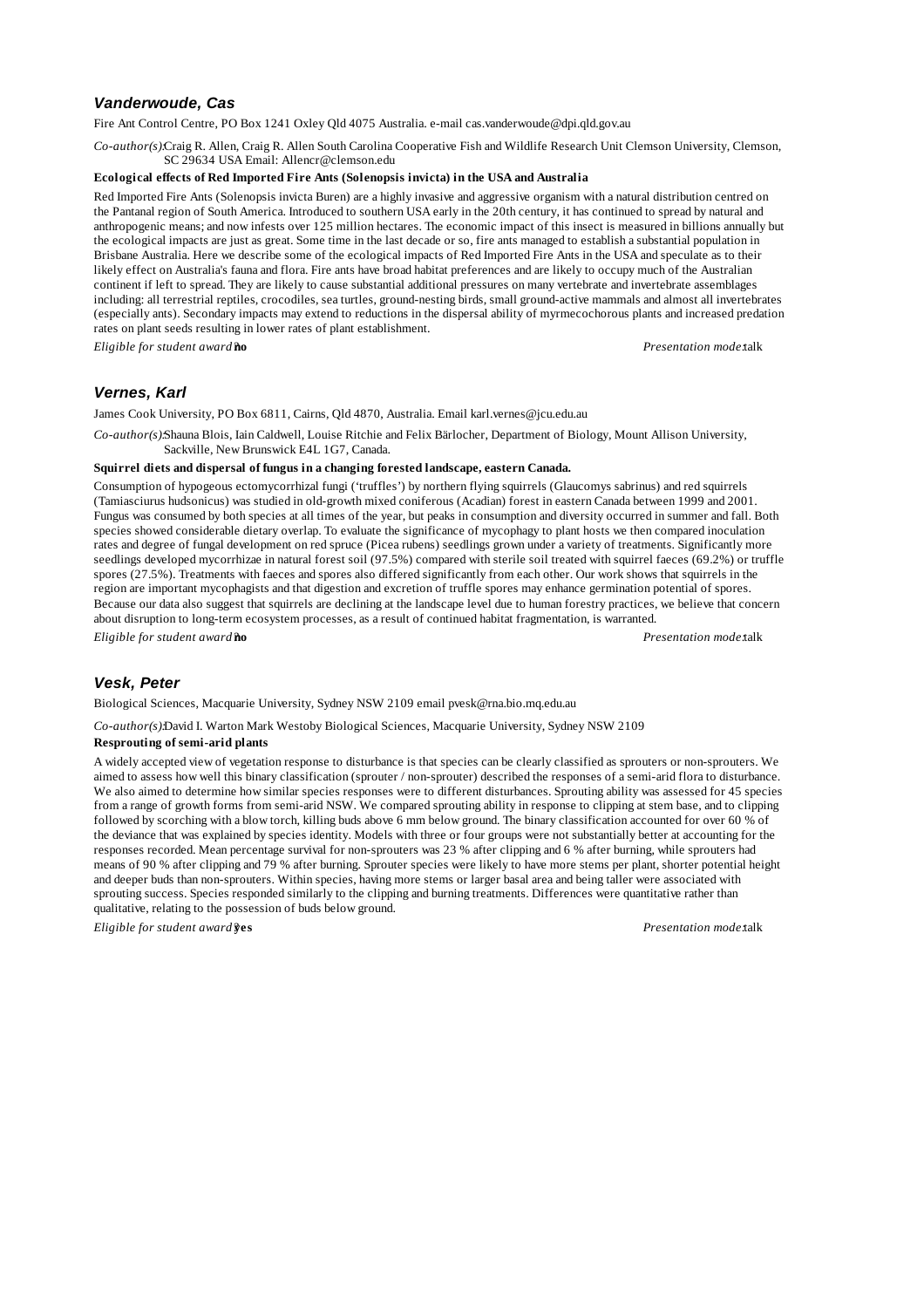# *Virtue, John G.*

Animal & Plant Control Commission, GPO Box 2834, Adelaide, SA 5001, Australia. Email virtue.john@saugov.sa.gov.au

*Co-author(s):*Rachel Melland, Animal & Plant Control Commission

#### **Assessing the environmental weed risk of agricultural and forestry plants in South Australia**

Environmental weeds are plant species that have been introduced to regions beyond their native range, and which have subsequently invaded natural habitats to the detriment of indigenous biodiversity. The environmental weed risks of twenty agricultural and forestry species in South Australia (SA) were determined using a ranking system developed by the Animal and Plant Control Commission. The system considers the invasiveness, impacts and potential distribution of a species to give a weed importance score. Species were assessed using information from a questionnaire, the State Herbarium, a literature review, field observations and GIS analysis of climatic and soil preferences. Key factors influencing the scoring of species were weed history, establishment ability, reproduction, dispersal, potential density in native vegetation (if uncontrolled), plant size and climatic suitability. Alleppo and Turkish pine (Pinus halepensis, P. brutia), wattles (Acacia saligna, A. cyclops) and perennial Veldt grass (Ehrharta calycina) posed the highest environmental weed risk. Various Eucalypts, lucerne (Medicago sativa), saltbushes (Atriplex nummularia, A. amniocola) and puccinellia (Puccinellia ciliata) were low weed risks. Radiata pine (P. radiata), Swamp sheoak (Casuarina glauca), tagasaste (Chamaecytisus palmensis) and tall wheatgrass (Thinopyrum ponticum) ranged from low to high weed risks between different SA regions depending on climate and/or soils. *Eligible for student award?***no** *Presentation mode:*talk

## *Waldman, Bruce*

Department of Zoology, University of Canterbury, Private Bag 4800, Christchurch, New Zealand. Email bw@zool.canterbury.ac.nz

*Co-author(s):*no co-authors

### **Chytridiomycosis and New Zealand frog population declines**

Global amphibian declines recorded since the late 1980s have coincided with the spread of emerging infectious diseases. New Zealand frogs were first diagnosed with chytridiomycosis in 2000. Before this, introduced New Zealand populations of bell frogs, Litoria raniformis and L. aurea, remained robust even as their Australian source populations seriously declined. New Zealand research offers insights into modes of virulence and spread of the chytrid fungus Batrachochytrium dendrobatidis. At first, epizootics of chytridiomycosis appeared limited in extent and duration. Only 16 of over 1000 adult L. raniformis in a Canterbury pond showed evidence of morbidity or mortality. This was followed, however, by episodes of massive mortality among metamorphs ("postmetamorphic death syndrome"). Only six adults returned to breed during the following year, and none two years later. Incidences of chytridiomycosis radiated out from the original locality through natural dispersal and human-mediated translocations. Initial incidents of chytridiomycosis in the South Island were followed within a year by epizootics in North Island populations of L. aurea. Shortly thereafter, native Archey's frogs, Leiopelma archeyi, were found infected with chytrids, and all extant populations now appear in danger of extinction. Genetic analyses reveal few base-pair substitutions among New Zealand, North American, and Australian B. dendrobatidis isolates.

*Eligible for student award?***no** *Presentation mode:*talk

# *Walters, Anne C.*

The Flinders University of South Australia GPO Box 2100 Bedford Park, South Australia, 5001 Australia

*Co-author(s):*Duncan Mackay, School of Biological Sciences, Flinders University of South Australia, GPO Box 2100, Adelaide, 5001 **The Relative humidity preferences and tolerances of the invasive Argentine ant, Linepithema humile: comparisons with native Iridomyrmex sp.**

The Argentine ant, Linepithema humile (Mayr), is a widespread invasive ant species that displaces native ants and other ground-dwelling invertebrates in its introduced range. Previous studies have documented a relationship between the distribution of Argentine ants and the abiotic conditions, suggesting that the invasion success of Argentine ants may be related to specific abiotic factors. This study records the relative humidity preferences and survival of Argentine ants and a dominant native ant genus, Iridomyrmex, in the laboratory. After four hours, the number of Argentine ant workers in the highest relative humidity container (>90%) was significantly greater than that of Iridomyrmex, however, after 24 hours, both Argentine ants and Iridomyrmex sp. preferentially selected containers with the highest humidity. A second series of trials found that the survival of both species was related to the relative humidity conditions. After four hours, the survival of the Argentine ant colonies was reduced in comparison with Iridomyrmex sp., however, after 24 hours, both species displayed similar survival in all relative humidity conditions. These findings suggest that there is a relationship between the level of moisture and the survival of Argentine ants, and may have consequences for the invasion success of Argentine ants in Australia. *Eligible for student award?***yes** *Presentation mode:*talk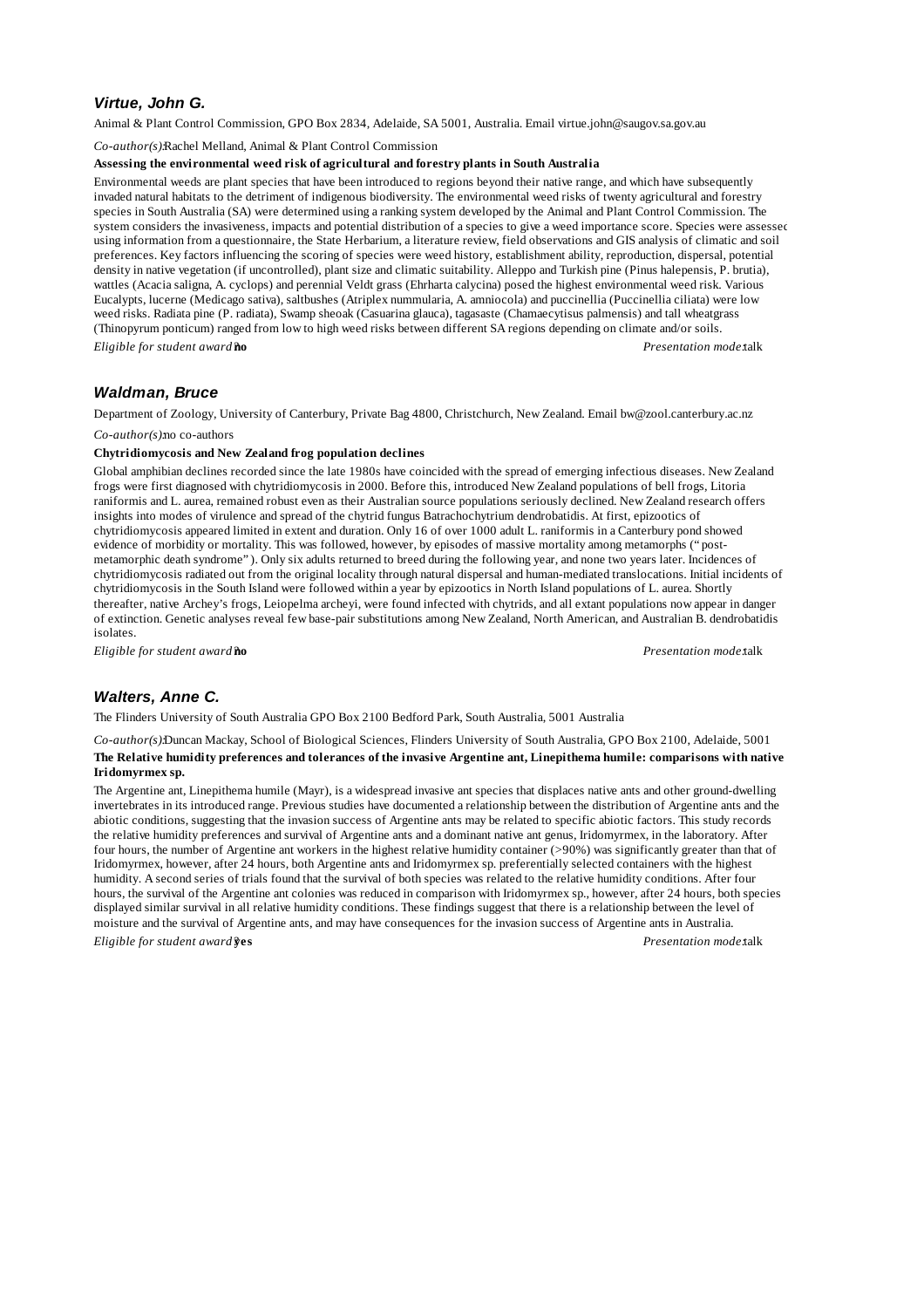## *Walters, Judi R.*

Forest Science Centre, Water Street, Creswick, Vic 3363, Australia. Email j.walters@pgrad.unimelb.edu.au

*Co-author(s):*no co-authors

#### **The importance of being lignotuberous**

Australian forests and woodlands are dominated by eucalypts. Over 95% of species within the genera Eucalyptus, Corymbia and Angophora produce basal stem swellings called lignotubers. Sprouting of buds stored within these lignotubers enables seedlings and juvenile plants to survive loss of aerial biomass that would otherwise kill them. Sprouting by this means is a common survival strategy of plants living in fire-prone mediterranean-type climates. Carbohydrate reserves also stored within tissues of lignotubers are used during sprouting and have been studied in several woody genera including Arbutus, Erica , and Leucaena. Similar use of carbohydrates by eucalypts during sprouting has been neither confirmed nor quantified. Lignotuber development varies between and within species, due to both genetic and environmental components. For example, lignotuber diameters of glasshouse-grown Corymbia variegata seedlings can be twice that of Eucalyptus acmenoides seedlings of the same age. Lignotuber growth of E. obliqua varies across its wide distributional range, but variation of associated carbohydrate reserves has not yet been studied. The present study aims to use a variety of provenances of E. obliqua to determine intra-specific variation in lignotuber development and levels of reserve carbohydrates and to confirm and quantify the use of reserve carbohydrates during sprouting.

*Eligible for student award?***yes** *Presentation mode:*talk

## *Wardell-Johnson, Grant W.*

University of Qld, Gatton 4343, Qld, Australia. Email g.wardell-johnson@uqg.uq.edu.au

*Co-author(s):*Tucker, N2., Kooyman, R3., McKenna, S4., Catterall, C4. Kanowski, J4. Proctor, H. and Reis, T4. Rainforest CRC, 2DOE, PO Box 21, Yungaburra, 3220 Dingo Lane, Mulimbimbi, 4Griffith University, Nathan 4111.

**Plant assemblages for rainforest restoration and recovery: an eastern Australian perspective.**

This paper examines patterns of change in plant assemblages following different approaches to the re-acquisition of tree cover in tropical and sub-tropical rainforest in eastern Australia. We sampled plant assemblages in quadrats using frequency counts in three strata in a network of 104 sites, spanning a range of land cover types in the Atherton Tablelands region of northern Queensland (50 sites) and the Border Region of NSW and Queensland (54 sites). Quadrats were in patches of least 4 ha. Multivariate pattern analysis revealed that after 5-10 years, the plant assemblages of ecological restoration plantings had moved substantially towards the "forest" state, while agroforestry and other plantations remained more similar to pasture sites. These patterns of rainforest recovery differed markedly depending on the stratum considered. However, regardless of stratum, levels of "movement" differed between regions and between types of plantings. Similarly, type of restoration differed in proportions of recruited taxa of different growth form and origin. The two regions differ in the composition and timing of the establishment of introduced taxa, which in association with management regime, influences the trajectory of rainforest restoration. We consider the ecological processes determining the future structure of reforested sites, and associated implications for landscape management.

*Eligible for student award?***no** *Presentation mode:*talk

## *Wardle, David A.*

Department of Forest Vegetation Ecology, Swedish University of Agricultural Sciences, S901-83 Umea, Sweden; and Landcare Research, PO Box 69, Lincoln, New Zealand. Email: wardled@landcareresearch.co.nz

*Co-author(s):*no co-authors

### **Biodiversity and Ecosystems: Grasslands, Islands and Deer.**

While the effects of abiotic factors on ecosystem functioning have been long recognised, there is a growing appreciation of the role that species effects, and differences among species, may have in driving ecosystems. This presentation will consider how plant species,species traits, and diversity of vegetation, may influence ecosystem properties. This will be done through the use of three examples. The first focuses on a field experiment in a New Zealand perennial grassland in which the effects of exclusion of different plant functional groups on the composition and performance of the decomposer subsystem was investigated. The second involves ongoing work on a group of lake islands in northern Sweden which differ in the vegetation that they support and each of which operates as an independently functioning ecosystem. The third considers the impact of introduced browsing mammals on the functional composition of vegetation in New Zealand forests and the consequences of this for the belowground subsystem. These examples in tandem serve to illustrate how differences between species, biotic interactions, and linkages between aboveground and belowground communities may all serve to operate as key drivers of ecosystem functioning.

*Eligible for student award?***no** *Presentation mode:*talk

### *Wardle, Glenda M.*

School of Biological Sciences, Heydon-Laurence Building A08, The University of Sydney, NSW 2006, Australia. Email: gwardle@bio.usyd.edu.au

*Co-author(s):*no co-authors

#### **Population biology of Trachymene incisa (Apiaceae): a matrix population model**

Population studies of Trachymene incisa have revealed that this herbaceous perennial plant has a complex life cycle which includes seeds, rosette plants, and dormant adult tap-roots. These components of the population ensure that T. incisa is capable of multiple responses to disturbances such as fire. Plants may either resprout from a tap root or seeds may germinate from a seed bank. Interestingly, there are two forms of seed bank in these populations; a transient aerial seed bank and a long-lived soil seed bank. These complex life history attributes are incorporated into a stage-based matrix population model. This enables us to evaluate the relative contributions of the two seed banks and the adult dormancy to the population growth rate. The demography of two populations of T. incisa, one of which had recently been burnt, are compared and the consequences of the seed bank for population persistence are presented.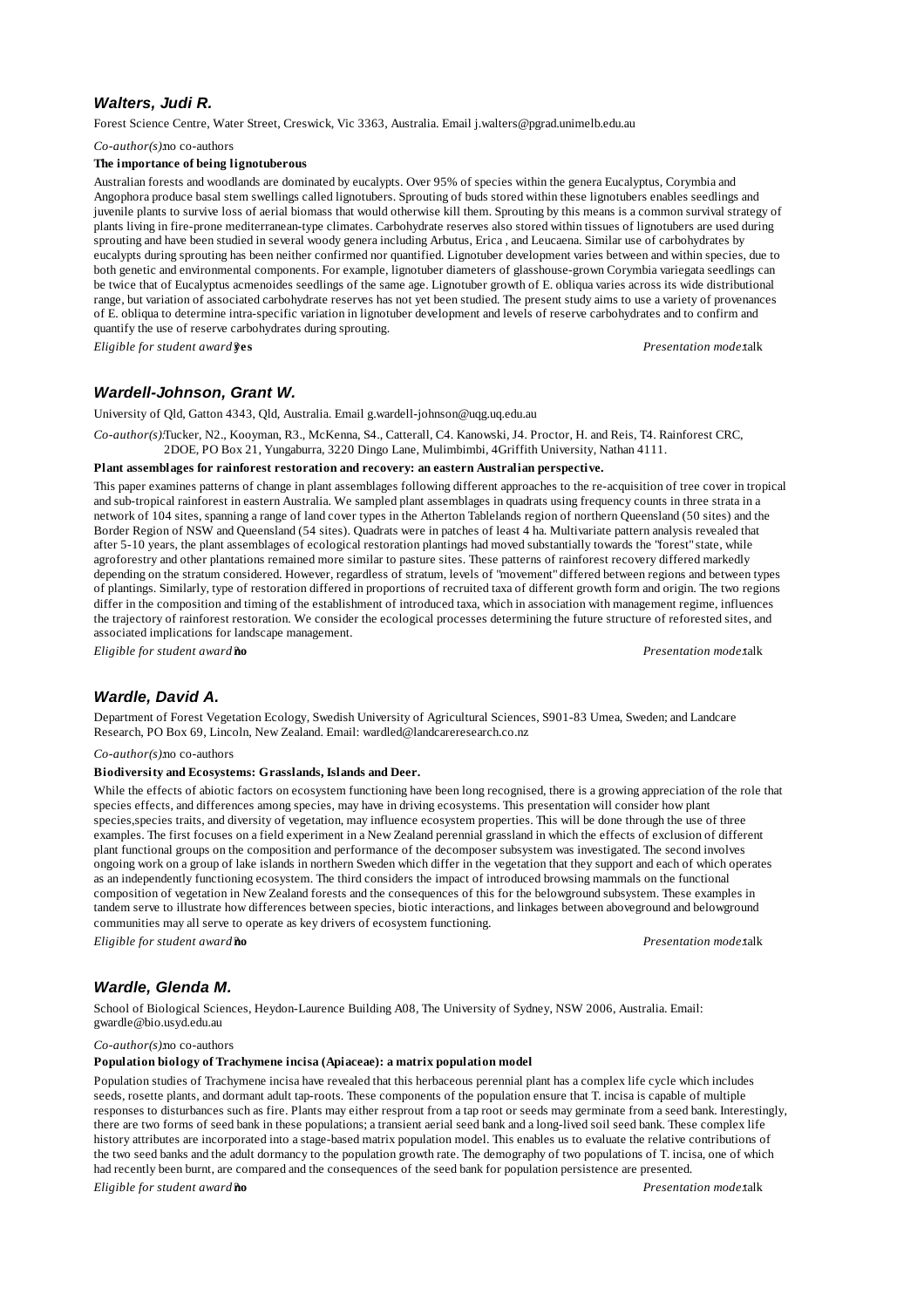## *Warren, Marie*

Department of Zoology and Entomology, University of Pretoria, Pretoria, 0002, South Africa. Email mwarren@zoology.up.ac.za

*Co-author(s):*M.A. McGeoch, Department of Conservation Ecology, University of Stellenbosch, Private Bag X1, Matieland 7602, South Africa, mcgeoch@sun.ac.za S.L. Chown, Spatial, Physiological and Conservation Ecology Group, Department of Zoology, University of Stellenbosch, Private Bag X1, Matieland 7602, South Africa, slchown@sun.ac.za

#### **Predicting abundance from occupancy: a test for an aggregated assemblage**

The ubiquitous, positive abundance-occupancy relationship is of potential value to conservation and pest management because of the possibility of using it to predict species abundance from occupancy measures. He & Gaston (2000) developed a model for the prediction of abundance from occupancy based on the negative binomial distribution. There are to date few empirical tests of this model, and here we test it in a field-based mesocosm experiment using a Drosophilidae assemblage associated with decaying fruit. Abundance estimates derived from the model differed significantly from measured values, and were least accurate for the most abundant species. Substitution of k-values corrected for species density into the model did not improve abundance predictions significantly. However, substitution of kvalues calculated directly from the negative binomial distribution yielded highly accurate abundance predictions. Although the distribution of fly species did not deviate significantly from the negative binomial distribution, and the finest possible minimum mapping units were used (individual fruit), the model consistently underestimated the abundance of species in the assemblage because individuals were very highly aggregated within fruit. Because of its potential importance, this model thus requires further exploration at fine scales, commonly represented by individual habitat units, for highly aggregated species.

*Eligible for student award?***yes** *Presentation mode:*talk

# *Wassens, Skye*

The Johnstone Centre, Charles Sturt University, Locked Bag 588, Wagga Wagga, NSW 2678, Australia. Email swassens@csu.edu.au

*Co-author(s):*Alistar Robertson, The Johnstone Centre, Charles Sturt University, Locked Bag 588, Wagga Wagga, NSW 2678, Australia; and Robyn Watts, The Johnstone Centre, Charles Sturt University, Locked Bag 588, Wagga Wagga, NSW 2678

#### **Spatial and temporal dynamics of Southern Bell Frog (Litoria raniformis) populations in agricultural landscapes**

Amphibians are particularly vulnerable to habitat fragmentation due to their limited dispersal ability. Identifying the spatial and temporal patterns of habitat utilisation allows us to predict the impacts of fragmentation on amphibian populations. We investigated spatial structure and patterns of habitat use amongst a population of endangered Southern Bell Frogs (Litoria raniformis) in a large (700ha) section of the Murrumbidgee floodplain over an eight-month period. Our results identified strong temporal changes in both spatial structure and patterns of habitat use. Ripley's K Function analyses showed that spatial structure of the populations shifted from random prior to breeding (p<0.005), to strongly clustered at spatial scales between (0-1500m) during the peak breeding period. The types of habitat occupied by the frogs changed across the study period. Our results suggest that L. raniformis is highly mobile and utilises a variety of different aquatic habitats over time. As the frog interacts with the landscape at relatively large spatial scales this highlights the importance of the role of landscape ecology in conservation planning.

*Eligible for student award?***yes** *Presentation mode:*talk

### *Watson, David M*

Charles Sturt University, PO Box 789, Albury NSW 2640, Australia. Email dwatson@csu.edu.au

*Co-author(s):*no co-authors

#### **Towards an improved approach to surveying bird communities**

Transect-based surveys have become the standard inventory tool for sampling terrestrial birds, used as the basis for most pure and applied community-level bird research in Australia. While these methods yield comparable data for analysis, there are several important shortcomings which have been largely overlooked. As with other methods which use fixed area samples to standardize data, relatively smaller sites will be more thoroughly sampled. Also, since only those birds within transect boundaries are included, species occurring outside the transect are ignored, leading to conflict when interpreting distribution patterns of species known to be unrepresentative. Finally, and of most concern, the scale of sampling prevents inferences and conclusions from being framed in terms of the overall habitat patch--typically the most relevant biological and management scale. I propose a new approach for surveying birds--rather than constituting a new set of methods, it entails a new way of applying existing methods. By using results-based stopping rules, rather than the more conventional effort-based methods, samples of fixed (and known) completeness are obtained. And by surveying throughout the study sites, resultant data are collected at the patch-scale, allowing conclusions and recommendations to be more relevant and biologically meaningful. This sampling approach can also generate accurate incidence data, yielding robust estimates of relative abundance to complement presence/absence data. Using data from fragmented habitats in eastern Australia, I compare this new approach with more conventional transect and time-limited searches, highlighting the improved accuracy and resolution obtained.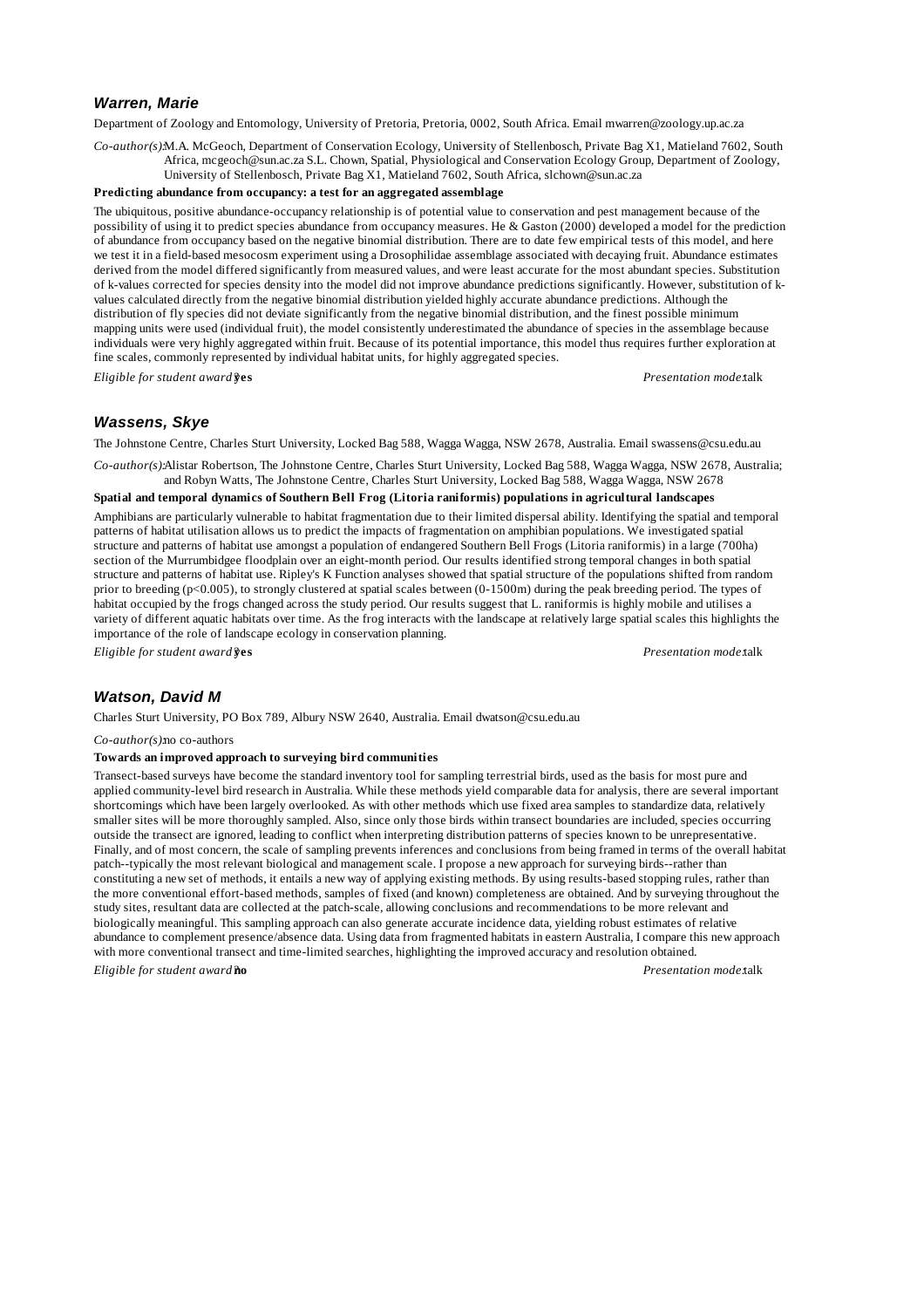## *Watson, Michelle L.*

Biodiversity Section, Natural Systems Division, Dept. of Infrastructure, Planning and Environment, PO Box 496 Palmerston NT 0831.

*Co-author(s):*John Woinarski

#### **The impact of fire frequency on the abundance and habitat preferences of small sandstone dwelling mammals: a case study in Kakadu National Park.**

A capture-mark-release program (Begg and Dunlop 1981 a,b,c) looking at four native sandstone dwelling mammals (the Northern Quoll (Dasyurus hallucatus), the Sandstone Antechinus (Pseudantechinus bilarni), the Common Rock-Rat (Zyzomys argurus) and the Arnhem Rock-Rat (Zyzomys maini)) at Nawurlandja in Kakadu National Park found that all species except the Northern Quoll showed a decrease in the number of animals known to be alive after the application of a fire to the study area. In addition all species showed a shift in their preferred habitat, moving from closed forest and rocky slope habitats to scree slope. We re-sampled mammals in this area in April and July 2002 as part of a larger project aimed at assessing hte current status of small mammals in Kakadu National Park. The re-sampling showed that the trapping success rate for Northern Quoll, Sandstone Antechinus and the Arnhem Rock Rat have declined since the original study. The most dramatic declines were recorded for the Northern Quoll and Arnhem Rock Rat, with the latter species not being recorded at all during the 2002 re-sampling. In contrast, trap success rate for the Common Rock Rat increased dramatically. In contrast to the original study we found that the closed forest habitat supported the lowest diversity and abundance of small mammals. We used 21 years of fire history data to investigate the possible relationship between the observed changes in mammal populations and habitat preference with fire frequency in the four habitat types at Nawurlandja. This study follows that of Woinarski et al. (2001) which suggested at least local declines in the lowland woodlands of Kakadu National Park, this study is the first main consideration of the fate of the mammal fauna of the sandstone uplands. The results of this study could provide important information for the future management of fire and the conservation of the small mammal fauna inhabiting the sandstone habitats of Kakadu National Park.

*Eligible for student award?***yes** *Presentation mode:*talk

## *Wearne, Lynise J.*

La Trobe University, School of Botany, Bundoora, Victoria, 3086, Australia. Email L.Wearne@latrobe.edu.au

*Co-author(s):*John Morgan, School of Botany, La Trobe University, Bundoora, Victoria, 3086

**Is invasion of a non-native species dependent on community type? -Establishment of Cytisus scoparius in subalpine vegetation** Plant invasions represent a major threat to natural communities. However, not all communities appear to be equally invasible and the mechanisms that contribute to invasion are still strongly debated. Predicting which communities are more susceptible to invasive species could provide vital insights for their conservation management. This study focused on the recent (25yrs) invasion of subalpine vegetation by the exotic legume Cytisus scoparius. The establishment of C.scoparius is associated with a dramatic decline in species richness, and a change in ecosystem function. Mapping of C.scoparius distribution has found that certain community types appear to be more susceptible to invasion than others. Thus, this study addressed the question of what are the mechanisms driving invasion in the subalpine vegetation. Four community types were considered: (1) Celmisia herb field, (2) Poa grassland, (3) Podolobium alpestrae heathland and (4) Hovea montanus heathland. Within each community, C.scoparius transplants and seeds were placed in disturbed and undisturbed areas to examine the role of recipient community properties (biomass, cover, soils) and disturbance. Establishment of Cytisus was strongly influenced by community type, but this was independent of disturbance. The mechanisms involved are thought to be a combination of abiotic and biotic influences that will be further discussed.

*Eligible for student award?***yes** *Presentation mode:*talk

## *Weber, Ellen*

Wet Tropics Management Authority PO Box 2050,Cairns, Qld 4870 email:ellen.weber@epa.qld.gov.au

*Co-author(s):*M'Lis Flynn & Barry Hunter (Jnr), Wet Tropics Management Authority, Cairns.

**Healing Country: integrating indigenous knowledge and western management methodologies in the Wet Tropic Bioregion.** abstract being revised

*Eligible for student award?***no** *Presentation mode:*talk

## *Werren, Garry L.*

School of Tropical Biology, James Cook University PO Box 6811 CAIRNS Qld 4870

*Co-author(s):*Waterhouse, Barbara AQIS Centre for Tropical Agriculture Peeters Street MAREEBA Qld 4880

#### **Evaluating weed threats to the wet tropics bioregion using ecological attributes**

There are diverse approaches to evaluating the invasive potential of alien plant species, including those used in a recent risk assessment of environmental weeds that are invading rainforests and other communities of the wet tropics bioregion. History as a weed elsewhere, occupation of a broad geographic distribution within the native range and being closely related to other known weeds are commonly used and reasonably effective predictors of weedy behaviour. However, not all plants that become naturalised and invasive have a history of weediness, and rarity is no barrier to becoming invasive outside a plant's native range. Therefore, other "predictors" are needed to facilitate and supplement assessment of weed potential. In this paper we endeavour to identify characteristics and patterns that are most useful in predicting weedy behaviour by evaluation of the ecological attributes of 57 species naturalised in the wet tropics bioregion and additional species drawn from the Northern Australia Quarantine Strategy alert list of weeds.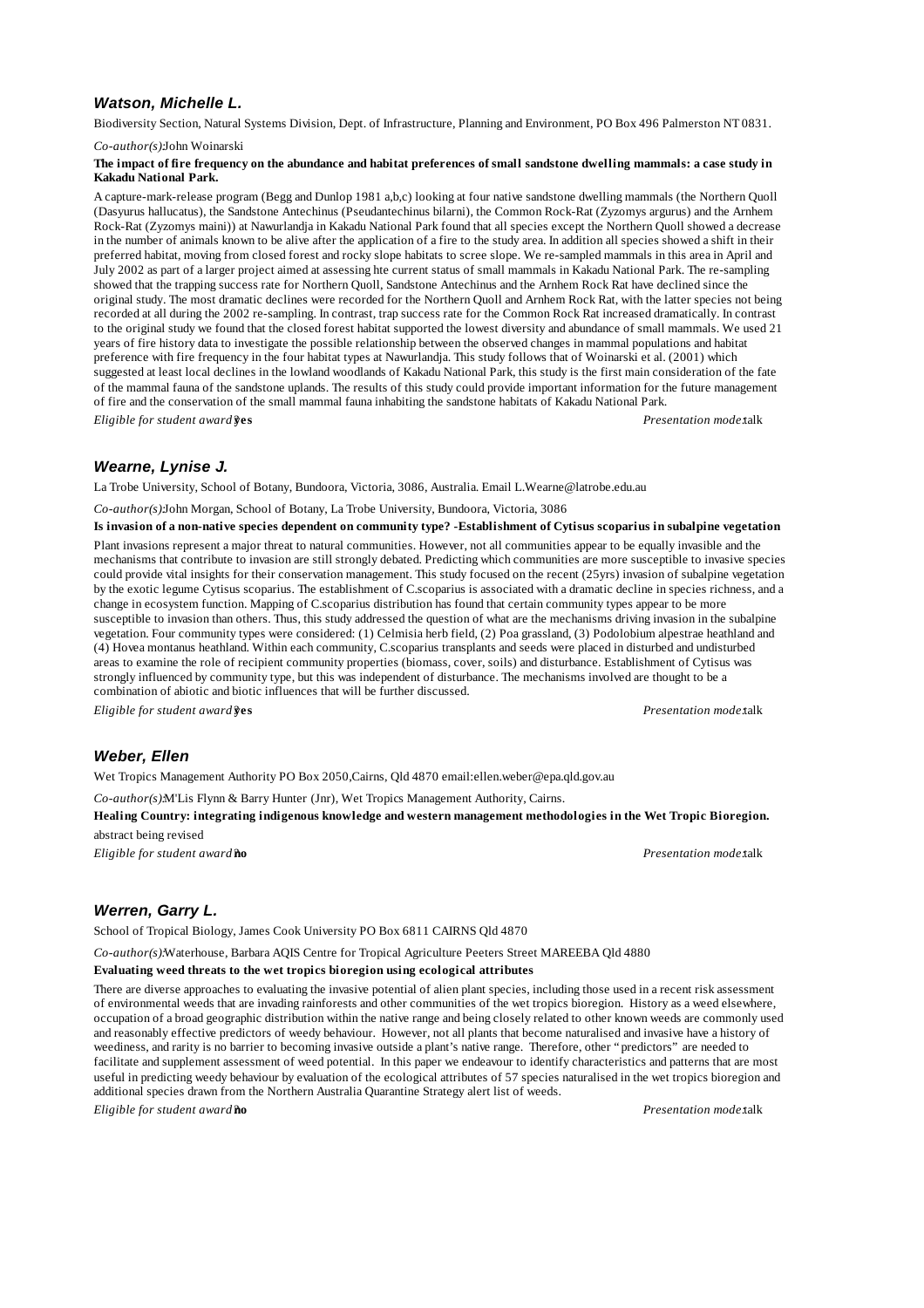# *West, Carol J.*

Department of Conservation, P O Box 743, Invercargill, New Zealand. Email cwest@doc.govt.nz

*Co-author(s):*no co-authors

#### **Vegetation changes around a new hut in beech (Nothofagus menziesii) forest on the Milford Track, Fiordland, New Zealand**

In 1997 Clinton Hut, the first of three public huts on the Milford Track, was built within a clearing created in Nothofagus menziesii forest. The forest is species-poor as it grows on an old, leached river terrace. Nothofagus menziesii is the dominant species with occasional Phyllocladus aspleniifolius var. alpinus and Griselinia littoralis. The understorey is very sparse, comprising shrubs of fewer than five species and the ground cover is >90% mosses and liverworts with some patches of fruticose lichens. Since January of 1998 the changes to the ground cover in the clearing have been recorded along four transects running from the hut into uncleared forest. Within the cleared area around the hut, the bryophyte flora has changed composition over the five year sampling period; forest shrub and tree species have established; and exotic vascular plant species have been removed by hand pulling and spot spraying with glyphosate-based herbicide. The vegetation changes recorded will be discussed in the context of secondary forest succession processes, weed management and visitor impacts: the people who use the Milford Track - tourists and staff - bring weeds to the site on their clothing and gear and, if uncontrolled, the weeds impede forest regeneration.

*Eligible for student award?***no** *Presentation mode:*talk

## *Westcott, David A.*

CSIRO, Sustainable Ecosystems and the Rainforest CRC PO Box 780 Atherton Q 4883

*Co-author(s):*Andrew Dennis, Matt Bradford and Graham Harrington, CSIRO Sustainable Ecosystems and the Rainforest CRC PO Box 780 Atherton Q 4883

#### **Fruiting phenology and "keystone" fruit resources in upland Australian tropical rainforests.**

Proponents of the "keystone species concept" have suggested that identification of keystones will prove a useful adjunct to attempts to understand ecosystem function and in predicting the consequences of species loss. In tropical rainforests, where as many as 95% of plants produce fleshy-fruited seeds which are consumed by a diverse frugivore fauna, fruit resources appear likely candidates for keystone status. Here we combine data from six phenological studies of upland Wet Tropics rainforests to ask what traits might identify keystone fruit resources and at what taxonomic level keystone resources might be identified? We identified six potential "keystone roles" and used data on diversity, abundance and biomass to identify potential keystones. In total 163 species from 104 genera and 54 families were recorded. Fruiting showed strong and consistent seasonality. Phenology differed markedly between the canopy and ground and between forest types and landscape contexts. While no single species consistently dominated any "keystone role" across all locations and years, a small number of genera and families contributed disproportionately to each "keystone role" at most times and places. Not surprisingly taxon richness contributes to this result. Whether these taxa are keystone or key fruit resources remains a matter of debate. *Eligible for student award?***no** *Presentation mode:*talk

## *Westoby, Mark*

Dept of Biol Sci, Macquarie University, Sydney NSW 2109, Australia

*Co-author(s):*no co-authors

#### **Plant ecological strategies: some leading dimensions of variation between species**

The leaf mass per area - leaf lifespan (LMA-LL) dimension expresses slow turnover of plant parts (at high LMA and long LL), long nutrient residence times and slow response to favorable growth conditions. The seed mass-seed output (SM-SO) dimension is an important predictor of dispersal to establishment opportunities (seed output), and of establishment success in face of hazards (seed mass). The leaf size-twig size (LS-TS) spectrum has obvious consequences for the texture of canopies, but the costs and benefits of large vs small leaf and twig size remain poorly understood. The height dimension has universally been seen as ecologically important and included in ecological strategy schemes. Nevertheless, height includes several different tradeoffs and adaptive elements, which ideally should be treated separately.

*Eligible for student award?***no** *Presentation mode:*talk

## *Weston, Nigel*

Rainforest CRC, PO Box 6811, Cairns, Qld 4870, Australia. Email nigel.weston@jcu.edu.au

#### *Co-author(s):*no co-authors

#### **Bridging the gap: the use of canopy bridges by rainforest wildlife.**

In 1995, Rupert Russell of the Queensland EPA built an inexpensive aerial connection across a rainforest road near Cairns. He did this in response to studies showing that habitat fragmentation caused by roads in the wet tropics was isolating animal populations and impeding genetic interchange. Tree-dwelling species, so the story went, appeared to be particularly susceptible. Further, it was thought that canopy connections were probably crucial for some species. The 'canopy bridge' was subsequently promoted by the Main Roads Department, among others, as a means of encouraging safe fauna movement across road corridors in the wet tropics region. However, it was noted that the effectiveness of these had not been determined. Thus, it was recommended that trials of canopy bridges be conducted. Using methods including spotlighting, scat collection and analysis and infrared-triggered photography, it was found that several arboreal and scansorial species were using the existing bridge successfully. Subsequent trials that varied site selection and design were undertaken with similar results. The conservation of some arboreal species would benefit from canopy bridges becoming a standard feature of road design, especially in upland areas of the wet tropics region where canopy connections do not occur naturally.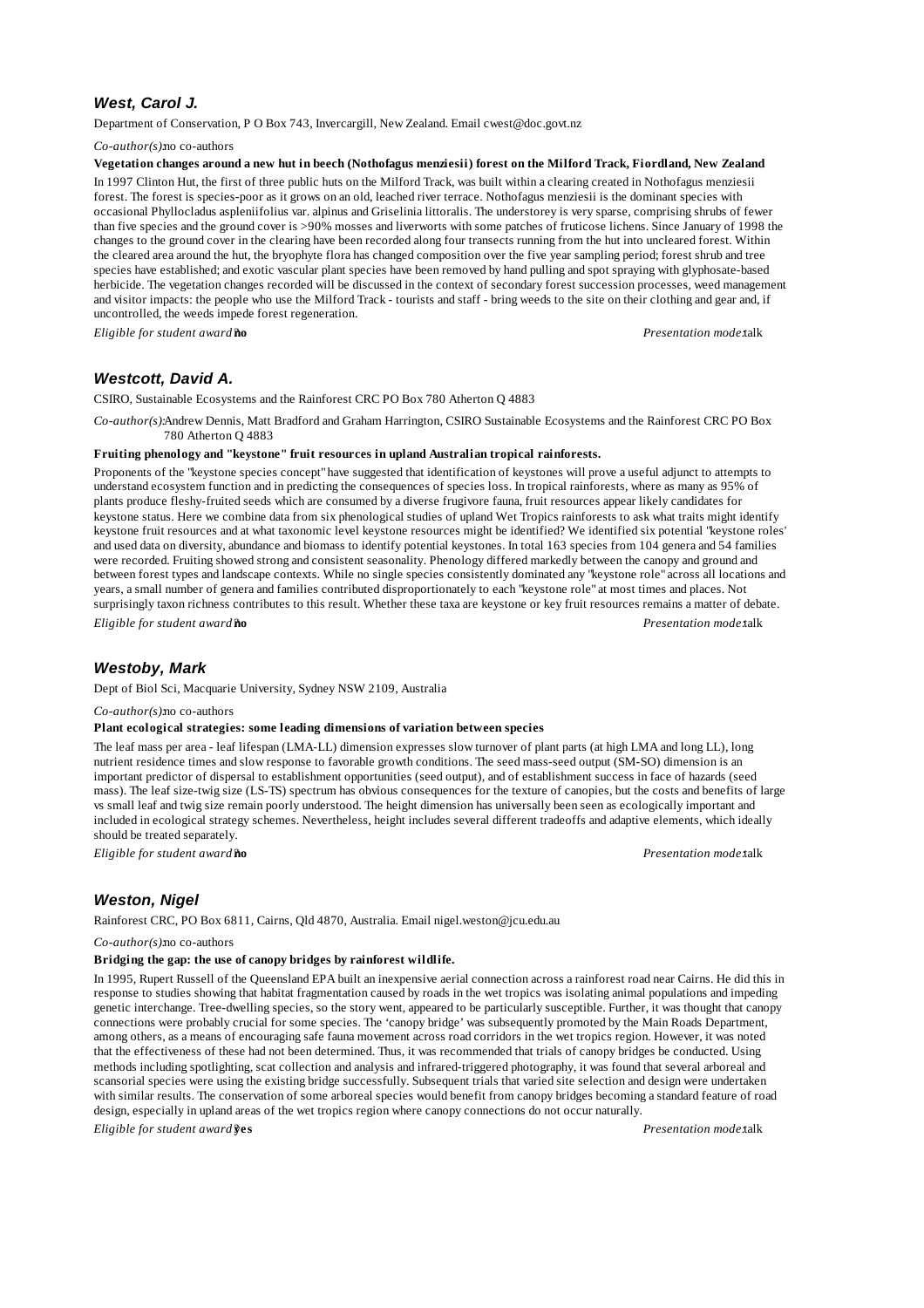# *Whiffin, Trevor*

Department of Botany, La Trobe University, Victoria 3086, Australia. Email t.whiffin@latrobe.edu.au

*Co-author(s):*no co-authors

#### **Patterns of local endemism of rain forest trees and putative refugial areas in the Wet Tropics of north east Queensland.**

The Wet Tropics region of north east Queensland is well known for its high levels of species richness and species endemism. Of the nearly 1000 species of rain forest trees in the region, nearly 40% are regional endemics. Approximately one third of these regional endemics have a very narrow distribution; these are local endemics (narrow-range endemics), restricted to one or two small areas within the Wet Tropics. These local endemic species exhibit a wide range of distribution patterns. However, nearly 75% of these local endemic taxa occur within three areas in the Wet Tropics - the Cape Tribulation area; the Carbine Tableland; and the Bartle Frere - Bellenden Ker area. Rain forest Lauraceae comprise 83 taxa in the Wet Tropics, nearly 10% of the rain forest tree flora. Of these, 43 taxa are regional endemics, and 13 are local endemics. They are thus broadly representative of the rain forest tree flora. The patterns of variation within selected species of Lauraceae have been studied, to determine the extent to which the geographic patterns of variation correlate with the putative refugial areas.

*Eligible for student award?***no** *Presentation mode:*talk

# *Williams, Dick*

CSIRO Sustainable Ecosystems, PMB Winnellie NT 0810 Australia email dick.williams@csiro.au

*Co-author(s):*Lindsay Hutley, Paul Davey and Michelle Allnutt, Faculty of SITE, Northern Territory University, Darwin NT 0909 Australia.

### **A tonne per hectare per year perhaps: Fire and the carbon sequestration potential of savannas in north-western Australia**

Tropical savannas cover a quarter of Australia. Much of the savanna biome in north-western Australia is relatively intact structurally, hence it represents a potential carbon sink. However, these savannas are subject to frequent, extensive fire, especially the wetter savannas. Fire regime is likely to affect the productivity and sequestration potential of savannas, via effects on both biomass and emissions. Savanna sequestration potential is estimated by quantifying carbon storage in biomass and soil pools, plus the net fluxes to these pools, plus carbon losses via disturbance, namely fire. We present data describing the magnitude and distribution of these carbon pools for mesic and semi-arid savannas of the NT. Previous work in mesic savanna demonstrated a significant carbon sink, although impacts of fire were not well accounted for. These estimates of sink strength are combined with remotely-sensed estimates of area burnt and associated emissions, to quantify the impact of fire on the long-term savanna sequestration potential, the Net Biome Productivity (NBP). Preliminary data indicate that these savannas are a net carbon sink (about 1 t/ha/yr) even when burnt, but reducing fire frequency is likely to increase the sink size. Uncertainties surrounding these estimates, and implications for land management, are discussed. *Eligible for student award?***no** *Presentation mode:*talk

## *Williams, NIcholas S.G.*

Australian Research Centre for Urban Ecology, Royal Botanic Gardens, Melbourne c/o School of Botany, University of Melbourne, 3010, Victoria

*Co-author(s):*John W.Morgan, Grassy Ecosystems Research Group, Department of Botany, La Trobe University, Bundoora 3083,

Victoria and Mark J McDonnell Australian Research Centre for Urban Ecology, Royal Botanic Gardens, Melbourne c/o School of Botany, University of Melbourne, 3010, Victoria. Australian Research Centre for Urban Ecology, Royal Botanic Gardens, Melbourne c/o School of Botany, University of Melbourne, 3010, Victoria.

#### **Determinants of plant population persistence in urban vs rural grasslands in southern, Victoria.**

The persistence of many native temperate grassland plant species now depends on relict populations confined to small, isolated remnants in urban and rural landscapes. The objective of this study was to determine if there were differences between the persistence of plants in small patches of native grassland in urban vs rural landscapes. In 2001, we re-surveyed 31 Themeda triandra grassland remnants that had under gone comprehensive botanical survey between 1979 and 1990. We examined landscape setting, patch properties and plant attributes as possible contributing factors to the persistence of species. A total of 165 of the 843 plant populations (20%) were not relocated. Rural patches lost significantly fewer populations than urban patches and in general were burned on a more regular basis then the urban sites. No other patch property significantly predicted local extinction rate. Leaf position/orientation was the only plant attribute that predicted local population extinction of individual species. The results suggest that local extinction of plants is occurring faster in urban patches despite remnants having remained largely intact since their initial botanical survey. Many plant species are suspected to be going locally extinct due to short-term demographic causes, largely as a consequence of site degradation due to lack of regular burning. *Eligible for student award?***yes** *Presentation mode:*talk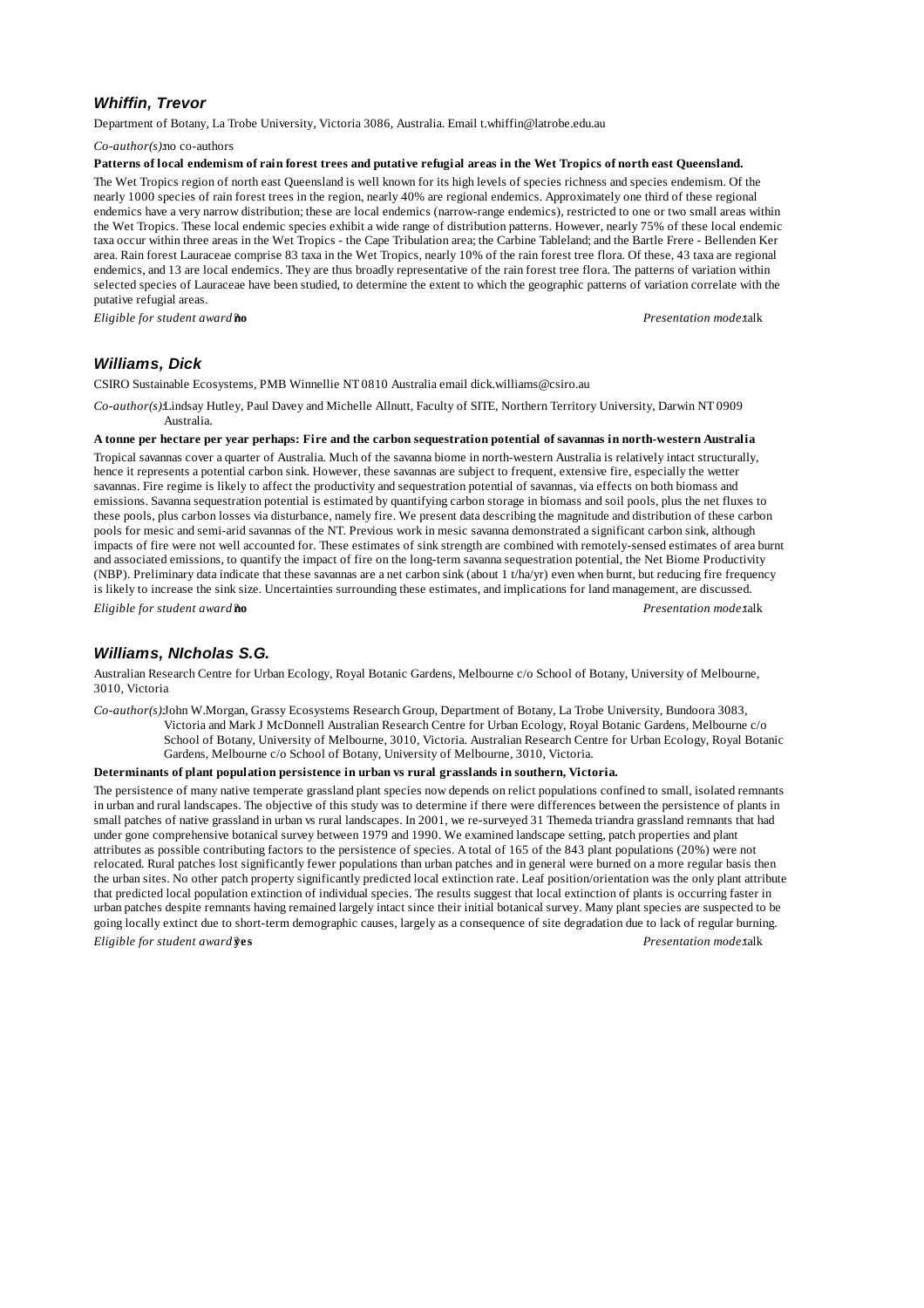# *Williams, Stephen E.*

School of Tropical Biology, James Cook University, Townsville, QLD 4811, Australia. Email: stephen.williams@jcu.edu.au

*Co-author(s):*no co-authors

### **The future of biodiversity in the rainforests of the Australian Wet Tropics**

We have come a long way towards understanding biodiversity in the Wet Tropics over recent years. We now have huge databases detailing the spatial distributions of vertebrates, invertebrates and plants. We have over 220 000 records of vertebrates based on data compilation and systematic surveys. Standardised surveys have been conducted at over 600 sites to estimate abundance patterns and assemblage structure. I will present a summary of this biodiversity research examining the patterns and processes determining and maintaining vertebrate biodiversity. I will examine rare species in more detail and the interactions between species ecology, landscape processes and historical biogeography that affect these rare species. These interactions determine the spatial patterns of abundance, specialisation and species richness and have many implications for the management and conservation of rare species. Lastly, I will demonstrate how, even in a well-protected system like the Wet Tropics World Heritage area, we cannot become complacent. Using our knowledge on current spatial patterns of biodiversity we can predict the impacts of global climate change. These impacts are likely to be catastrophic and wide-ranging across the region and across taxa. Conserving the biodiversity values of the region will be a challenging and vitally important task both for conservation and the economic future of the region.

*Eligible for student award?***no** *Presentation mode:*talk

### *Williams, Yvette M.*

School of Tropical Biology, James Cook University, Townsville, QLD 4811, Australia. Email: yvette.williams@jcu.edu.au

*Co-author(s):*no co-authors

### **DETERMINANTS OF RARITY IN MICROHYLID FROGS**

Rare species are prone to extinction and therefore represent a management prioity. In order to better understand the determinants of rarity this study investigates the detailed ecology of microhylid frogs, a group that vary widely in their degrees of rarity. There are thirteen species of microhylid frog endemic to the Wet Tropics of North Queensland. While some of these species occur across most of the region, a number of species are restricted to single mountain ranges. This project investigates the ecological reasons behind the varying levels of rarity exhibited by these species by comparing the ecological characteristics of restricted and wide-spread species. I will compare the realised versus potential distributions, diet, reproductive biology and abundance patterns of rare and common species. Preliminary results suggest that: 1. there is no relationship between geographic rarity and local abundance; 2. there is no relationship between geographic rarity and body size; 3. reproductive biology appears to be similar in common and rare species; and 4. rare species appear to have a more generalised diet than widespread species.

*Eligible for student award?***yes** *Presentation mode:*talk

# *Wilson B. A.*

School of Ecology and Environment, Deakin University, Geelong, Australia 3217

*Co-author(s):*W. S. Laidlaw Department of Botany, University of Melbourne, Parkville, Australia 3010 and G. R. Newell Arthur Rylah Institute Department Natural Resources & Environment, PO Box 137, Heidelberg, Australia 3084.

### **The impact of Phytophthora cinnamomi on small mammal communities in south eastern Australia.**

The plant pathogen Phytophthora cinnamomi (cinnamon fungus) has major effects on vegetation floristics and structure in sclerophyll vegetation in Australia. Effects include loss of plant species, decline in vegetation cover, increases in bare ground and the abundance of resistant plant species. Such changes would be predicted to have effects on faunal communities inhabiting infected habitats. Analyses in heathlands and woodlands identified P. cinnamomi infection as being associated with low species richness, and low abundance of small mammals. Studies of Antechinus stuartii (Brown Antechinus) in woodlands found lower capture rates in infected areas, and alterations to habitat utilisation. The major contributing factor was changes to vegetation structure, rather than food availability. In heathlands, 13 plant species were significantly less abundant in diseased areas, and the cover of Xanthorrhoea australis and shrub species were significantly less. The density of understorey vegetation was significantly less between 0 and 0.6 m in diseased vegetation. Species such as Rattus lutreolus (Swamp Rat), Rattus fuscipes (Bush Rat), Antechinus agilis (Agile Antechinus) and Sminthopsis leucopus (Whitefooted Dunnart) were found to be less abundant in diseased areas, or utilised them less frequently.

*Eligible for student award?***no** *Presentation mode:*talk

# *Wilson, Clevo I.*

School of Economics,The University of Queensland, Qld 4072

*Co-author(s):*Clem Tisdell, School of Economics,The University of Queensland, Qld 4072

### **ECONOMIC VALUE OF SEABIRDS FOR ECOTOURISM IN AUSTRALIA – SOME LESSONS FROM THE CASE OF LITTLE PENGUINS**

Australia being surrounded by sea and with thousands of islands and coral cays is home to a large number of species of seabirds, both resident and migrant. In some islands and cays they also breed in their tens of thousands. Some of the species found are rare and confined to Australia or the Australasian region. Apart from this, seabirds are also found in large numbers/colonies in the Australian sub-Antarctic islands, in addition to the large seabird colonies in the Australian controlled parts of Antarctica. This affords potential scope for the development of a seabird-based ecotourism industry or an industry complemented with other wildlife-based ecotourism ventures for the specialist or the generalist birdwatchers. At present, there is ecotourism based on seabirds, but the scale of operations remain very small relative to the opportunities/resources available. In this paper we outline broadly the current seabird-based ecotourism activities in Australia drawing comparisons from New Zealand. Some potential areas for sea bird-based tourism sites will be cited. The paper will discuss the economic value of a seabird-based ecotourism industry based on a case study conducted on Little Penguins on Phillip Island. The potential educational and conservation benefits, as well as the negative aspects of such tourism are explored.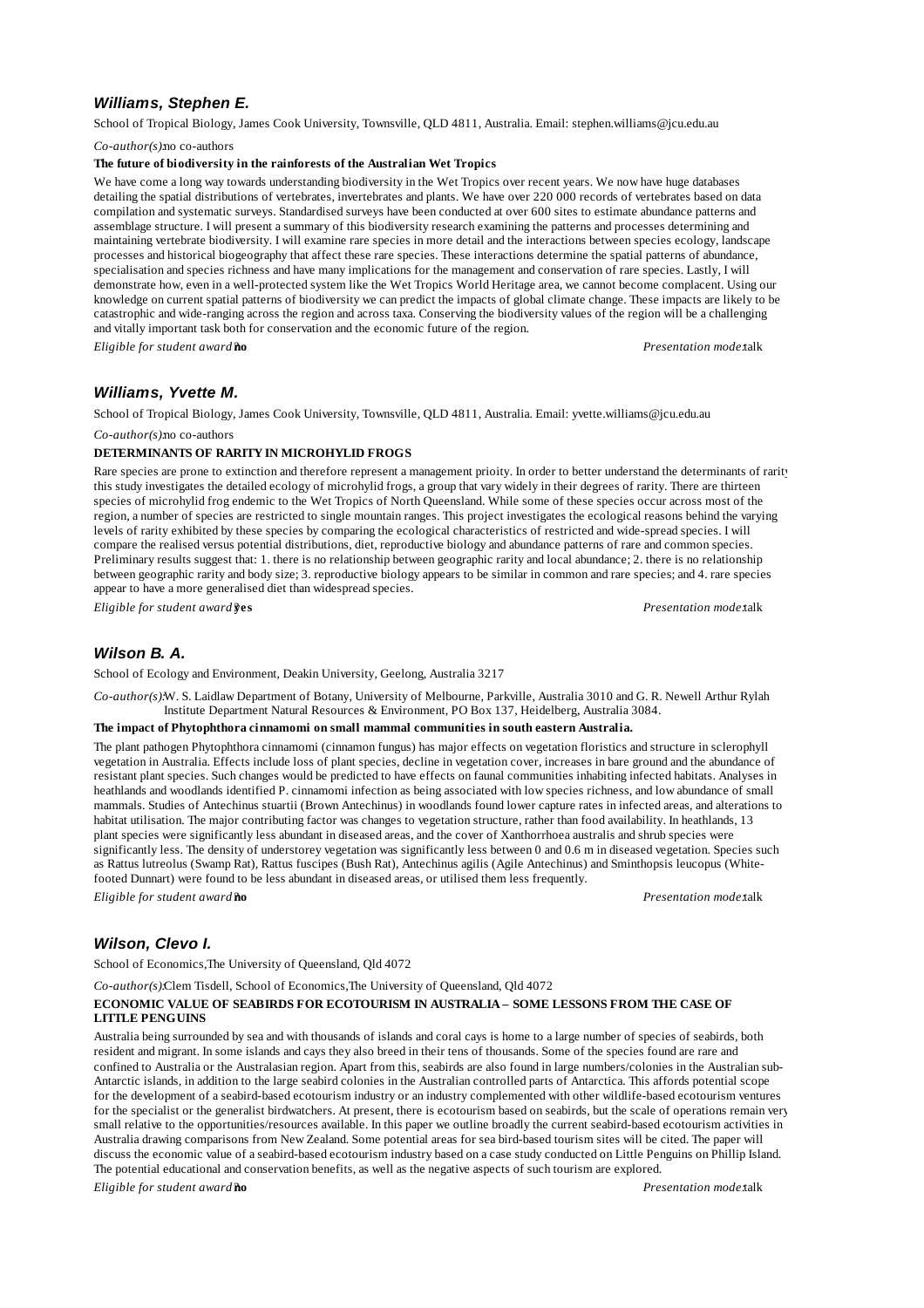## *Wintle, Brendan A.*

Environmental Science Laboratory c/- Dept of Botany University of Melbourne VIC 3010 AUST email:b.wintle1@pgrad.unimelb.edu.au ph: 03 8344 4572

*Co-author(s):*Micheal A. McCarthy, ARCUE, c/- Dept. of Botany University of Melbourne VIC AUST 3010; and Rodney P. Kavanagh, State Forests of NSW, Pennant Hills, NSW, Australia; Mark A. Burgman Environmental Science, University of

Melbourne, 3010, Australia

#### **Estimating and incorporating observation error rates in species-habitat analyses.**

A species may be observed as absent at a site because the species is permanently absent from a site, momentarily absent, or present but un-detected. For many applications in ecology including species-habitat analyses, population monitoring and impact assessment, the latter two cases may be considered a 'false-negative observation', because the observation of absence is often used to falsely imply that the site is unused by the species. New data measuring the magnitude of false-negative observation error in standard surveys of arboreal marsupials and large forest owls will be presented. Data were collected in the Eden region of southern NSW. The effect of observation error on inference about species-habitat relationships is demonstrated with a simple case-study analysis of Greater Glider habitat preferences based on logistic regression. Unbiased methods for estimating observation error rates and true site occupancy rates are presented, along with a simple Bayesian method for deriving biased-adjusted estimates habitat model coefficients. The implications of ignoring observation error in management decisions will be briefly discussed.

*Eligible for student award?***yes** *Presentation mode:*talk

## *Wittkuhn, Roy S.*

Curtin University of Technology, GPO Box U1987, Perth, WA 6845, Australia. Email: wittkuhr@ses.curtin.edu.au

*Co-author(s):*Byron Lamont, Curtin University of Technology, Perth, WA 6845, Australia. David Ward, Roleystone, WA 6111, Australia.

#### **Have Australian species evolved characteristics that make them more flammable? An example using a grasstree that retains dead leaves.**

Robert Mutch suggested in 1970 that species in fire-prone habitats have evolved traits that make them more flammable. In this regard, we wondered if the 'skirt' of dead leaves retained around the trunk of the grasstree, Xanthorrhoea preissii, in southwestern Australia might increase its fitness in the presence of recurrent fire. This grasstree is well adapted to survive fire, with temperatures around its apical meristem rarely exceeding 40°C during fire, compared with temperatures of up to 1020°C in the dead leaves. Flammability of the dead leaves is maximized by their retention in a downward direction, their dryness, and low nutrient content (efficient withdrawal before death, strong leaching). Furthermore, the longer the time span between fires, the greater its fuel load and combustibility. Other related traits suggest a beneficial relationship with fire: fire-stimulation of flowering and leaf production, and decrease in the health of longunburnt grasstrees. An alternative hypothesis that leaf retention ensures maximum release of nutrients after fire is not supported. We doubt that there is an easy way to show that the enhanced flammability of this grasstree is to the detriment of its neighbours. *Eligible for student award?***yes** *Presentation mode:*talk

## *Woodhams, Douglas C.*

School of Tropical Biology James Cook University Townsville, QLD 4811 Australia Email Douglas.Woodhams@jcu.edu.au

*Co-author(s):*Ross A. Alford School of Tropical Biology James Cook University Townsville, QLD 4811 Australia Gerry Marantelli Amphibian Research Centre PO Box 424 Brunswick, VIC 3056 Australia Louise A. Rollins-Smith Department of Microbiology and Immunology A-4325 Medical Center North Vanderbilt University Nashville, TN 37232-2363 USA

#### **Temperature and Chytridiomycosis in Rainforest Frogs**

Environmental conditions such as temperature may strongly influence the course of an emerging fungal disease of amphibians, chytridiomycosis. We examined differential leukocyte counts, behaviour, and survival rates in four thermal regimes of orange-eyed treefrogs, Litoria chloris, with and without infections of amphibian chytrid, Batrachochytrium dendrobatidis. The treatments were: constant (20°C), fluctuating (13.5-23.2°C), 8°C thermal shock, and 37°C thermal shock. Infected frogs showed higher basophilic granulocyte counts and lower neutrophilic and eosinophilic granulocyte counts than uninfected control frogs. Behaviour varied with temperature, but not infection status. We found that the thermal environment affects the progress of the disease, and that housing frogs at an environmental temperature of 37ºC for less than 16 hours can clear frogs of the pathogen. Elevated body temperatures similar to those experienced in behavioral fever and during normal thermoregulation can clear frogs of chytrid infection; therefore, variation in thermoregulatory opportunities and behaviors are likely to contribute to the differences in disease incidence observed among host species, populations, and regions. Appropriately applied thermal shocks may prove to be a safe and effective way of eliminating the fungal pathogen from captive amphibian populations and preventing accidental spread of the pathogen when animals are translocated or released from captivity.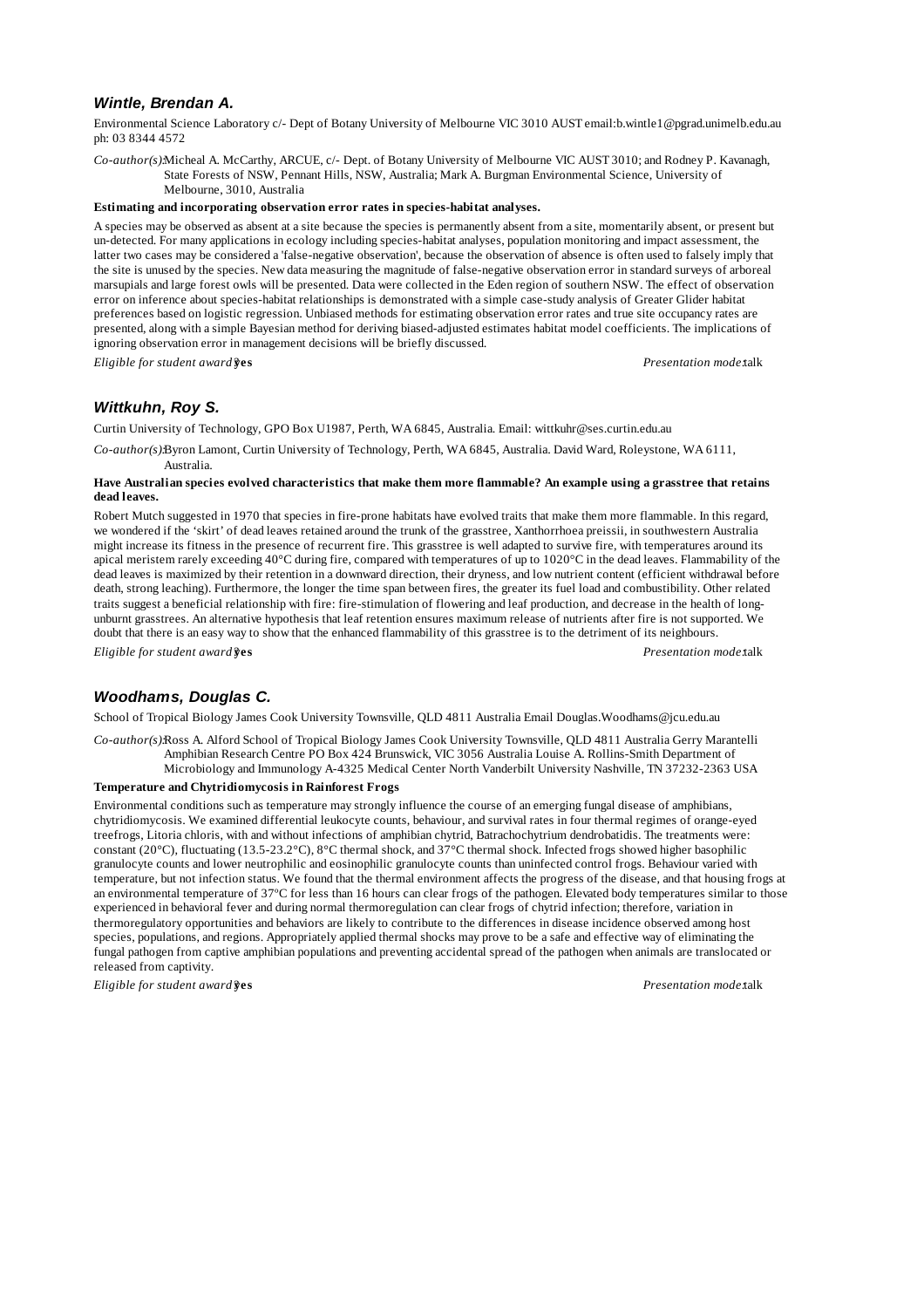# *Wotton, Debra*

Ministry of Fisheries, PO Box 1020, Wellington, New Zealand. Email debra.wotton@fish.govt.nz

*Co-author(s):*no co-authors

### **Marine pest monitoring - a risk based approach**

The Ministry of Fisheries (MFish) has established a national monitoring programme to detect marine pest arrivals to New Zealand. The programme consists of two elements; port surveys and targeted surveillance. We have commissioned baseline surveys of our major ports to establish our current pest status. Future monitoring of the ports will be able to detect new introductions of non-indigenous marine species and measure the effectiveness of border controls. We used a risk-based approach to select ports for the monitoring programme, assessing factors including volume of ballast water discharged and number of vessel arrivals. MFish is also implementing regular surveillance for marine pests to enable rapid response to incursions. The surveillance is targeted at a small number of identified high-risk species. The initial focus is on eight harbours that have been identified as high-risk based on their past history of invasion, current international shipping movements, the variety of habitats available, and restricted exchange of water with oceanic environments. A wider surveillance network involving marine industries, local government and the public provides additional monitoring in a broad range of areas.

*Eligible for student award?***no** *Presentation mode:*talk

## *Yeates, David K.*

CSIRO Entomology, PO Box 1700, Canberra ACT 2601, email david.yeates@csiro.au

*Co-author(s):*Dr Stephen E. Williams, School of Tropical Biology, James Cook University, Townsville, QLD 4811, email stephen.williams@jcu.edu.au

### **Patterns and levels of endemism in the Australian Wet Tropics rainforest: Concordant Signals from Vertebrates and Flightless Insects**

We compared the level and pattern of endemism among 274 selected flightless, rainforest insects and all the 259 vertebrates found in the Wet Tropics region of Australia. Endemism is measured at two nested scales: (1) those confined to the Wet Tropics, termed "regional endemics", and (2) the subset of those species confined to a single subregion of the Wet Tropics, termed "subregional endemics". 70 vertebrate species are regional endemics and all 274 insect species we examine here are regional endemics. 50% of the regional endemic flightless insects are also subregional endemics compared with 15% of the known subregional endemic vertebrates. We will discuss the implications of spatial scale on the differences between vertebrate and insect endemism. The four subregions with the most endemic flightless insect species are the Uplands of Mt Finnigan, Carbine, Bellenden-Ker/Bartle Frere and Atherton. The 9 subregionally endemic vertebrates are found in Uplands of Thornton, Carbine, Bellenden-Ker/Bartle Frere and Mt Elliot. Multiple regression suggests that the combination of rainforest area and shape explain the most variance in the numbers of species of regional endemic insects ( $r2 = .603$ ) and vertebrates ( $r2 = .850$ ). We discuss these results in the context of the history of the Wet Tropics.

*Eligible for student award?***no** *Presentation mode:*talk

## *Zammit, Charlie*

Land Use Study Centre, University of Southern Queensland Toowoomba Qld 4350 Email: zammit@usq.edu.au

*Co-author(s):*Andy Le Brocque, Department of Biological & Physical Sciences; and Armando Apan, Faculty of Engineering & Surveying, University of Southern Queensland

#### **Land use change in the Darling Downs 1975-2001: mapping habitat fragmentation**

We report preliminary findings from a multidisciplinary project that examines patterns of land use change over 26 years for a 1000km2 area in the Darling Downs region of Queensland. The project has assembled a GIS of land uses derived from the digital classification of Landsat imagery from 1975 to 2001 in approximately 5 yearly intervals. A range of complimentary data layers, including regional ecosystems, soils, road and water infrastructure support subsequent analyses. We first report on patterns of change for 5 key land use classes (native vegetation, pasture/grasslands, water, agricultural crops, urban settlements) and then focus on remnant vegetation. About 38,696 ha of native vegetation comprising 15 regional ecosystems was present in 1975 and this declined to 13,650 ha and 13 ecosystems in 2001. In 1975 there were approximately 1763 identifiable remnants with a mean size of 22 ha. By 2001 this had reduced to 1577 remnants with a mean size of 9 ha. Although only 10% of the 1975 remnants have been lost entirely, mean remnant size has been reduced by 60% over 25 years and two regional ecosystems are no longer represented. The value of landscape-scale temporal studies to assess biodiversity conservation in agricultural landscapes is discussed.